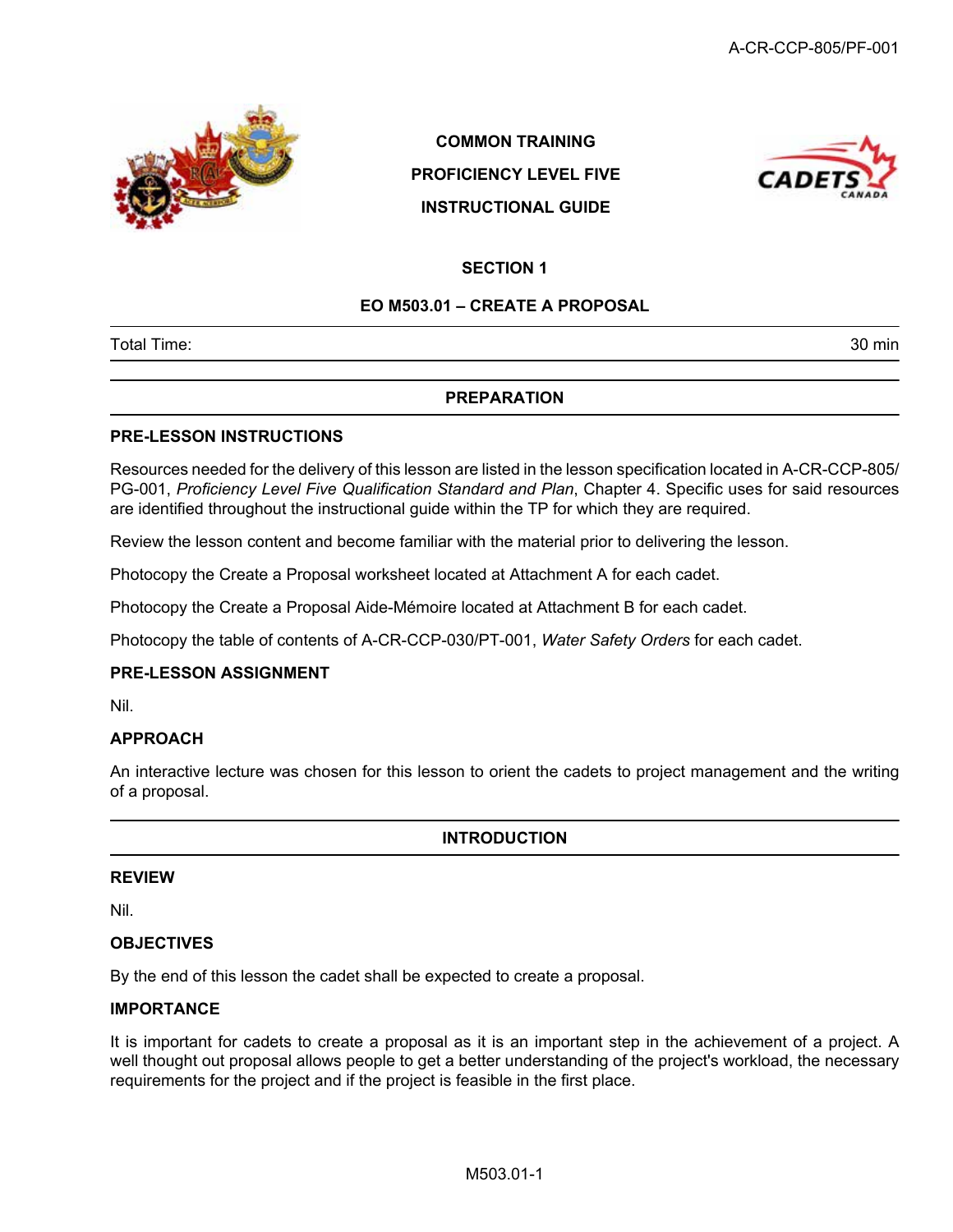**Teaching Point 1 Define project management.**

Time: 5 min Method: Interactive Lecture Companies and Method: Interactive Lecture

# **PROJECT**

A project always has the following components:

**Specific outcomes.** Product or result.

**Defined start and end date.** Projects do no go on forever. Projects are temporary and are created to achieve particular results. When the results are achieved, the project ends.

**Established budgets.** Required amount of people, funds, facilities, equipment, and information.

Projects vary:

- **Large or small.** Organizing an inter-squadron sports competition is a large project. Organizing a sports event for senior cadets is a small project.
- **Involve a large of limited number of people**. Planning a squadron sports event is a project that involves many people. Reorganizing the furniture in a bedroom is also a project even though it only involves a limited number of people.
- **"Business-related" or personal.** Organizing the squadron's annual Christmas dinner is a businessrelated project. Having a dinner party for 12 people is a personal project.

## **PROJECT MANAGEMENT**

Project management is the process of guiding a project from its beginning to its end. Project management includes three basic operations:

- planning;
- organizing; and
- controlling.  $\bullet$

No matter what size the project, what needs to be performed is the same. Large projects may require more time to prepare than small projects but both still need to be structured.

Every project entails five phases:

- 1. **Conceive: Coming up with the idea.** This is the stage during which project managers come up with the project idea. It is at this stage that they determine the project's feasibility, its benefits and its limitations. At the end of this stage, project managers submit their project for approval.
- 2. **Define: Developing a plan.** This is the stage during which a detailed plan is developed.
- 3. **Start: Forming a team.** It is at this stage that people who need to know about the project are informed of it and are informed of their tasks.
- 4. **Perform: Doing the work.** This is when the work of the plan is put into action. This is where supervisors collect information (supervise) to identify deviations from the plans in order to apply corrective measures. This ensures that the objectives are attained.
- 5. **Close: Ending the project.** This is where a meeting is held to recognize achievements and discuss lessons that can be applied to the next project.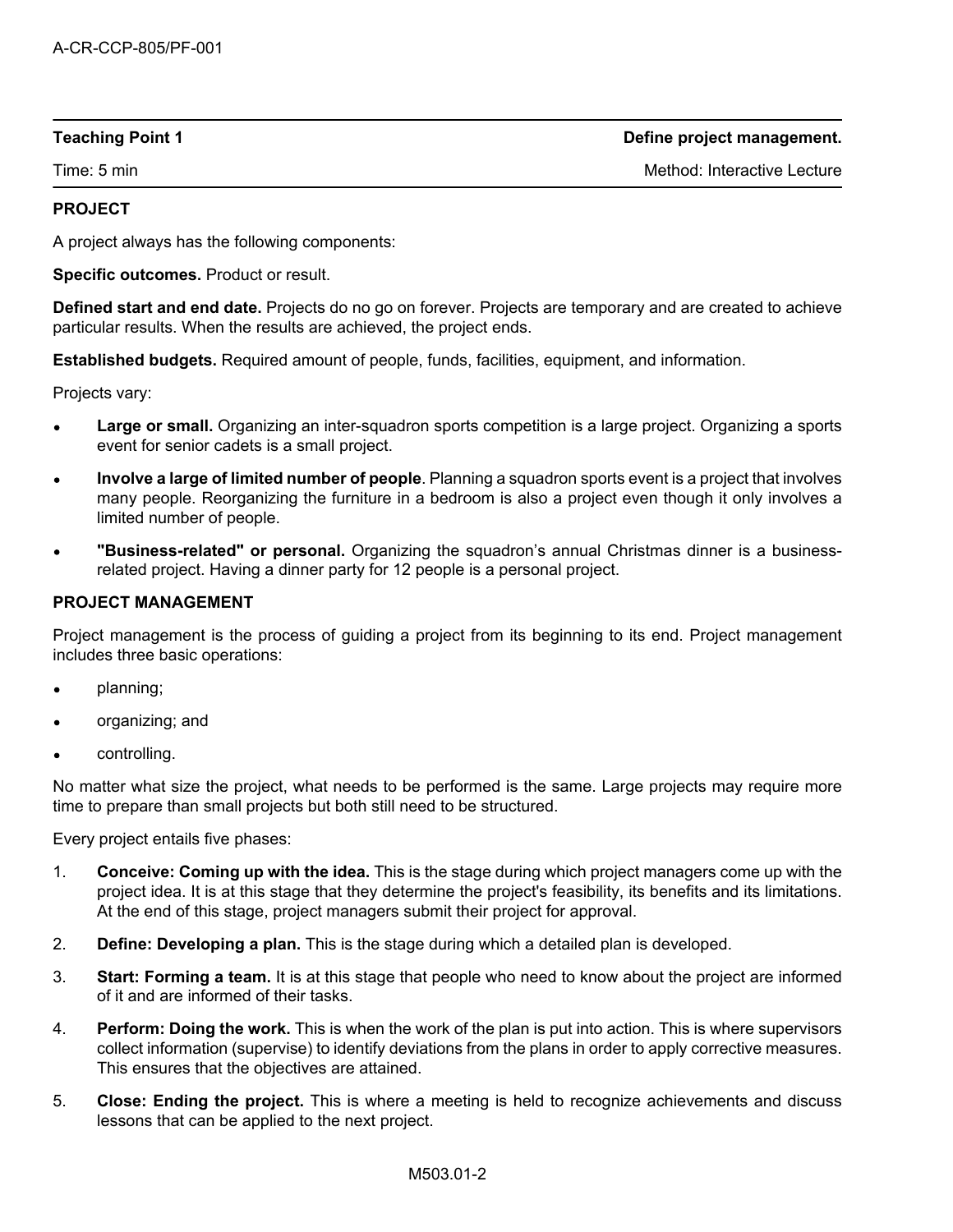For small projects, the entire process can take a few days; larger projects may take many years. No matter how simple or complex the project, the process is the same.

## **CONFIRMATION OF TEACHING POINT 1**

## **QUESTIONS**:

- Q1. What are the five phases of a project?
- Q2. What is project management?
- Q3. In what stage is the proposal developed?

## **ANTICIPATED ANSWERS**:

- A1. The five phases of a project are:
	- $\bullet$ Conceive: Coming up with the idea.
	- Define: Developing a plan.  $\bullet$
	- Start: Forming a team.  $\bullet$
	- Perform: Doing the work.  $\bullet$
	- Close: Ending the project.  $\bullet$
- A2. Project management is the process of guiding a project from its beginning to its end.
- A3. The proposal is developed during the first stage, which is the conceiving stage.

| <b>Teaching Point 2</b> | Explain the conceiving phase of a project. |
|-------------------------|--------------------------------------------|
|                         |                                            |

Time: 10 min Method: Interactive Lecture Communication of the Method: Interactive Lecture

All projects begin with an idea. Sometimes the organization has specific requirement for a project; sometimes there is more freedom in the choice.

### **CHOOSING A PROJECT**

A project organized within the Canadian Cadet Organizations (CCO) should be in-line with its aim.

Ask the cadets to list the aim of the CCO.

The aim of the CCO is to:

- 1. Develop in youth the attributes of good citizenship and leadership.
- 2. Promote physical fitness.
- 3. Stimulate the interest of youth in the sea, land and air activities of the Canadian Forces.

Cadets may be asked to participate in the organization of an exercise.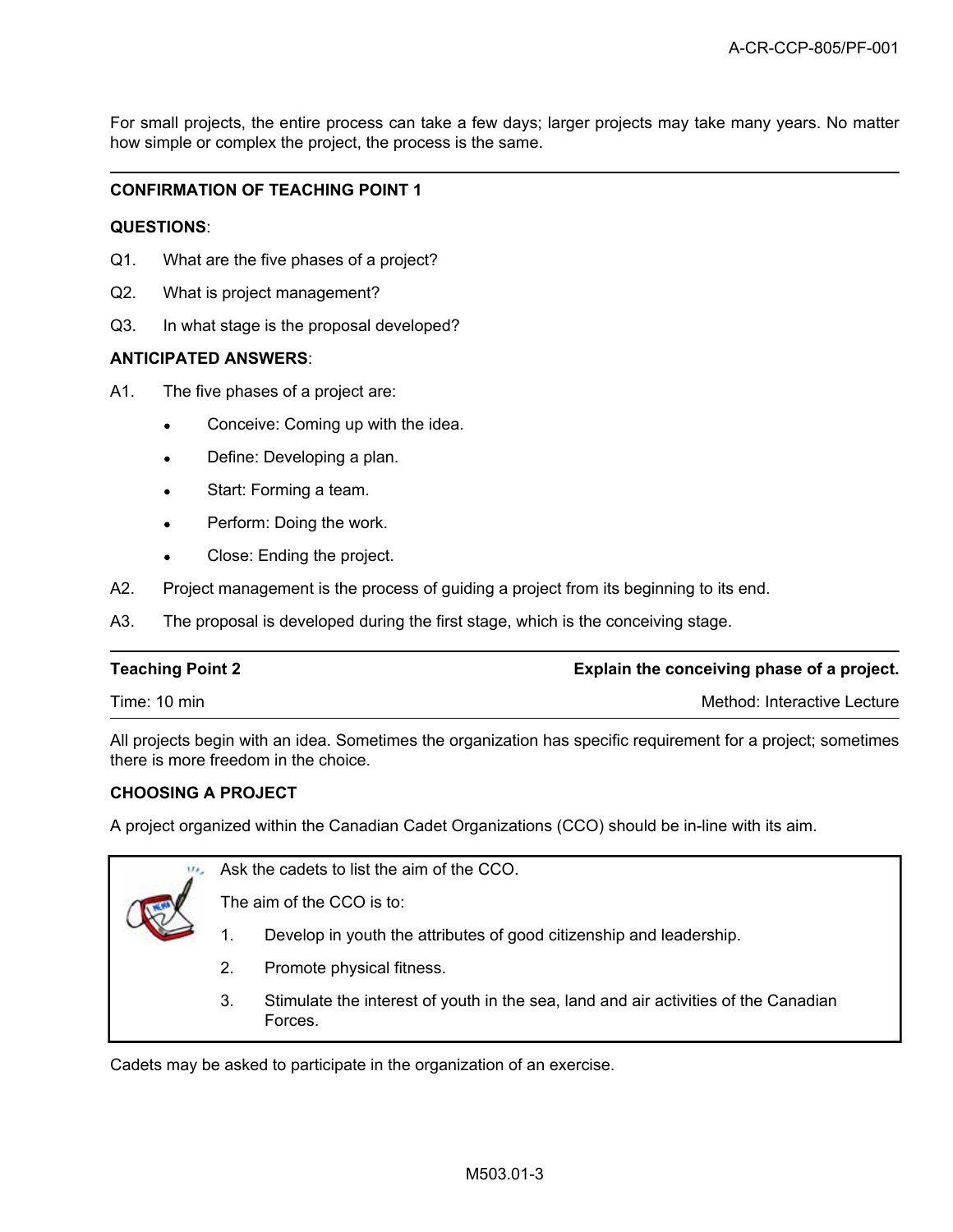Here are examples of exercises that cadets may choose to organize:

- community service,
- leadership,
- healthy living,
- fitness and sports,
- marksmanship,
- drill,
- CF familiarization,
- aviation,
- aviation technology,
- aerospace, or
- survival.

# **CHOOSING AN ACTIVITY OR ACTIVITIES**

When the exercise is chosen, activities that relate to the exercise have to be generated. According to CATO 11-03, *Cadet Program Mandate*, the vision of the Cadet Program (CP) is "a relevant, credible, and proactive youth development organization, offering the program of choice for Canada's youth, preparing them to become better leaders of tomorrow through a set of fun, challenging, well-organized and safe activities." That vision should be kept in mind when determining activities for a cadet exercise.

A good method to generate ideas is brainstorming.

Ask the cadets to list some guidelines on how to carry out a brainstorming activity.

Here are some guidelines:

- Write everything that comes to mind.
- Critique is prohibited: all ideas are welcomed.  $\bullet$
- Use others ideas to generate new ideas.
- Produce a maximum of ideas.

For example, if cadets choose a fitness and sports exercise, they may brainstorm activities, such as:

- a race,
- a swim session,
- a karate session,  $\bullet$
- a downhill skiing day,  $\bullet$
- a boxing training session, and  $\bullet$
- a tabloid event.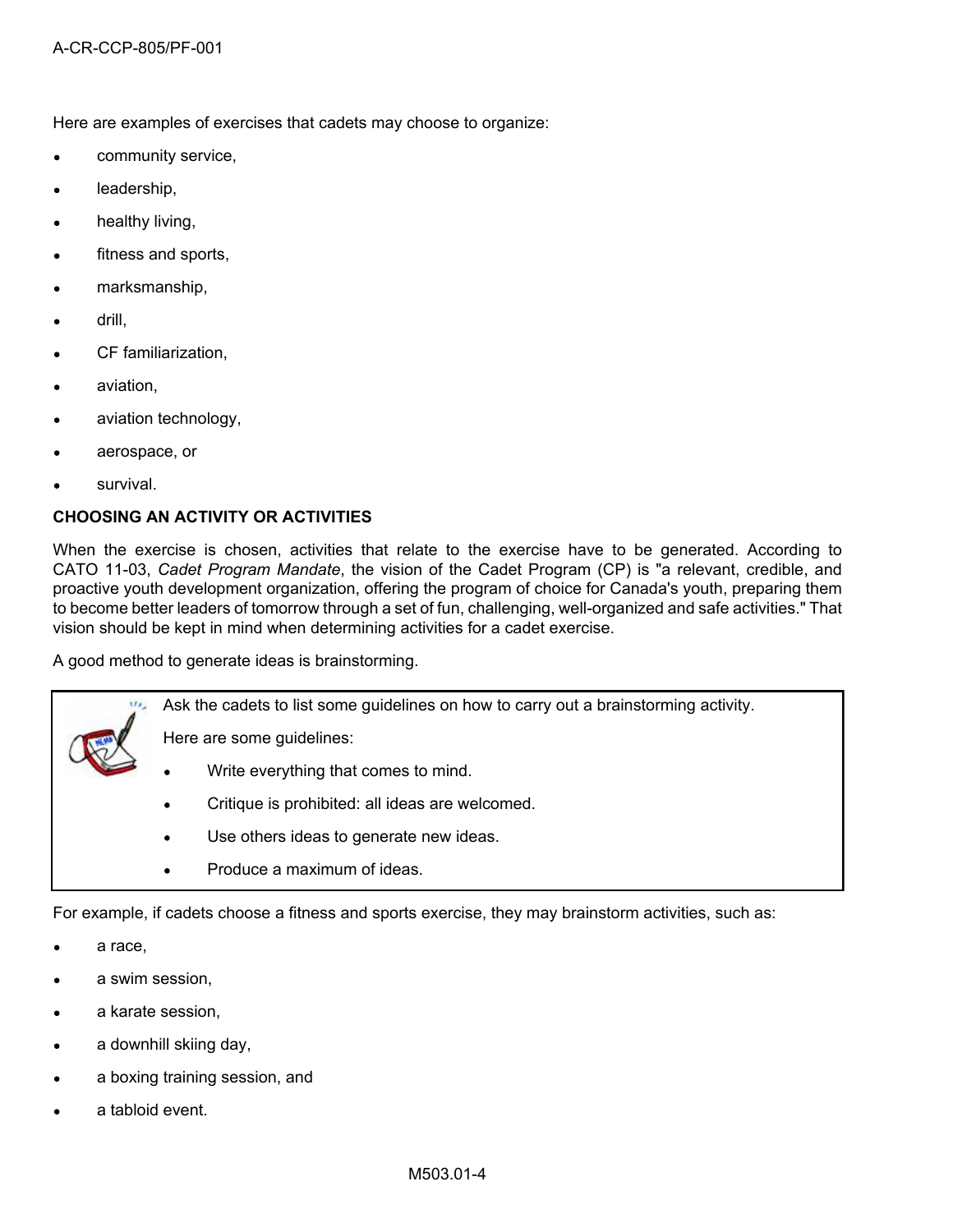Before making a final decision, it is important to consider a few factors:

- the activity's or activities' goals, and
- the limitations that may stop the exercise from happening.



The age of participants should also be taken into consideration. What may be fun for first year cadets may not be as fun for third year cadets.

## **DETERMINING THE ACTIVITY'S OR ACTIVITIES' GOALS**

Each activity that is part of the exercise has to have a specific goal. The goal of each activity should meet the CCO's aim.

Goals should be specific, measurable, achievable, relevant, and timed. Having clear expectations makes it easier to ensure the project maintains the right direction.

Ask the cadets to explain the concept of making goals SMART.

- **Specific.** The aim of the goal must be defined and everyone involved must be aware of it.
- **Measurable.** A standard to assess achievement must be identified.
- **Achievable.** The goal must be realistic and all required resources must be accessible to accomplish it.
- **Relevant.** The goal must be worthwhile for the people involved
- **Timed.** The goal must be able to be completed within the given time.

#### **DETERMINING LIMITATIONS**

At this stage, project managers have to determine the limitations that may put a stop to their project.

Such limitations may include:

- policies, and
- resources, such as:
	- $\circ$ schedule / time,
	- $\circ$ personnel,
	- transportation,  $\circ$
	- finance, and  $\circ$
	- equipment. $\circ$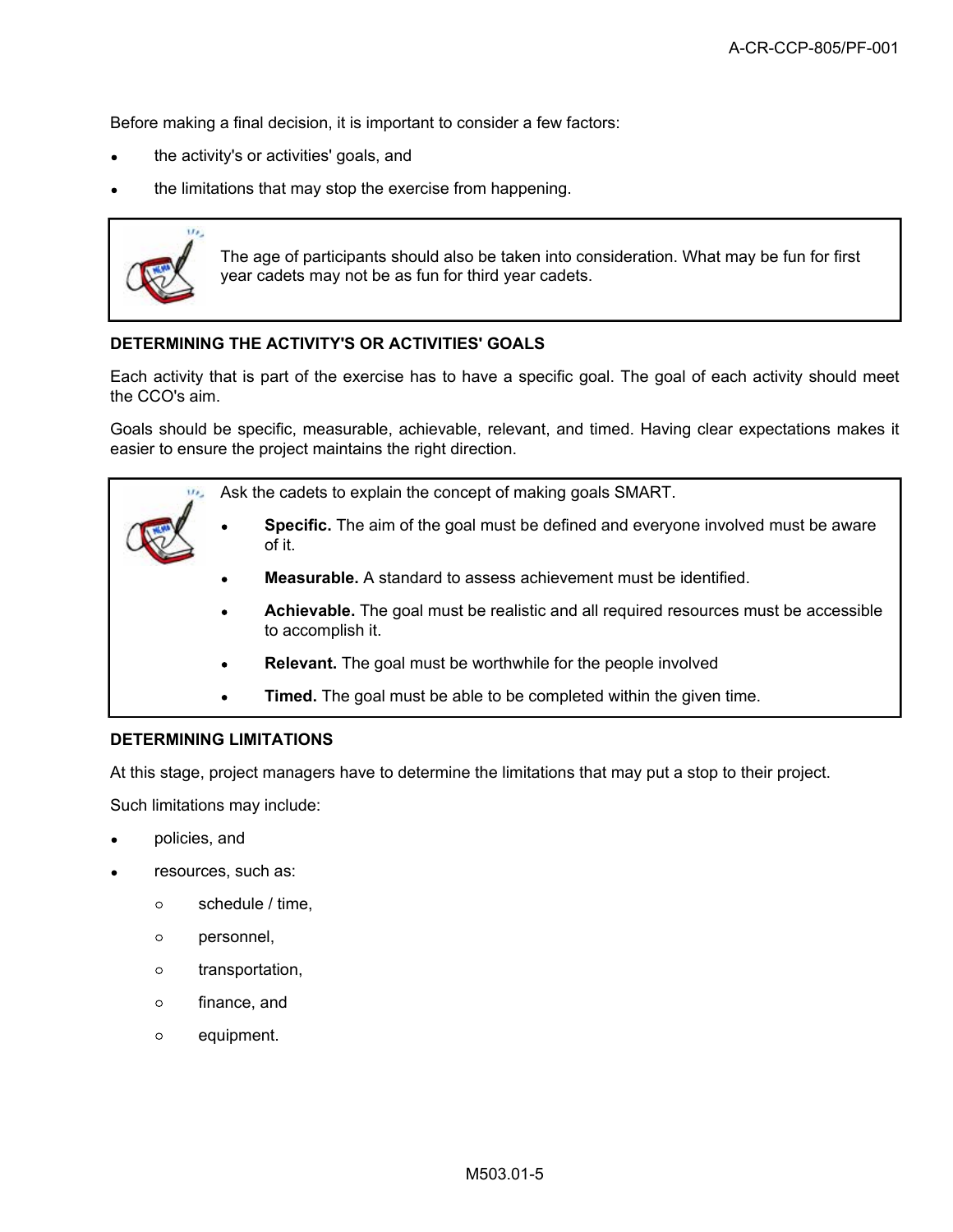# **CONFIRMATION OF TEACHING POINT 2**

## **QUESTIONS**:

- Q1. What is the aim of the CCO? Why is it important to know it?
- Q2. What is a method of generating ideas for activities?
- Q3. What are some limitations that may put a stop to a project?

### **ANTICIPATED ANSWERS**:

- A1. The aim of the CCO is to :
	- $\bullet$ Develop in youth the attributes of good citizenship and leadership.
	- Promote physical fitness.
	- Stimulate the interest of youth in the sea, land and air activities of the Canadian Forces.

It is important to know the aim of the CCO because a project organized within the Canadian Cadet Organizations (CCO) should be in-line with its aim.

- A2. Brainstorming is a method of generating ideas for activities.
- A3. Limitations that may put a stop to a project include:
	- policies, and
	- resources, such as:
		- schedule / time,  $\circ$
		- $\circ$ personnel,
		- transportation,  $\circ$
		- $\circ$ finance, and
		- $\circ$ equipment.

**Teaching Point 3 Explain the parameters of cadet activities with reference to policies.**

Time: 5 min Method: Interactive Lecture Company of Time: 5 min Method: Interactive Lecture

A policy is a course or a principle of action created to guide leaders and to provide them with parameters for carrying out cadet activities. There are many policies and safety procedures to ensure cadets are participating in fun and challenging training safely. Those policies and procedures have to be taken into account when an exercise is being organized.

# **CADET ADMINISTRATIVE TRAINING ORDERS (CATOs)**

CATOs contain a list of policies that apply to the administration and training of cadets across the country. Some policies restrict some activities and give guidance on others. For example, CATO 13-12, *Supervision of Cadets* describes the requirements for the number of instructors needed for each type of activity that may be carried out to ensure proper supervision.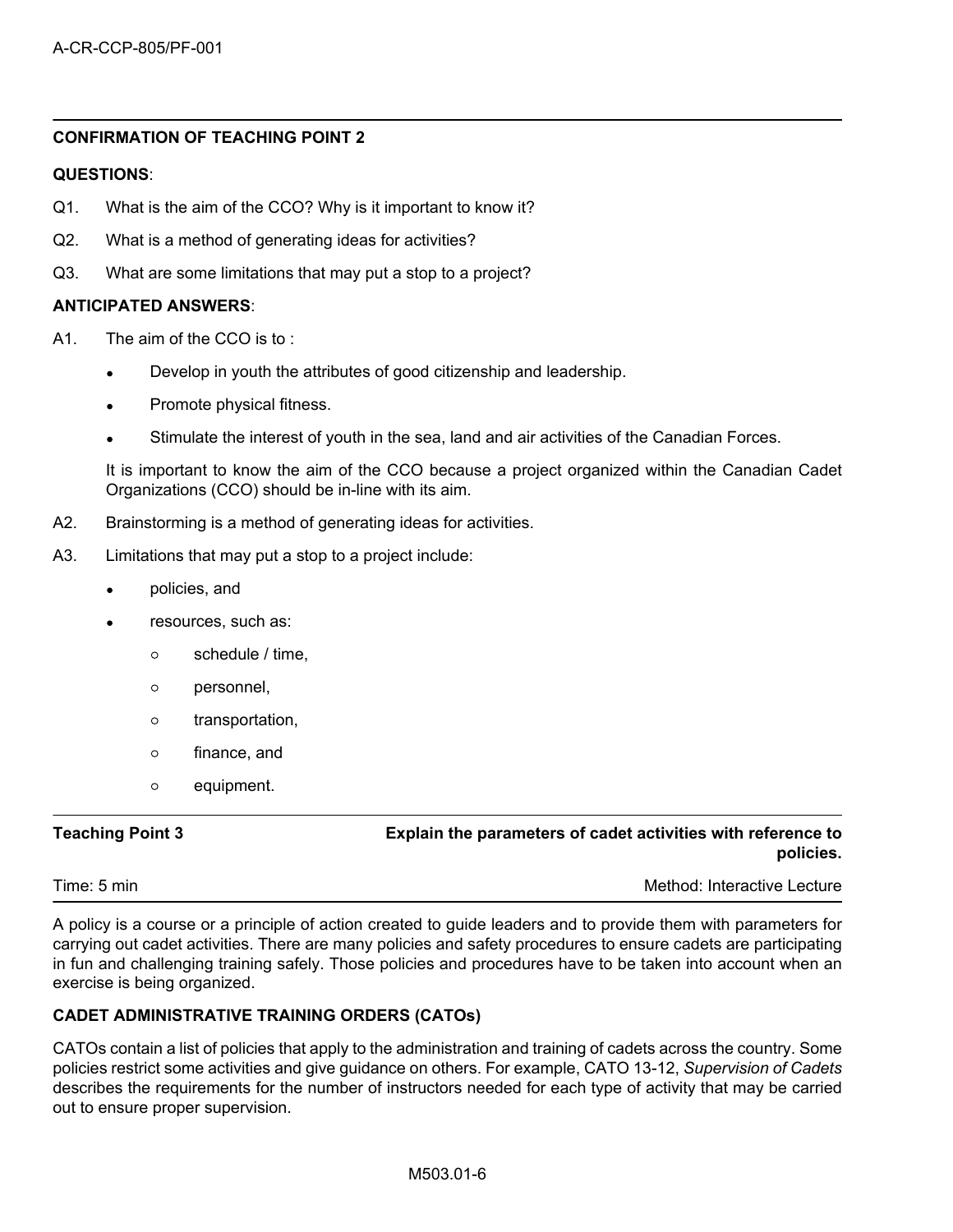# **WATER SAFETY ORDERS**



Distribute the table of contents of A-CR-CCP-030/PT-001, *Water Safety Orders* to each cadet.

*Water Safety Orders* is a document that gives guidance on the organization of on-the-water (OTW) activities.

The document contains information on:

- water safety orders,
- powerboat safety orders,
- rowing safety orders,
- sailing safety orders,
- canoe / kayak safety orders,
- swimming safety orders, and
- scuba diving.

The information refers to floatation, the number of staff per cadet, wind, weather, equipment, clothing, night operation, wearing of shoes, capsize drills, etc.

Other documents exist to guide leaders when planning various activities. They include: The DND/CF *General Safety Guide for the Cadet Program* has been produced to assist leaders in the fulfillment of their safety leadership responsibilities. It can be found online at http://www.cadets.ca/content-contenu.aspx?id=64062 The A-GA-135-001/AA-001*Flight Safety for the Canadian Forces* is an A–Z guide useable by companies, militaries, as well as countries, to start and run a flight safety program. It can be found online in the search section of www.airforce.forces.gc.ca The A-CR-CCP-177/PT-001, *Cadet Marksmanship Program Reference Manual* contains guidance on the organization of marksmanship activities. Some regions or detachments may have additional orders which amplify or clarify directives found in national documents.

# **CONFIRMATION OF TEACHING POINT 3**

### **QUESTIONS**:

- Q1. Which documents contain a list of national policies that apply to the administration and training of cadets across the country?
- Q2. What document must be used when organizing an activity on the water?
- Q3. What type of information can be found in this document?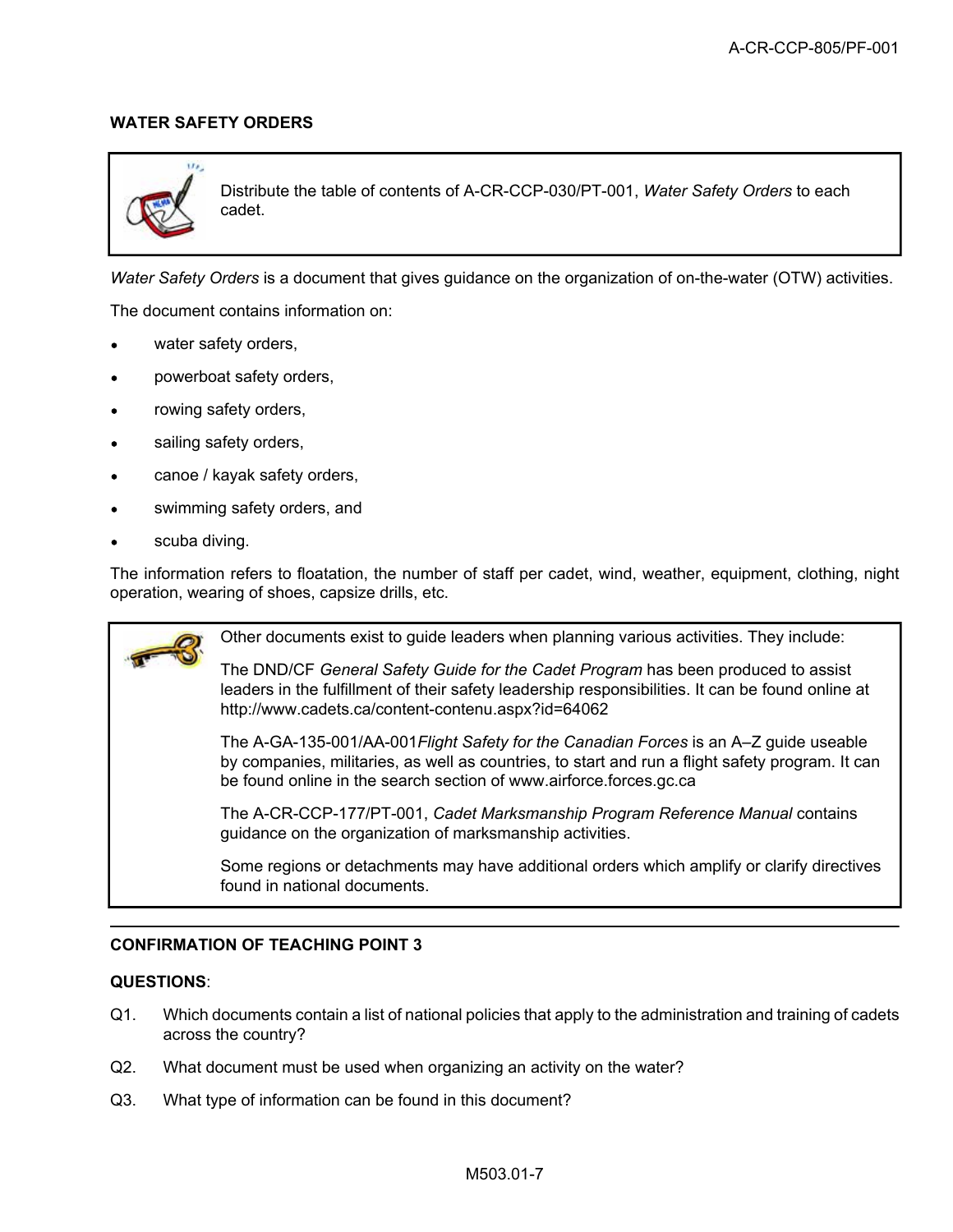## **ANTICIPATED ANSWERS**:

- A1. CATOs.
- A2. Water Safety Orders should be used when planning OTW activities.
- A3. Information on the activities and the various safety procedures to be followed can be found in those documents.

| <b>Teaching Point 4</b> | <b>Explain how to write a proposal.</b> |
|-------------------------|-----------------------------------------|

Time: 5 min Method: Interactive Lecture Company of Time: 5 min Method: Interactive Lecture

A proposal should tell how, when, by whom, and for how much. It needs to contain enough information for the supervisor to either accept or refuse the project.

By writing a proposal, it becomes clear to supervisors what the project will produce and the resources needed to carry it out.



Distribute the Create a Proposal worksheet to the cadets.

The proposal should include the following information:

- project title (type of exercise),
- activities selected,
- objective(s) of each activity, and
- limitations, such as:
	- policies,  $\circ$
	- $\circ$ schedule / time,
	- personnel,  $\circ$
	- finance, and  $\circ$
	- equipment.  $\circ$



Distribute the Create a Proposal Aide-Mémoire to the cadets.

Once the proposal is complete, it is submitted to the appropriate authority for approval.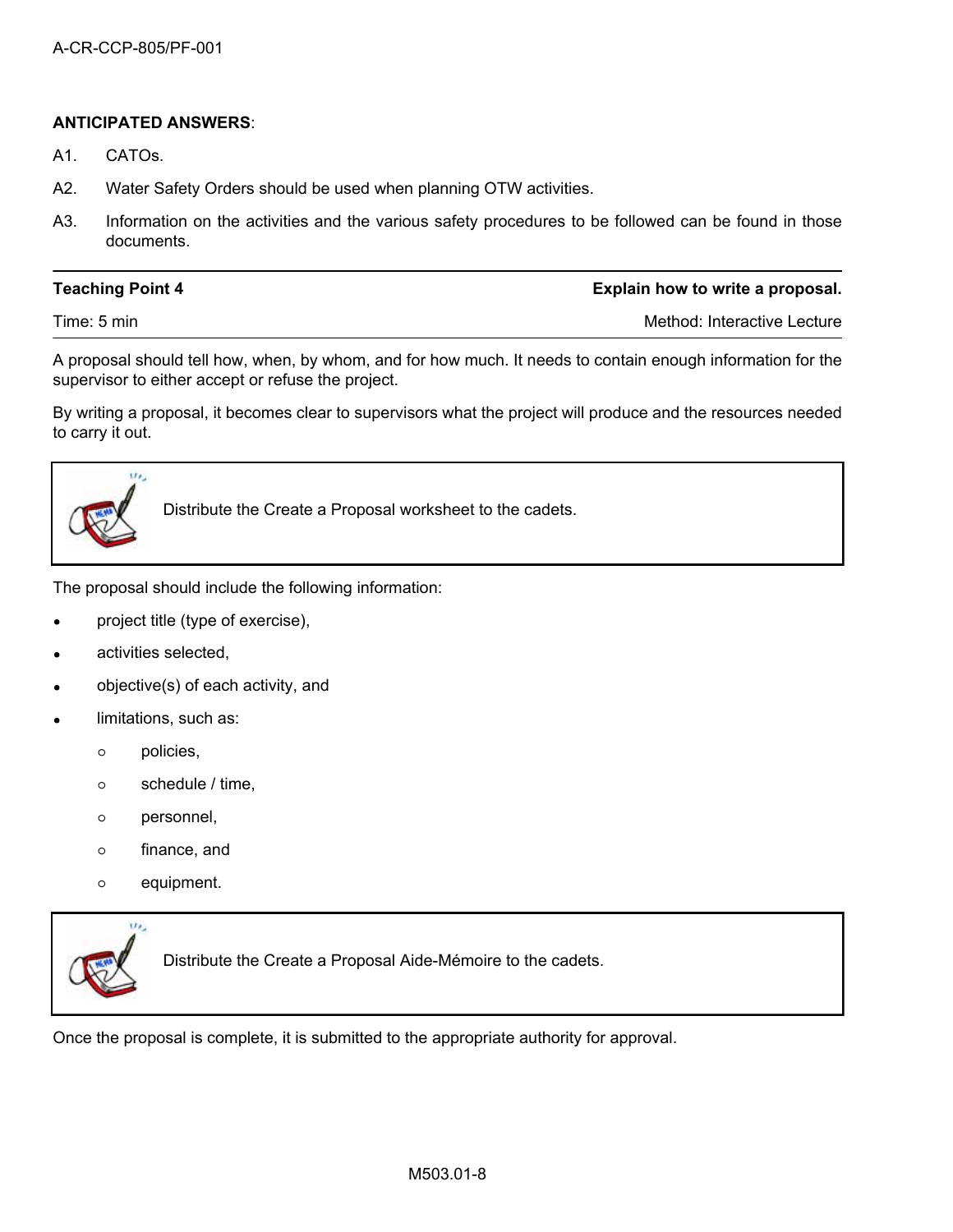# **CONFIRMATION OF TEACHING POINT 4**

## **QUESTIONS**:

- Q1. What information should be included in a proposal?
- Q2. What are examples of limitations?
- Q3. What needs to be done when the proposal is complete?

## **ANTICIPATED ANSWERS**:

- A1. A proposal should include the following information:
	- $\bullet$ project title (type of exercise),
	- $\bullet$ activities selected,
	- objective(s) of each activity, and  $\bullet$
	- limitations.  $\bullet$
- A2. Some examples of limitations include:
	- $\bullet$ policies,
	- schedule / time,  $\bullet$
	- personnel,  $\bullet$
	- $\bullet$ finance, and
	- $\bullet$ equipment.
- A3. Once the proposal is complete, it is submitted to the appropriate authority for approval.

### **END OF LESSON CONFIRMATION**

The cadets' creation of a proposal will serve as the confirmation of this lesson.

# **CONCLUSION**

## **HOMEWORK / READING / PRACTICE**

Nil.

### **METHOD OF EVALUATION**

This EO is evaluated IAW A-CR-CCP-805/PG-001, *Proficiency Level Five Qualification Standard and Plan*, Chapter 3, Annex B, 503 PC.

## **CLOSING STATEMENT**

Creating a proposal is an important step to making a project happen. The more thought put into the proposal, the more defined your ideas are, the easier the rest of the stages of the project should be. Creating a proposal clarifies the scope of the project and how much of a commitment is needed to make it happen.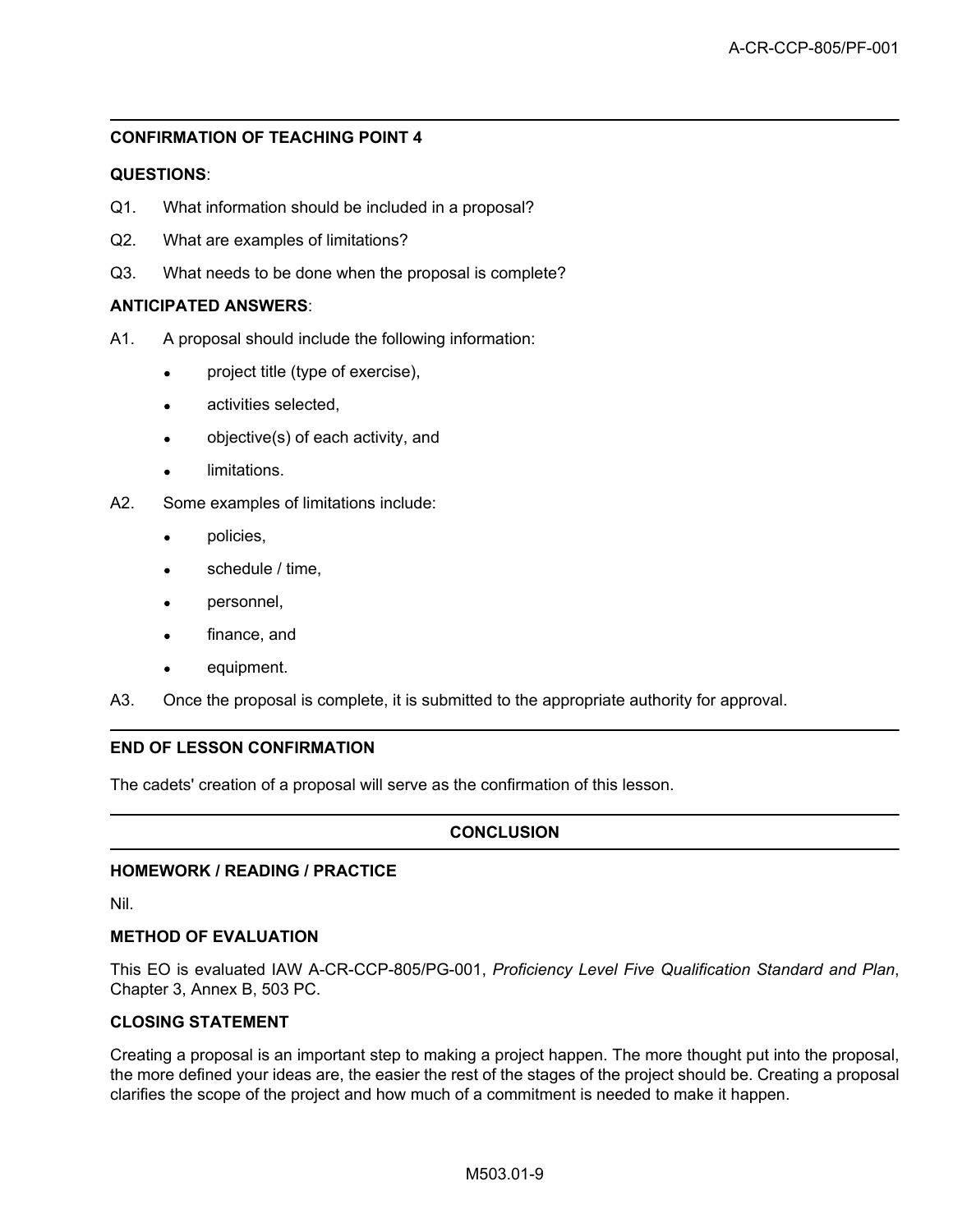## **INSTRUCTOR NOTES / REMARKS**

Cadets will be given the opportunity to create a proposal, as a member of a group, as part of their OJT.

## **REFERENCES**

A0-003 Director Cadets. (2006). *Cadet administrative and training orders index*. Retrieved May 25, 2006, from http://www.cadets.ca/support/cato-oaic/intro.aspx

A0-107 Director Cadets. (2007). CATO 14-31, *Director Cadets and Junior Canadian Rangers General Safety Program*. Ottawa, ON: Department of National Defence.

A1-010 A-CR-CCP-030/PT-001 Director Cadets 4. (2008). *Water safety orders*. Ottawa, ON: Department of National Defence.

C0-249 (ISBN 0-7894-2890-3) Heller, R. (1998). *How to Delegate*. New York, NY: DK Publishing, Inc.

C0-272 Coleridge Education, College of St. Mark and St. John. (2002). *A Consultation of Supervision Provision and Training Requirements Across Connexions Partnerships in England*. Retrieved March 17, 2008 from http:// www.connexions.gov.uk/partnerships/publications/uploads/cp/Supervisory%20Skills%20Exec%20Sum.pdf

C0-273 (ISBN 978-1-56414-363-1) Ladew, D. P. (1998). *How to Supervise People: Techniques for Getting Results Through Others*. Franklin Lakes, NJ: Career Press.

C0-274 (ISBN 1-4134-1294-7) Sargent, G. (2003). *The Little Black Book of Supervision*. USA: Xlibris Corporation.

C0-452 Universite de Montréal. (2009). *Le remue-méninges*. Retrieved October 29, 2009, from http:// www.ebsi.umontreal.ca/jetrouve/projet/etape1/brain\_1.htm

C3-252 ISBN 978-0-470-04923-5 Portny, S. E. (2007). *Project management for dummies*. Hoboken, NJ: Wiley Publishing.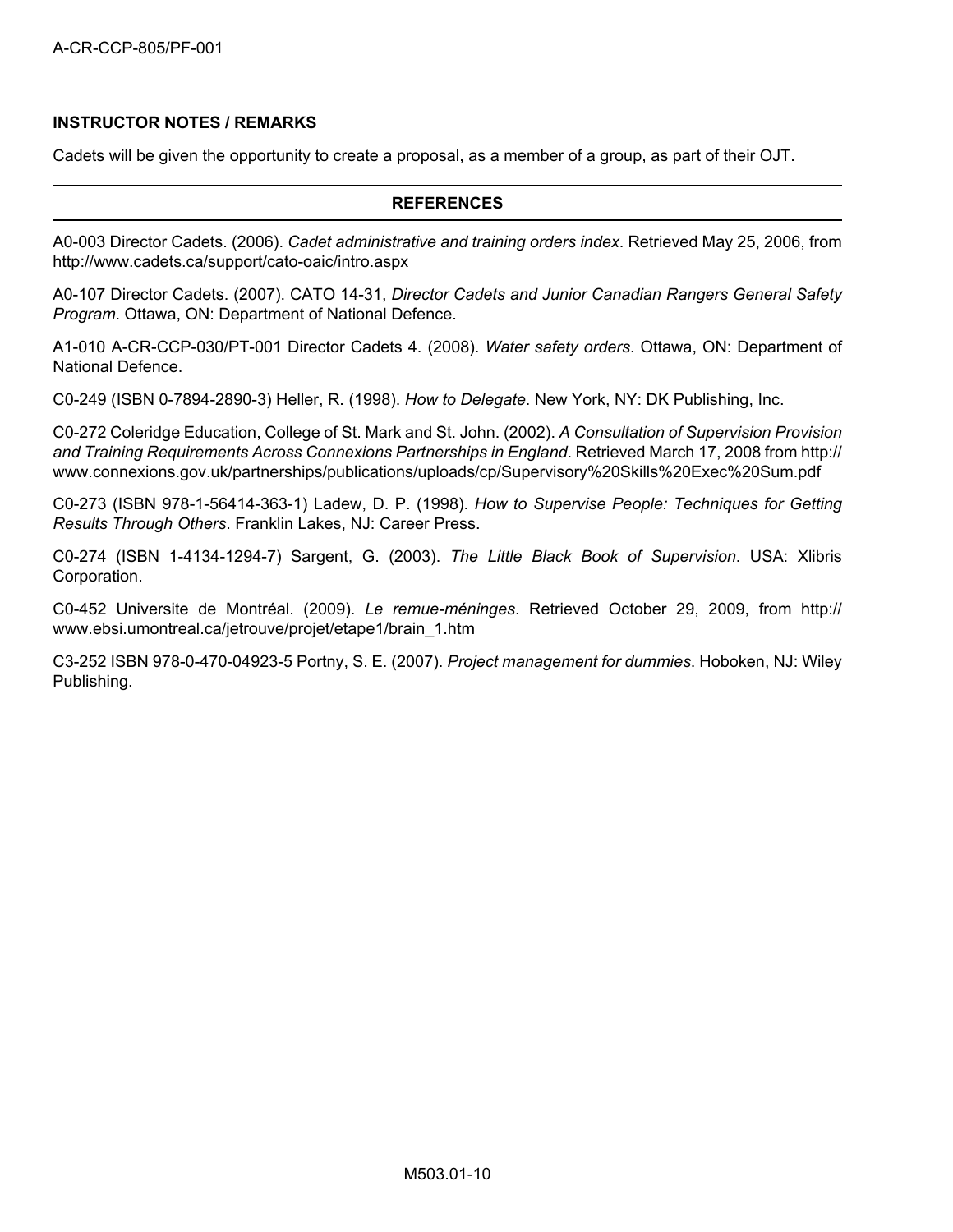# **CREATE A PROPOSAL**

Group members: with a state of the contract of the contract of the contract of the contract of the contract of

Date: \_\_\_\_\_\_\_\_\_\_\_\_\_\_

| <b>PROJECT:</b>            |            |                                         |                         |
|----------------------------|------------|-----------------------------------------|-------------------------|
| <b>Selected Activities</b> | Objectives | <b>Limitations (Resources Required)</b> | <b>Others (Specify)</b> |
|                            |            |                                         |                         |
|                            |            |                                         |                         |
|                            |            |                                         |                         |
|                            |            |                                         |                         |
|                            |            |                                         |                         |
|                            |            |                                         |                         |
|                            |            |                                         |                         |
|                            |            |                                         |                         |
|                            |            |                                         |                         |
|                            |            |                                         |                         |

Approximate time needed for planning and preparation: \_\_\_\_\_\_\_\_\_\_\_\_\_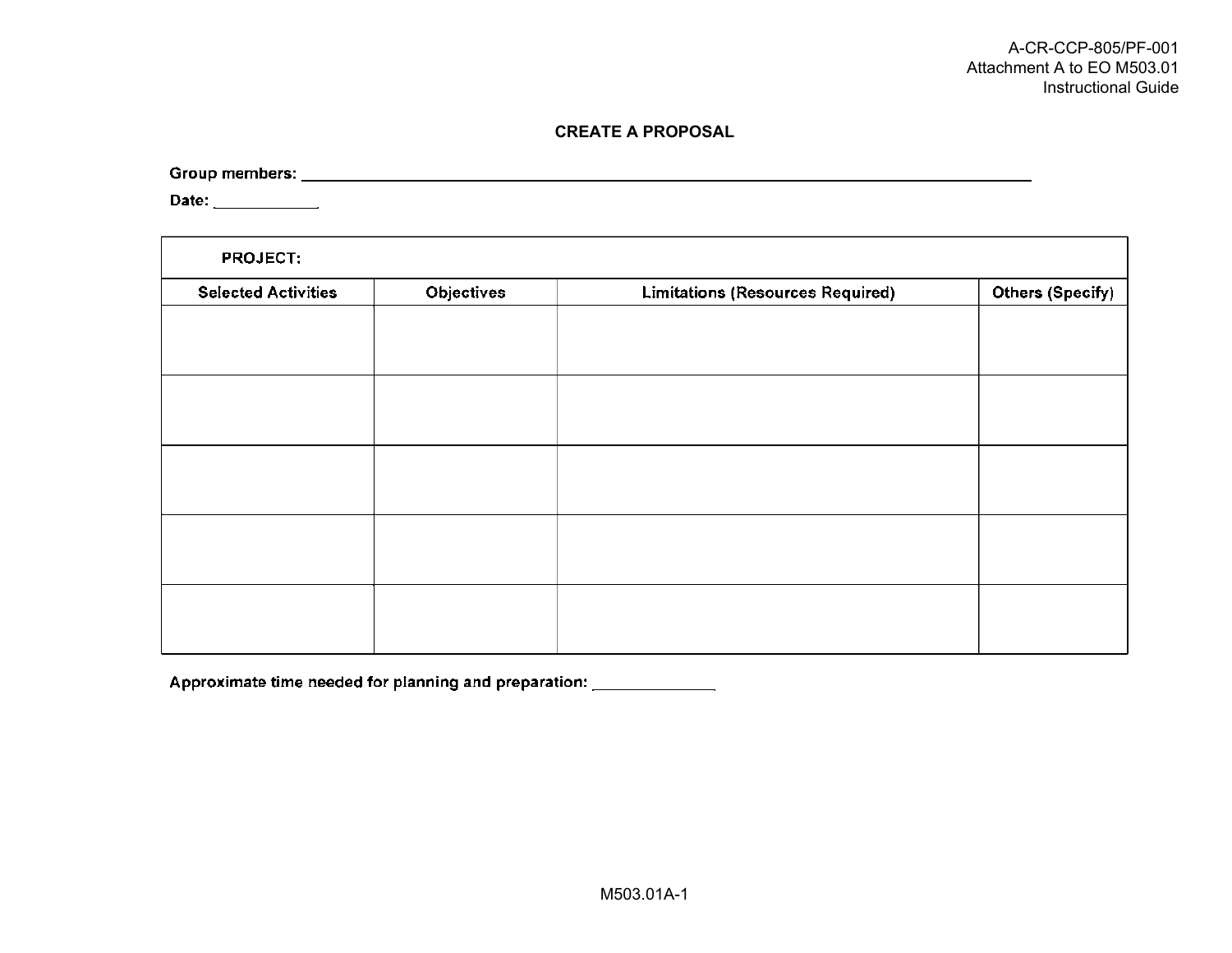A-CR-CCP-805/PF-001 Attachment A to EO M503.01 Instructional Guide

THIS PAGE INTENTIONALLY LEFT BLANK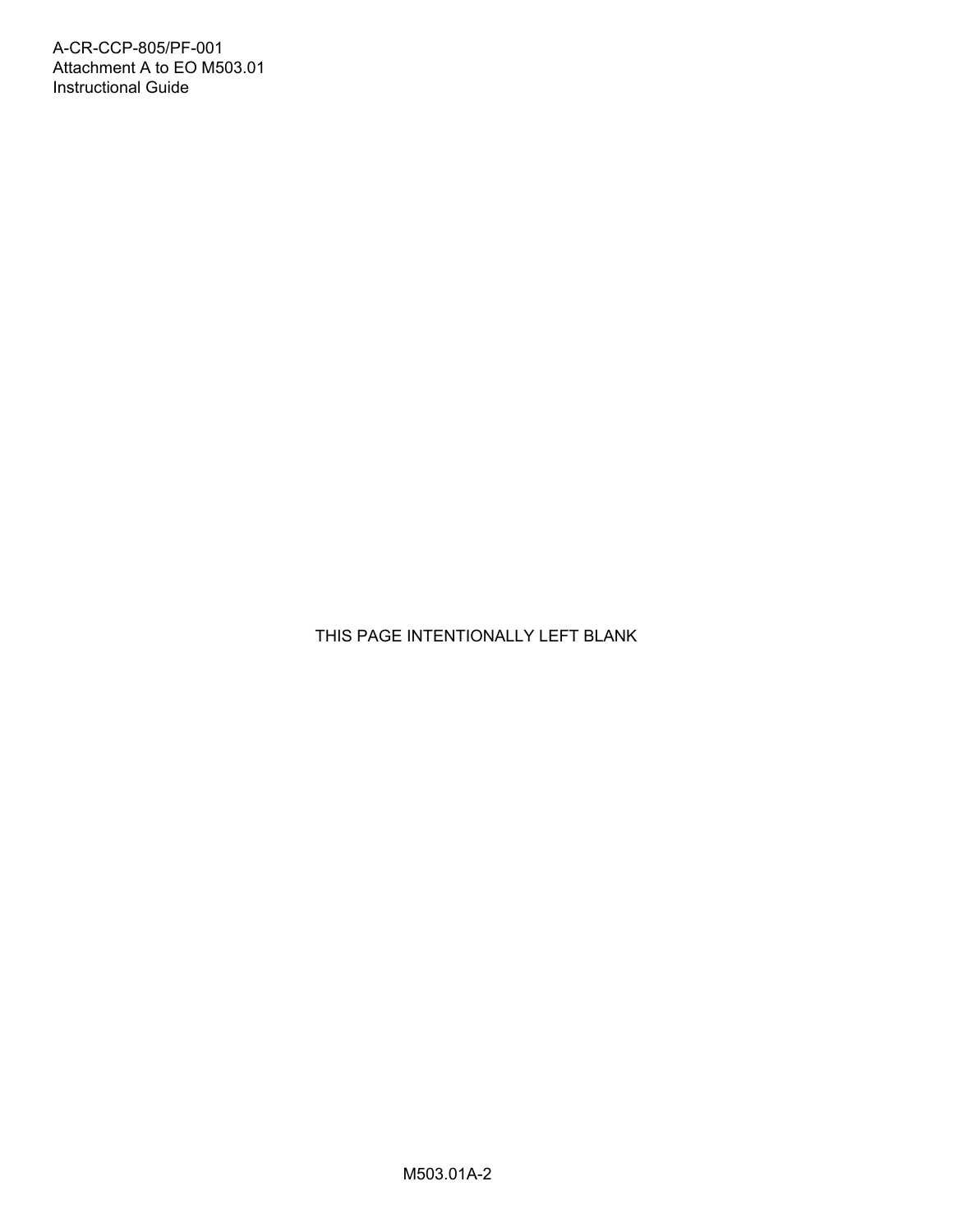## **Create a Proposal Aide-Mémoire**

## **Steps to follow to create a proposal**

- 1. Choose the project.
- 2. Choose the activity or activities.
- 3. Determine the goal of each activity.
- 4. Determine the limitations of each activity.

### **Questions to help you create a proposal and make a plan**

Here is a list of questions to keep in mind when planning an activity. Some apply to the proposal planning stage and some need to be taken into consideration later in the process. Either way, it is good to be aware of these questions throughout the entire process.

- Are there policies that apply to this activity (eg, supervision)?
- Are there specific safety procedures to follow?
	- $\circ$ fire regulations,
	- medical / emergency situations,  $\circ$
	- $\Omega$ weather,
	- equipment, and  $\circ$
	- $\circ$ specialist instructor.
- What are the requirements (if applicable) for:
	- $\circ$ transportation,
	- $\circ$ facilities,
	- supervision,  $\circ$
	- $\circ$ equipment,
	- $\Omega$ food and water,
	- $\Omega$ time,
	- specialist instructors, and  $\circ$
	- $\circ$ hygiene maintenance?
- What are the costs associated with the activity?  $\bullet$
- Is there the potential for a Plan B (eg, bad weather, insufficient number of instructors)?
- Are there particular requirements for the cadets:
	- $\circ$ for dress / clothing,
	- to bringing lunch, and  $\circ$
	- to have a specific level of fitness, knowledge, or ability? $\circ$

#### M503.01B-1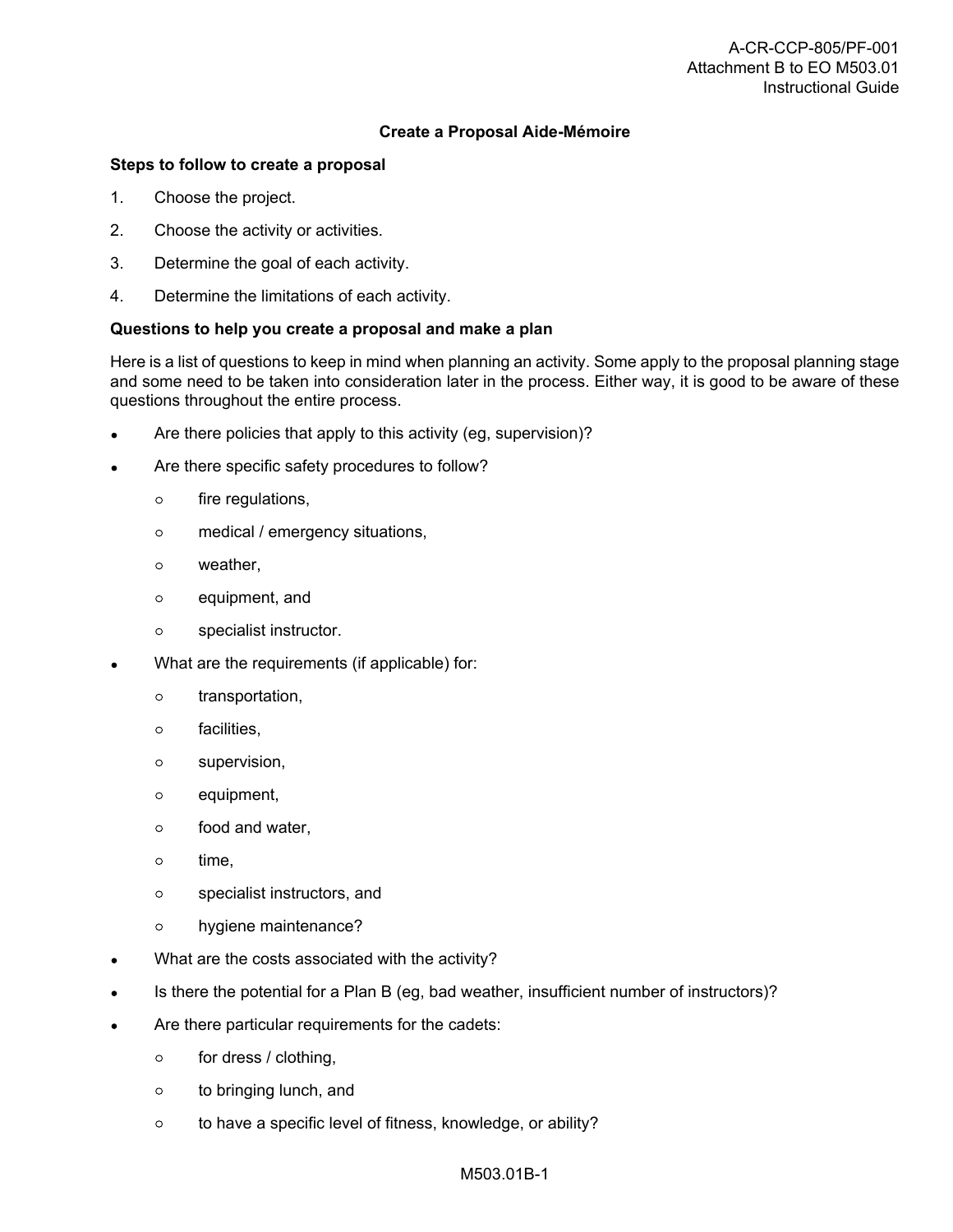A-CR-CCP-805/PF-001 Attachment B to EO M503.01 Instructional Guide

THIS PAGE INTENTIONALLY LEFT BLANK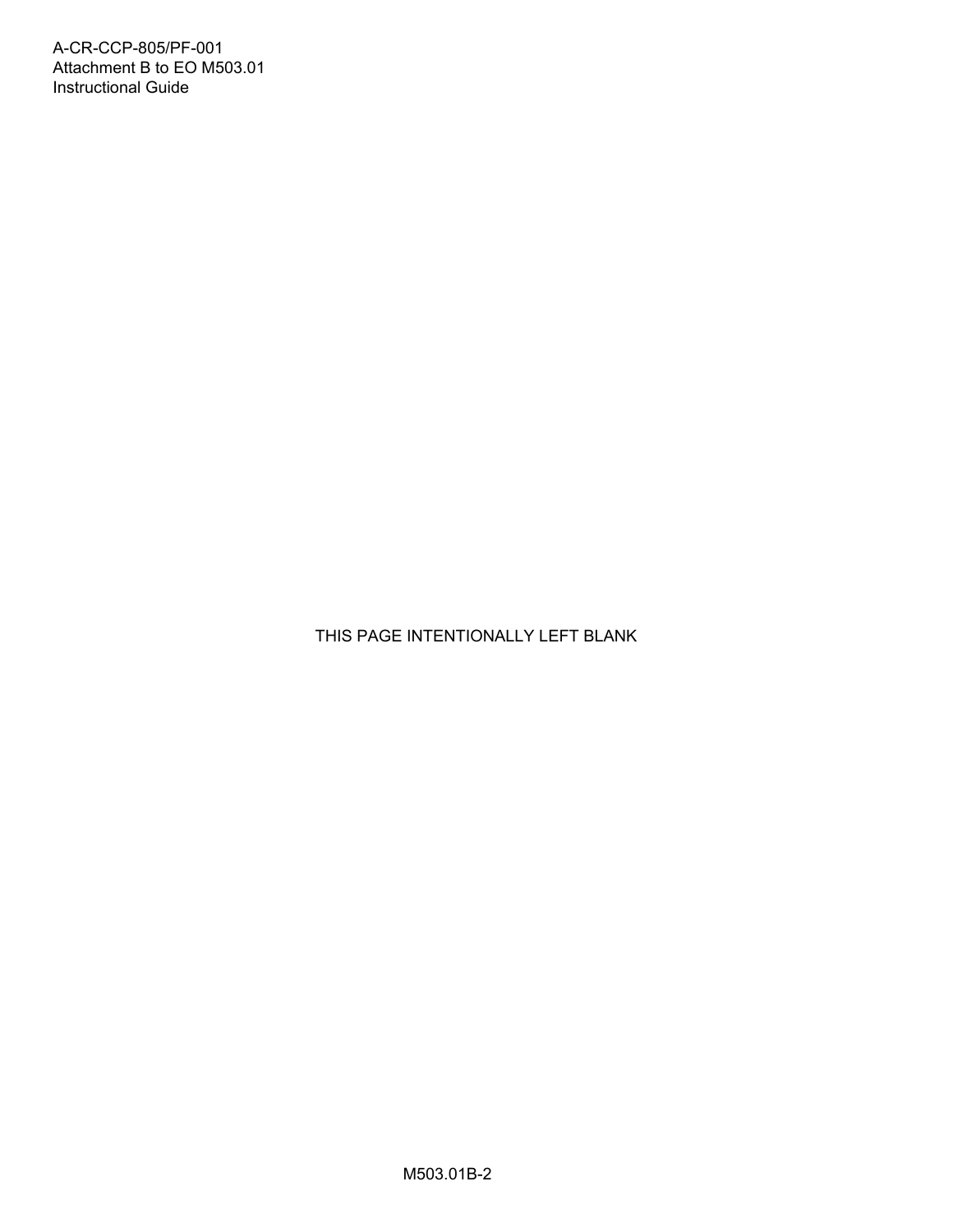

**COMMON TRAINING PROFICIENCY LEVEL FIVE INSTRUCTIONAL GUIDE**



# **SECTION 2**

## **EO M503.02 – PREPARE AN EXERCISE**

Total Time: 60 min

# **PREPARATION**

## **PRE-LESSON INSTRUCTIONS**

Resources needed for the delivery of this lesson are listed in the lesson specification located in A-CR-CCP-805/ PG-001, *Proficiency Level Five Qualification Standard and Plan*, Chapter 4. Specific uses for said resources are identified throughout the instructional guide within the TP for which they are required.

Review the lesson content and become familiar with the material prior to delivering the lesson.

Make OHPs of Figures A-1 and A-2 located at Attachment A.

Photocopy Exercise Plan Example located at Attachment B for each cadet.

Photocopy Exercise Plan Template located at Attachment C for each cadet.

Photocopy the Guided Discussion Worksheet located at Attachment D.

# **PRE-LESSON ASSIGNMENT**

Have the cadets bring their Aide-Mémoire of EO M503.01 (Create a Proposal) to the class.

## **APPROACH**

An interactive lecture was chosen for TPs 1, 2 and 4 to orient the cadets to the planning and preparation of an exercise.

An in-class activity was chosen for TP 3 as it is an interactive way to provoke thought and stimulate interest about plan format.

A guided discussion was chosen for TP 5 as it allows the cadets to discuss sustaining motivation during a project by sharing opinions, knowledge and experience with the group. The instructor, through a series of guided and follow-up questions, is able to stimulate the cadet's interest in sustaining motivation during an activity. The guided discussion contributes to the cadets' listening skills and team development.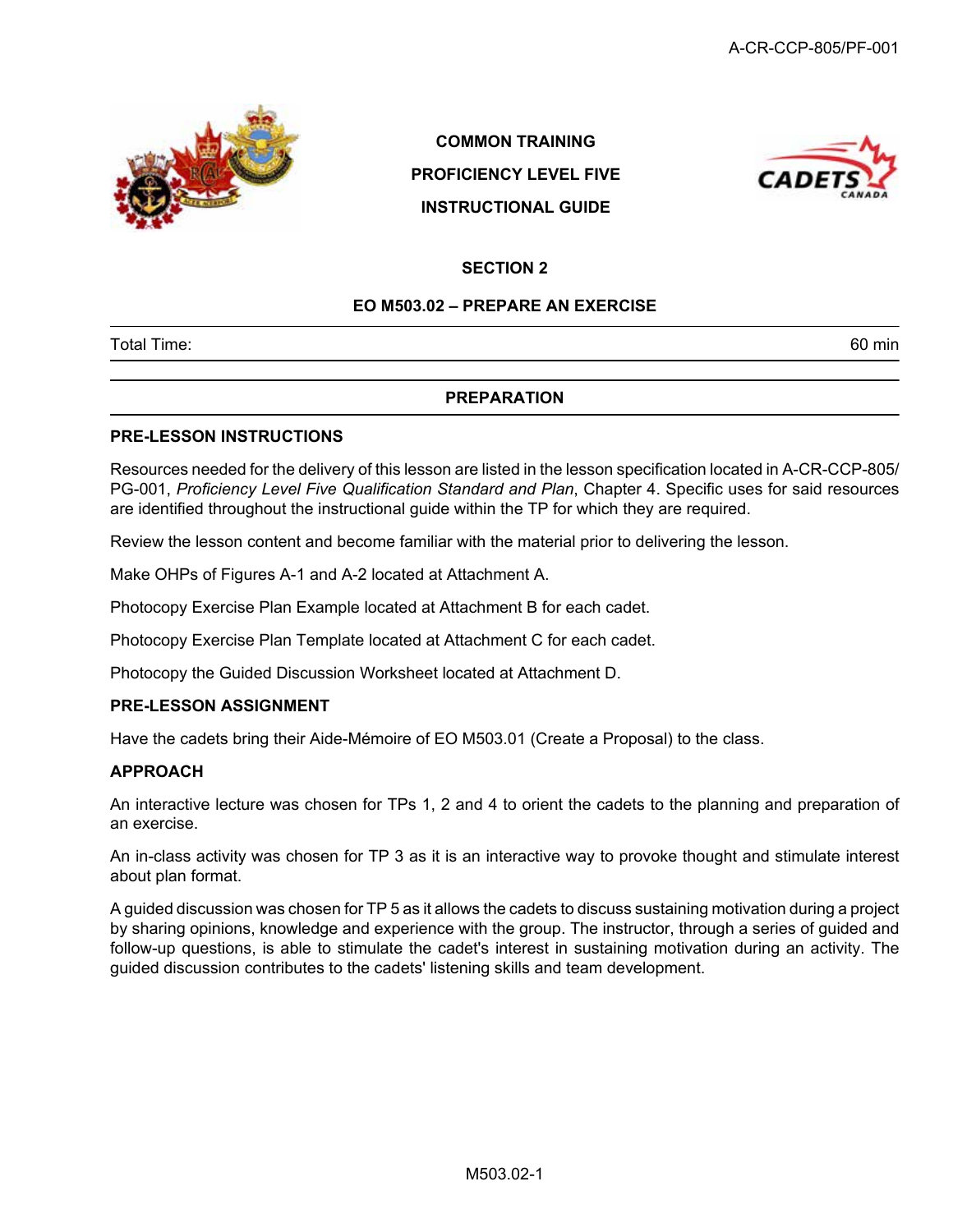# **INTRODUCTION**

# **REVIEW**

# **QUESTIONS**:

- Q1. What is project management?
- Q2. What are the three basic operations included in project management?
- Q3. What are the five phases of project management?

# **ANTICIPATED ANSWERS**:

- A1. Project management is the process of guiding a project from its beginning to its end.
- A2. Project management includes three basic operations:
	- planning;  $\bullet$
	- organizing; and  $\bullet$
	- $\bullet$ controlling.
- A3. The five phases of a project are:
	- $\bullet$ conceive: coming up with the idea;
	- define: developing a plan;  $\bullet$
	- start: forming a team;  $\bullet$
	- perform: doing the work; and  $\bullet$
	- close: ending the project.  $\bullet$

# **OBJECTIVES**

By the end of this lesson the cadet shall be expected to prepare an exercise.

# **IMPORTANCE**

It is important for cadets to know how to prepare an exercise, as it is not only a transferable skill, but it also gives them the tool to take initiative in organizing various events that will benefit cadets in their squadron.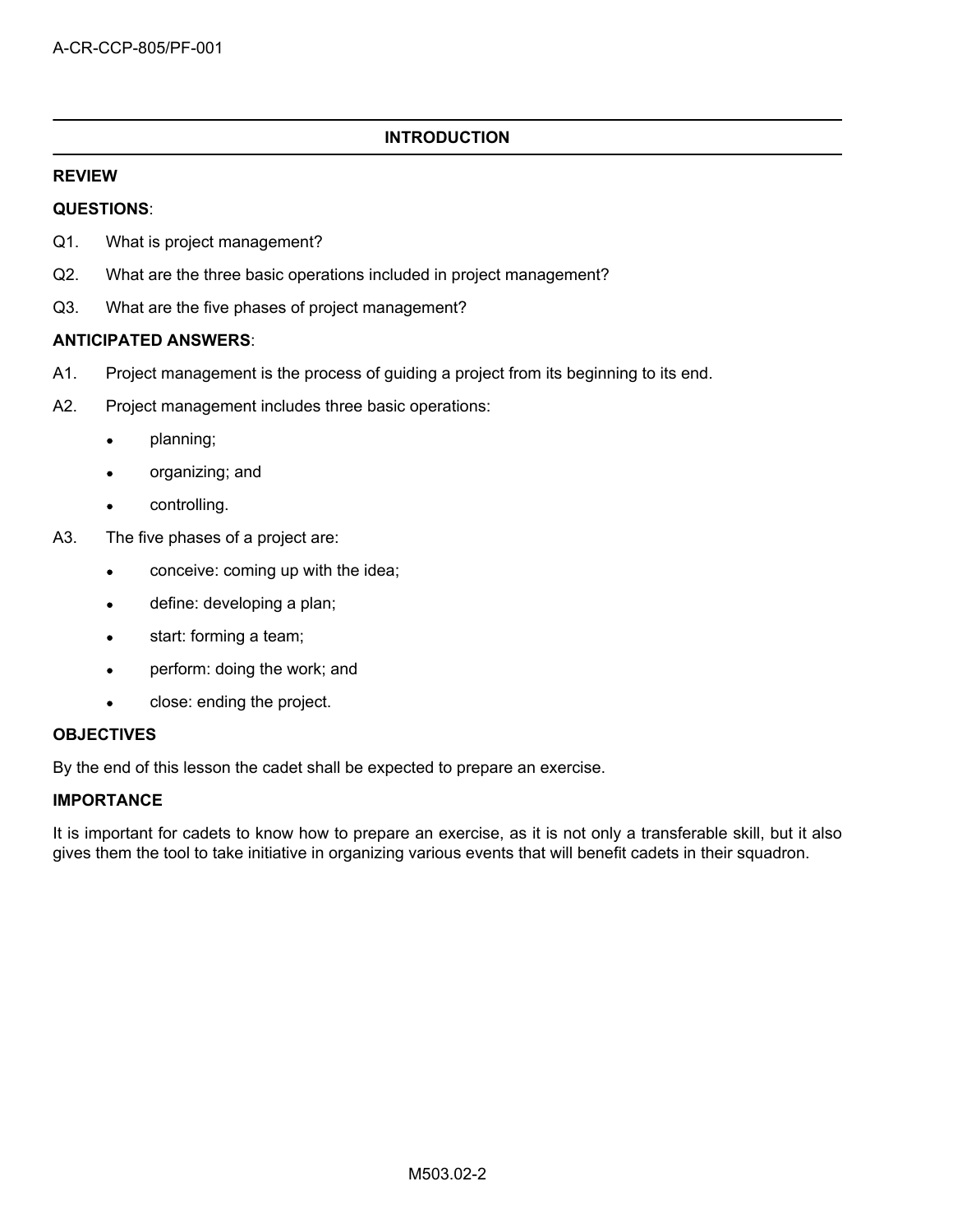# **Teaching Point 1 Explain the concept of a project audience.**

Time: 5 min Method: Interactive Lecture Company of Time: 5 min Method: Interactive Lecture

A project audience is any person or group that supports, is affected by, or is interested in a project. A project audience can be inside or outside the organization.

Knowing your project's audience helps you to:

- plan whether, when and how to involve them; and
- determine whether the scope of the project is bigger or smaller than you originally had thought.

# **ACTIVITY**

Time: 4 min

## **OBJECTIVE**

The objective of this activity is to have the cadets see the scope a project audience can take.

### **RESOURCES**

- Paper, and
- Pen / Pencil.

# **ACTIVITY LAYOUT**

Nil.

### **ACTIVITY INSTRUCTIONS**

- 1. Have cadets take out a piece of paper and a pen / pencil.
- 2. Inform the cadets that you will read a question to which they will have two minutes to write as many answers as possible.
- 3. Read the following question: "The senior cadets from this squadron have decided to organize a sports competition between this squadron and two other squadrons in the area. They are hoping to hold the competition three months from now in a local school gym. The competition will start at 0800 hrs and end at 1600 hrs and lunch will be provided to the entire group (estimation 100 cadets). Who needs to be contacted or informed for this event to happen?"
- 4. Allow two minutes for cadets to write their answers.
- 5. Alternating, have each cadet share one answer from their list and why they believe that those people should be involved in or informed of the project.
- 6. Answers may include:
	- cadets from all squadrons,
	- officers from all squadrons,
	- parents from all squadrons,
	- squadron parents committee from all squadrons,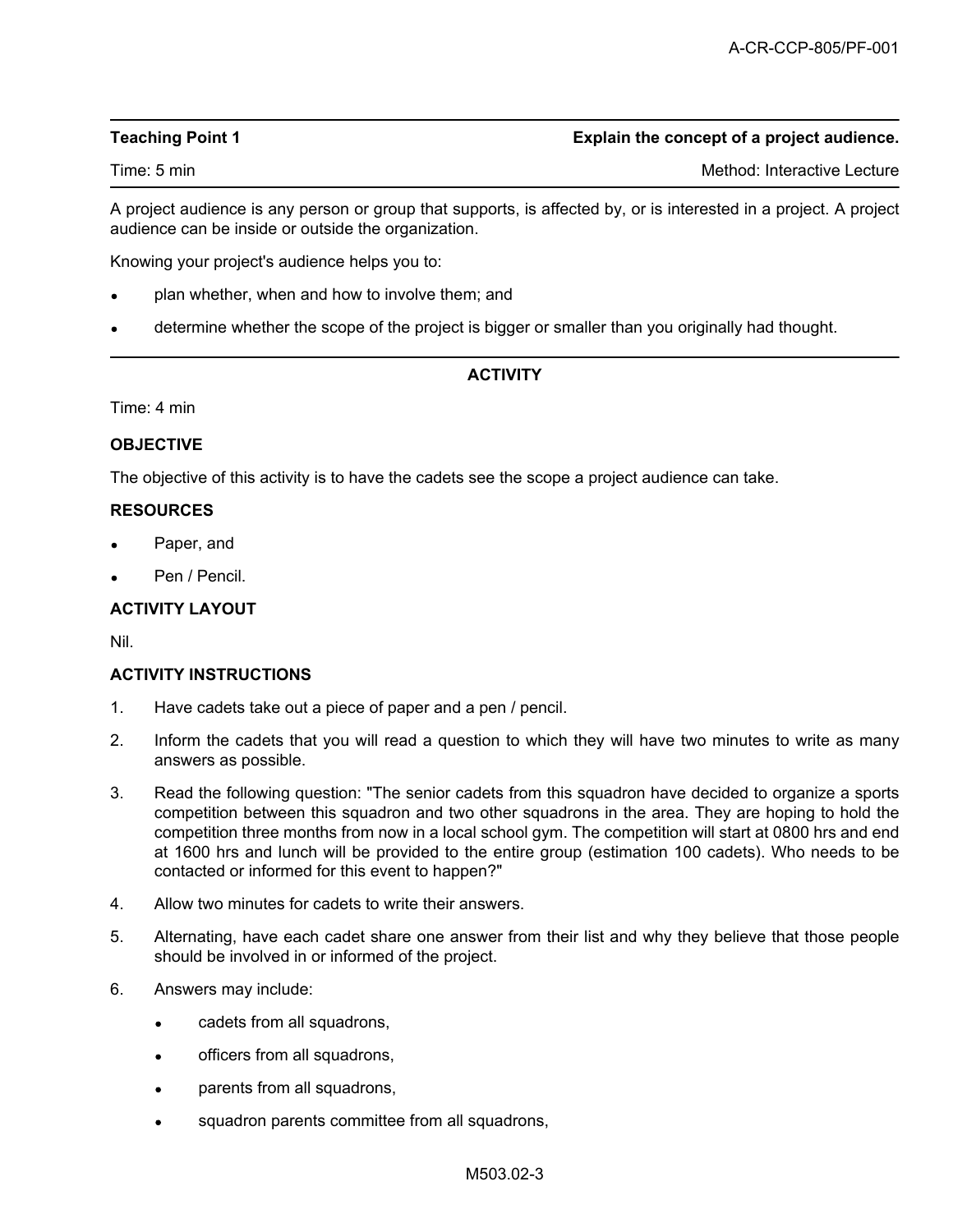- school authorities,  $\bullet$
- equipment related personnel (supply officer or equipment rental agency),
- restaurant personnel (if planning on ordering food for the group),
- cleaners, and
- cadet detachment.



The list is not exhaustive. Cadets may have provided other answers that are correct. If they can correctly justify why certain people are involved, then their answer should be accepted as correct.

# **SAFETY**

Nil.

# **CONFIRMATION OF TEACHING POINT 1**

The cadets' participation in the activity will serve as the confirmation of this TP.

| <b>Teaching Point 2</b> | <b>Explain defining the plan.</b> |
|-------------------------|-----------------------------------|
| Time: 25 min            | Method: Interactive Lecture       |

There are many steps that need to be taken when defining a plan. They are as follows:

- 1. developing a work-breakdown structure (WBS);
- 2. determining precedence;
- 3. developing a schedule;
- 4. determining team members' skills and knowledge;
- 5. defining team members' roles and responsibilities;
- 6. determining and planning non-personnel resources;
- 7. identifying risk;
- 8. preparing a tracking system; and
- 9. confirming team members' participation.

# **DEVELOPING A WORK BREAKDOWN STRUCTURE (WBS)**

Psychologists say human brains can normally comprehend 7–9 items simultaneously. For that reason, a project with dozens or even thousands of tasks may often be overwhelming. Project managers can deal with such projects by organizing the numerous tasks into phases to make them more manageable.

The most important guideline when preparing an exercise is thinking in detail. Project managers often underestimate the time and resources they need because they do not recognize everything they have to do to complete their tasks.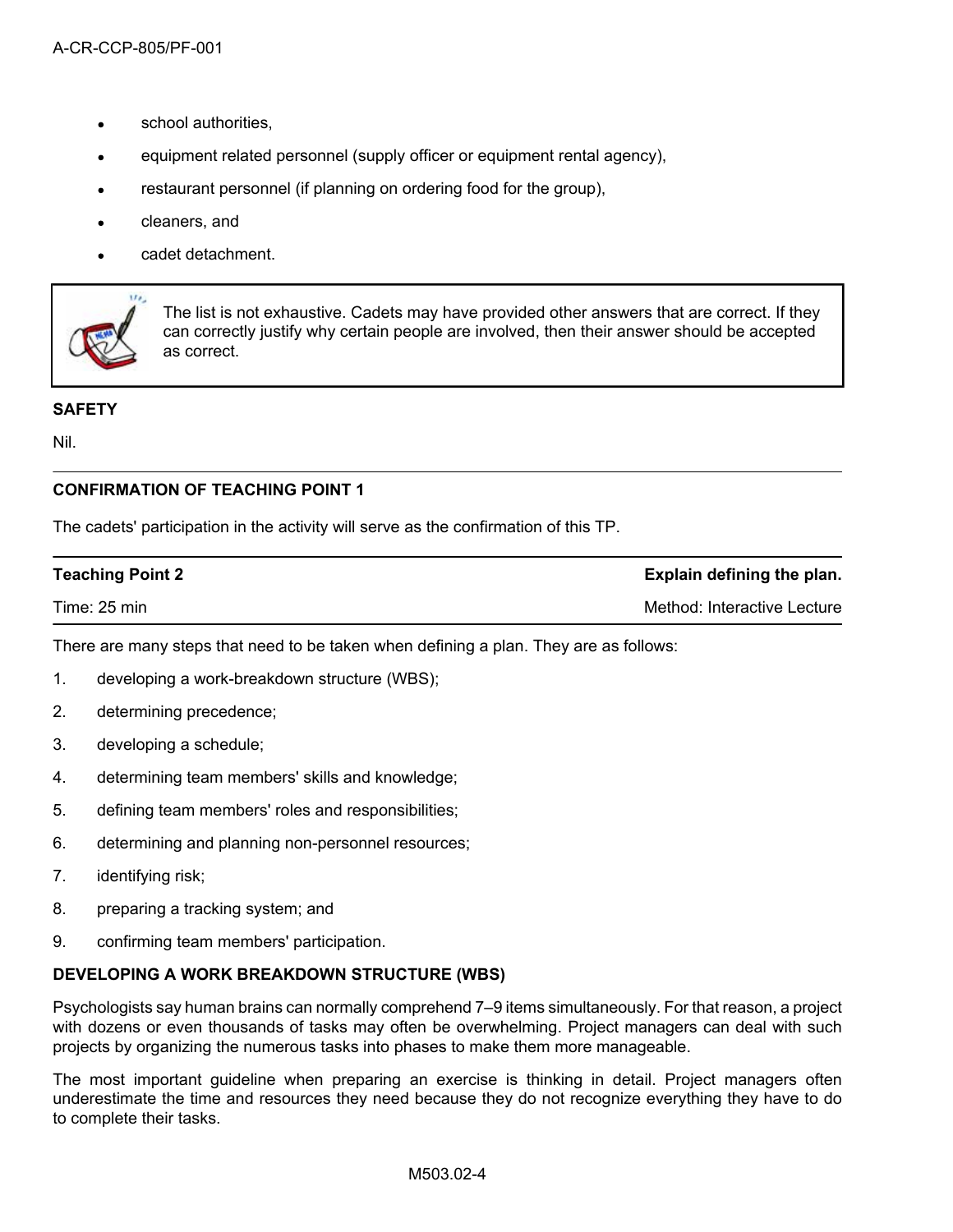The WBS is a representation of all the tasks that have to be completed. The WBS allows leaders to see all tasks in an organized manner.

Those representations may take various forms. They are often displayed in the form of a hierarchical tree, but they can also be in the form of a tabular list.

As examples, Figure 1 shows a WBS for a hypothetical banquet and Figure 2 shows a WBS for a report preparation.



Show the cadets the slide of Figure A-1 located at Attachment A.



Show the cadets the slide of Figure A-2 located at Attachment A.



## Figure 1 Banquet WBS

*Note*. From "Principle Based Project Management", 2007, *Work Breakdown Structure (WBS*). Retrieved October 16, 2008, from http://www.hyperthot.com/pm\_wbs.htm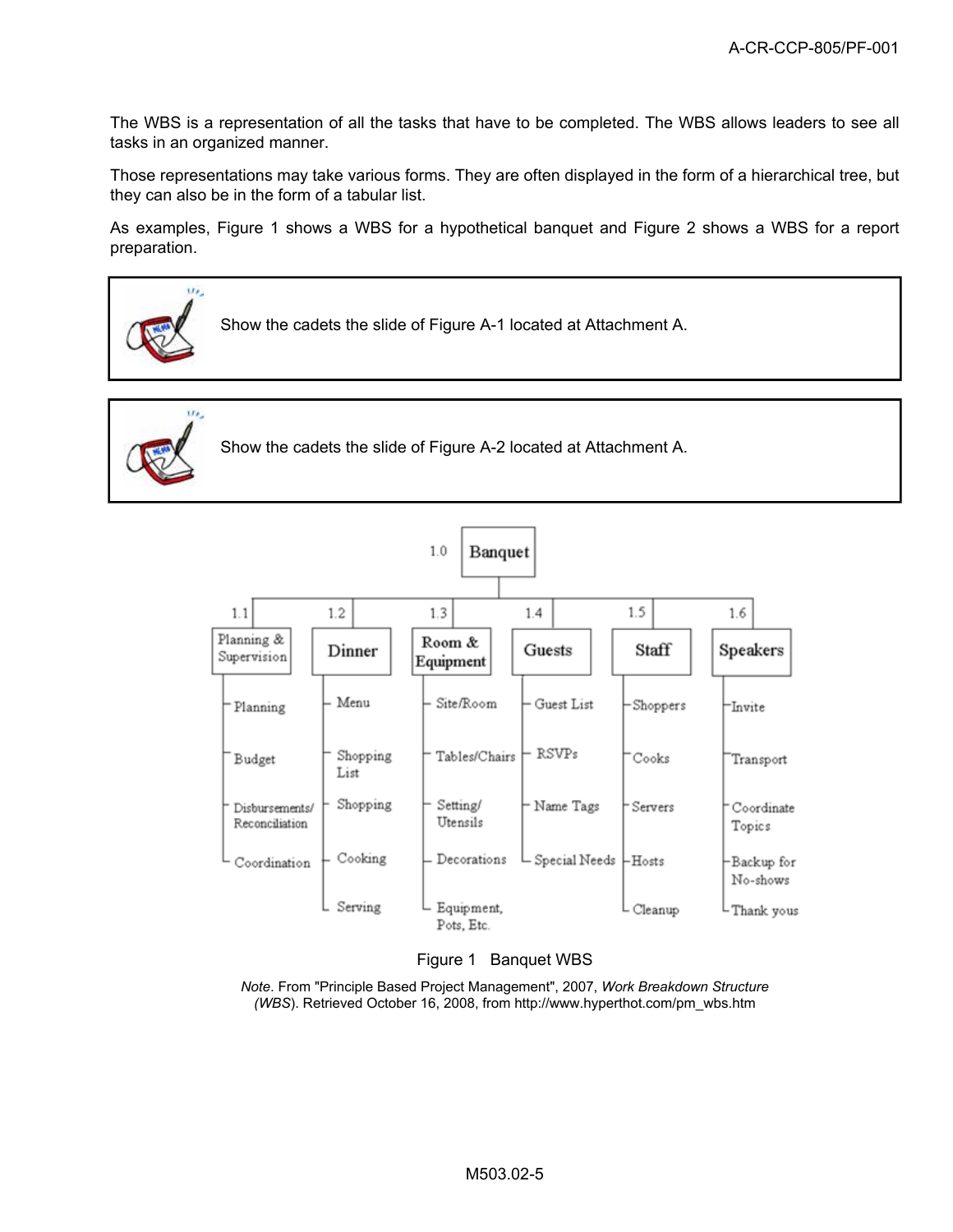

Figure 2 Report Preparation WBS

Note. From *Project Management for Dummies* (p.76), by S. E. Portny, 2007, Hoboken, NJ: Wiley Publishing.

Here is how to develop a WBS:

- 1. Brainstorm all the necessary tasks for the exercise.
- 2. Group the tasks into a few major categories with common characteristics.
- 3. Within each category, group together the tasks that have the same characteristics.

To determine if the work has been broken into small enough pieces, answer these questions:

- Can the resources needed for the exercise be accurately estimated (personnel, equipment, raw materials, money, facilities, information, etc.)?
- Can the time requirements for each activity be accurately estimated?
- If some tasks were to be assigned to a stranger, would that person have sufficient detail to understand exactly what to do?



Here are some tips to improve the quality of the WBS:

- Involve the people who will be doing the work.
- Review information from previous similar projects.
- Make assumptions when there is uncertainty about a certain activity. Do not forget to update the WBS (or the plan) when that uncertainty is clarified.

The WBS does not take into consideration the chronological order in which each event should be done.

At this stage, it can be beneficial to identify obstacles that may be encountered throughout the project, in order to generate some contingency plan ideas.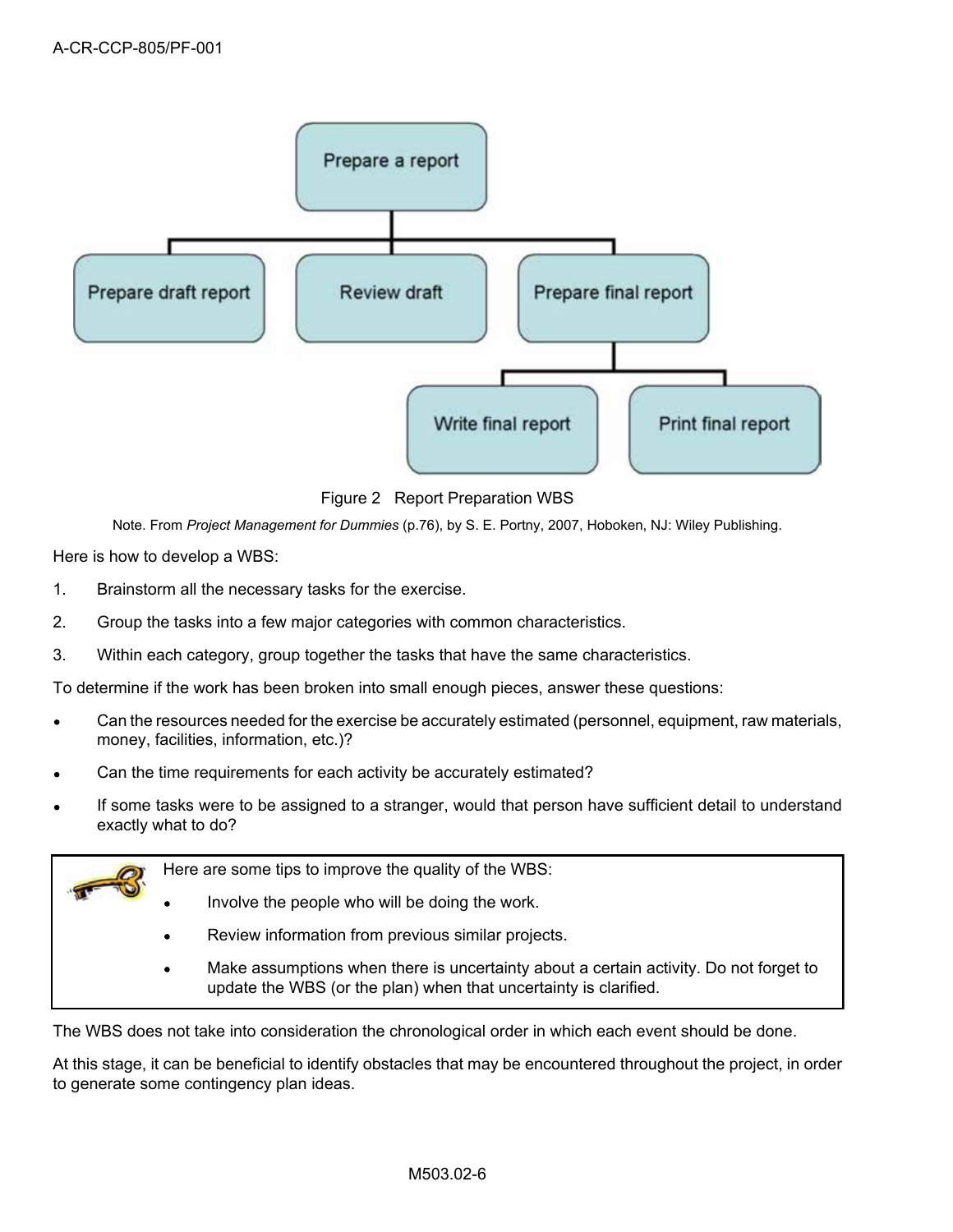## **DETERMINING PRECEDENCE**

Once all the tasks have been outlined, it has to be determined in which order they have to be completed. Also, it has to be determined which events do not depend on others because they may be able to get accomplished concurrently with other tasks.

## **DEVELOPING A SCHEDULE**

Once the precedence of tasks has been determined, the duration of each task has to be estimated. This step allows leaders to visualize how much time is needed prior to the conduct of the exercise, during the exercise and after the exercise.

The information could be displayed as follows:

|   | Activity | <b>Required Time</b> | Comments |
|---|----------|----------------------|----------|
|   |          |                      |          |
| ◠ |          |                      |          |
| っ |          |                      |          |
|   |          |                      |          |
| 5 |          |                      |          |
| 6 |          |                      |          |

*Note*. Created by Director Cadets 3, 2010, Ottawa, ON: Department of National Defence.

## **DETERMINING TEAM MEMBERS' SKILLS AND KNOWLEDGE**

To accomplish the most with a minimum of time and resources, each task must be done in the correct order and each person must work at peak efficiency.

To ensure this happens, leaders should:

- determine which skills and knowledge they require to get the tasks done; and
- determine who is available and what skills they have to offer.

### **DEFINING TEAM MEMBERS' ROLES AND RESPONSIBILITIES**

A leader may assign tasks for various reasons, such as:

- the assigned person is the most qualified or efficient at that task;
- the assigned person needs further practice at that task; or
- the assigned person has expressed an interest for that task.

No matter how the task is assigned, a leader's main focus should be to ensure the project is going to move along smoothly. If someone has been assigned a task in which they have little experience, then a leader should ensure the person receives sufficient support in accomplishing that task.

A leader may be able to delegate but that doesn't mean they have nothing to do with the task anymore. A leader may transfer the decision-making power to someone else, but they still need to ensure that the desired results are achieved.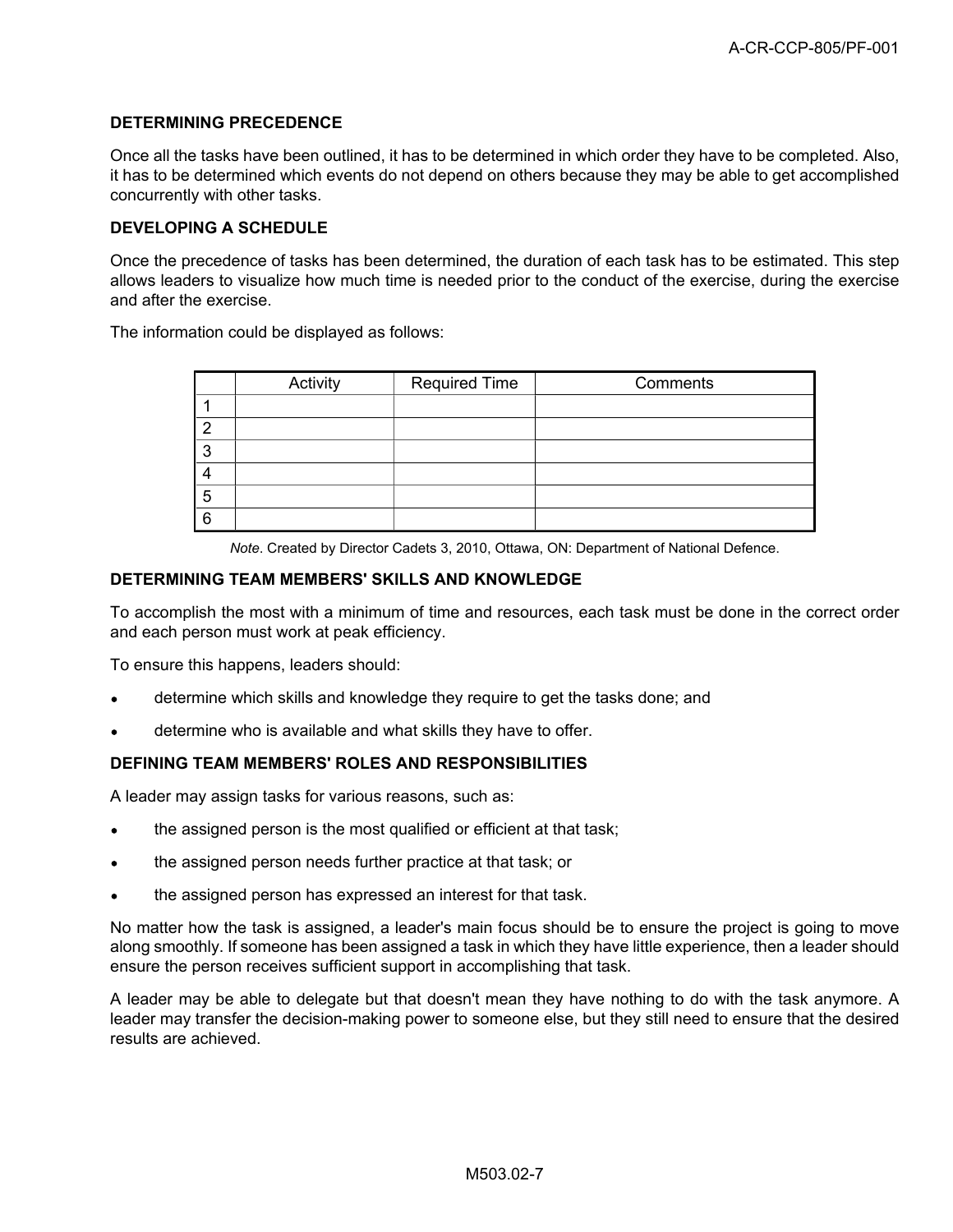Delegating is important for three reasons:

- to allow the leader to do other tasks;
- to have the most qualified person make decisions; and
- to develop subordinates' ability to handle additional assignments prudently and successfully.



Leaders should never assign other people tasks that they cannot clearly define themselves.

## **DETERMINING AND PLANNING NON-PERSONNEL RESOURCES**

To determine and plan non-personnel resources, a leader should:

- look at every task outlined in the WBS and determine the requirements for each task; and
- determine how those requirements are going to be met.

## **IDENTIFYING RISK**

The first step toward controlling risks is identifying them. Not all risks cause the same degree of concerns. Risk has to be managed throughout the duration of the project, from its beginning to its end.

Here is a list of possible risk factors that may arise during a project:

- insufficient time to prepare,
- missing parts to the plan (eg, wet weather plan),
- replacement of team member / leader, and
- a supporting activity (i.e. meals or transportation) has no assigned leader.

Leaders have to be aware of what may happen. In some cases, the risks are such that they create a requirement for a contingency plan (also referred to as Plan B).

# **PREPARING A TRACKING SYSTEM**

Before the project starts, the desired results and the measures taken to ensure the desired results are achieved, have to be determined. Throughout the duration of the project, leaders need to maintain control, to ensure work is getting done. Monitoring performance makes it easier to detect problems.

Leaders should follow these procedures throughout a project's life:

- At the start of a project, reconfirm with people their commitments.
- At the start of a project, ensure people understand what is expected of them.
- Have people keep track of the work they perform.
- At agreed-upon intervals during the project, confirm with people the work they have completed.
- At intervals during the project, compare actual performance with planned performance, identify any problems, formulate, take corrective actions, and keep people informed.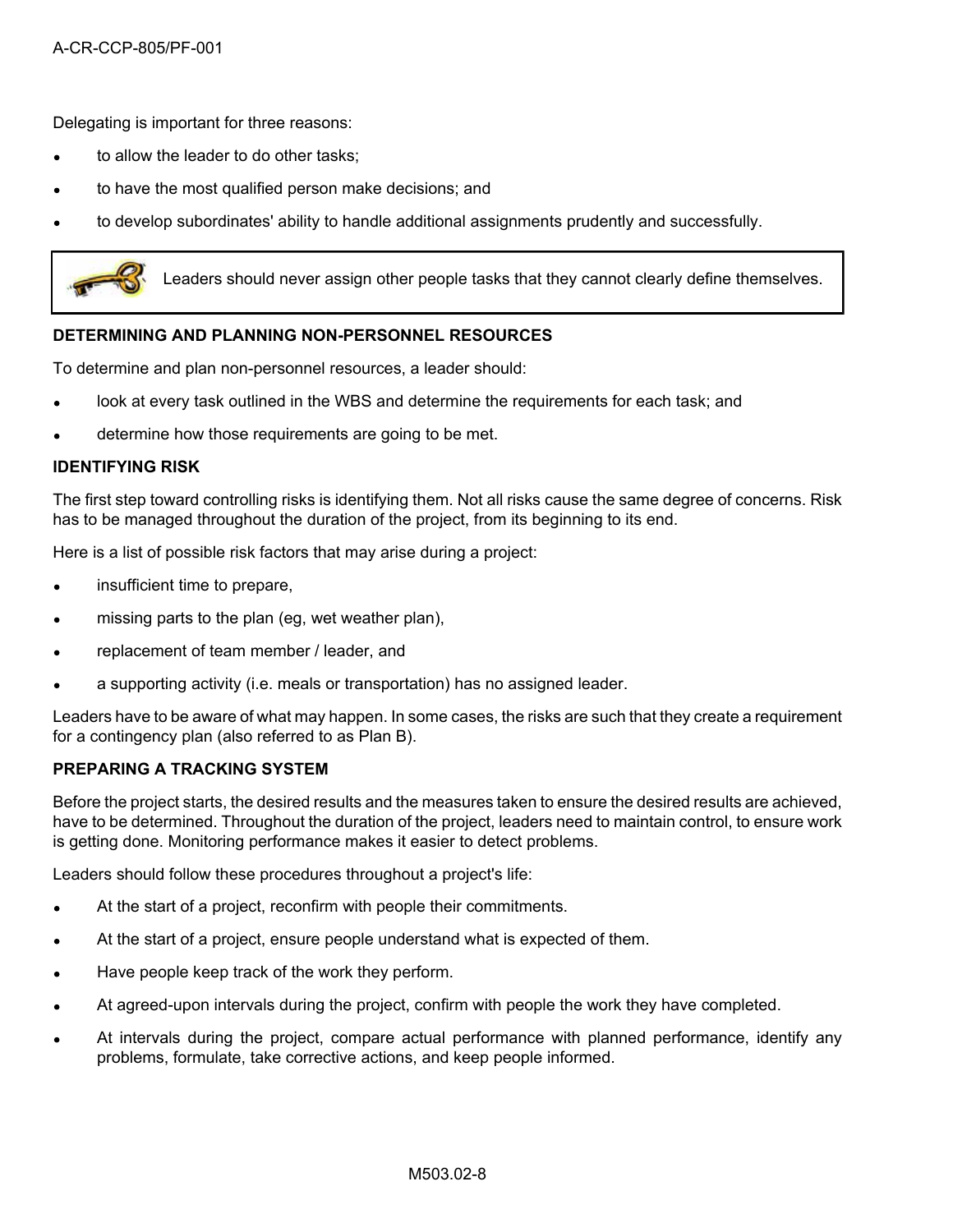# **CONFIRMING TEAM MEMBERS' PARTICIPATION**

Starting a project off correctly is the key to ultimate success. As a project is about to start, here are things that should be done:

- Inform the people that the project is going to go ahead, that the plan is finalized.
- Confirm they are still available to support the project.
- Reconfirm the work expect from them.
- Advise them of the pre-exercise meeting. They should get a copy of the plan for review before the meeting. This will be when everyone becomes aware of what everyone's tasks are and that clarifications from the plan are made.



- Inform the team that there will be a post-exercise meeting at the end of the project.
- Encourage team members to record their problems, challenges, ideas and  $\bullet$ suggestions throughout the project.
- Clarify the criteria that define your project's success by reviewing the latest version of the project's objectives with team members.
- Maintain a own project log (project issues and occurrences) and encourage team members to do the same.



Before the pre-exercise meeting, leaders should meet with their supervisors to have the plan reviewed and approved. Leaders should be open minded to supervisors' feedback.

# **CONFIRMATION OF TEACHING POINT 2**

# **QUESTIONS**:

- Q1. What are the steps to defining a plan?
- Q2. What is a WBS?
- Q3. What are some procedures that can be followed to ensure the work is getting done?

# **ANTICIPATED ANSWERS**:

- A1. The steps to defining a plan are:
	- 1. developing a WBS;
	- 2. determining precedence;
	- 3. developing a schedule;
	- 4. determining team members' skills and knowledge;
	- 5. defining team members' roles and responsibilities;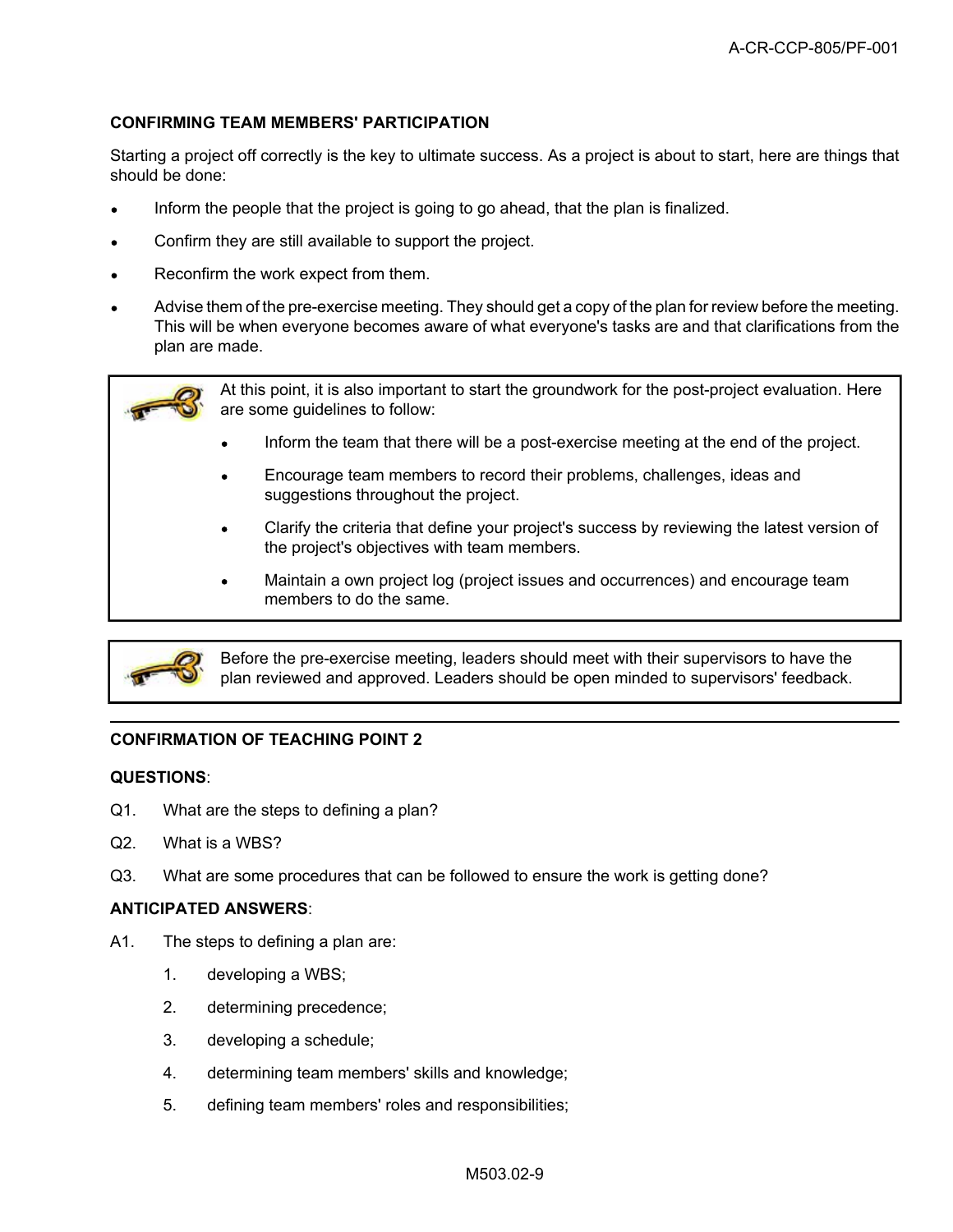- 6. determining and planning non-personnel resources;
- 7. identifying risk;
- 8. preparing a tracking system; and
- 9. confirming team members' participation.
- A2. The WBS is a representation of all the tasks that have to be done. The WBS allows leaders to see all tasks in an organized manner.
- A3. Some procedures that can be followed to ensure the work is getting done are:
	- At the start of a project, reconfirm with people their commitments.  $\bullet$
	- At the start of a project, ensure people understand what is expected of them.
	- Have people keep track of the work they perform.
	- At agreed-upon intervals during the project, confirm with people the work they have completed.
	- At intervals during the project, compare actual performance with planned performance, identify any problems, formulate, take corrective actions, and keep people informed.

Time: 20 min Method: In-Class Activity

**Teaching Point 3 Have the cadets create an exercise plan template.**

**ACTIVITY**

# **OBJECTIVE**

The objective of this activity is to have the cadets create an exercise plan template.

### **RESOURCES**

- Exercise Plan Example located at Attachment B,
- Exercise Plan Template located at Attachment C,
- Paper,  $\bullet$
- Pen / Pencil,
- Flip Chart paper, and
- Markers.

# **ACTIVITY LAYOUT**

Nil.

# **ACTIVITY INSTRUCTIONS**

- 1. Divide the cadets in groups of no more than three.
- 2. Distribute paper, pen / pencil, flip chart paper and markers to each group.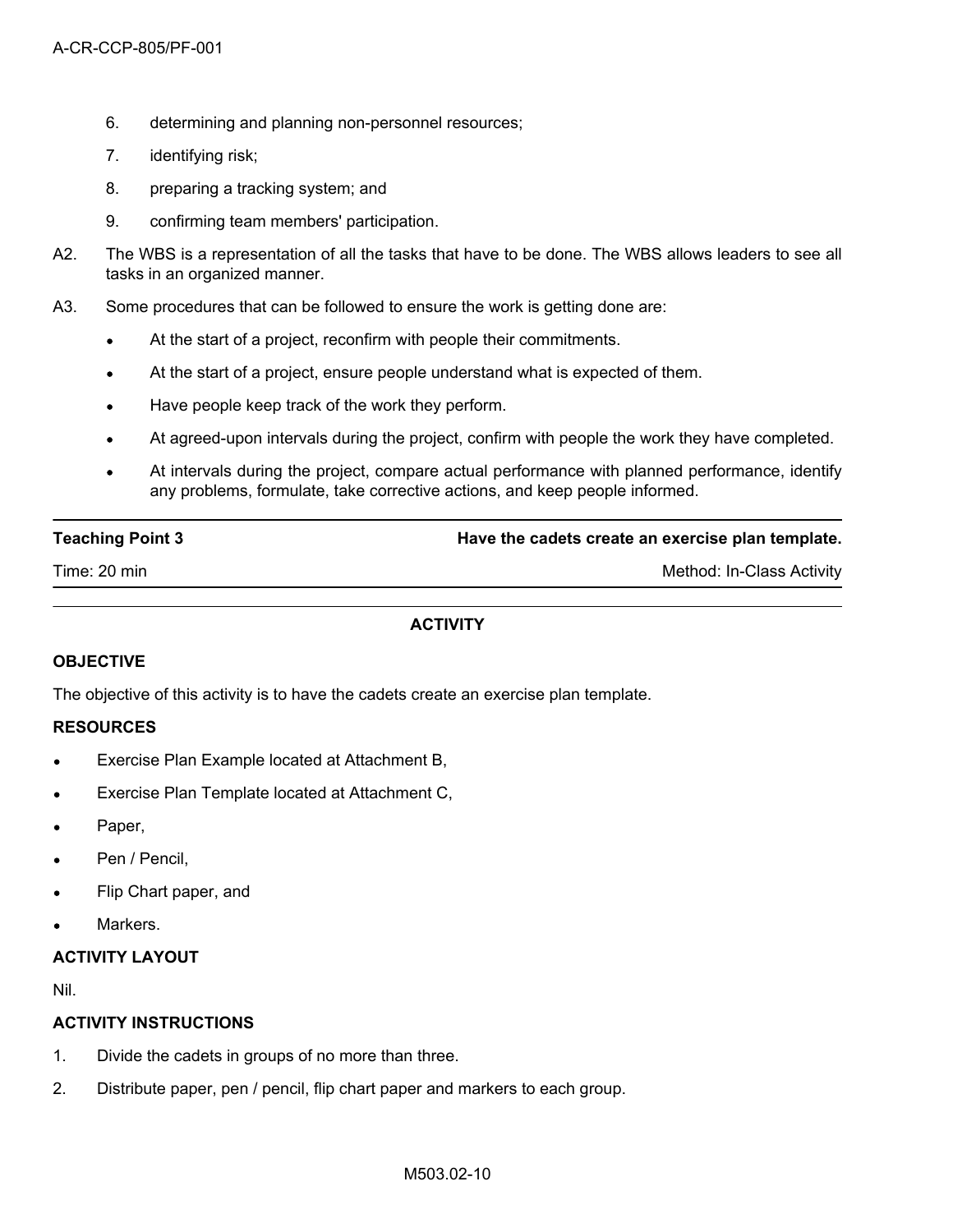3. Tell the cadets they have to create a plan template that included all the information to be included in a plan. It has to be a template they could use.



Encourage the cadets to use their Create a Proposal Aide-Mémoire (EO M503.01 Create a Proposal), as it contains information that may help.

- 4. Allow the cadets 10 minutes to work in groups.
- 5. Allow a total of five minutes for all the groups to present their final work to the class.
- 6. Distribute the Exercise Plan Example located at Attachment B and the Exercise Plan Template located at Attachment C and discuss elements that differ from the ones they have created.

### **SAFETY**

Nil.

# **CONFIRMATION OF TEACHING POINT 3**

The cadets' participation in the activity will serve as the confirmation of this TP.

**Teaching Point 4 Explain starting the team.**

Time: 20 min Method: Interactive Lecture Communication of the Method: Interactive Lecture

It is important for people (especially cadets) to be informed at the appropriate time.



Review the concept of project audience.

Ask the cadets if they believe everyone in the project audience needs to be informed at the same time. Why or why not?

# **ANNOUNCING THE EXERCISE**

The people affected by the exercise need to be informed at various times depending on the tasks or impact they have on the exercise.

Before announcing an exercise to cadets, leaders need to ask themselves if the time is appropriate to make an announcement. They can ask themselves questions, such as "Are we ready to make this announcement?" or, "Is this going to allow sufficient time for the cadets to prepare for the exercise?"

There are many ways to announce the exercise to the cadets, such as:

- email,
- a written announcement in the squadron's newsletter or monthly schedule,
- a verbal announcement at the end of a training session, or
- a formal meeting.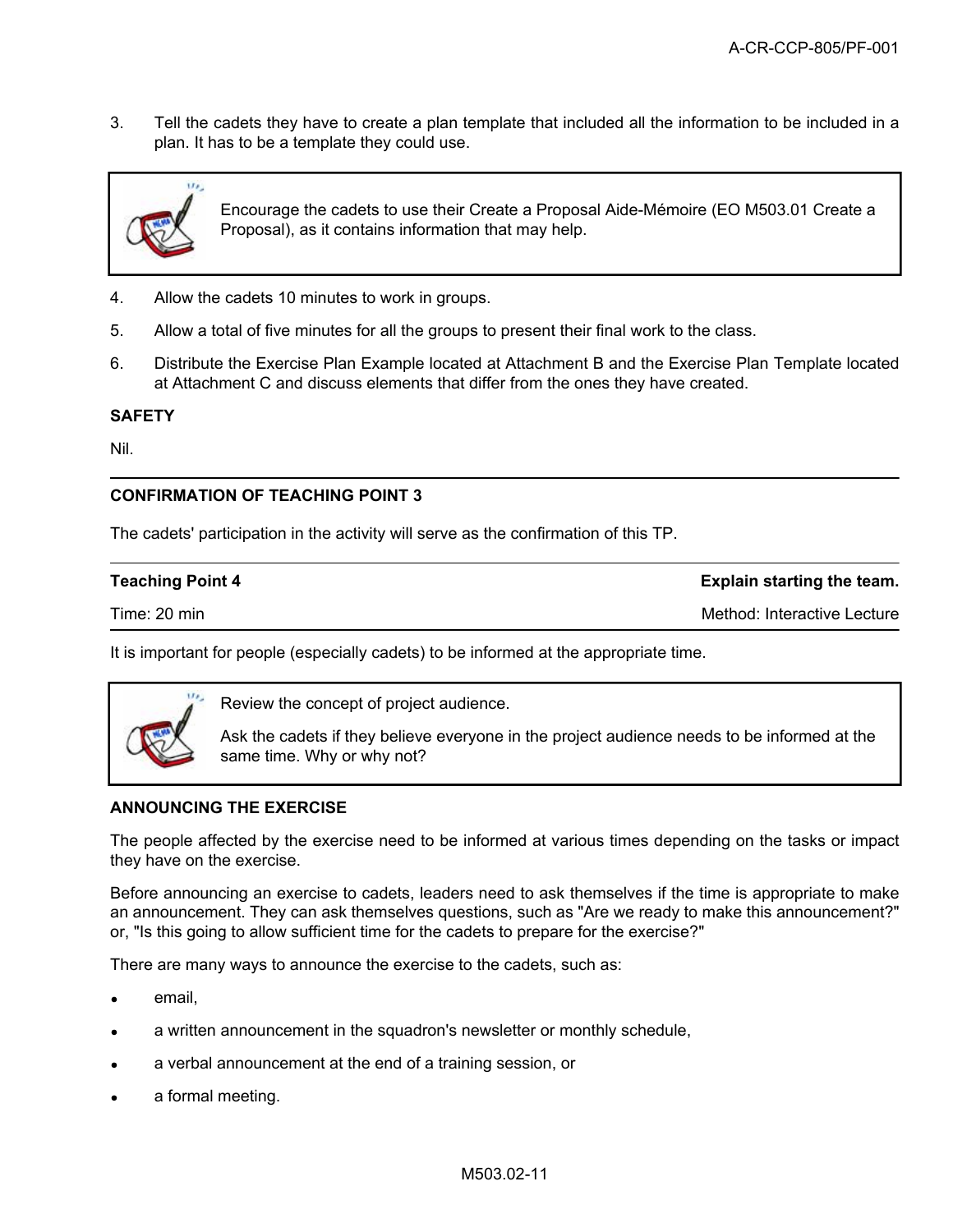# **PLANNING A SUCCESSFUL PRE-EXERCISE MEETING**

The information in a pre-exercise meeting must include:

- what has to be done;
- when it has to be done;
- how it has to be done;
- by whom it has to be done; and
- available resources.

To have a good meeting, there needs to be some preplanning. Here are some pointers:

**Decide who needs to attend and why.** People who have necessary information or the authority to make specific decisions should be in attendance.

**Give plenty of notice of the meeting.** This increases the chances that the people you want to attend will be available.

Let the people who should attend the meeting know its purpose. People are most likely to attend a meeting if they understand why their attendance is important.

**Prepare a written agenda that includes topics and their allotted times.** This document helps people see why attending the meeting is in their interests. It is also the guide to running the meeting.

**Circulate the agenda and any necessary material (eg, plan) in advance.** This gives everyone time to suggest changes to the agenda and to plan for the meeting.

**Keep meetings to an hour or less.** People can be forced to sit in a room for hours, but they cannot be forced to keep their minds on the activities and information. If necessary, several meetings of one hour or less to discuss complex issues or multiple topics can be scheduled.

Here are essentials for conducting a productive meeting:

**Start on time, even if people are absent.** When people see that a leader waits for latecomers, they have a tendency to show up late! When people see a leader that starts on time, they show up on time!

**Assign a timekeeper.** This person reminds the group when a topic has exceeded its allocated time.

**Take detailed notes (minutes) of who attended, the items discussed, and the decisions and assignments the group made.** This procedure allows people to review and clarify the information and serves as a reminder of actions to be taken after the meeting.

**Keep a list of items that need further action (action list), and assign one person to be responsible for each item.** This step helps ensure that when discussing these issues again, the right information and responsible people are present.

**If you do not have the right information or the right people to resolve an issue, stop the discussion and put it on the action list.** Discussing an item without having the necessary information or the right people present is just wasted time.

**End on time.** Meeting attendees may have other commitments that begin when the meeting is supposed to end. Not ending on time causes people to be late for their next commitments or to leave the meeting before it is over.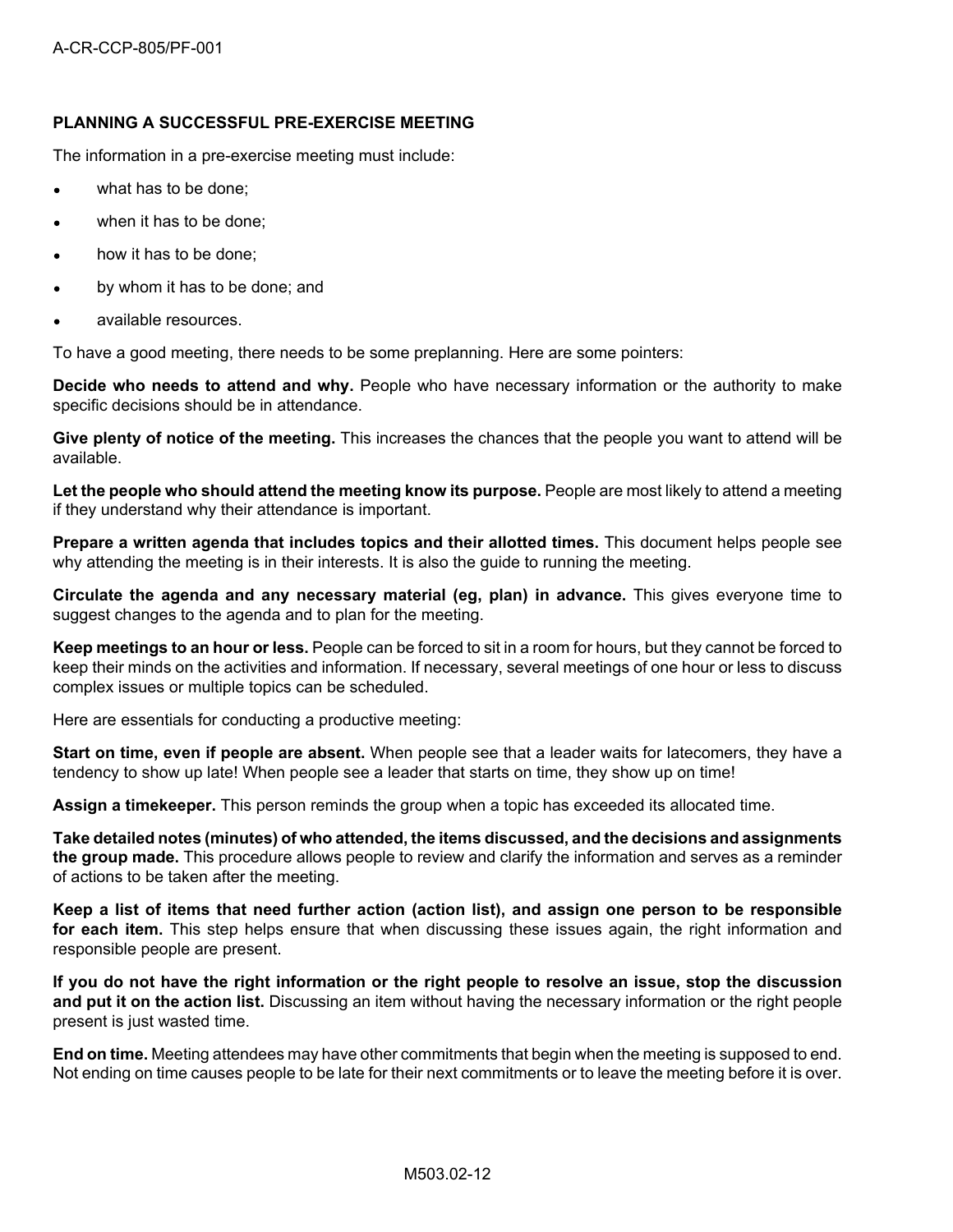When a project runs over a long period of time, regularly scheduled meetings give members an opportunity to share progress and issues. Consulting with team members to develop a meeting schedule is a way to ensure meeting times are convenient for as many people as possible. For those meetings, it may be beneficial to create a progress report to give everyone a brief overview of how the project is coming together. That should be distributed beforehand with any other background information related to the topics on the agenda.

# **CONFIRMATION OF TEACHING POINT 4**

## **QUESTIONS**:

- Q1. What are some ways to announce an exercise?
- Q2. What information must be included a pre-exercise meeting?
- Q3. What is a meeting agenda? Why is it important?

## **ANTICIPATED ANSWERS**:

- A1. There are many ways to announce an exercise, such as:
	- $\bullet$ email,
	- written announcement in the squadron's newsletter or monthly schedule,  $\bullet$
	- verbal announcement at the end of a training session, or
	- formal meeting.
- A2. The information in a pre-exercise meeting must include:
	- what has to be done;  $\bullet$
	- $\bullet$ when it has to be done;
	- how it has to be done;  $\bullet$
	- by whom it has to be done; and
	- available resources.
- A3. A written agenda is a guide for running the meeting. It is important because it helps people see why attending the meeting is in their interests. Circulating it in advance gives everyone time to suggest changes to the agenda and to plan for the meeting.

# **Teaching Point 5 Have the cadets discuss sustaining motivation during a project.**

Time: 10 min Method: Guided Discussion



It is recommended that the facilitator review the instructional guide for EO M403.03 (Motivate Team Members) prior to conducting the guided discussion.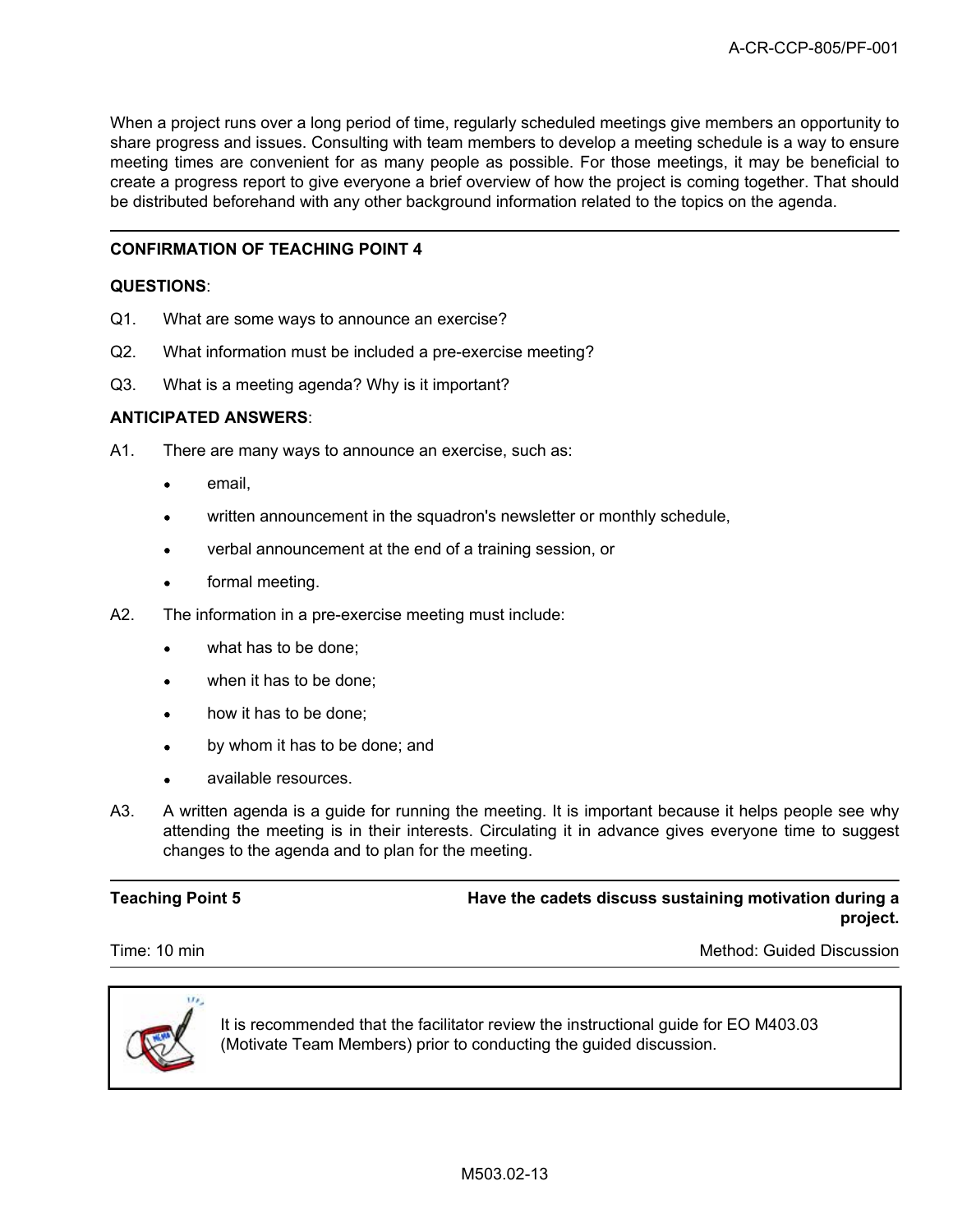# **BACKGROUND KNOWLEDGE**



Facilitate the guided discussion and have an assistant record observations, comments and answers to focus on the discussion. The notes made by the assistant will then be used during the summary portion of the discussion to ensure that all learning objectives are met.

## **MOTIVATION**

Even though motivation is a personal choice, leaders can create the opportunity for others to become motivated by giving them a sense of:

- desirability: giving value to achieving the goal;
- feasibility: having people believe the project can be done;
- progress: letting people know how they are doing; and
- recognition: recognizing work well done.

### **Desirability: Why should I want to do this project? How is this project beneficial to me?**

When people feel a connection to the project, they are more inclined to work toward its accomplishment.

There are many ways for leaders to develop the notion that a project is personally beneficial. They can get team members to discuss:

- personal interests and goals and relating those to aspects of the project.
- past projects that they enjoyed and why they enjoyed them.
- some of the benefits that they hope to realize by working on the project and the value of those benefits.

### **Feasibility: Is this project even possible?**

What seems impossible to one person can seem feasible to another. If a project does not seem possible, people are not going to give it their full effort.

The assessment of feasibility can become a self-fulfilling prophecy. If people think an assessment is feasible, they will work hard to complete it; if they encounter problems, they will try to work them out. However, if people really believe they have no chance of succeeding, they give up at the first sign of difficulty. Any problems just confirm what they already knew—the project was doomed from the start. Of course, as soon as they give up, they have no chance of succeeding, so their initial belief is that the project wasn't feasible has been confirmed. No matter how desirable people may feel a project is, they will give up more easily when they encounter any difficulties if they are convinced that nothing they do can cause it to succeed. People do not need a guarantee of success, but they must believe they have a chance.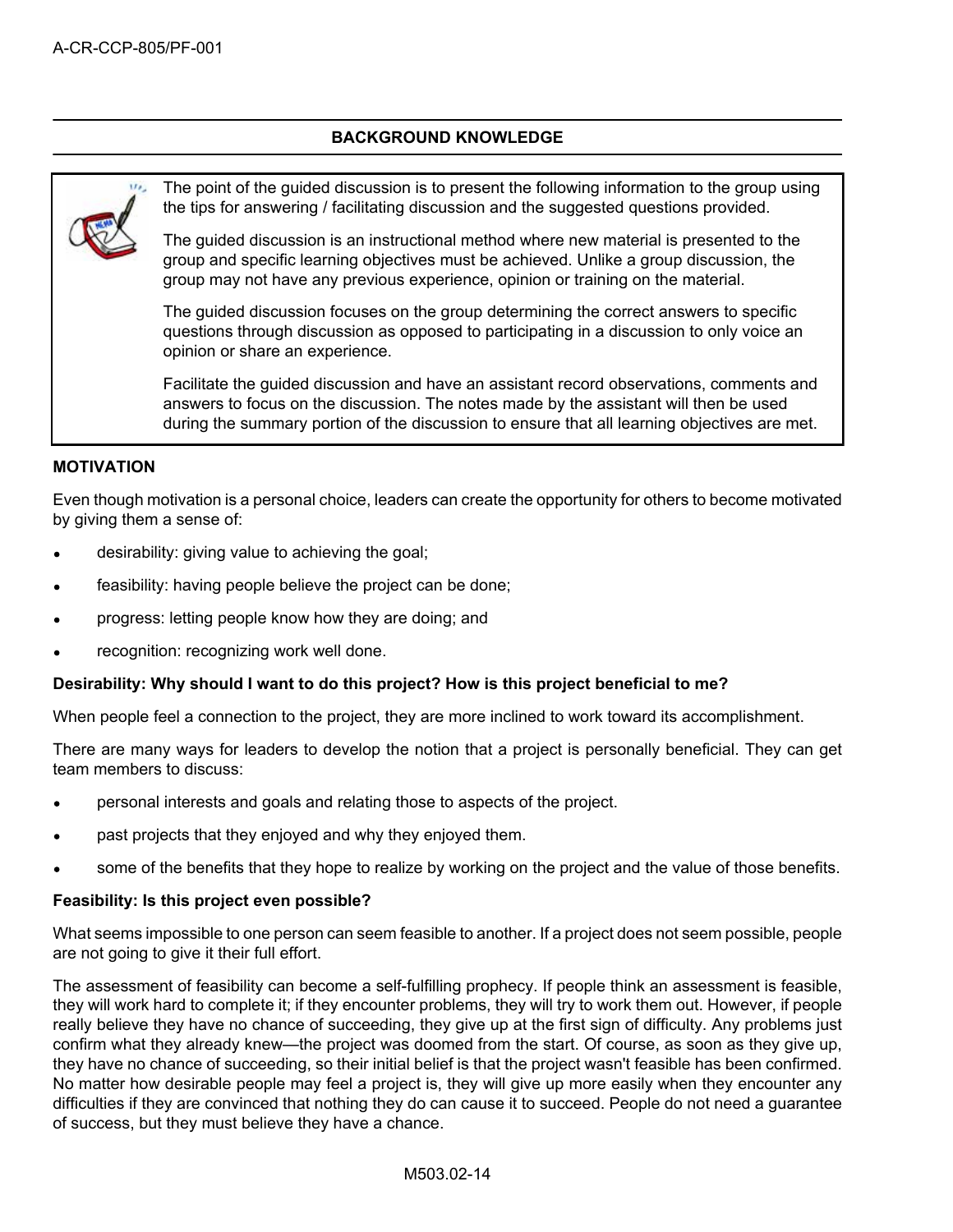To help people believe a project is feasible, leaders can:

- encourage members to identify potential concerns, so they can be addressed; or
- explain why they feel that targets and plans are feasible.

## **Progress: How I am doing so far?**

People have to know how they are doing over time for various reasons, such as:

- achieving intermediate goals provides them personal satisfaction;
- recognizing their successes confirms they are on the right track; and
- successfully completing intermediate goals reinforces their beliefs that they can accomplish the final goals.



People tend to wait until the last minute when no other motivation comes their way.

To help keep people on track and excited about the project:

- establish meaningful and frequent intermediate goals;
- continually assess how people are doing;
- frequently share information with people about their performance; and
- continually reinforce the project's potential benefits.

#### **Recognition: Am I being appreciated for all the hard work I have been doing?**

People like to be recognized when they are working hard. However, leaders should be aware that there are guidelines to follow when formalizing that appreciation.

Rewards can take multiple forms, such as:

- talking with the person and expressing your appreciation;
- expressing appreciation in a written note or email;
- expressing appreciation in writing to the person's supervisor;
- issuing the person a certificate of appreciation; and
- taking the person out to lunch.

To make the rewards most effective:

- be sure that acknowledgment and appreciation is honest and sincere; and
- respect the person's personal style and preferences when giving the reward:
	- Some people enjoy receiving acknowledgments in front of their peers, while others prefer receiving  $\circ$ them in private.
	- $\Omega$ Some people appreciate receiving an individual award; others appreciate receiving an award presented to the entire team.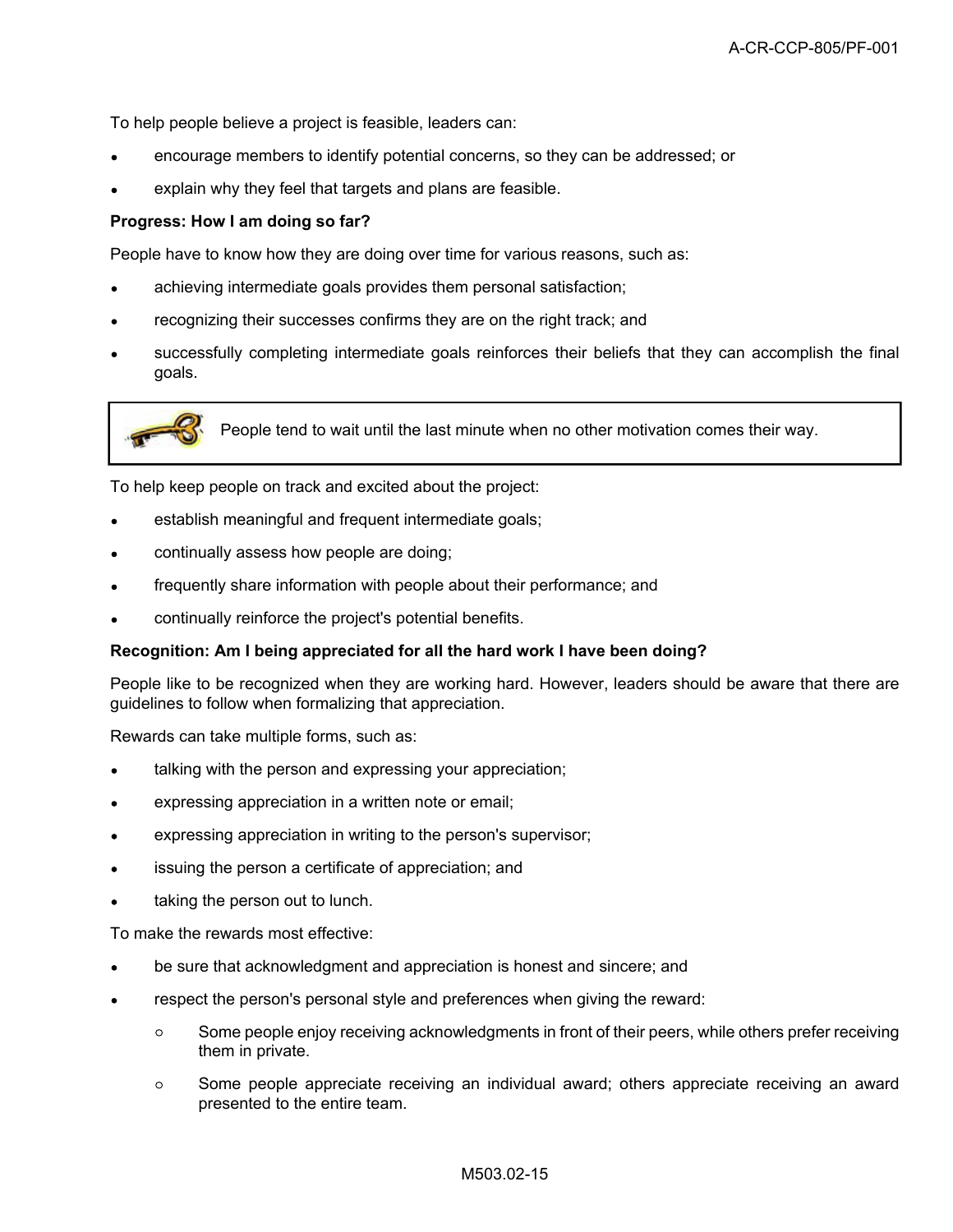# **GUIDED DISCUSSION**

# **TIPS FOR ANSWERING / FACILITATING DISCUSSION:**

- Establish ground rules for discussion, eg, everyone should listen respectfully; don't interrupt; only one person speaks at a time; no one's ideas should be made fun of; you can disagree with ideas but not with the person; try to understand others as much as you hope they understand you; etc.
- Sit the group in a circle, making sure all cadets can be seen by everyone else.
- Ask questions that will provoke thought; in other words avoid questions with yes or no answers.
- Manage time by ensuring the cadets stay on topic.
- Listen and respond in a way that indicates you have heard and understood the cadet. This can be done by paraphrasing their ideas.
- Give the cadets time to respond to your questions.
- Ensure every cadet has an opportunity to participate. One option is to go around the group and have each cadet answer the question with a short answer.
- Additional questions should be prepared ahead of time.



Take time to introduce the material so the group is oriented for the discussion. The introduction can take the form of an introductory statement / paragraph or can be completed with an in-class activity or exercise prior to the guided discussion.

The introduction is only used to orient the group to the material and should not be used to issue control statements or set ground rules.



During the discussion, take notes on the Guided Discussion worksheet located at Attachment D.

# **INTRODUCTION**

The aim of PO 503 is to provide the tools to take a project from its conception to its end, and that means through its execution. Since a project's success depends on the project manager's ability to organize, coordinate, and support a diverse team that is working toward a common goal, this lesson is going to allow discussing the execution of a plan, and specifically how to keep the members motivated throughout the duration of the project.



Develop other questions and answers throughout the guided discussion; however, it is important to use the prepared questions to ensure the learning objectives are met. Develop follow-up questions so knowledge can be confirmed or if time permits, deeper exploration of the topic can occur.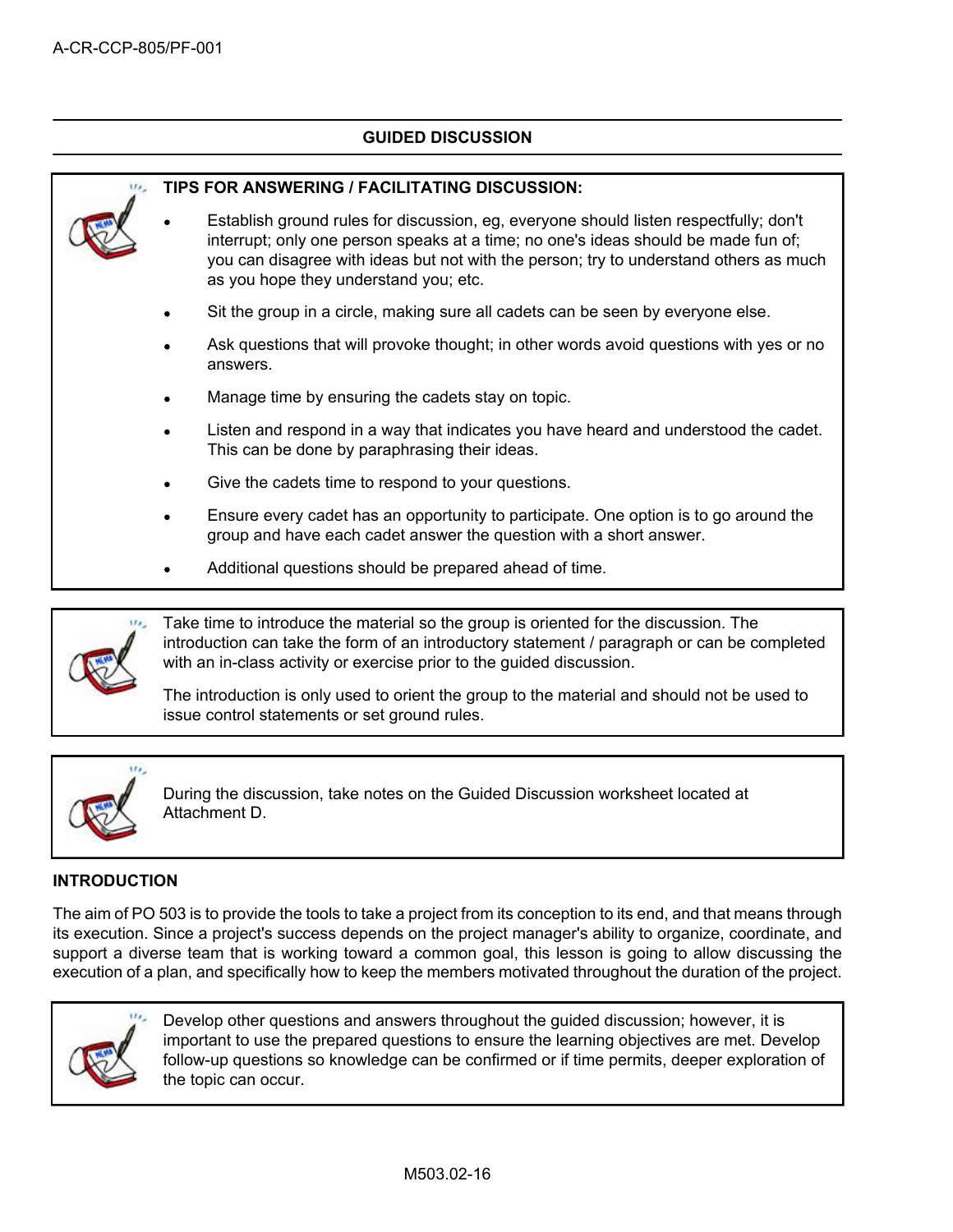

Reinforce those answers given and comments made during the guided discussion, ensuring each learning objective is achieved.

## **PREPARED QUESTION**:

Q1. How is motivation created? Where does motivation come from?

## **ANTICIPATED ANSWER:**

- A1. Even though motivation is a personal choice, leaders can create the opportunity for others to become motivated by giving them a sense of:
	- desirability: giving value to achieving the goal;  $\bullet$
	- feasibility: having people believe the project can be done;  $\bullet$
	- progress: letting people know how they are doing; and  $\bullet$
	- recognition: recognizing work well done.

## **Desirability**

## **PREPARED QUESTION**:

Q1. How do people react when they work on a project they believe is personally beneficial to them?

### **ANTICIPATED ANSWER:**

A1. When people feel a connection to the project, they are more inclined to work toward its accomplishment.

### **Follow-Up Question if Required:**

Q1. How can people develop the notion that a project is beneficial to them?

### **Follow-Up Answer if Required:**

- A1. There are many ways for leaders to develop the notion that a project is personally beneficial. They can get team members to discuss:
	- personal interests and goals and relating those to aspects of the project.  $\bullet$
	- past projects that they enjoyed and why they enjoyed them.  $\bullet$
	- some of the benefits that they hope to realize by working on the project and the value of those benefits.

### **Feasibility**

# **PREPARED QUESTIONS**:

- Q1. Do you believe feasibility is the same for everyone? How does it differ between individuals?
- Q2. How does it affect the people's attitude towards a project? How do people react when they work on a project they believe is unfeasible in opposition to a project they believe is feasible?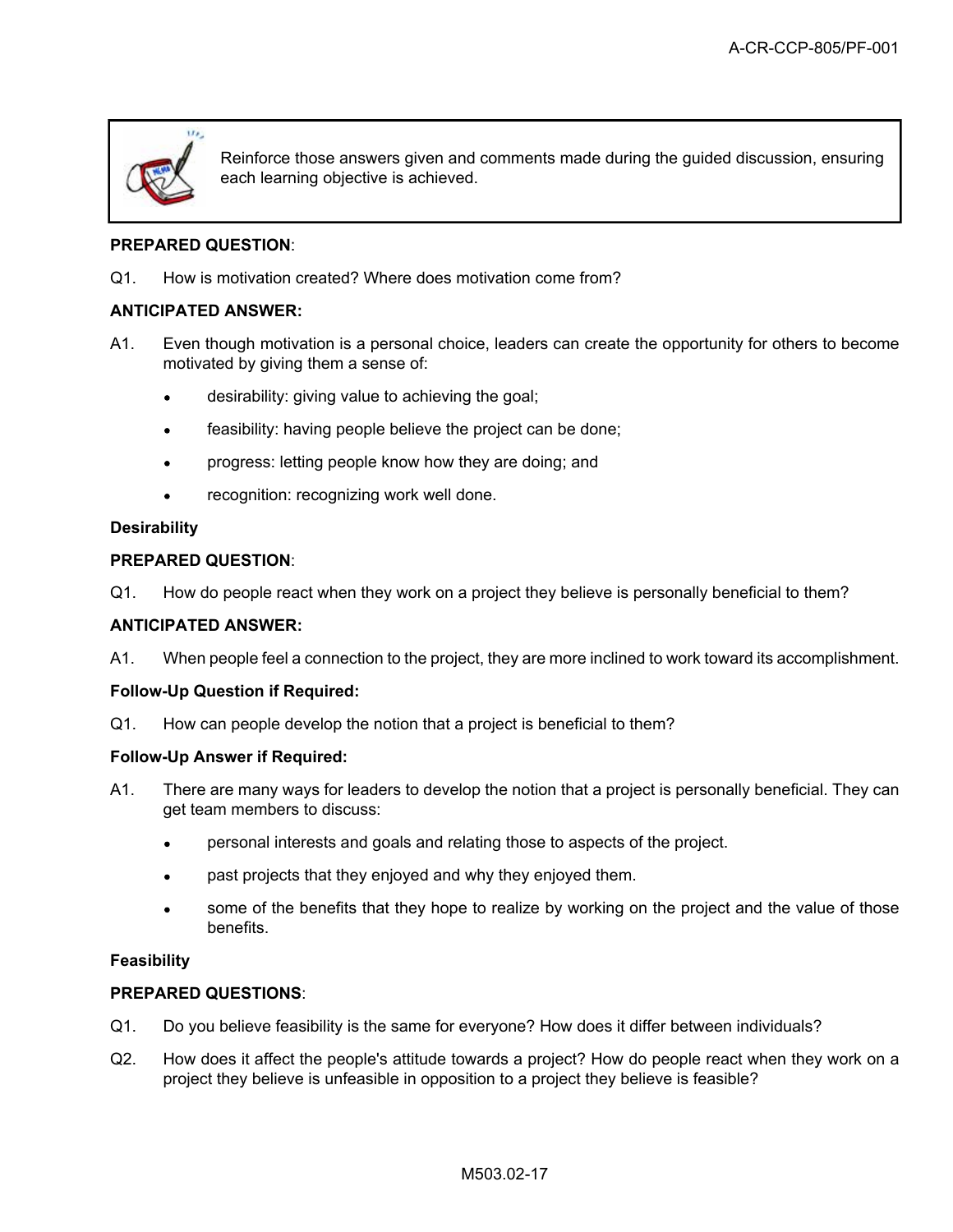# **ANTICIPATED ANSWERS:**

- A1. Of course, feasibility is a subjective assessment. What seems impossible to one person can appear feasible to another.
- A2. Assessment of feasibility can become a self-fulfilling prophecy. If people think an assessment is feasible, they will work hard to complete it; if they encounter problems, they will try to work them out. However, if people really believe they have no chance of succeeding, they give up at the first sign of difficulty. Any problems just confirm what they already knew — the project was doomed from the start. Of course, as soon as they give up, they have no chance of succeeding, so their initial belief is that the project wasn't feasible has been confirmed. No matter how desirable people may feel a project is, they will give up more easily when they encounter any difficulties if they are convinced that nothing they do can cause it to succeed. People do not need a guarantee of success, but they must believe they have a chance.

### **Follow-Up Question if Required:**

Q1. How can people develop the notion that a project is feasible?

### **Follow-Up Answer if Required:**

- A1. People can develop the notion that a project is feasible by:
	- identifying potential concerns to the leader and getting them addressed; or
	- having the leader explain why they feel that targets and plans are feasible.  $\bullet$

#### **Progress**

### **PREPARED QUESTION**:

Q1. Why should people be informed of how they are progressing?

### **ANTICIPATED ANSWER:**

- A1. People have to know how they are doing over for various reasons, such as:
	- achieving intermediate milestones provides personal satisfaction;
	- recognizing their successes confirms they are on the right track; and  $\bullet$
	- successfully completing intermediate steps reinforces their beliefs that they can accomplish the final goals.

### **Follow-Up Questions if Required:**

- Q1. How do you feel when someone takes some interest in the work you have done? That such and such an area needs improvement or that you have done a great job so far?
- Q2. Have you ever seen a three-month project where all the major milestones occur in the last 3–4 weeks? When do you think people get serious about the project?
- Q3. How could you have kept those people on track earlier in the process?

### **Follow-Up Answers if Required:**

- A1. Answers will vary.
- A2. People tend to wait until the last minute, when no other motivation comes their way.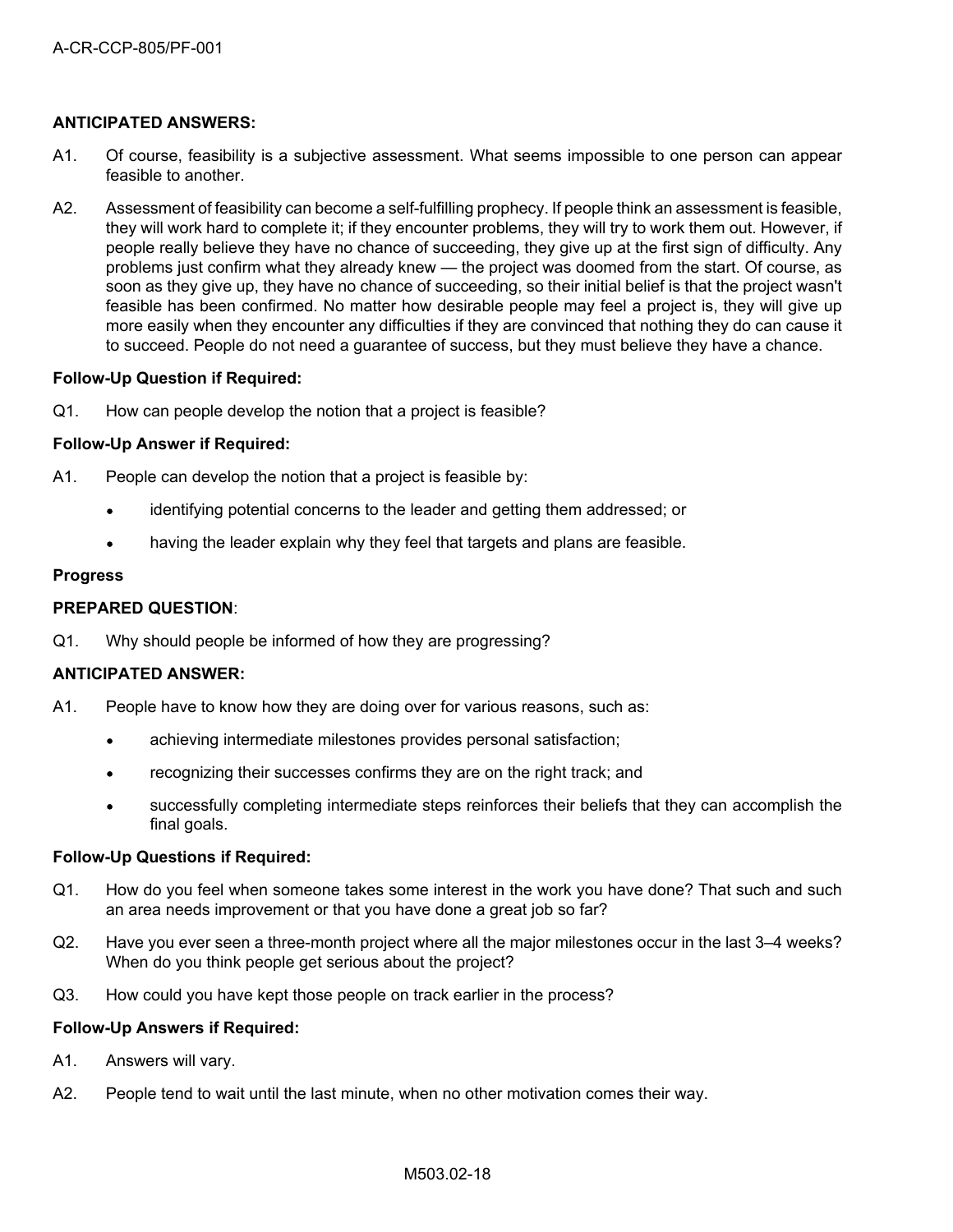- A3. Do the following to help keep people on track and excited about the project:
	- establish meaningful and frequent intermediate milestones;  $\bullet$
	- continually assess how people are doing;  $\bullet$
	- frequently share information with people about their performance; and  $\bullet$
	- $\bullet$ continually reinforce the project's potential benefits.

#### **Recognition**

#### **PREPARED QUESTION**:

Q1. What are forms of rewards that you can give people?

#### **ANTICIPATED ANSWER:**

- A1. Rewards can take multiple forms, such as:
	- talking with the person and expressing your appreciation;  $\bullet$
	- $\bullet$ expressing appreciation in a written note or email;
	- expressing appreciation in writing to the person's supervisor;  $\bullet$
	- issuing the person a certificate of appreciation; and  $\bullet$
	- taking the person out to lunch.

#### **Follow-Up Question if Required:**

Q1. What are ways to make those rewards most effective?

#### **Follow-Up Answer if Required:**

- A1. To make the rewards most effective:
	- be sure your acknowledgment and appreciation is honest and sincere.
	- respect the person's personal style and preferences when giving the reward:  $\bullet$ 
		- Some people enjoy receiving acknowledgments in front of their peers, while others prefer  $\circ$ receiving them in private.
		- Some people appreciate receiving an individual award; others appreciate receiving an  $\Omega$ award presented to the entire team.



- desirability: giving value to achieving the goal;
- feasibility: having people believe the project can be done;
- progress: letting people know how they are doing; and
- recognition: recognizing work well done. $\bullet$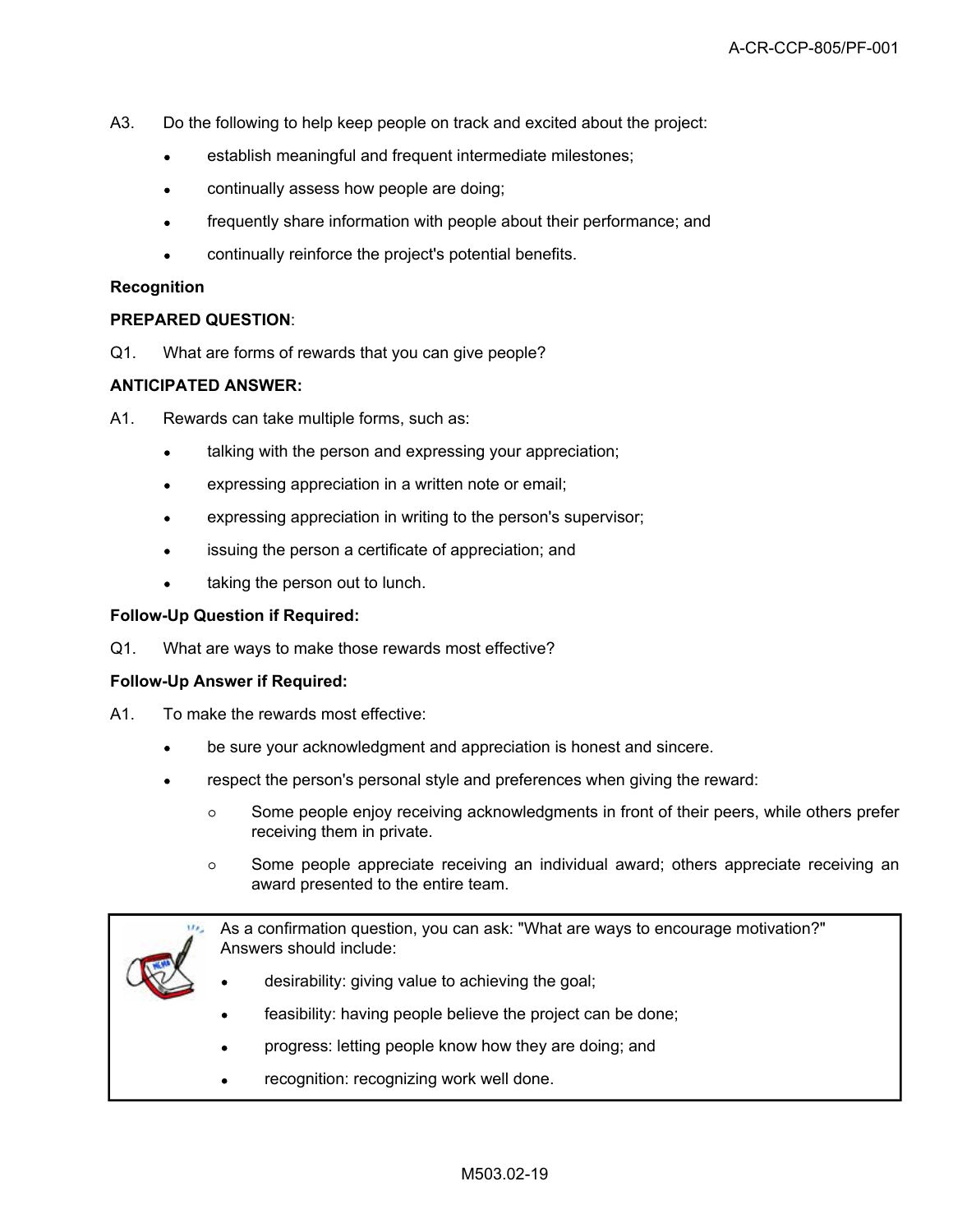# **SUMMARY**



The summary is used to cover all comments, answers, and discussion that developed throughout the guided discussion. The summary is not used as a confirmation of the material discussed. Use the notes from the Guided Discussion Worksheet to prepare the summary emphasizing points that support the learning objectives of the guided discussion.



Reinforce those answers given and comments made during the group discussion, ensuring the teaching point has been covered.

# **CONFIRMATION OF TEACHING POINT 5**

The cadets' participation in the guided discussion will serve as the confirmation of this TP.

## **END OF LESSON CONFIRMATION**

The cadets' preparation of an activity will serve as the confirmation of this lesson.

#### **CONCLUSION**

### **HOMEWORK / READING / PRACTICE**

Nil.

### **METHOD OF EVALUATION**

This EO is evaluated IAW A-CR-CCP-805/PG-001, *Proficiency Level Five Qualification Standard and Plan*, Chapter 3, Annex B, 503 PC.

### **CLOSING STATEMENT**

Preparation is the key to success. A well thought plan allows operations to go smoothly. Being able to plan and prepare is a skill that may be used in many life opportunities, and is therefore a very important transferable skill set.

### **INSTRUCTOR NOTES / REMARKS**

Cadets shall be given the opportunity to prepare a cadet exercise, as a member of a group, as part of their OJT.

### **REFERENCES**

A0-200 B-GL-303-002/FP-000 Canadian Forces. (1995). *Operational staff procedures : Staff duties in the field. (Volume 2)*. Ottawa, ON: Department of National Defence.

C0-453 Doc Stoc. (2009). *Format for activity plan*. Retrieved November 1, 2009, from http://www.docstoc.com/ docs/4977554/FORMAT-FOR-ACTIVITY-PLAN

C3-252 ISBN 978-0-470-04923-5 Portny, S. E. (2007). *Project management for dummies*. Hoboken, NJ: Wiley Publishing.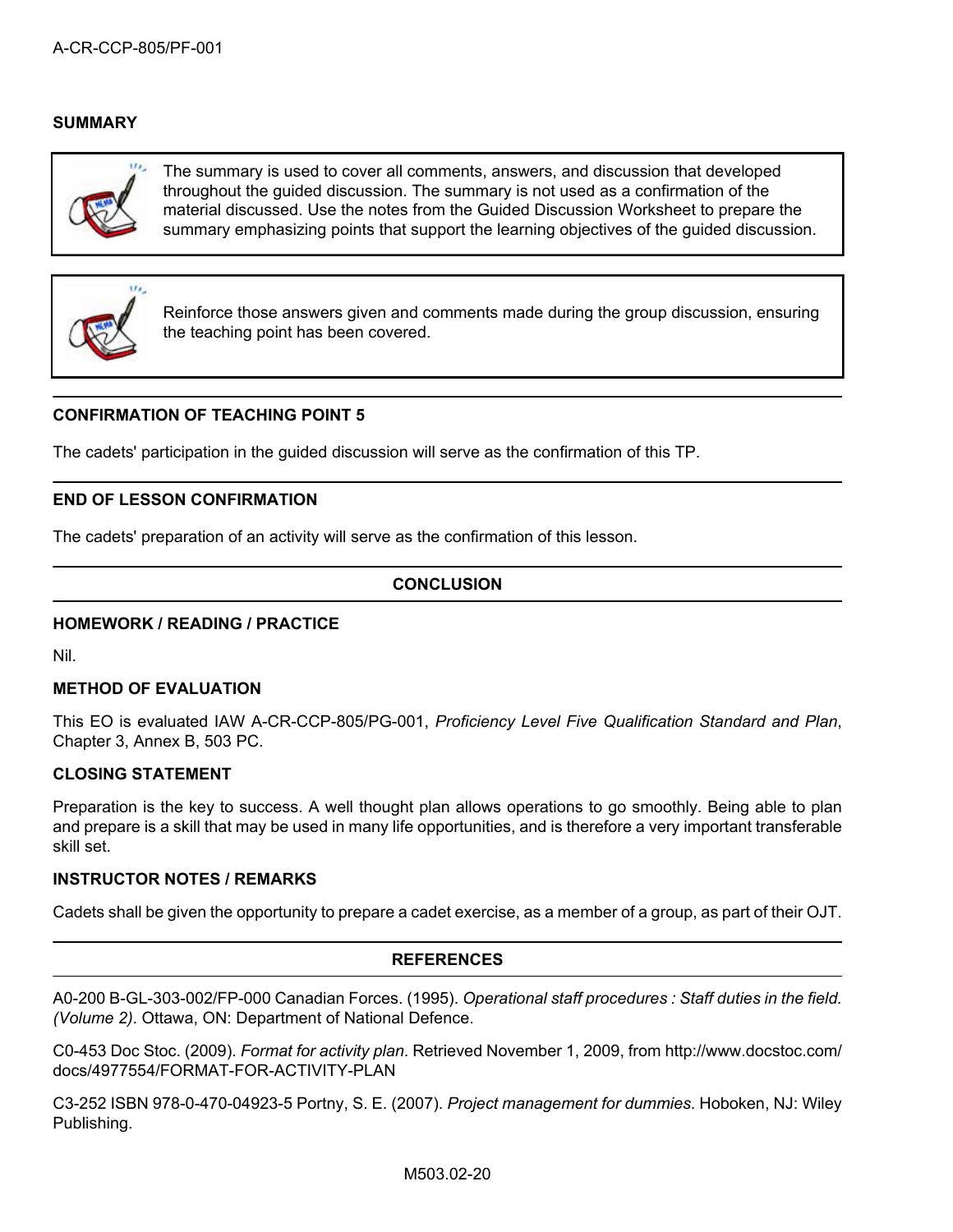

# Figure A-1 Banquet WBS

*Note*. From "Principle Based Project Management", 2007, *Work Breakdown Structure (WBS*). Retrieved October 16, 2008, from http://www.hyperthot.com/pm\_wbs.html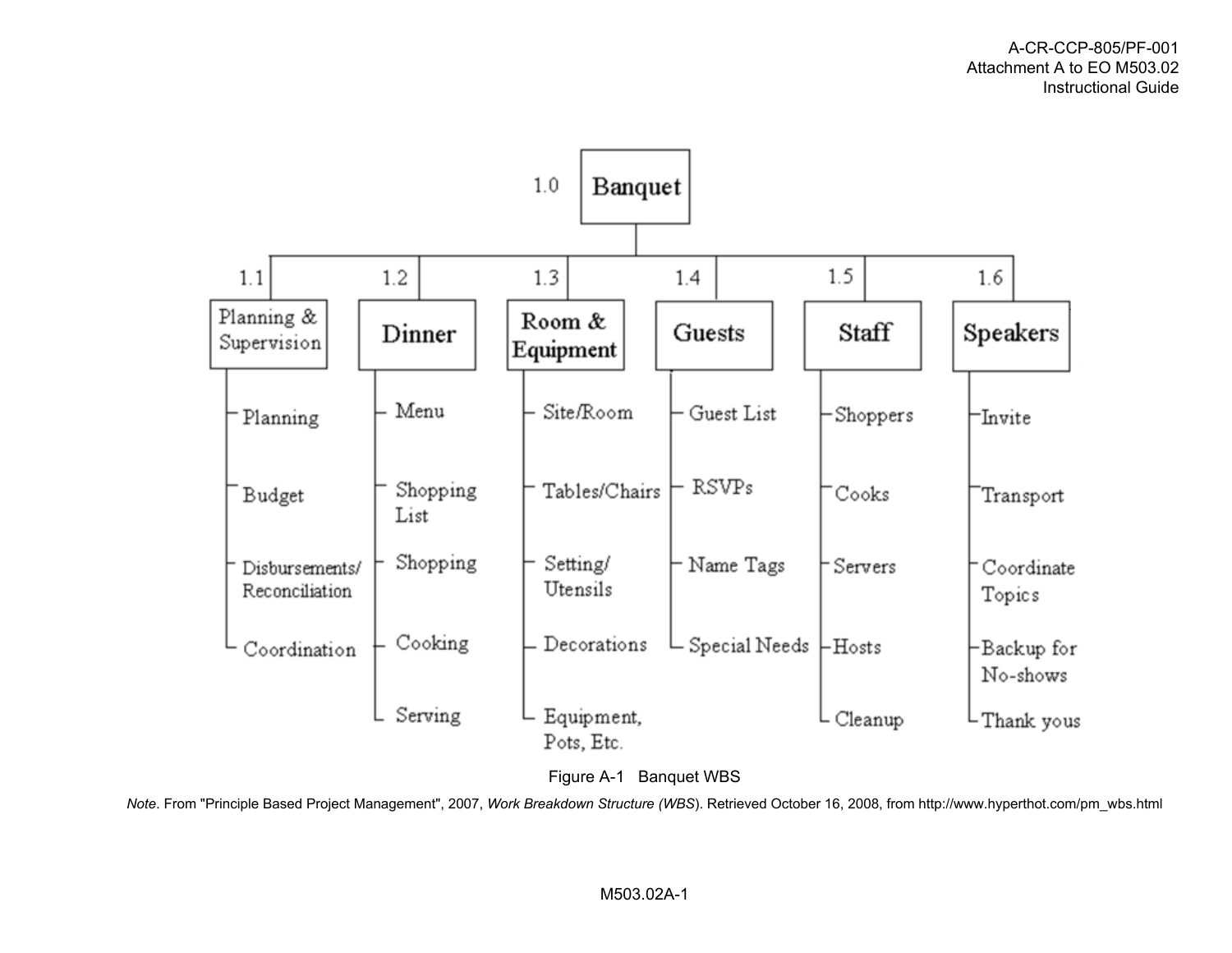



Note. From *Project Management for Dummies* (p.76), by S. E. Portny, 2007, Hoboken, NJ: Wiley Publishing.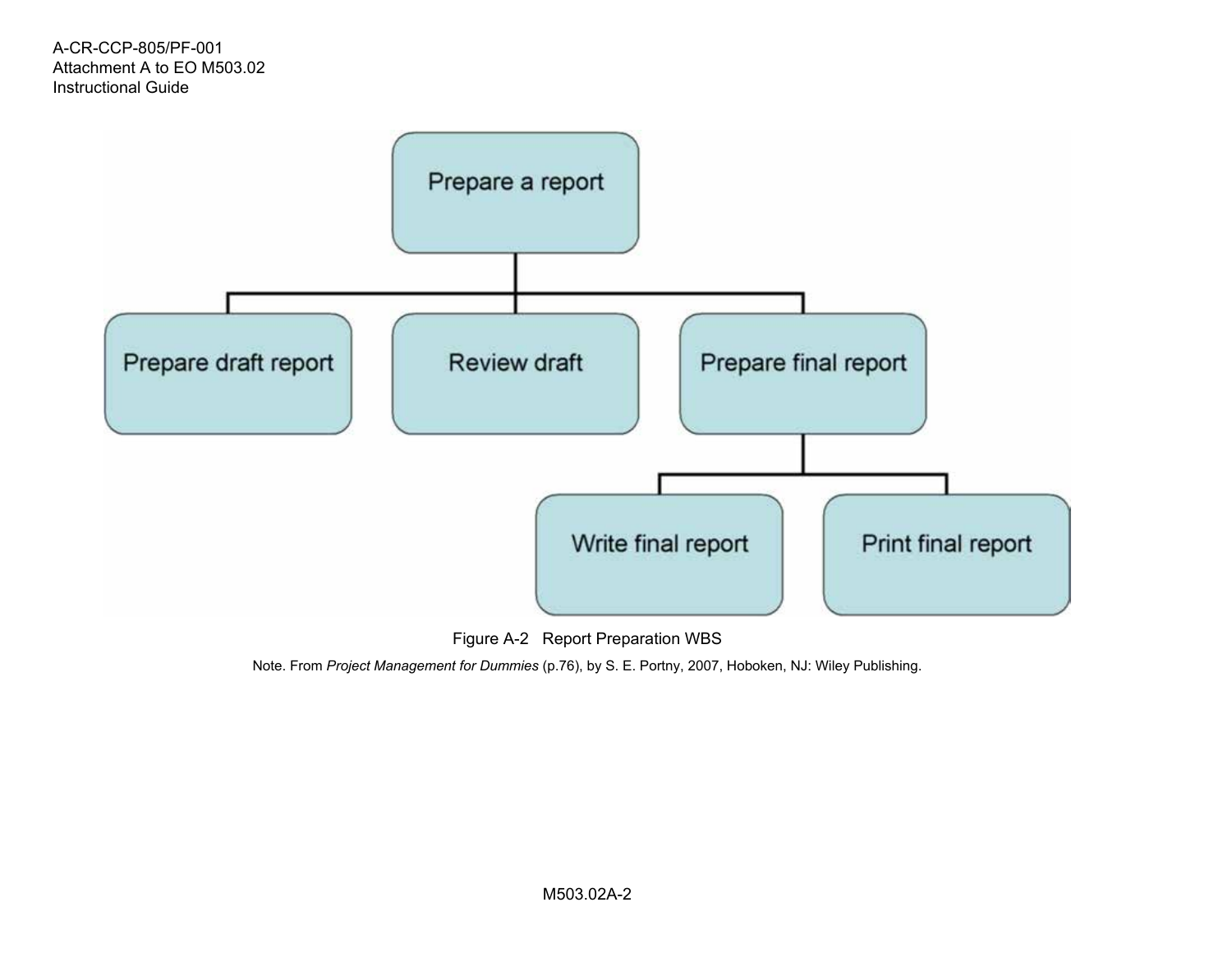# EXERCISE PLAN EXAMPLE

#### **TITLE OF THE EXERCISE:** SPORTS EVENT: OPERATION GET-YOUR-MOVE-ON

#### **WHAT**

#### **Who is involved, what is going to happen, where and when?**

*Example: Unit 123 Moncton will participate in Operation GET-YOUR-MOVE-ON, a sports event to be conducted at the Moncton Everblue High School on 10 Mar 2012 from 0900 hrs–1600 hrs*.

## **WHY**

#### **Why is this happening?**

*Example: Unit 123 Moncton will conduct the sports event to promote physical fitness amongst all cadets, to introduce them to various sports, and to develop leadership and refereeing skills in senior cadets. The event will take place over one day to allow the conduct of multiple sports*.

#### **HOW**

A. General Outline

#### *What are the main parts of the exercise?*

Example: *This exercise will be conducted in five phases:*

#### *1. Phase One – Administration*

*The pre-activity meeting will be conducted on 21 Feb 12 in the CO's office at 1730 hrs. All members will attend. Booking of facilities, administrative preparation and planning are being completed by the Training Officer.*

*2. Phase Two – Preparation of Facilities*

*Prior to the cadets' arrival, all sergeants are required to prepare the facilities. The equipment for all sports events is to be taken out of the supply room and placed in the appropriate area. Signs identifying bathrooms, water points, and safety points have to be put up. This should be completed NLT 0840 hrs.*

*3. Phase Three – Conduct of the Exercise*

*As per schedule. Will include safety briefing, warm-up, conduct of the sports, lunch, cool-down and activity debriefing. Cadets will be allowed to leave at 1600 hrs.*

*4. Phase Four – Return of Stores*

*Return of stores, clean-up of facilities.*

*5. Phase Five - Post-exercise meeting*

*Post-exercise meeting will be conducted on Monday 11 Mar 2012 at the CO's office from 1700 hrs to 1830 hrs. All senior cadets and officers will attend.*

#### B. Groupings

#### *Are there particular groups you need created?*

*Example*: Cadets will be divided upon arrival into four different sports teams. WO1 Mackey will ensure this is done as soon as cadets are on ground.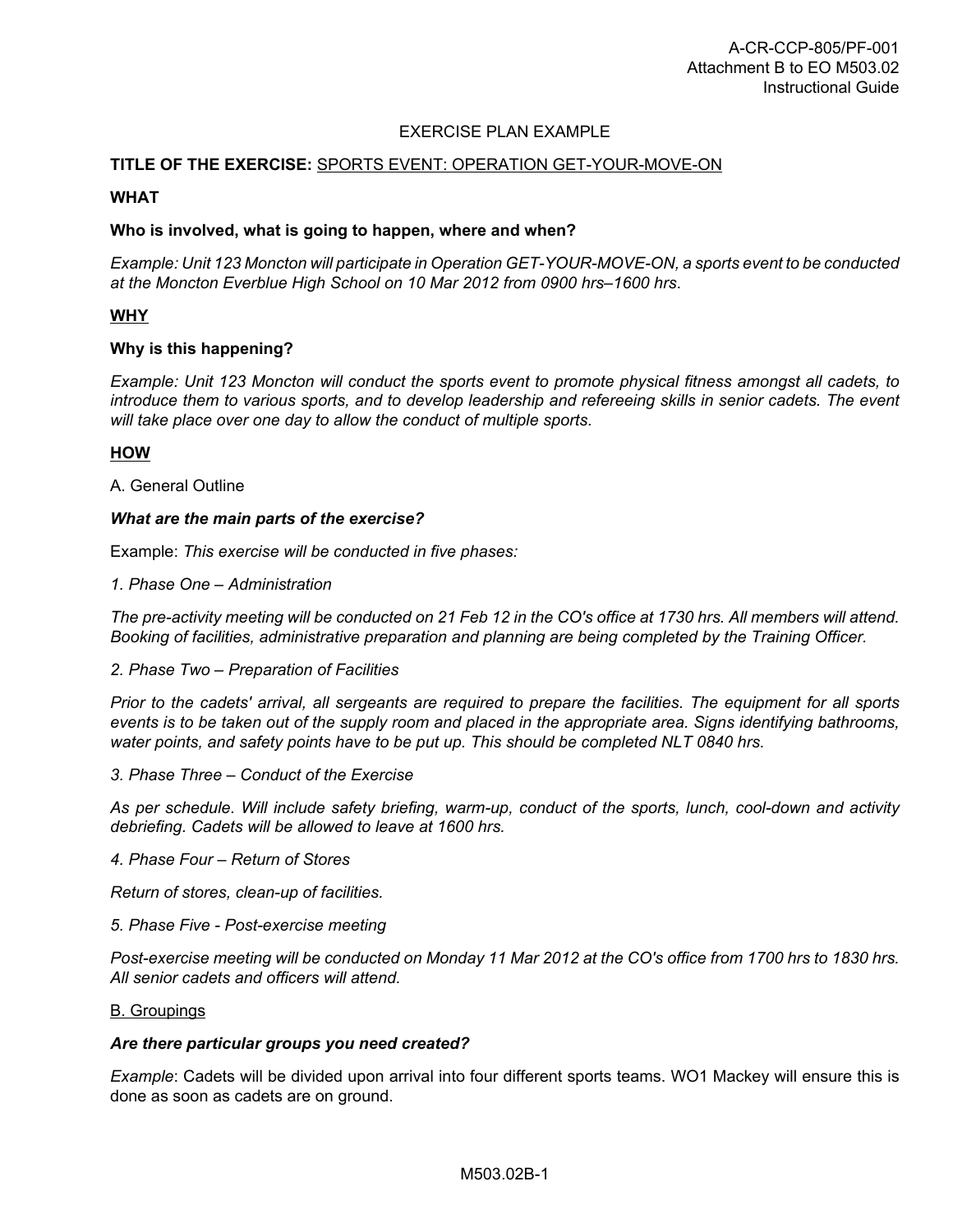# C. Tasks

# **What are the tasks specific to each person?**

| <b>WHO</b>             | <b>TASKS</b>                                                                                       |
|------------------------|----------------------------------------------------------------------------------------------------|
|                        | Plan the sports event.<br>$\bullet$                                                                |
| <b>Capt Malloy</b>     | Book school facilities.                                                                            |
|                        | Deliver the safety briefing upon arrival.<br>٠                                                     |
|                        | Deliver the event's debriefing.<br>$\bullet$                                                       |
| Lt Nixon               | Responsible for meal arrangements.<br>$\bullet$                                                    |
|                        | Responsible for all medical emergencies. First-aider for the event.<br>٠                           |
|                        | Responsible to ensure that equipment and signs are ready before 0840 hrs as per<br>Annex C.        |
| WO1 Mackey             | Responsible to ensure all activities are carried out safely and according to the<br>timetable.     |
|                        | Responsible to have cadets divided into four sports teams.<br>٠                                    |
|                        | Responsible for the training and evaluation of all activity referees.<br>$\bullet$                 |
| WO <sub>2</sub> Landry | Offer feedback to activity referees.                                                               |
|                        | Complete and submit an individual evaluation of all referees to the Training Officer.<br>$\bullet$ |
|                        | Responsible for the evaluation all activity referees.<br>$\bullet$                                 |
| FSgt Gagnon            | Offer feedback to activity referees.<br>$\bullet$                                                  |
|                        | Complete and submit an individual evaluation of all referees to the Training Officer.<br>$\bullet$ |
|                        | Responsible for equipment set-up and tear-down<br>٠                                                |
| Sgt Penny              | Become familiar with and referee soccer.                                                           |
|                        | Become familiar with and referee volleyball.<br>٠                                                  |
|                        | Responsible for equipment set-up and tear-down.<br>$\bullet$                                       |
| <b>Sgt Randell</b>     | Become familiar with and referee soccer.                                                           |
|                        | Become familiar with and referee volleyball.<br>$\bullet$                                          |
|                        | Responsible for equipment set-up and tear-down.<br>٠                                               |
| <b>Sgt Picard</b>      | Become familiar with and referee ball hockey.                                                      |
|                        | Become familiar with and referee badminton.<br>$\bullet$                                           |
|                        | Responsible for equipment set-up and tear-down.<br>$\bullet$                                       |
| <b>Sgt Clark</b>       | Become familiar with and referee ball hockey.<br>$\bullet$                                         |
|                        | Become familiar with and referee badminton.<br>٠                                                   |
|                        | Responsible for set-up and tear-down.<br>$\bullet$                                                 |
| <b>Sgt Belliveau</b>   | Responsible to carry out the warm-up and the cool-down.<br>٠                                       |
|                        | Responsible for the tug-of-war event.<br>٠                                                         |
| All members            | All members are to look after safety.<br>٠                                                         |
|                        | Anything deemed unsafe should be stopped right away and rectified.<br>٠                            |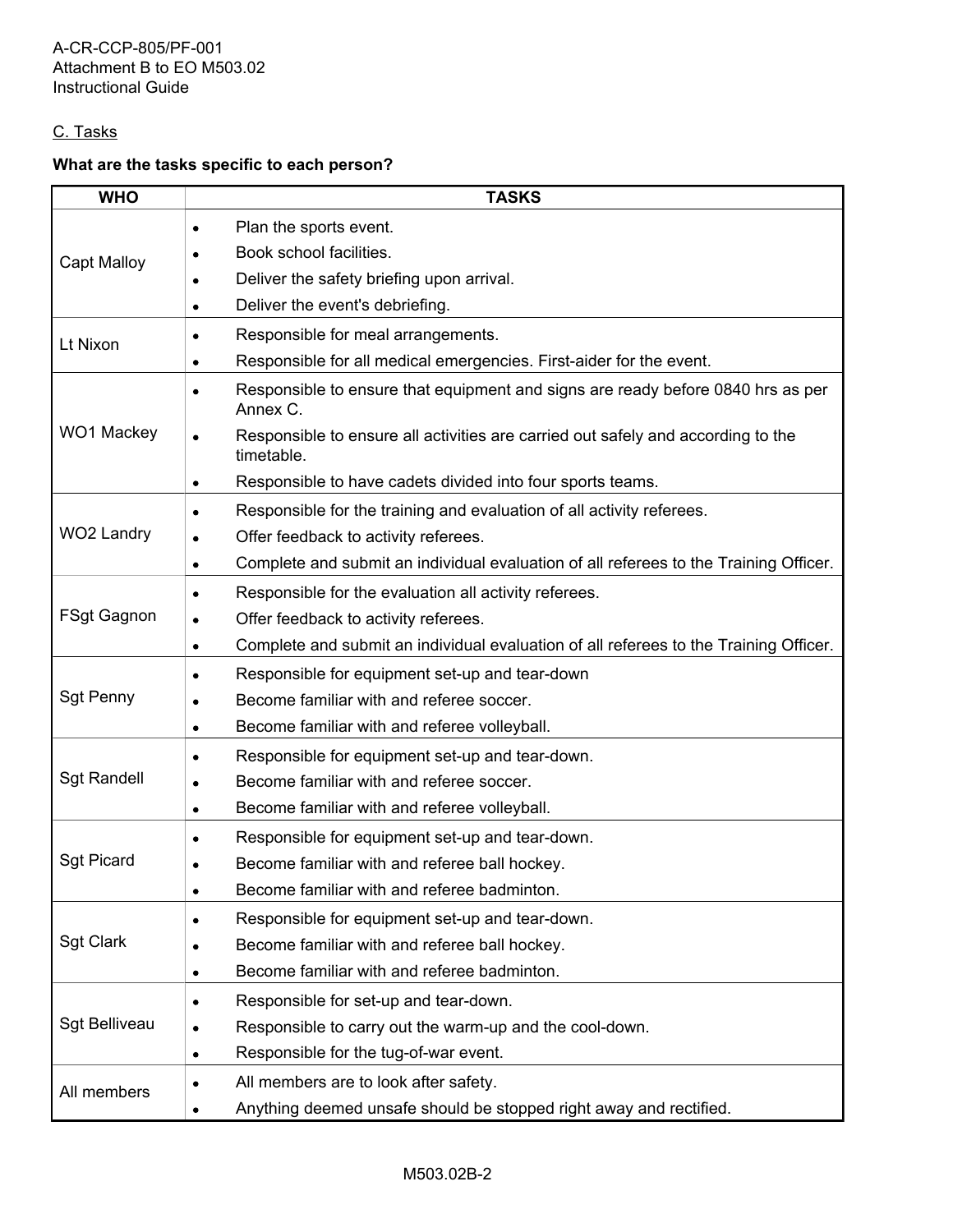# D. Timings

#### **What are the timings of this event?**

*Example: See timetable in Annex A*.

E. Dress

#### **What should people wear to the event?**

*Example: Dress for the event will be suitable sports gear. No outdoor footwear shall be worn inside*.

#### **WITH WHAT - RESOURCES**

#### **What else do people need to know to put the plan into action?**

*Example:*

*Rations Rations will be arranged by Lt Nixon.*

*Accommodations Arrangements for the school are to be made by Capt Malloy.*

*Equipment See Annex B for Equipment List. See Annex C for Activity Layout.*

*Transport Cadets are responsible for their own transportation to and from the school.*

#### *Emergency Procedures*

*All medical emergencies will be reported to Lt Nixon. First aid will be available on site, and will be given if necessary. Medical emergencies will be directed to 911.*

# *Water*

*Water will be available at school fountains. All cadets are to bring a personal water bottle to have water on hand.*

#### *Hygiene*

*The school washrooms (toilets and showers) will be available.*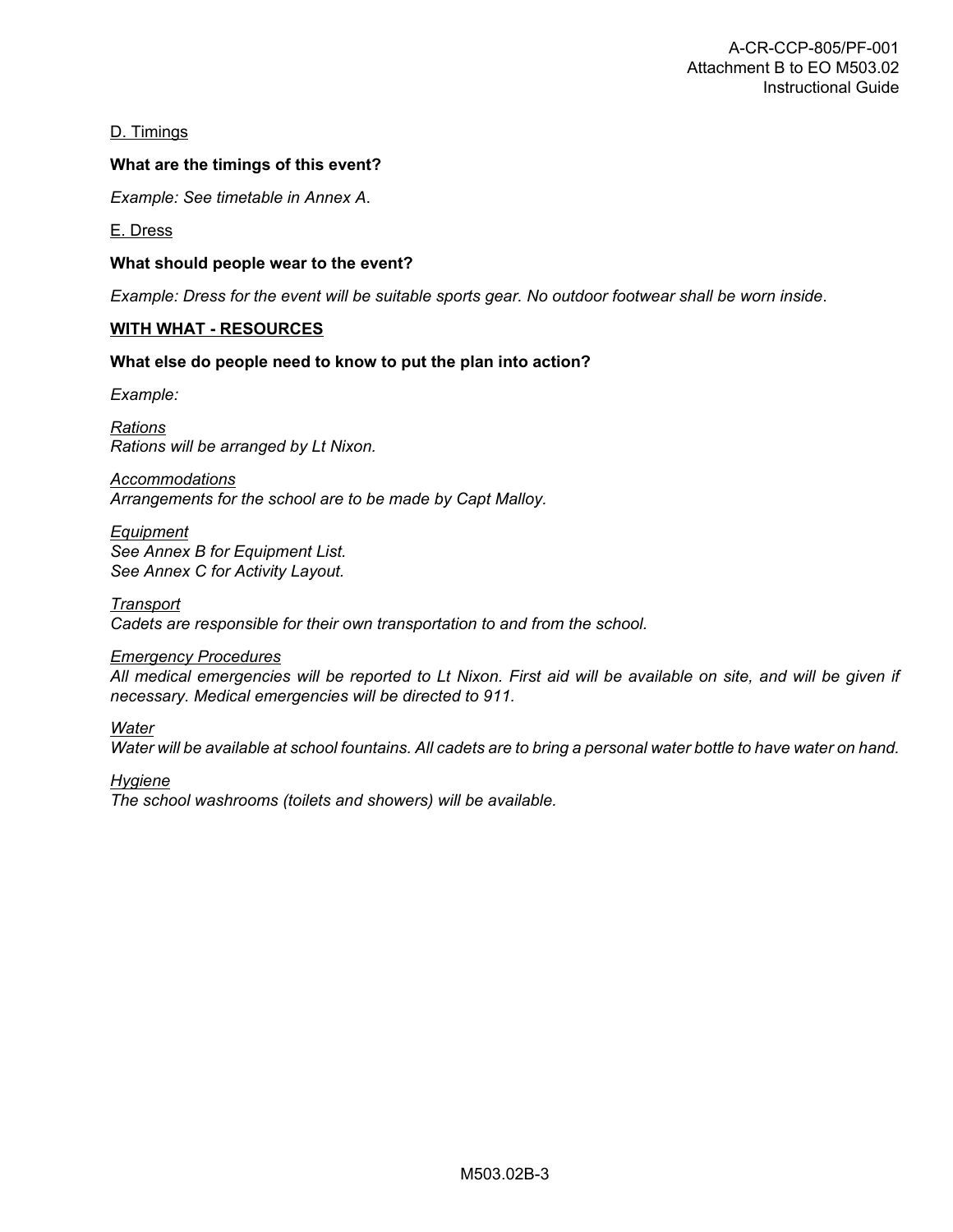## **CHAIN OF COMMAND**

**What is the chain of command in the event? Who is in charge of what?**

#### *Example:*

*Planning: Capt Malloy Conduct: WO1 Mackey Evaluation: WO2 Landry, FSgt Gagnon Rations: Lt Nixon First-Aider: Lt Nixon Referees: Sgt Penny, Sgt Randell, Sgt Picard, Sgt Clark and Sgt Belliveau*

> Capt R. Malloy TrgO 123 Moncton

Distribution List

## **Who needs to know about this plan?**

*Example:*

*CO DCO Capt Malloy Lt Nixon WO1Mackey WO2 Landry FSgtGagnon Sgt Penny Sgt Randell Sgt Picard Sgt Clark Sgt Belliveau*

List of Annexes

## **What annexes does your plan require?**

*Example:*

*Annex A - Timetable Annex B - Equipment Annex C - Exercise Layout*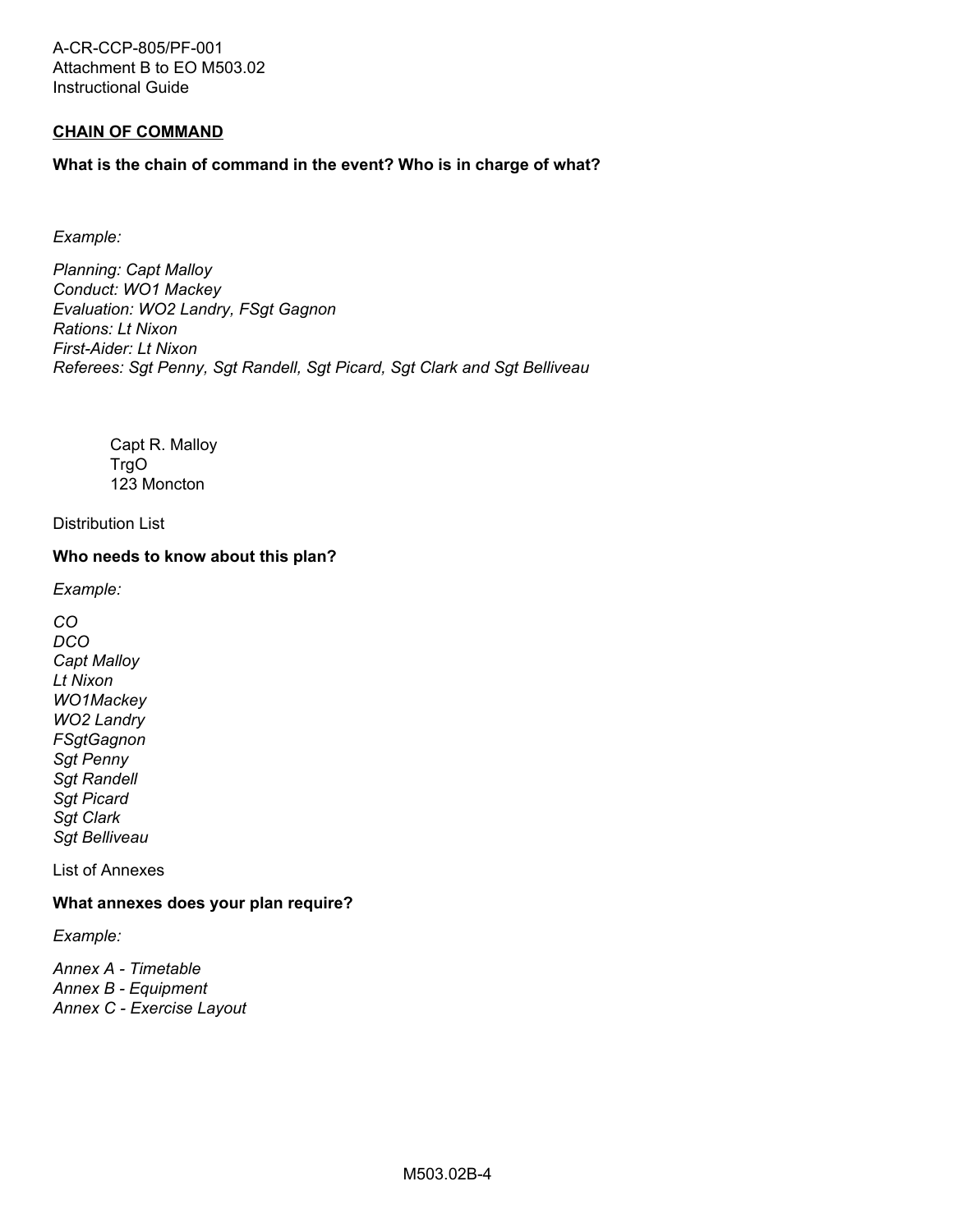Annex A

# TIMETABLE

| <b>Period</b>    | <b>Time</b>   | <b>What</b>     | Who                                   | <b>Comments</b>                                    |
|------------------|---------------|-----------------|---------------------------------------|----------------------------------------------------|
| 1                | 0810-0840 hrs | Set-up          | All Sergeants                         |                                                    |
| $\overline{2}$   | 0840-0900 hrs | Cadets arrival  | All senior cdts                       |                                                    |
| 3                | 0900-0910 hrs | Attendance      |                                       |                                                    |
| 4                | 0910-0920 hrs | Safety briefing | Capt Malloy                           | WO1 to divide teams at this time.                  |
| 5                | 0920-0930 hrs | Warm up         | Sgt Belliveau                         |                                                    |
| 6                | 0940-1010 hrs | Game 1          | <b>Sgt Randell</b><br>Sgt Penny       | Soccer (Teams 1 vs 2)<br>Volleyball (Teams 3 vs 4) |
| $\overline{7}$   | 1010-1030 hrs | <b>Break</b>    |                                       |                                                    |
| 8                | 1030-1100 hrs | Game 2          | Sgt Penny<br>Sgt Randell              | Soccer (Teams 1 vs 3)<br>Volleyball (Teams 2 vs 4) |
| $\boldsymbol{9}$ | 1100-1120 hrs | <b>Break</b>    |                                       |                                                    |
| 10               | 1120-1200 hrs | Game 3          | TBD*                                  | Soccer (Teams 3 vs 4)<br>Volleyball (Teams 1 vs 2) |
| 11               | 1200-1300 hrs | Lunch           |                                       |                                                    |
| 12               | 1300-1330 hrs | Game 4          | <b>Sgt Picard</b><br><b>Sgt Clark</b> | Hockey (Teams 1 vs 2)<br>Badminton (Teams 3 and 4) |
| 13               | 1330-1350 hrs | <b>Break</b>    |                                       |                                                    |
| 14               | 1350-1420 hrs | Game 5          | <b>Sgt Clark</b><br><b>Sgt Picard</b> | Hockey (Teams 3 vs 4)<br>Badminton (Teams 1 and 2) |
| 15               | 1420-1440 hrs | <b>Break</b>    |                                       |                                                    |
| 16               | 1440-1510 hrs | Game 6          | TBD*                                  | Hockey (Teams 1 vs 4)<br>Badminton (Teams 2 and 3) |
| 17               | 1510-1535 hrs | Tug of war      | Sgt Belliveau                         |                                                    |
| 18               | 1535-1545 hrs | Cool down       | Sgt Belliveau                         |                                                    |
| 19               | 1545-1600 hrs | Debriefing      | <b>Capt Malloy</b>                    |                                                    |
| 20               | 1600 hrs      | Departure       | All senior cdts                       |                                                    |

\* Based on previous experience of both sports, determine who may need more practice and assign as appropriate.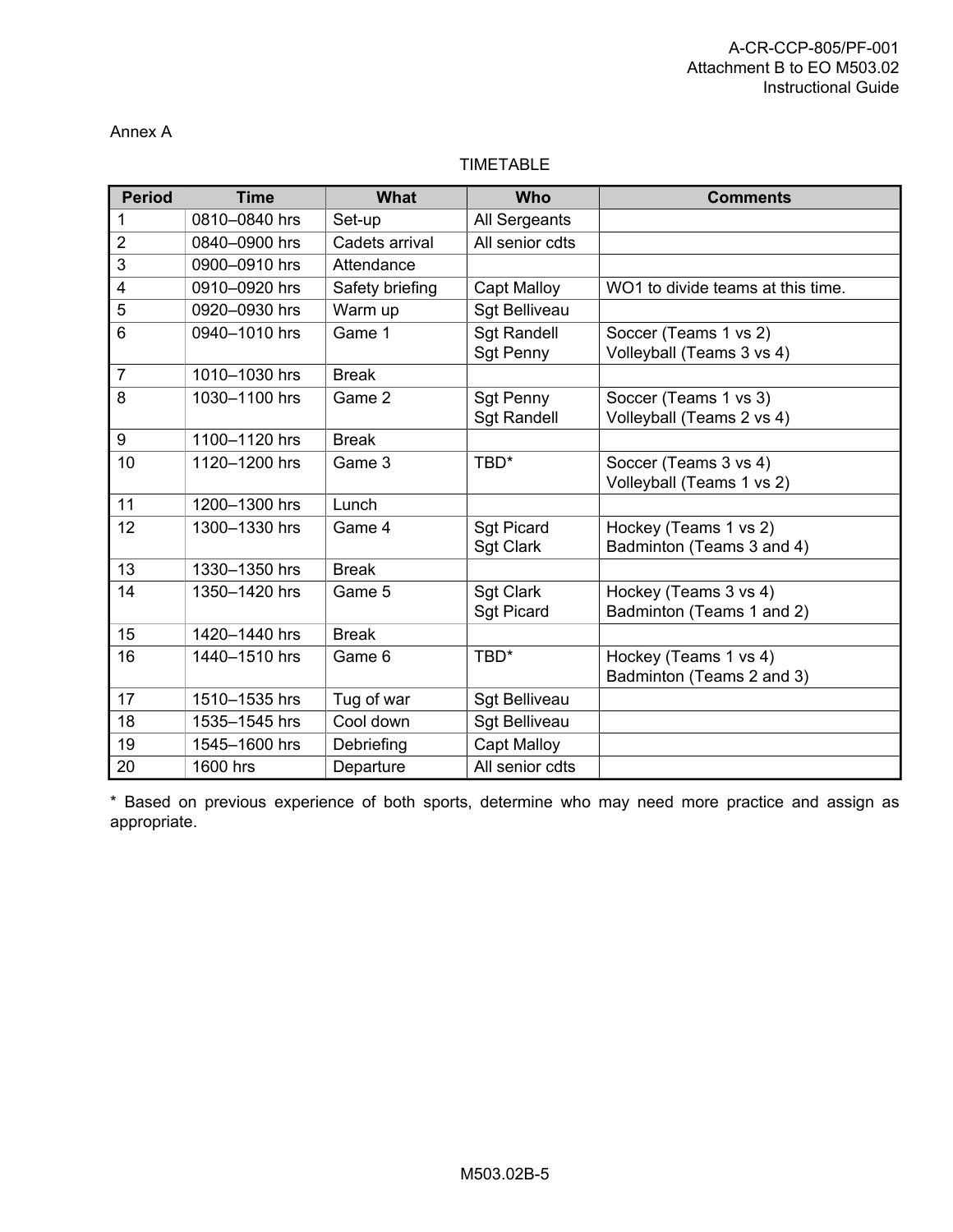# Annex B

# EQUIPMENT LIST

- Hockey sticks x 20  $\bullet$
- Hockey masks x 20  $\bullet$
- Hockey gloves x 20  $\bullet$
- Protective goggles x 20  $\bullet$
- Hockey nets x 2  $\bullet$
- Pucks x 2  $\bullet$
- Badminton rackets x 20  $\bullet$
- Badminton birds x 6  $\bullet$
- Badminton sets (nets and poles) x 3  $\bullet$
- Pinnies x 20 of each colour (2 colours)  $\bullet$
- Volleyball set (nets and poles) x 1  $\bullet$
- Volleyball ball x 2  $\bullet$
- Large 18-m (60-foot) rope x 1  $\bullet$
- First aid kit x 2 $\bullet$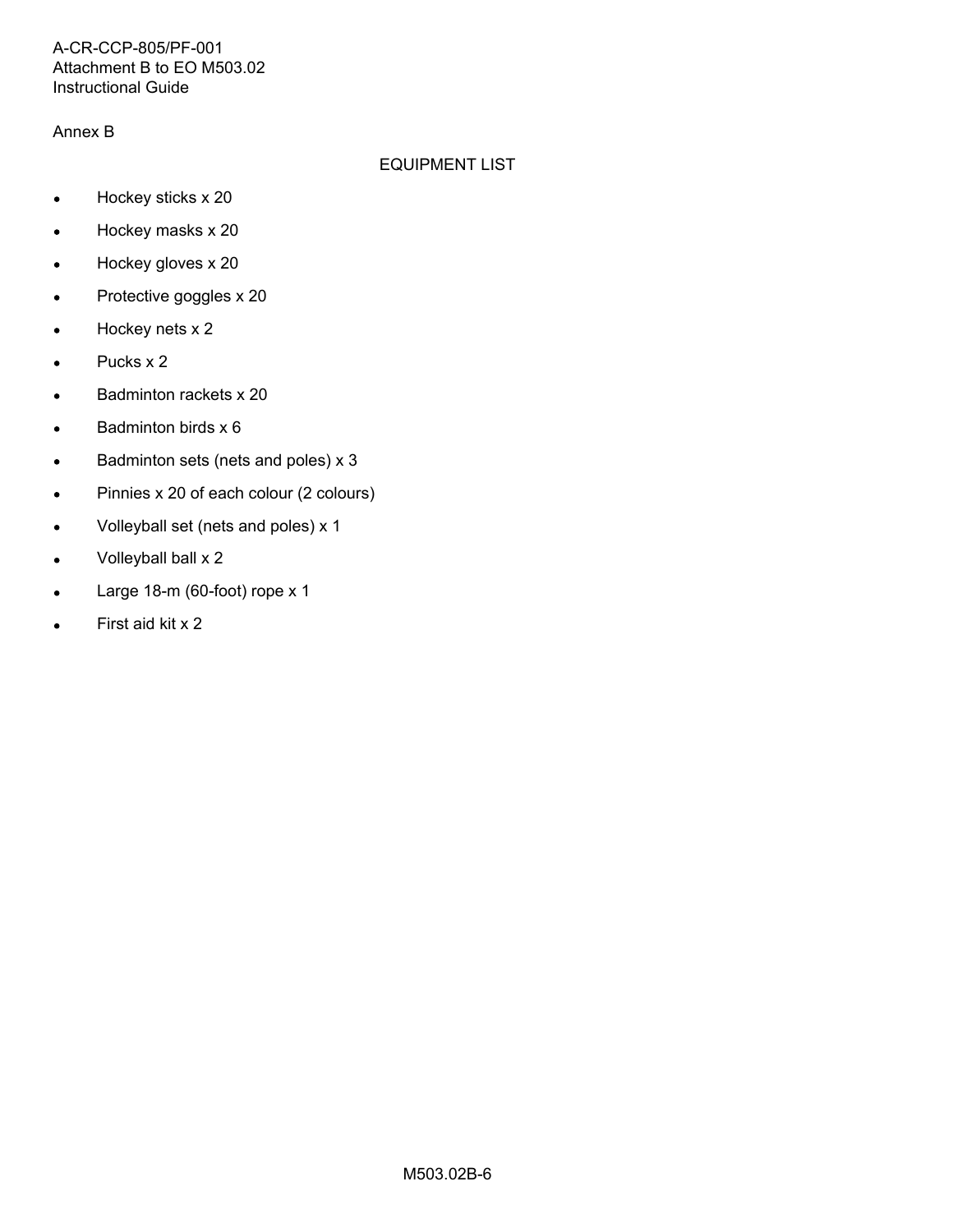EXERCISE LAYOUT



Legend:

- A: Soccer / Hockey
- B: Volleyball / Badminton
- C: First Aid Station
- D: Tug of War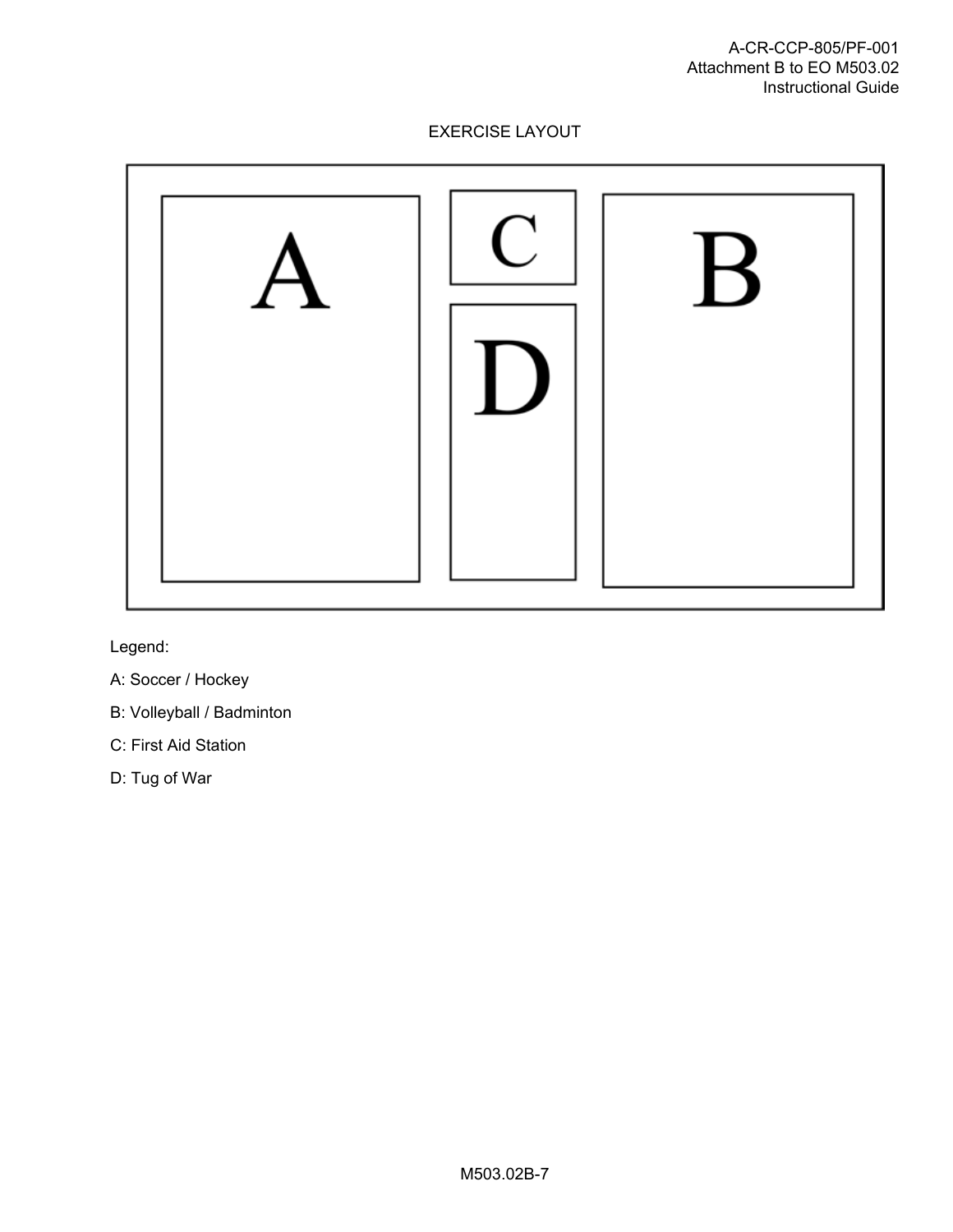THIS PAGE INTENTIONALLY LEFT BLANK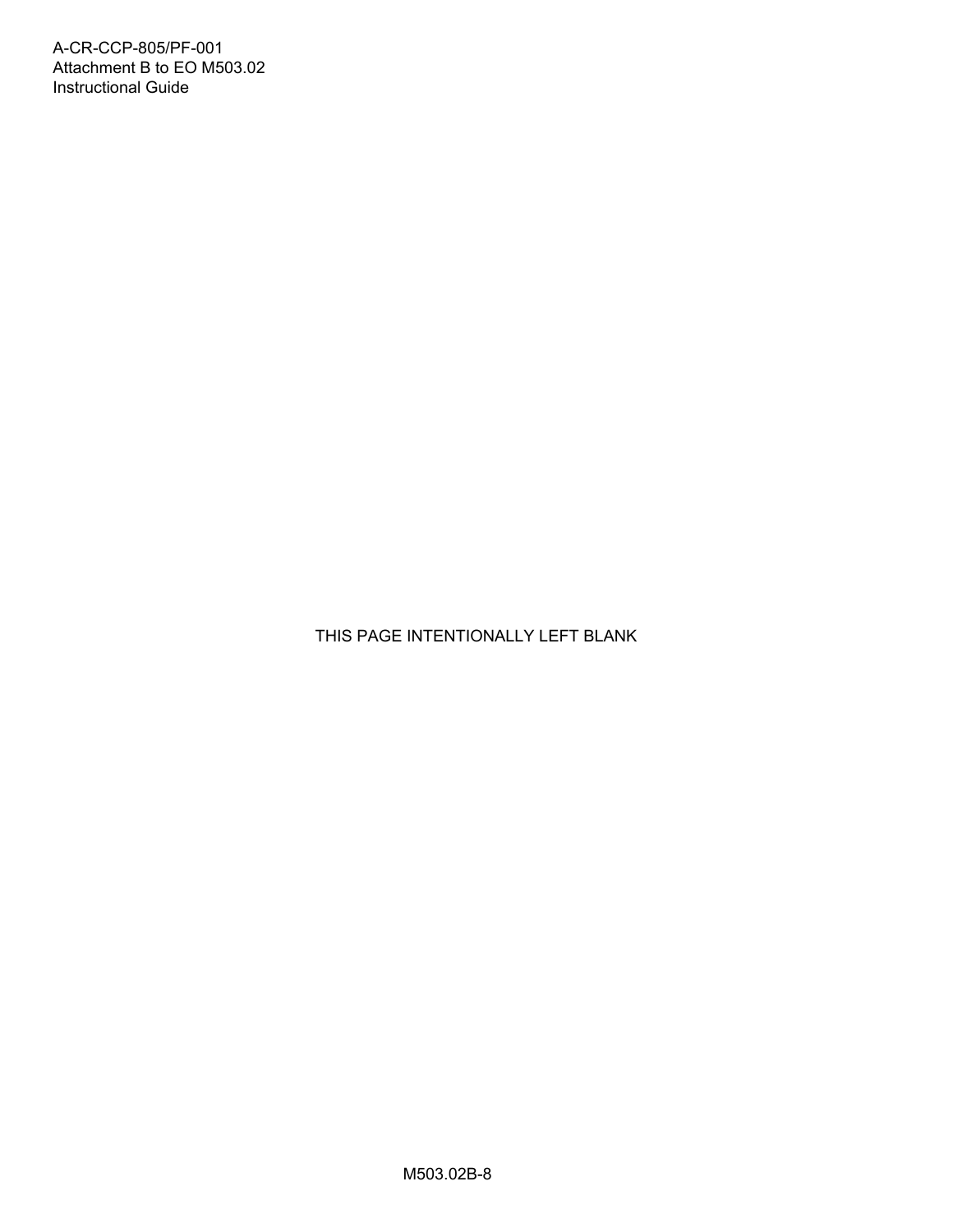# EXERCISE PLAN TEMPLATE

# **WHAT**

**WHY** 

# **HOW**

|                     | A. General Outline - Main Events                       |  |  |
|---------------------|--------------------------------------------------------|--|--|
|                     | Phase 7 _____________________                          |  |  |
|                     |                                                        |  |  |
| Phase               | $\sim$ $-$<br><u> 1989 - Andrea Barbara, poeta esp</u> |  |  |
|                     |                                                        |  |  |
| Phase               |                                                        |  |  |
|                     |                                                        |  |  |
|                     | Phase 7                                                |  |  |
|                     |                                                        |  |  |
|                     |                                                        |  |  |
|                     |                                                        |  |  |
| <b>B.</b> Groupings |                                                        |  |  |
|                     |                                                        |  |  |
|                     |                                                        |  |  |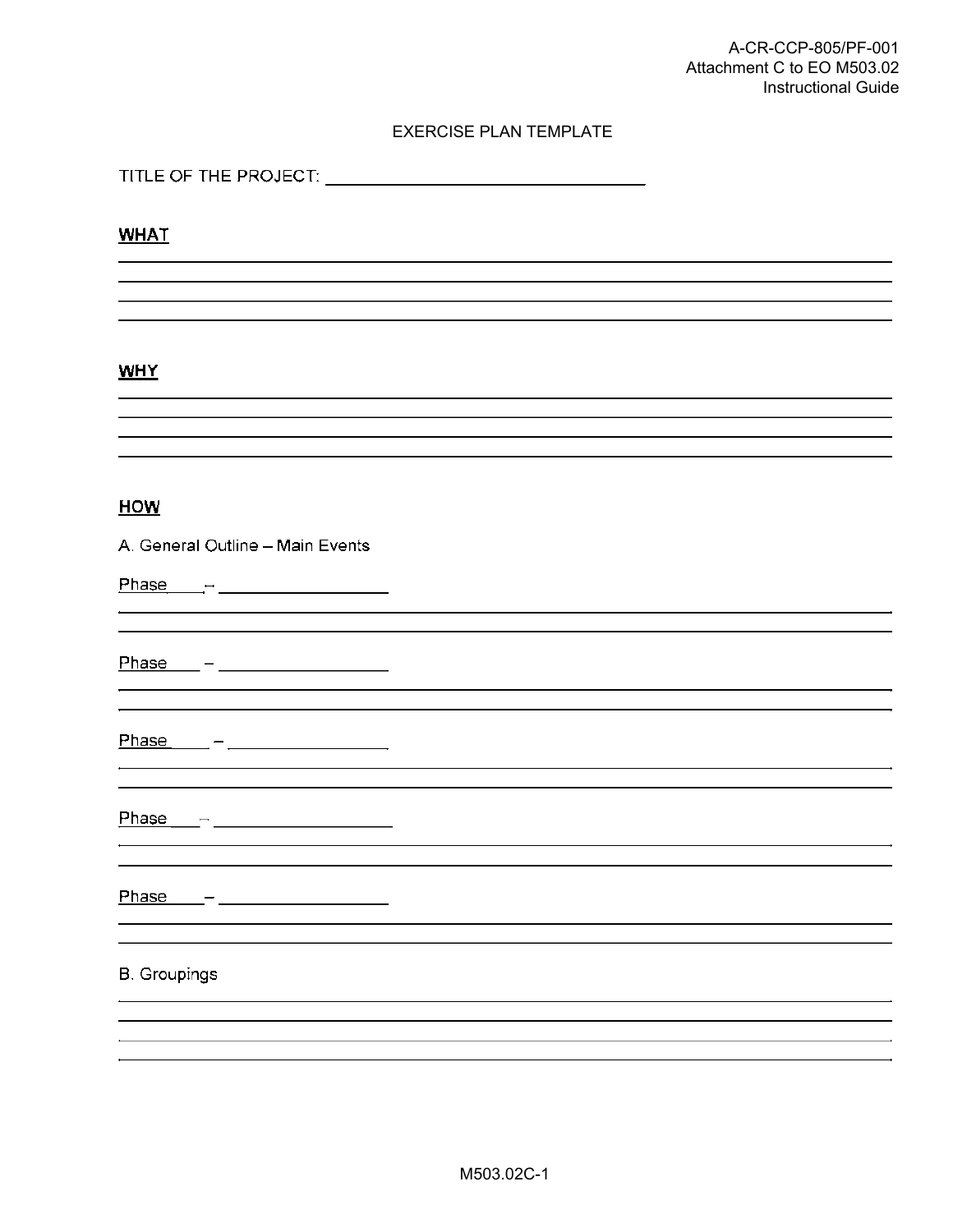# C. Tasks

| Who | <b>Tasks</b> | Comments |
|-----|--------------|----------|
|     |              |          |
|     |              |          |
|     |              |          |
|     |              |          |
|     |              |          |
|     |              |          |
|     |              |          |
|     |              |          |
|     |              |          |
|     |              |          |
|     |              |          |
|     |              |          |
|     |              |          |
|     |              |          |
|     |              |          |
|     |              |          |
|     |              |          |
|     |              |          |
|     |              |          |
|     |              |          |
|     |              |          |
|     |              |          |
|     |              |          |
|     |              |          |

#### D. Timings

E. Dress

# **RESOURCES**

 $1.$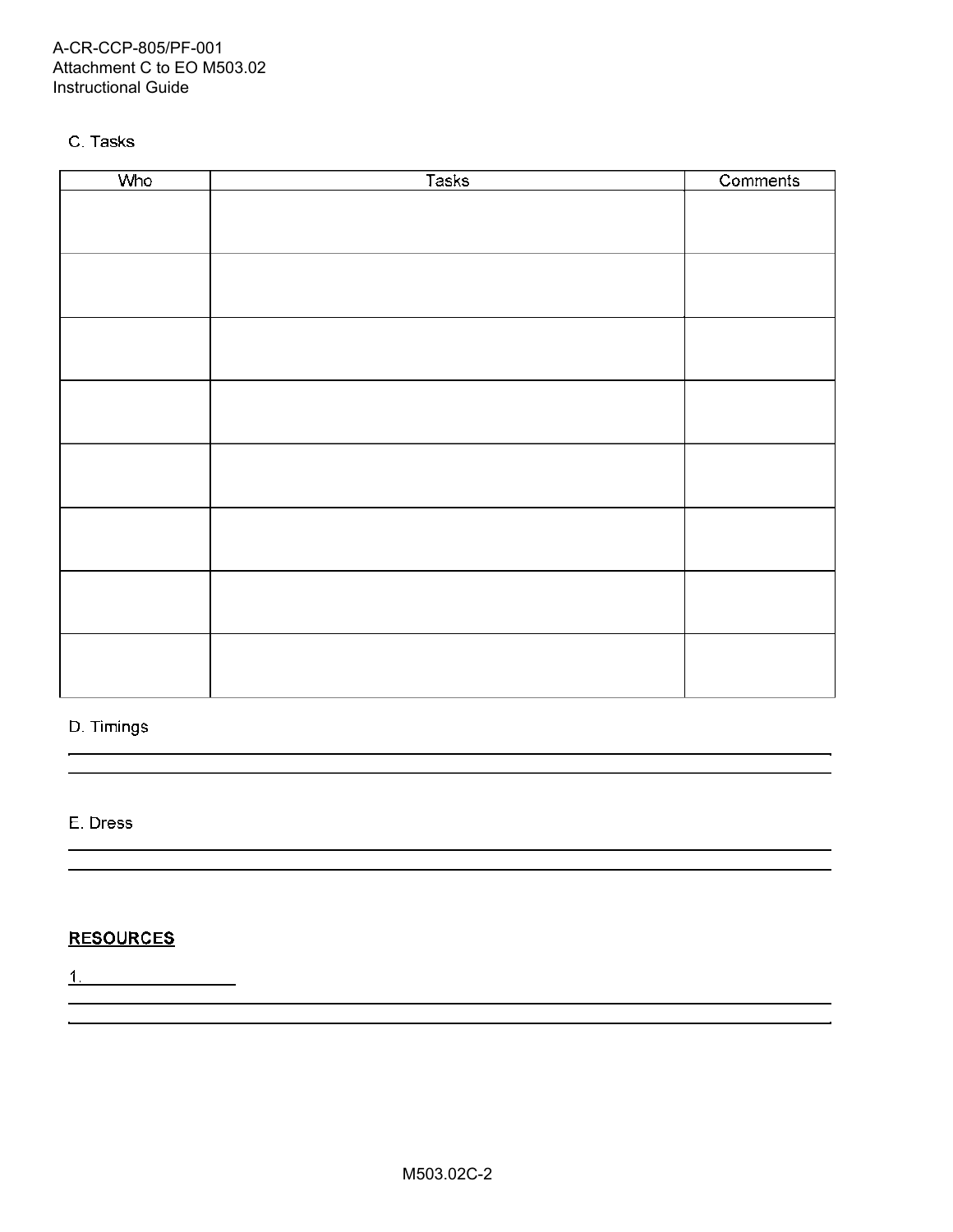| 2.                |                                                                            |
|-------------------|----------------------------------------------------------------------------|
|                   |                                                                            |
| 3.                |                                                                            |
|                   |                                                                            |
| $\frac{4.}{2}$    |                                                                            |
|                   |                                                                            |
| 5.                |                                                                            |
|                   | the control of the control of the control of the control of the control of |
|                   |                                                                            |
| 6.                |                                                                            |
|                   |                                                                            |
|                   |                                                                            |
|                   |                                                                            |
| 7.                |                                                                            |
|                   |                                                                            |
|                   |                                                                            |
|                   |                                                                            |
| 8.                |                                                                            |
|                   |                                                                            |
|                   |                                                                            |
|                   |                                                                            |
| 9.                |                                                                            |
|                   |                                                                            |
|                   |                                                                            |
|                   |                                                                            |
|                   |                                                                            |
| $\underline{10.}$ |                                                                            |
|                   |                                                                            |
|                   |                                                                            |
|                   |                                                                            |
| 11.               |                                                                            |
|                   |                                                                            |
|                   |                                                                            |
|                   |                                                                            |
|                   |                                                                            |
|                   |                                                                            |
|                   |                                                                            |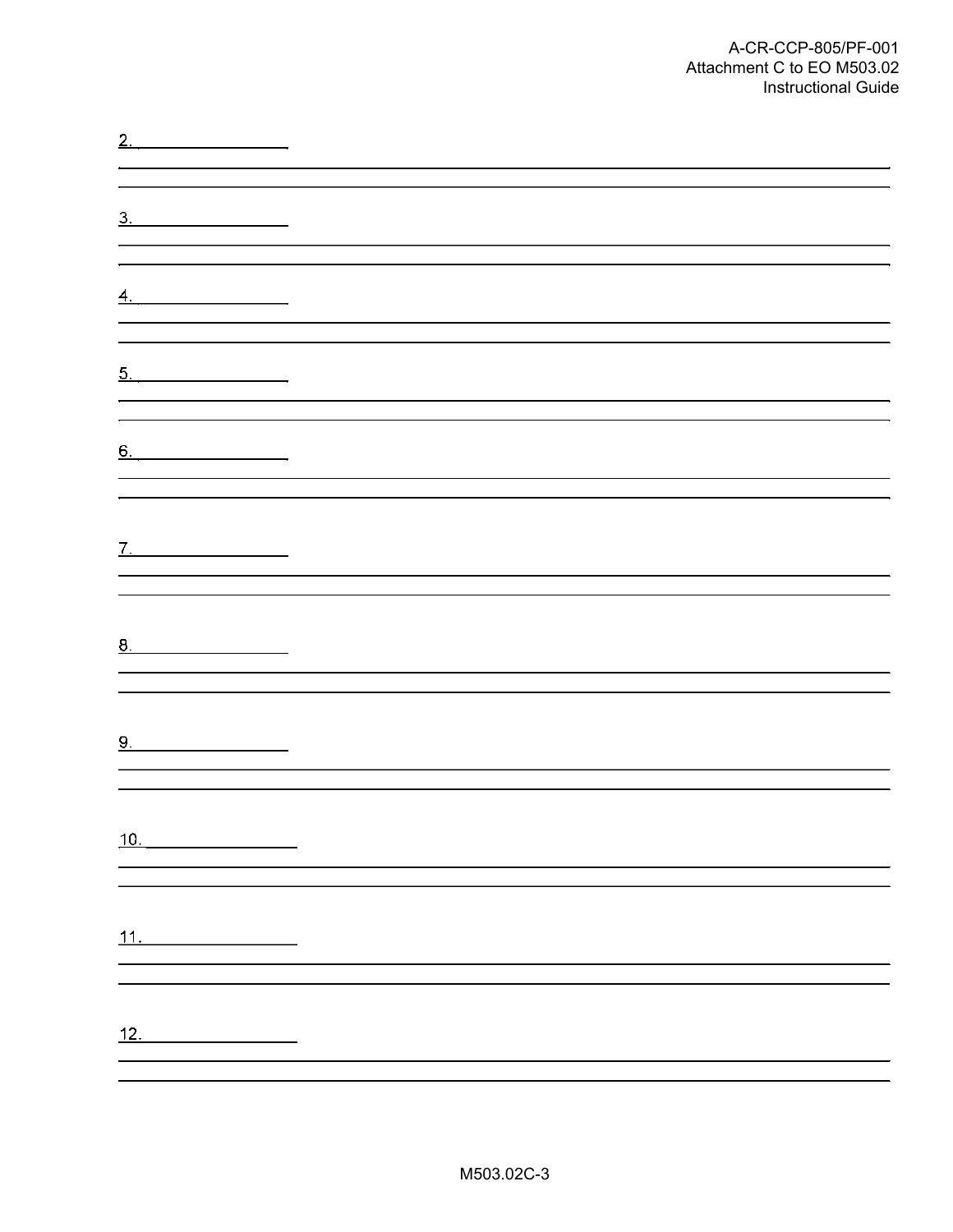# **CHAIN OF COMMAND**

Position: \_\_\_\_\_\_\_\_\_\_\_\_\_\_\_\_\_\_\_\_\_ 

<u> 1989 - Johann Barbara, martin a</u>

<u> 1990 - Johann Barbara, martx</u> <u> 1989 - Johann Barn, mars ann an t-Amhain Aonaich an t-Aonaich an t-Aonaich an t-Aonaich an t-Aonaich an t-Aon</u> <u> 1980 - Johann Barbara, martxa a</u>

<u> 1980 - Johann Barn, mars ann an t-Amhain Aonaich an t-Aonaich an t-Aonaich ann an t-Aonaich ann an t-Aonaich</u>

<u> 1989 - Johann Barbara, martxa a</u> <u> 1989 - Johann Barbara, martxa alemaniar a</u>

**Distribution List** 

List of Annexes

| Annex   |  |  |
|---------|--|--|
| Annex - |  |  |
| Annex   |  |  |
| Annex   |  |  |
| Annex   |  |  |
| Annex   |  |  |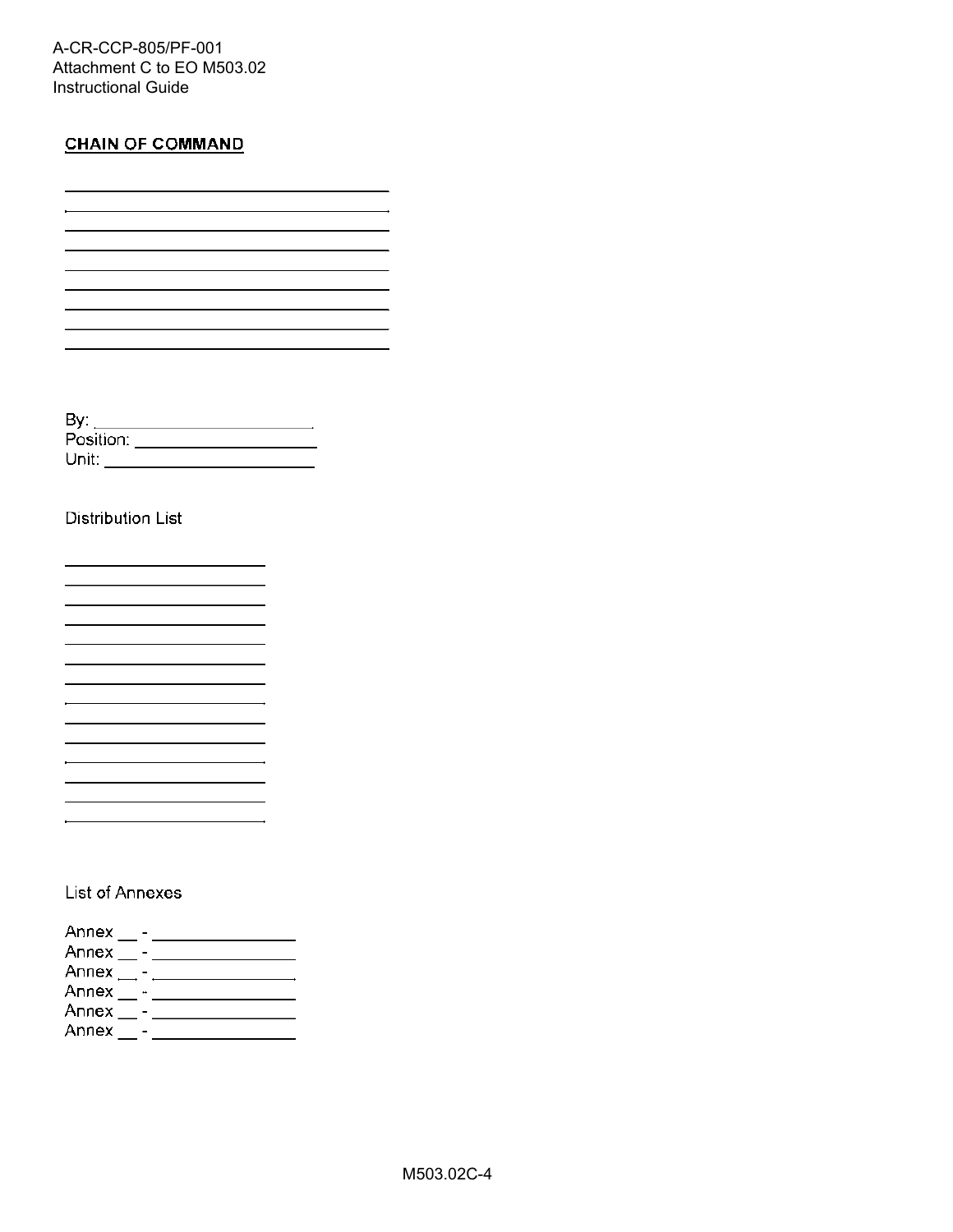# **GUIDED DISCUSSION WORKSHEET**

TP 5: Discuss sustaining motivation during a project.

# **INTRODUCTION**

The aim of PO 503 is to provide the tools to take a project from its conception to its end, and that means through its execution. Since a project's success depends on the project manager's ability to organize, coordinate, and support a diverse team that is working toward a common goal, this lesson is going to allow discussing the execution of a plan, and specifically how to keep the members motivated throughout the duration of the project.

# **GUIDED DISCUSSION**

|     | <b>Prepared Content / Learning Objectives</b>                                                                                                      | <b>Notes / Comments / Answers from</b><br>the Guided Discussion for Summary |
|-----|----------------------------------------------------------------------------------------------------------------------------------------------------|-----------------------------------------------------------------------------|
|     | <b>Motivation</b>                                                                                                                                  |                                                                             |
|     | <b>PREPARED QUESTION:</b>                                                                                                                          |                                                                             |
| Q1. | How is motivation created? Where does<br>motivation come from?                                                                                     |                                                                             |
|     | <b>ANTICIPATED ANSWER:</b>                                                                                                                         |                                                                             |
| A1. | Even though motivation is a personal choice,<br>leaders can create the opportunity for others<br>to become motivated by giving them a sense<br>of: |                                                                             |
|     | desirability: giving value to achieving<br>$\bullet$<br>the goal;                                                                                  |                                                                             |
|     | feasibility: having people believe the<br>project can be done;                                                                                     |                                                                             |
|     | progress: letting people know how they<br>are doing; and                                                                                           |                                                                             |
|     | recognition: recognizing work well<br>done.                                                                                                        |                                                                             |
|     | <b>Desirability</b>                                                                                                                                |                                                                             |
|     | <b>PREPARED QUESTION:</b>                                                                                                                          |                                                                             |
| Q1. | How do people react when they work on a<br>project they believe is personally beneficial<br>to them?                                               |                                                                             |
|     | <b>ANTICIPATED ANSWER:</b>                                                                                                                         |                                                                             |
| A1. | When people feel a connection to the<br>project, they are more inclined to work<br>toward its accomplishment.                                      |                                                                             |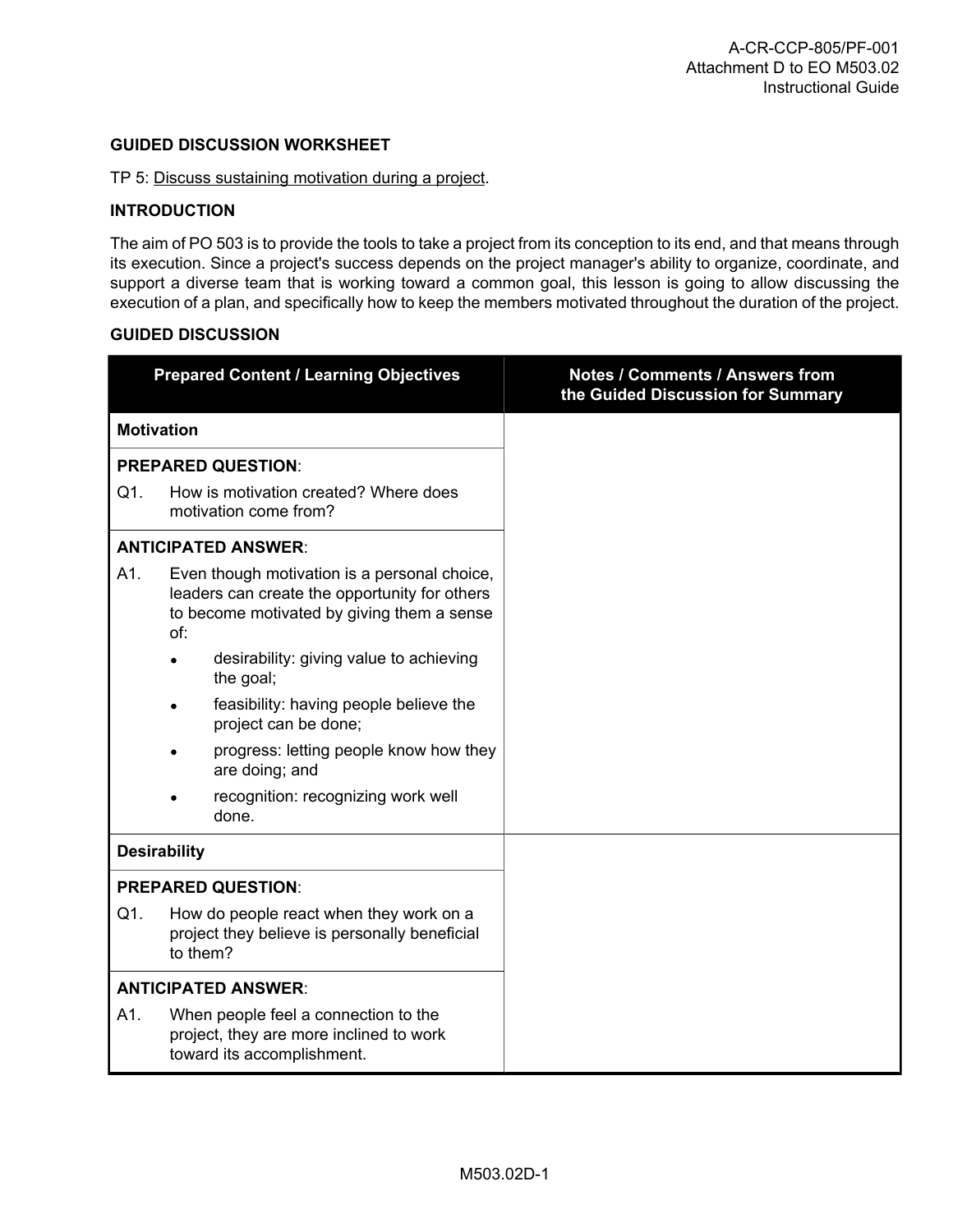|                    | <b>Prepared Content / Learning Objectives</b>                                                                                                                                                                                                                                                                                                                                                                                                                                                                                                                                                                       | <b>Notes / Comments / Answers from</b><br>the Guided Discussion for Summary |
|--------------------|---------------------------------------------------------------------------------------------------------------------------------------------------------------------------------------------------------------------------------------------------------------------------------------------------------------------------------------------------------------------------------------------------------------------------------------------------------------------------------------------------------------------------------------------------------------------------------------------------------------------|-----------------------------------------------------------------------------|
|                    | <b>Follow-Up Question if Required:</b>                                                                                                                                                                                                                                                                                                                                                                                                                                                                                                                                                                              |                                                                             |
| Q1.                | How can people develop the notion that a<br>project is beneficial to them?                                                                                                                                                                                                                                                                                                                                                                                                                                                                                                                                          |                                                                             |
|                    | <b>Follow-Up Answer if Required:</b>                                                                                                                                                                                                                                                                                                                                                                                                                                                                                                                                                                                |                                                                             |
| A1.                | There are many ways for leaders to develop<br>the notion that a project is personally<br>beneficial. They can get team members to<br>discuss:                                                                                                                                                                                                                                                                                                                                                                                                                                                                       |                                                                             |
|                    | personal interests and goals and<br>relating those to aspects of the project.                                                                                                                                                                                                                                                                                                                                                                                                                                                                                                                                       |                                                                             |
|                    | past projects that they enjoyed and<br>$\bullet$<br>why they enjoyed them.                                                                                                                                                                                                                                                                                                                                                                                                                                                                                                                                          |                                                                             |
|                    | some of the benefits that they hope to<br>realize by working on the project and<br>the value of those benefits.                                                                                                                                                                                                                                                                                                                                                                                                                                                                                                     |                                                                             |
| <b>Feasibility</b> |                                                                                                                                                                                                                                                                                                                                                                                                                                                                                                                                                                                                                     |                                                                             |
|                    | <b>PREPARED QUESTIONS:</b>                                                                                                                                                                                                                                                                                                                                                                                                                                                                                                                                                                                          |                                                                             |
| Q1.                | Do you believe feasibility is the same for<br>everyone? How does it differ between<br>individuals?                                                                                                                                                                                                                                                                                                                                                                                                                                                                                                                  |                                                                             |
| Q2.                | How does it affect the people's attitude<br>towards a project? How do people react<br>when they work on a project they believe<br>is unfeasible in opposition to a project they<br>believe is feasible?                                                                                                                                                                                                                                                                                                                                                                                                             |                                                                             |
|                    | <b>ANTICIPATED ANSWERS:</b>                                                                                                                                                                                                                                                                                                                                                                                                                                                                                                                                                                                         |                                                                             |
| A1.                | Of course, feasibility is a subjective<br>assessment. What seems impossible to one<br>person can appear feasible to another.                                                                                                                                                                                                                                                                                                                                                                                                                                                                                        |                                                                             |
| A2.                | Assessment of feasibility can become a<br>self-fulfilling prophecy. If people think an<br>assessment is feasible, they will work hard<br>to complete it; if they encounter problems,<br>they will try to work them out. However, if<br>people really believe they have no chance<br>of succeeding, they give up at the first<br>sign of difficulty. Any problems just confirm<br>what they already knew - the project was<br>doomed from the start. Of course, as soon<br>as they give up, they have no chance of<br>succeeding, so their initial belief is that the<br>project wasn't feasible has been confirmed. |                                                                             |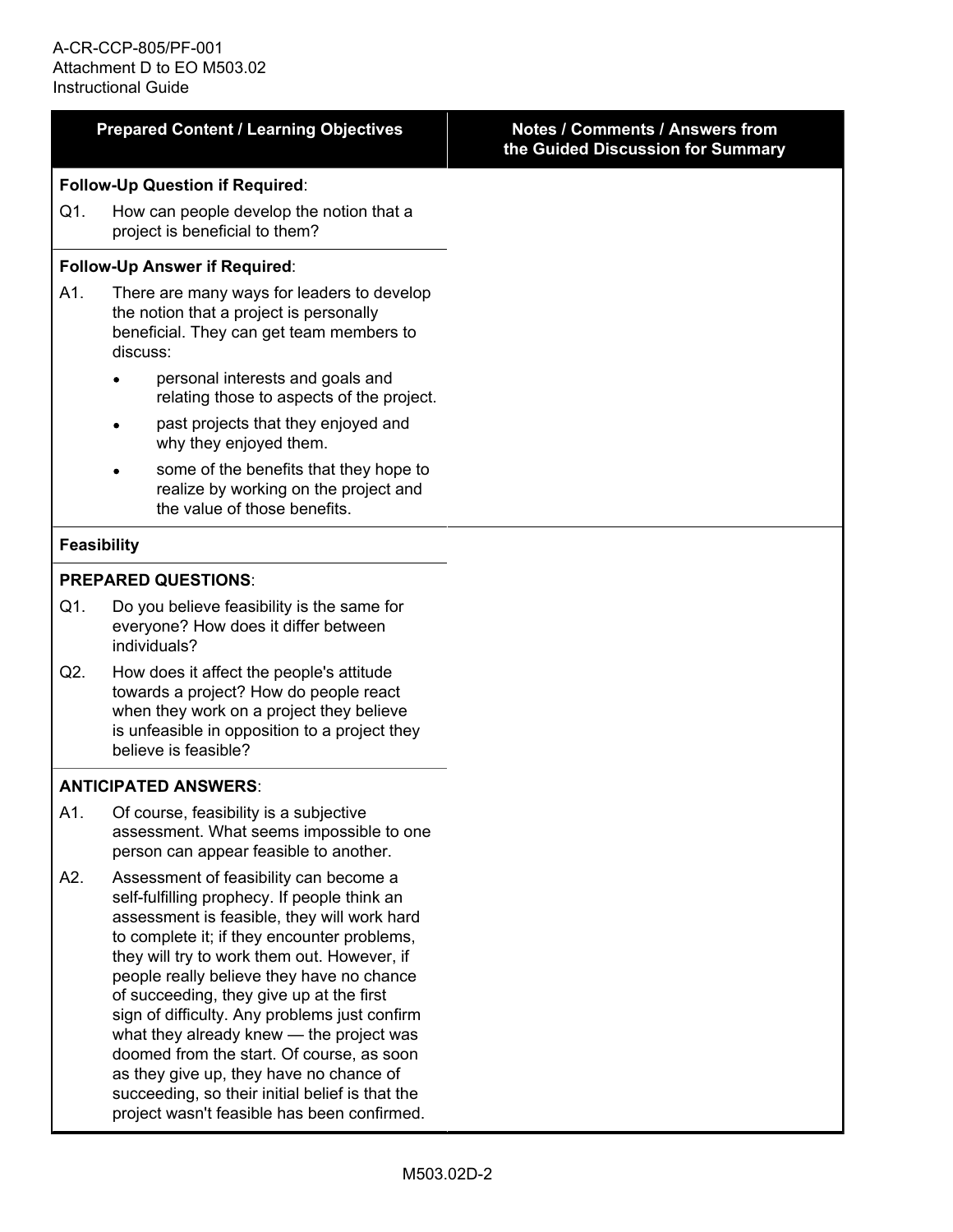|                 | <b>Prepared Content / Learning Objectives</b>                                                                                                                                                                                                                                                       | <b>Notes / Comments / Answers from</b><br>the Guided Discussion for Summary |
|-----------------|-----------------------------------------------------------------------------------------------------------------------------------------------------------------------------------------------------------------------------------------------------------------------------------------------------|-----------------------------------------------------------------------------|
|                 | No matter how desirable people may feel a<br>project is, they will give up more easily when<br>they encounter any difficulties if they are<br>convinced that nothing they do can cause it<br>to succeed. People do not need a guarantee<br>of success, but they must believe they have<br>a chance. |                                                                             |
|                 | <b>Follow-Up Question if Required:</b>                                                                                                                                                                                                                                                              |                                                                             |
| Q1.             | How can people develop the notion that a<br>project is feasible?                                                                                                                                                                                                                                    |                                                                             |
|                 | <b>Follow-Up Answer if Required:</b>                                                                                                                                                                                                                                                                |                                                                             |
| A1.             | People can develop the notion that a project<br>is feasible by:                                                                                                                                                                                                                                     |                                                                             |
|                 | identifying potential concerns to the<br>leader and getting them addressed; or                                                                                                                                                                                                                      |                                                                             |
|                 | having the leader explain why they feel<br>that targets and plans are feasible.                                                                                                                                                                                                                     |                                                                             |
| <b>Progress</b> |                                                                                                                                                                                                                                                                                                     |                                                                             |
|                 | <b>PREPARED QUESTION:</b>                                                                                                                                                                                                                                                                           |                                                                             |
| Q1.             | Why should people be informed of how they<br>are progressing?                                                                                                                                                                                                                                       |                                                                             |
|                 | <b>ANTICIPATED ANSWER:</b>                                                                                                                                                                                                                                                                          |                                                                             |
| A1.             | People have to know how they are doing<br>over time for various reasons, such as:                                                                                                                                                                                                                   |                                                                             |
|                 | achieving intermediate milestones<br>provides personal satisfaction;                                                                                                                                                                                                                                |                                                                             |
|                 | recognizing their successes confirms<br>they are on the right track; and                                                                                                                                                                                                                            |                                                                             |
|                 | successfully completing intermediate<br>steps reinforces their beliefs that they<br>can accomplish the final goals.                                                                                                                                                                                 |                                                                             |
|                 | <b>Follow-Up Questions if Required:</b>                                                                                                                                                                                                                                                             |                                                                             |
| Q1.             | How do you feel when someone takes some<br>interest in the work you have done? That<br>such and such an area needs improvement<br>or that you have done a great job so far?                                                                                                                         |                                                                             |
| Q2.             | Have you ever seen a three-month project<br>where all the major milestones occur in the<br>last 3-4 weeks? When do you think people<br>get serious about the project?                                                                                                                               |                                                                             |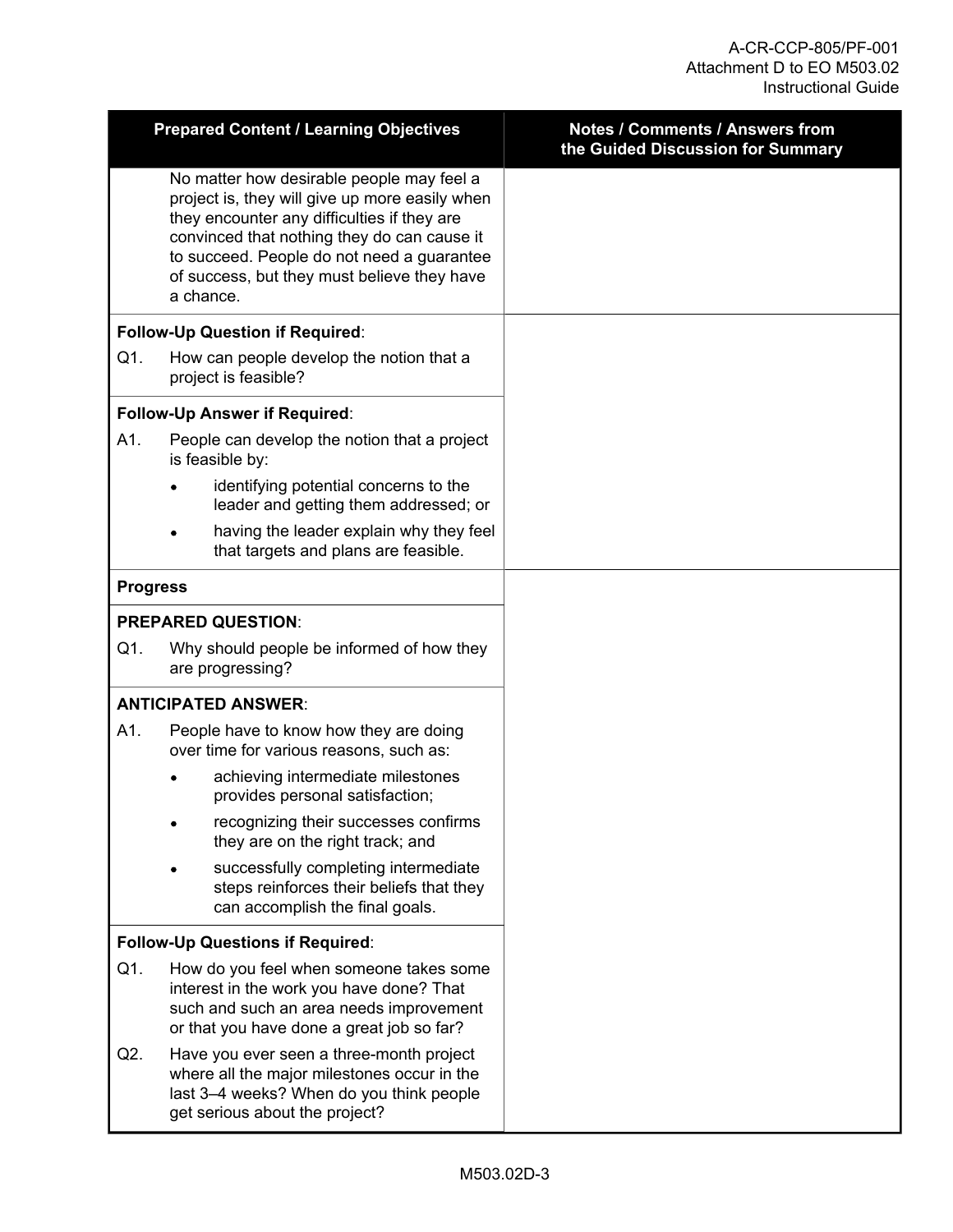| <b>Prepared Content / Learning Objectives</b>                 |                                                                                         | <b>Notes / Comments / Answers from</b><br>the Guided Discussion for Summary |
|---------------------------------------------------------------|-----------------------------------------------------------------------------------------|-----------------------------------------------------------------------------|
| Q3.                                                           | How could you have kept those people on<br>track earlier in the process?                |                                                                             |
|                                                               | <b>Follow-Up Answers if Required:</b>                                                   |                                                                             |
| A1.                                                           | Answers will vary.                                                                      |                                                                             |
| A2.                                                           | People tend to wait until the last minute,<br>when no other motivation comes their way. |                                                                             |
| A3.                                                           | Do the following to help keep people on track<br>and excited about the project:         |                                                                             |
|                                                               | establish meaningful and frequent<br>intermediate milestones;                           |                                                                             |
|                                                               | continually assess how people are<br>doing;                                             |                                                                             |
|                                                               | frequently share information with<br>people about their performance; and                |                                                                             |
|                                                               | continually reinforce the project's<br>potential benefits.                              |                                                                             |
|                                                               | <b>Recognition</b>                                                                      |                                                                             |
|                                                               | <b>PREPARED QUESTION:</b>                                                               |                                                                             |
| Q1.                                                           | What are forms of rewards that you can give<br>people?                                  |                                                                             |
|                                                               | <b>ANTICIPATED ANSWER:</b>                                                              |                                                                             |
| A1.                                                           | Rewards can take multiple forms, such as:                                               |                                                                             |
|                                                               | talking with the person and expressing<br>your appreciation;                            |                                                                             |
|                                                               | expressing appreciation in a written<br>note or email;                                  |                                                                             |
|                                                               | expressing appreciation in writing to<br>the person's supervisor;                       |                                                                             |
|                                                               | issuing the person a certificate of<br>appreciation; and                                |                                                                             |
|                                                               | taking the person out to lunch.                                                         |                                                                             |
|                                                               | <b>Follow-Up Question if Required:</b>                                                  |                                                                             |
| What are ways to make those rewards most<br>Q1.<br>effective? |                                                                                         |                                                                             |
| <b>Follow-Up Answers if Required:</b>                         |                                                                                         |                                                                             |
| A1.                                                           | To make the rewards most effective:                                                     |                                                                             |
|                                                               | be sure your acknowledgment and<br>appreciation is honest and sincere.                  |                                                                             |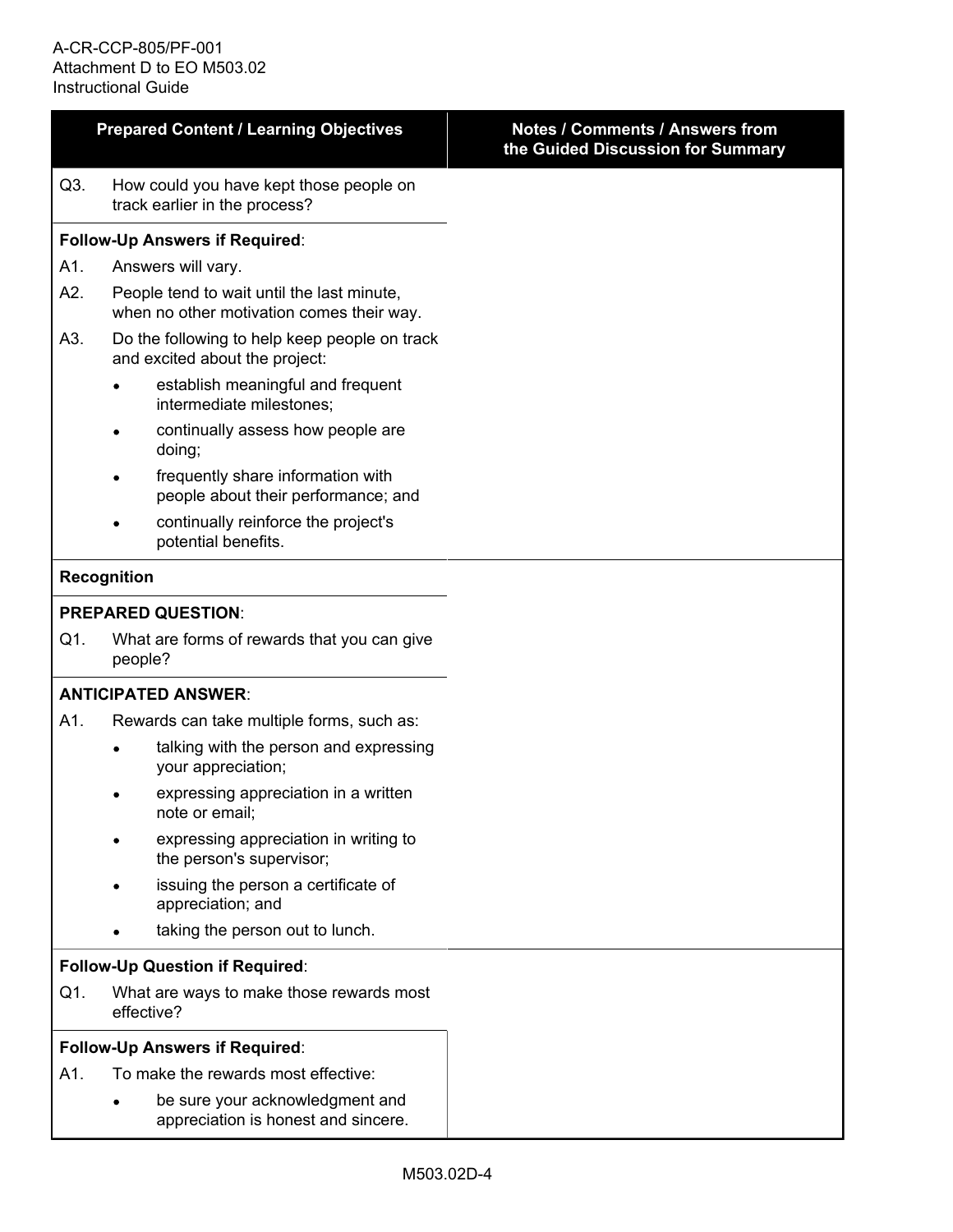| <b>Prepared Content / Learning Objectives</b>                                                                                                   | <b>Notes / Comments / Answers from</b><br>the Guided Discussion for Summary |
|-------------------------------------------------------------------------------------------------------------------------------------------------|-----------------------------------------------------------------------------|
| respect the person's personal style<br>and preferences when giving the<br>reward:                                                               |                                                                             |
| Some people enjoy receiving<br>$\circ$<br>acknowledgments in front of<br>their peers, while others prefer<br>receiving them in private.         |                                                                             |
| Some people appreciate<br>$\circ$<br>receiving an individual award;<br>others appreciate receiving an<br>award presented to the entire<br>team. |                                                                             |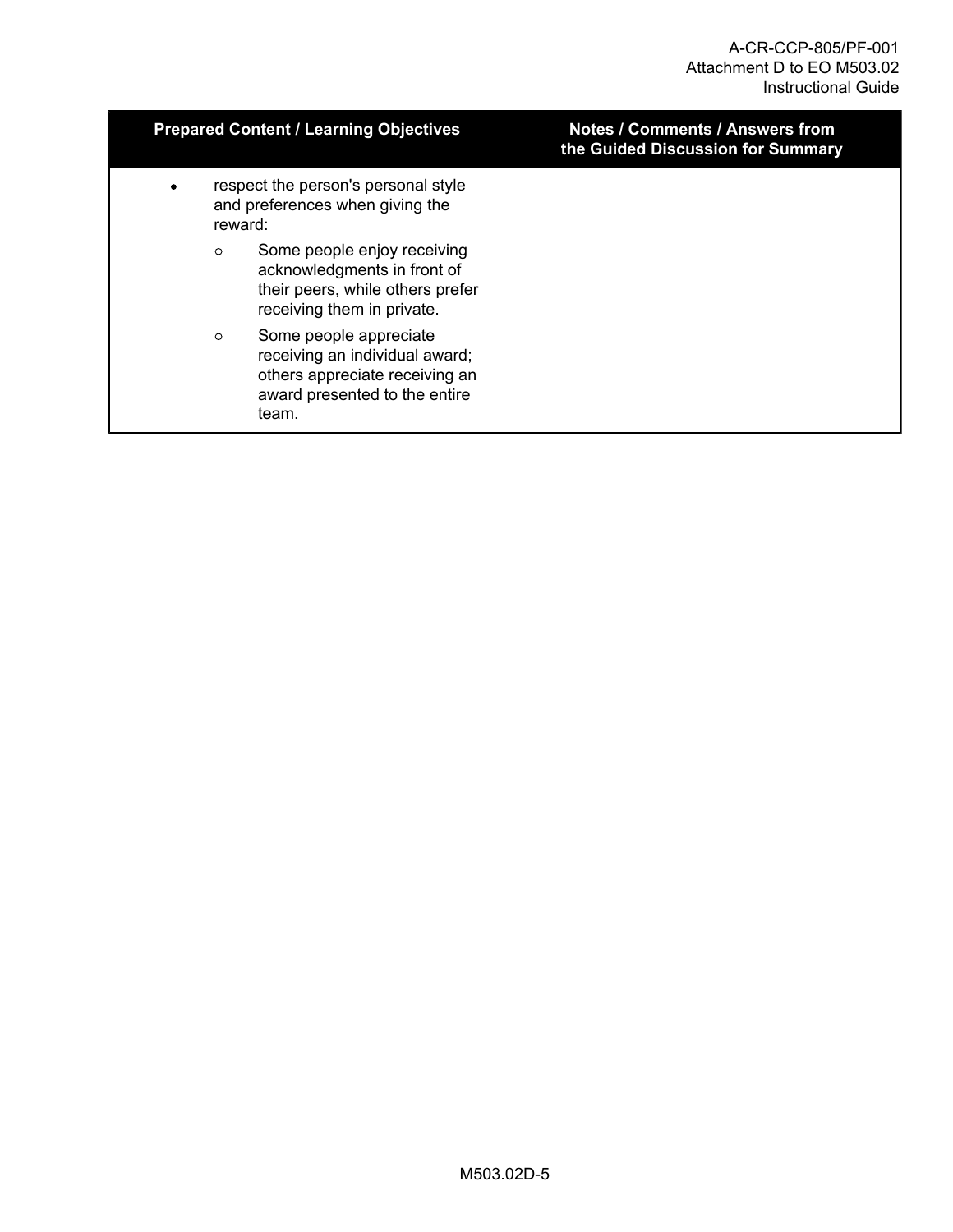THIS PAGE INTENTIONALLY LEFT BLANK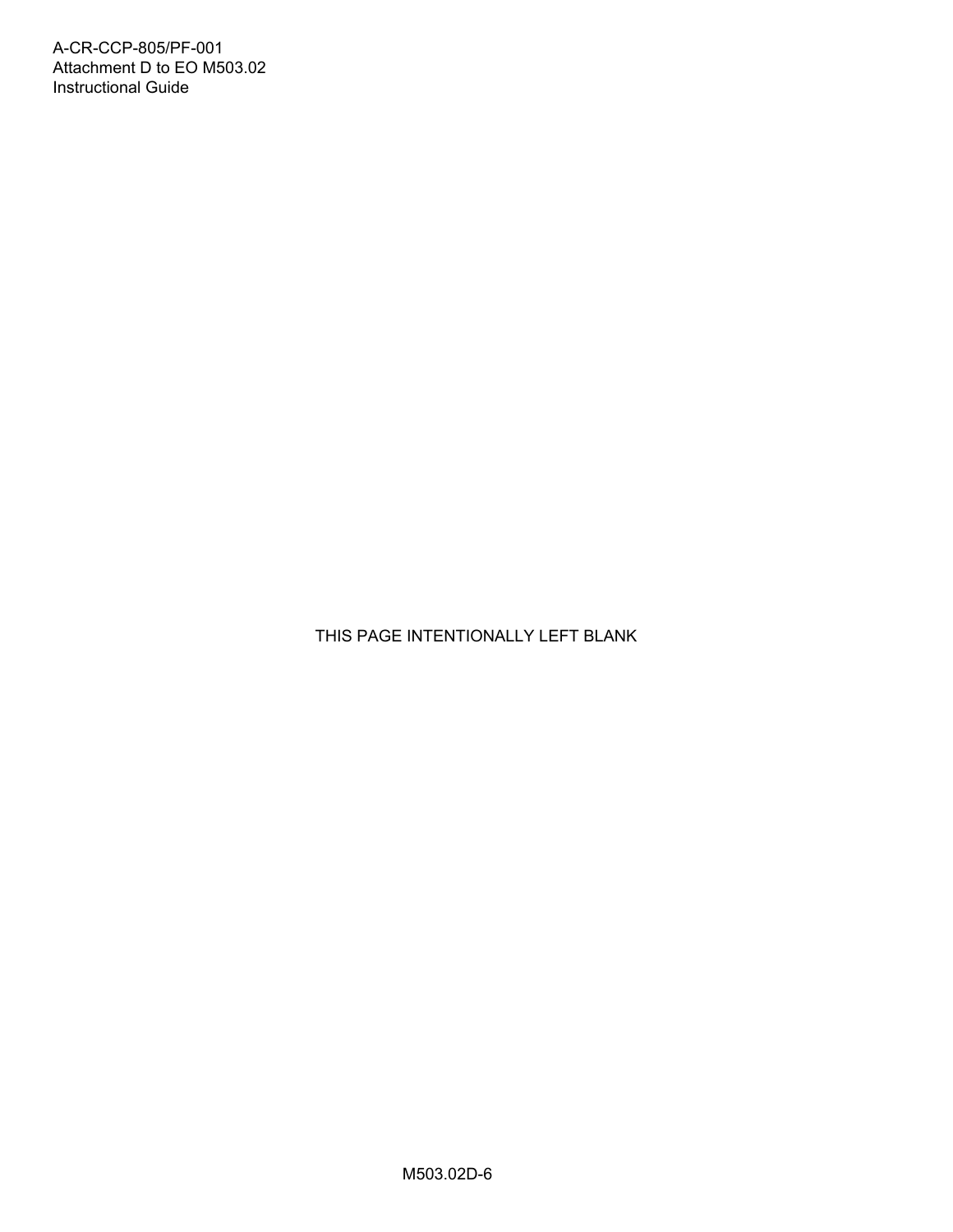

**COMMON TRAINING PROFICIENCY LEVEL FIVE INSTRUCTIONAL GUIDE**



# **SECTION 3**

#### **EO M503.03 – CONDUCT AN EXERCISE**

Total Time: 60 min

## **PREPARATION**

#### **PRE-LESSON INSTRUCTIONS**

Resources needed for the delivery of this lesson are listed in the lesson specification located in A-CR-CCP-805/ PG-001, *Proficiency Level Five Qualification Standard and Plan*, Chapter 4. Specific uses for said resources are identified throughout the instructional guide within the TP for which they are required.

Review the lesson content and become familiar with the material prior to delivering the lesson.

#### **PRE-LESSON ASSIGNMENT**

Nil.

#### **APPROACH**

A group discussion was chosen for TPs 1 and 3 as it allows the cadets to interact with their peers and share their knowledge, experiences, and opinions about beginning and ending activities and supervision an activity.

An interactive lecture was chosen for TPs 2 and 4 to orient the cadets to how to begin and end an exercise and how to supervise an exercise.

## **INTRODUCTION**

#### **REVIEW**

#### **QUESTIONS**:

- Q1. What is a project audience?
- Q2. What is the approach of dividing an item into its component parts to describe the details of a project?
- Q3. What is an important guideline to follow when assigning people tasks?
- Q4. What information needs to be included in a pre-exercise meeting?
- Q5. What are ways to encourage motivation?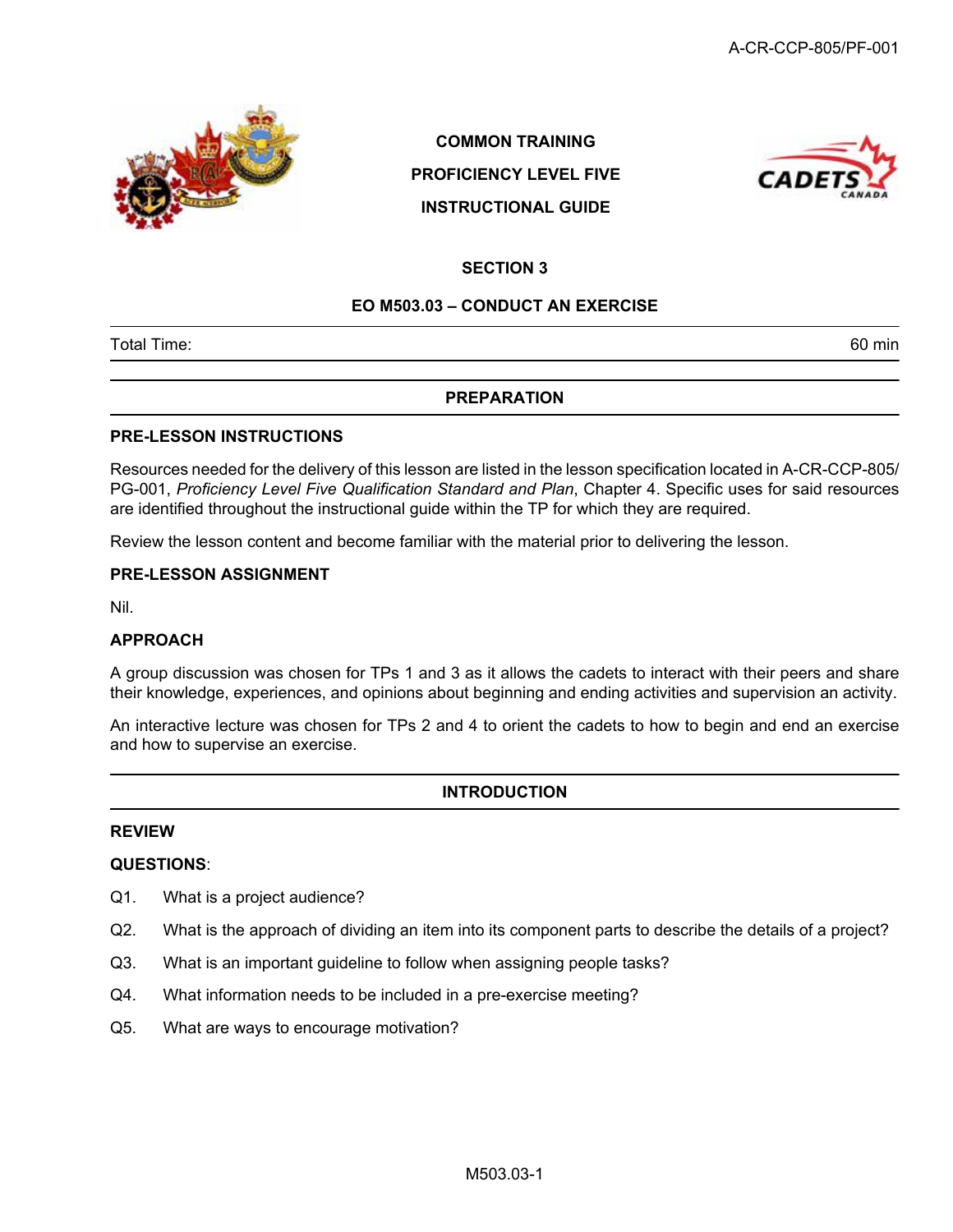# **ANTICIPATED ANSWERS**:

- A1. A project audience is any person or group that supports, is affected by, or is interested in a project.
- A2. A work-breakdown-structure (WBS) is the approach of dividing an item into its component parts to describe the details of a project.
- A3. An important guideline to follow when assigning tasks is "Leaders should never assign other people tasks that they cannot clearly define themselves."
- A4. The information in a pre-activity meeting must include:
	- what has to be done;
	- when it has to be done;  $\bullet$
	- how it has to be done;  $\ddot{\phantom{a}}$
	- by whom it has to be done; and  $\bullet$
	- available resources.  $\bullet$
- A5. Motivation can be encouraged through:
	- desirability,  $\bullet$
	- feasibility,  $\bullet$
	- progress, and  $\bullet$
	- recognition.  $\bullet$

## **OBJECTIVES**

By the end of this lesson the cadet shall be expected to conduct an exercise.

## **IMPORTANCE**

It is important for cadets to know how to conduct an exercise because monitoring and making changes as necessary are important steps in ensuring an exercise meets its goals. Also, announcing the activity at the appropriate time and holding a successful pre-exercise meeting allows people to prepare for the exercise.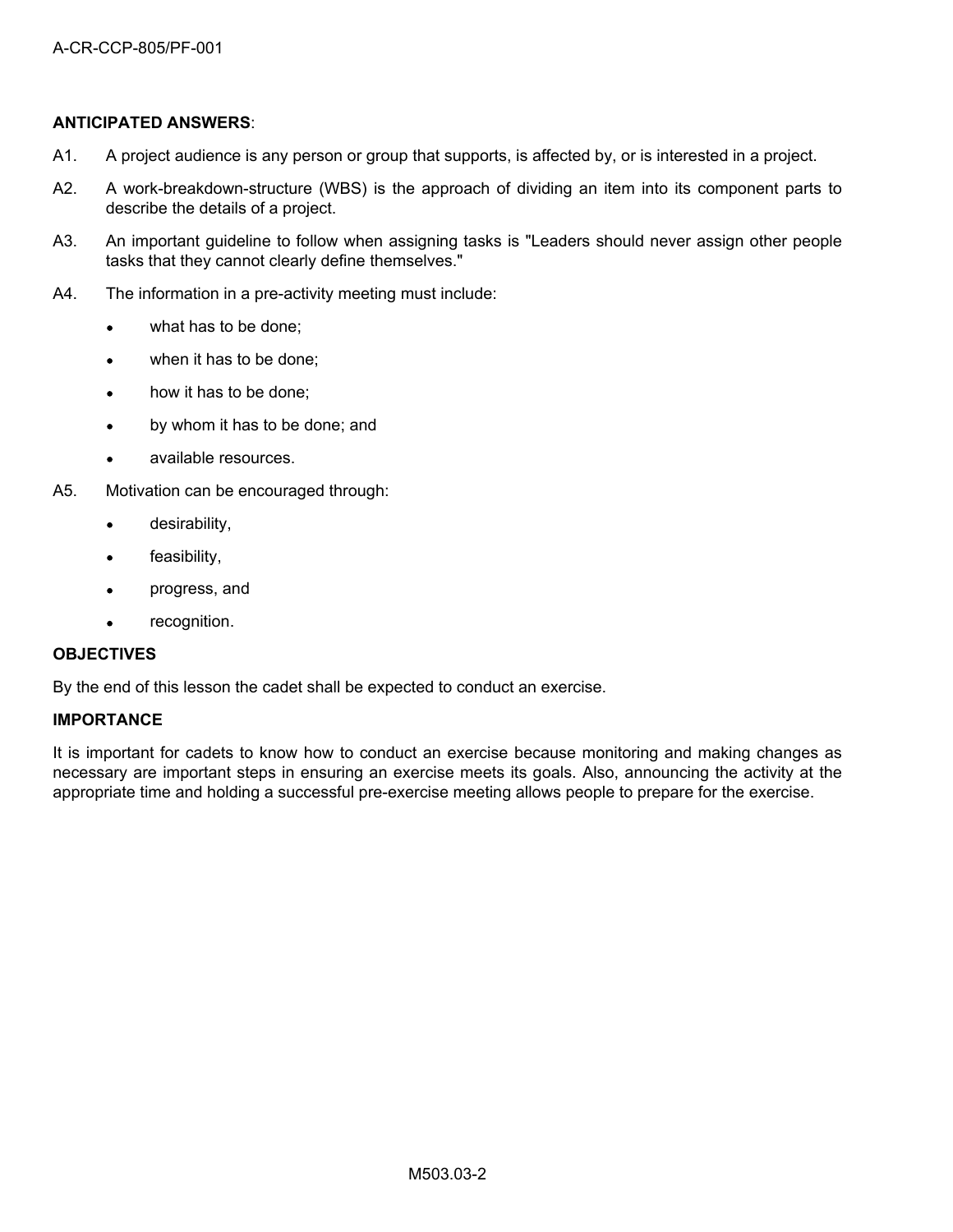# **Teaching Point 1 Have the cadets discuss how to begin and end an activity.**

Time: 10 min Method: Group Discussion Method: Group Discussion

# **BACKGROUND KNOWLEDGE**



The point of the group discussion is to draw the following information from the group using the tips for answering / facilitating discussion and the suggested questions provided.

# **ELEMENTS OF AN INTRODUCTION**

Always have the area set up, including placement of resources, prior to the arrival of participants. Ask the following questions before participants arrive: Are all the required resources in place? Does everyone involved in conducting the activity have a clear understanding of their responsibilities? Is there sufficient space? If applicable, can the weather be relied on? If not, is the backup plan ready and achievable?

**Getting the team's attention.** To introduce an activity, the leader first gets the attention of the team. The leader gets the team's attention before continuing to introduce the activity. If one cadet is not paying attention, they could miss an important point that could affect their participation in the activity or the activity's outcome.

**Explaining the goal of the activity.** The goal of the activity should be explained to the team in general terms of what will be learned or accomplished. The context of the activity should be explained so the cadets know why their participation is essential and why the activity is a part of the day's agenda. It is important not to give too much detail at this point, as the leader should draw some points on the purpose of the activity from the cadets after the activity's completion.

**Explaining the activity.** The activity must be explained to the team prior to participating in the activity. The rules of the activity must be clearly outlined and understood by all cadets prior to commencement. The leader should ensure the activity is clearly understood.

**Assigning tasks as necessary.** If any specific tasks need to be performed throughout the activity, the leader should assign cadets to these tasks during the introduction of the activity.

**Setting time limits.** The leader is to set a time limit for the cadets to participate in the activity. The leader must factor in time for debriefing the cadets after completion of the activity.

**Relaying safety concerns as necessary.** If there are any safety concerns, the leader must pass these on to the team prior to the start of the activity.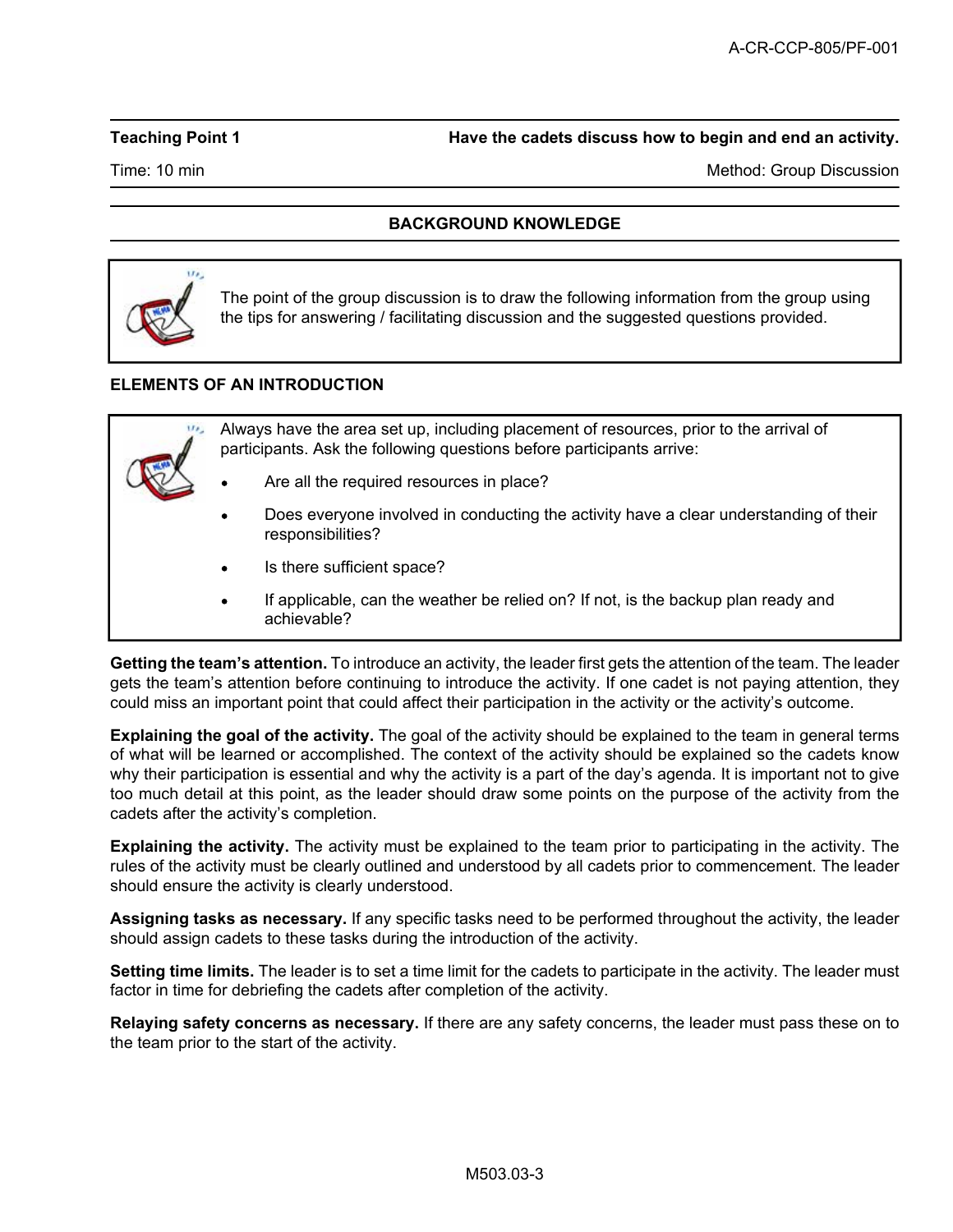**Motivating the team.** Prior to the start of the activity, the leader must motivate the team. The leader should be enthusiastic and share this enthusiasm with the cadets. The goal of the activity is important and there is a reason the activity is being performed. The cadets should be informed of this reason and be motivated toward achieving the goal.

# **ELEMENTS OF A DEBRIEFING**

**Reviewing the goal.** After the completion of an activity, it is important to review what the goal of that activity was with the cadets. Cadets always want to know why they had to participate in an activity or learn about a specific topic, so reinforce why the learning was important.

**Providing feedback.** The leader should first ask for feedback from the group on the activity. This can be done through some preset questions, specifically about the activity. It is important to find out how the cadets felt about the activity (eg, did they feel it was useful, did they learn anything from participating in the activity, etc). The leader gains valuable insight from the cadets on the activity itself (eg, if they would use it again, how it could be conducted differently, what elements of the activity they would not change if they did the activity again, etc). The most important information to elicit from the cadets is if they felt the activity was worthwhile. The leader must also give feedback to the cadets. Whether the goal was met is an important point to focus on during this stage. Why was the goal met or why not? Was the activity completed and did this have an effect on the goal being met? The leader should also give and get feedback on how the group interacted throughout the duration of the activity. The leader tells the cadets how they viewed the groups' interactions and ask how the cadets felt they interacted with each other.

**Re-motivating the team.** The final step in debriefing a group after an activity has been completed is to remotivate the cadets.

# **GROUP DISCUSSION**

## **TIPS FOR ANSWERING / FACILITATING DISCUSSION:**

- Establish ground rules for discussion, eg, everyone should listen respectfully; don't interrupt; only one person speaks at a time; no one's ideas should be made fun of; you can disagree with ideas but not with the person; try to understand others as much as you hope they understand you; etc.
- Sit the group in a circle, making sure all cadets can be seen by everyone else.  $\bullet$
- Ask questions that will provoke thought; in other words avoid questions with yes or no  $\bullet$ answers.
- Manage time by ensuring the cadets stay on topic.  $\bullet$
- Listen and respond in a way that indicates you have heard and understood the cadet.  $\bullet$ This can be done by paraphrasing their ideas.
- Give the cadets time to respond to your questions.  $\bullet$
- Ensure every cadet has an opportunity to participate. One option is to go around the  $\bullet$ group and have each cadet answer the question with a short answer. Cadets must also have the option to pass if they wish.
- Additional questions should be prepared ahead of time. $\bullet$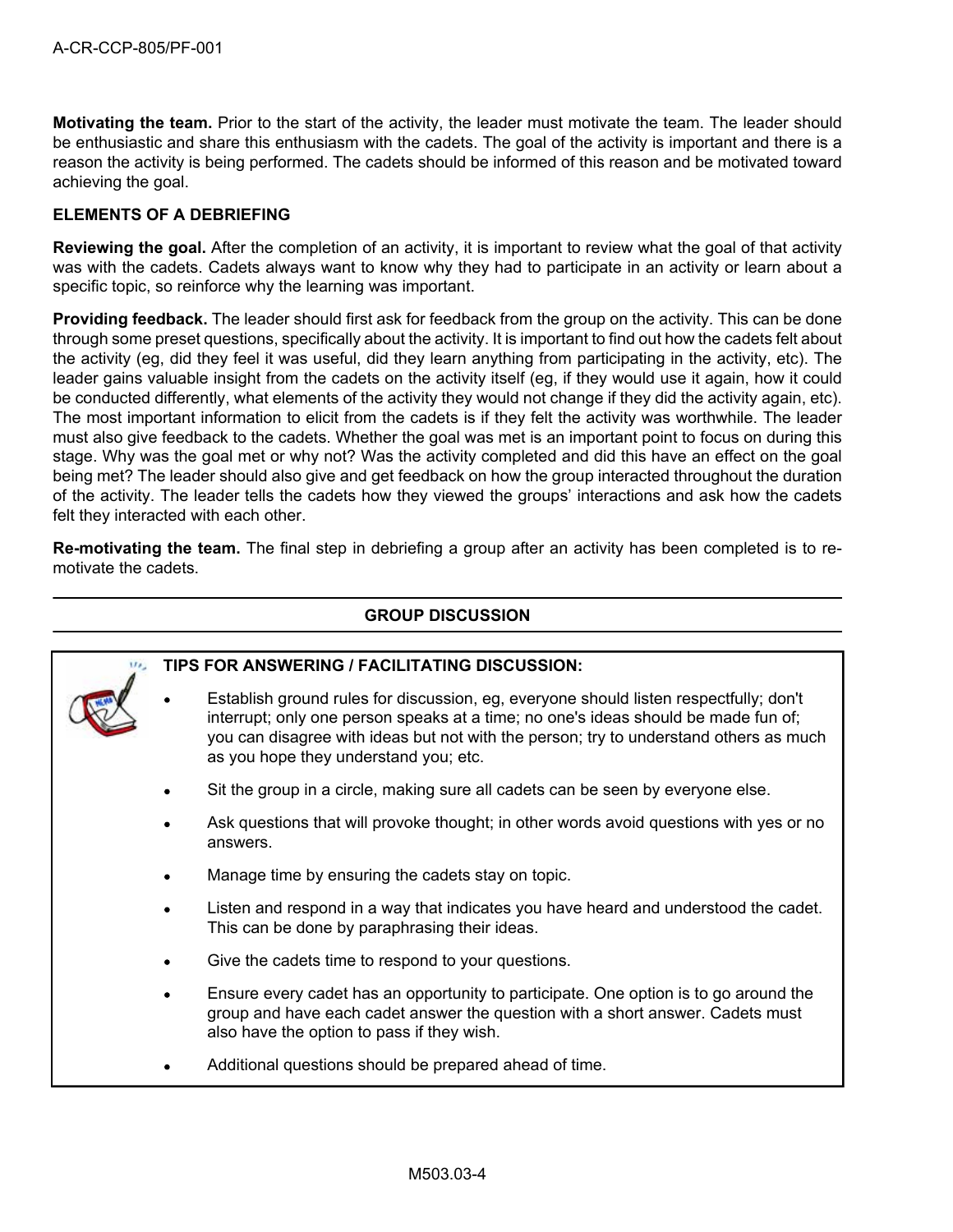#### **SUGGESTED QUESTIONS**:

- Q1. What is the first thing you should do when starting an activity? Why?
- Q2. Should the goal of the activity be explained prior to commencing the activity? Why or why not? How will the activity be affected if the goal is not explained?
- Q3. What other considerations should be passed on during an introduction? Should safety concerns be passed on to the team or should they be left to figure them out as they proceed through the activity?
- Q4. What is the purpose of reviewing the goal of the activity after the completion of the activity?
- Q5. What feedback should be given from the group to the leader? How can this information be obtained? What feedback should the leader give to the group?



Other questions and answers will develop throughout the group discussion. The group discussion should not be limited to only those suggested.



Reinforce those answers given and comments made during the group discussion, ensuring the teaching point has been covered.

## **CONFIRMATION OF TEACHING POINT 1**

The cadets' participation in the group discussion will serve as the confirmation of this TP.

**Teaching Point 2 Explain how to begin and end an exercise.**

Time: 5 min Method: Interactive Lecture Company of Time: 5 min Method: Interactive Lecture

Beginning and ending an exercise is very similar to beginning and ending an activity.



Ask the cadets to list actions that should be taken before cadets arrive.

Before cadets arrive, leaders should:

- inspect the exercise area for any damage or safety concerns;
- set up the exercise area; and
- ensure everyone involved has a clear understanding of their responsibilities.

When cadets arrive on grounds, leaders should hold an introductory meeting with the entire group to cover information that will be important throughout the exercise.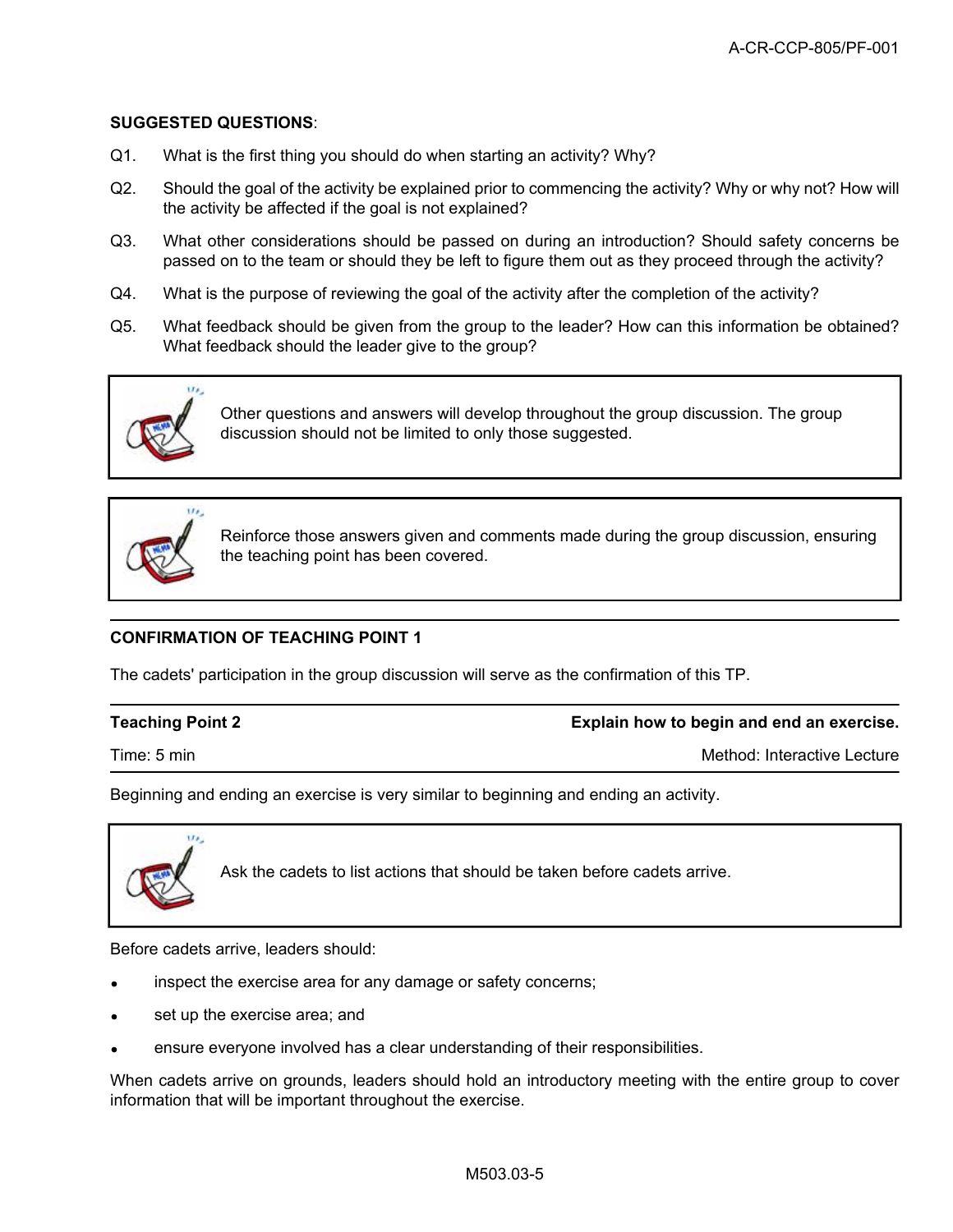

Ask the cadets to list information that should be included in an introductory meeting.

The introductory meeting should include information, such as:

- welcome to the participants,
- introduction of staff members,
- general outline of the exercise,
- safety concerns (eg, slippery floor, out-of bound areas, etc.),
- location of facilities (eg, washrooms, canteen, classes, gym, etc.),
- muster area in case of emergency, and
- first aid station.

At the end of the exercise, leaders should hold a conclusion meeting with the entire group to cover information that was relevant to the exercise.



Ask the cadets what information could be included in a conclusion meeting.

The conclusion meeting should include information, such as:

- conduct of the exercise (eg, competition winners);
- feedback from the instructors;
- feedback from the cadets; and
- recognition to individual or group contribution.



If leaders want more detailed feedback, they could get the cadets to write their feedback and submit it at the next training session.

After the cadets have left, leaders should:

- inspect the exercise area for any damage or safety concerns;
- tear down the exercise area;
- return stores.

Any damage to the exercise area or to the equipment need to be reported to the appropriate authority (eg, Training Officer, Commanding Officer, building management, Supply Officer, school administration, etc.).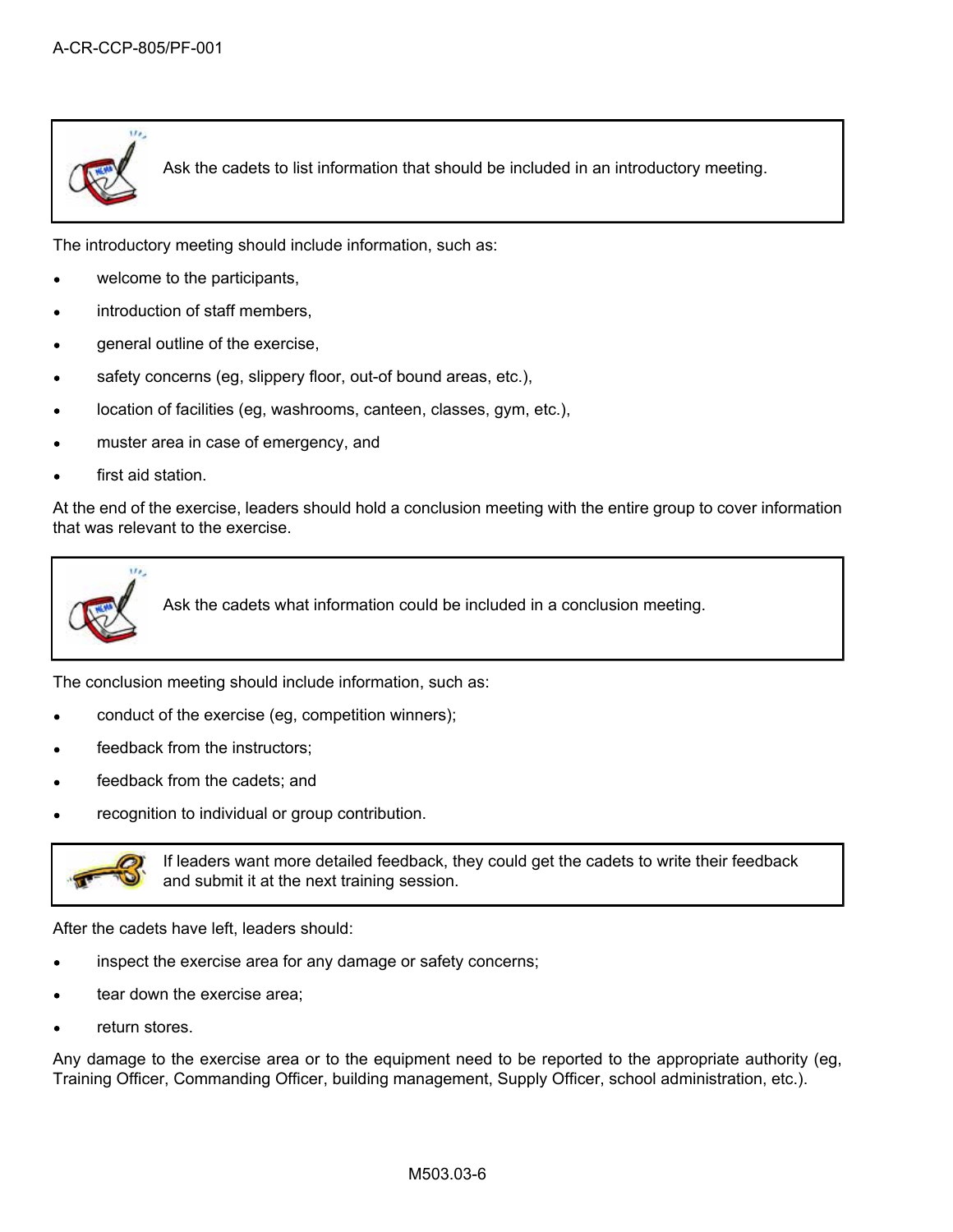

One way to simplify the conclusion of an exercise is to include it in the WBS because it allows people to observe the importance of the final steps and maintain focus to the tasks that need to be carried out. It also ensures sufficient time and resources have been allocated for those activities to be performed.

# **CONFIRMATION OF TEACHING POINT 2**

#### **QUESTIONS**:

- Q1. What are things that should be completed prior to the cadets' arrival?
- Q2. What information should be included in an introductory meeting?
- Q3. What information could be included in a conclusion meeting?

#### **ANTICIPATED ANSWERS**:

- A1. Prior to the cadets' arrival, leaders should:
	- inspect the exercise area has for any damage or safety concerns;  $\bullet$
	- $\bullet$ set up the exercise area; and
	- ensure everyone involved has a clear understanding of their responsibilities.  $\bullet$
- A2. The introductory meeting should include information, such as:
	- welcome to the participants,  $\bullet$
	- introduction of staff members,  $\bullet$
	- general outline of the exercise,  $\bullet$
	- safety concerns (eg, slippery floor, out-of bound areas, etc.),  $\bullet$
	- location of facilities (eg, washrooms, canteen, classes, gym, etc.),  $\bullet$
	- muster area in case of emergency, and  $\bullet$
	- first aid station.  $\bullet$
- A3. The conclusion meeting should include information, such as:
	- conduct of the exercise (eg, competition winners);  $\bullet$
	- feedback from the instructors;  $\bullet$
	- feedback from the cadets; and  $\bullet$
	- recognition to individual or group contribution. $\bullet$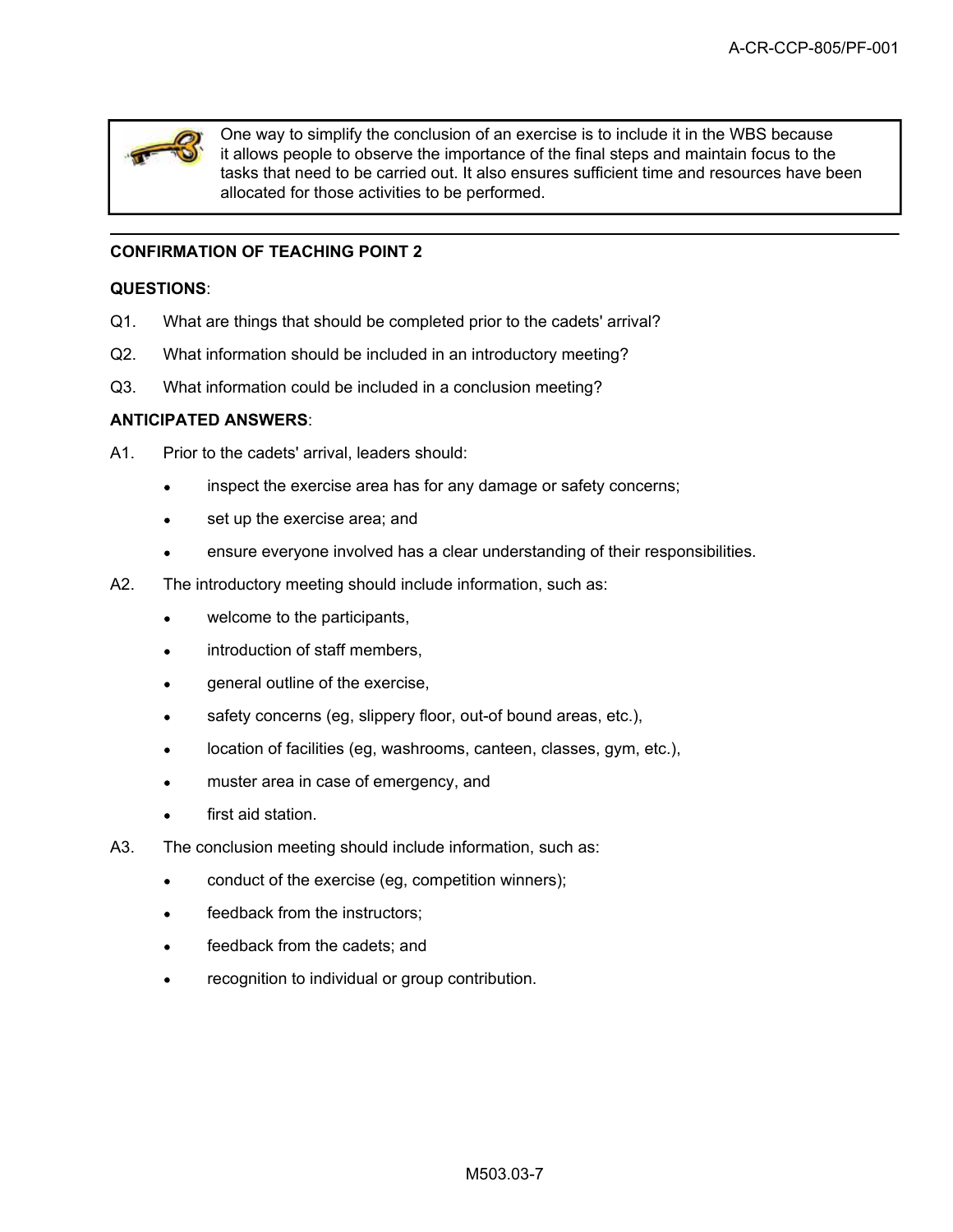#### **Teaching Point 3 Have the cadets review supervising an activity.**

Time: 5 min Method: Group Discussion and Method: Group Discussion

# **BACKGROUND KNOWLEDGE**



The point of the group discussion is to draw the following information from the group using the tips for answering / facilitating discussion and the suggested questions provided.



Cadets should have previous knowledge on the subject as this was taught in EO M303.05 (Supervise Cadets).

## **THE PURPOSES OF SUPERVISION**

There are three main purposes of supervision.

**To provide protection.** Supervision ensures the safety and well-being of personnel. Safety is the number one issue in every aspect of the Cadet Program. When situations are not safe, they are stopped immediately. CATO 14-31, *Director Cadets and Junior Canadian Rangers General Safety Program*, outlines the requirements for a general safety program that must be incorporated in every aspect of cadet activities.

**To provide support.** Supervision ensures that all members of the team are assisted, provided for and encouraged during tasks. If cadets are not practicing intrapersonal management, interpersonal management, teamwork and effective communication, the supervisor must act on the situation.

**To provide quality assurance.** Supervision ensures the outcomes of a task meet expectations for that task. If cadets are not meeting their responsibilities in completing the task, the supervisor must act on the situation. No one likes to be over-supervised. It is important not to micromanage the team.

## **HOW TO SUPERVISE**

As leaders, cadets are expected to supervise others. Supervision takes place during the entire task, not just at the beginning or end of the task. Although each situation where supervision takes place is unique, there are some common responsibilities that must be fulfilled. Leaders shall meet these responsibilities by:

**Ensuring safety.** Ensuring that every situation in the Cadet Program is carried out in a safe manner is the primary concern of all members involved.

**Ensuring the well-being of cadets.** The welfare of cadets within the Cadet Program is a primary concern in the execution of all training and administrative tasks.

**Encouraging cadets.** Encourage cadets to produce satisfactory work because they want to. Inspiring results through praise creates a positive outcome.

**Adjusting responsibilities as required.** Being able to adjust a cadet's responsibilities during tasks is important. Cadets with experience may need less supervision and may be given extra responsibilities.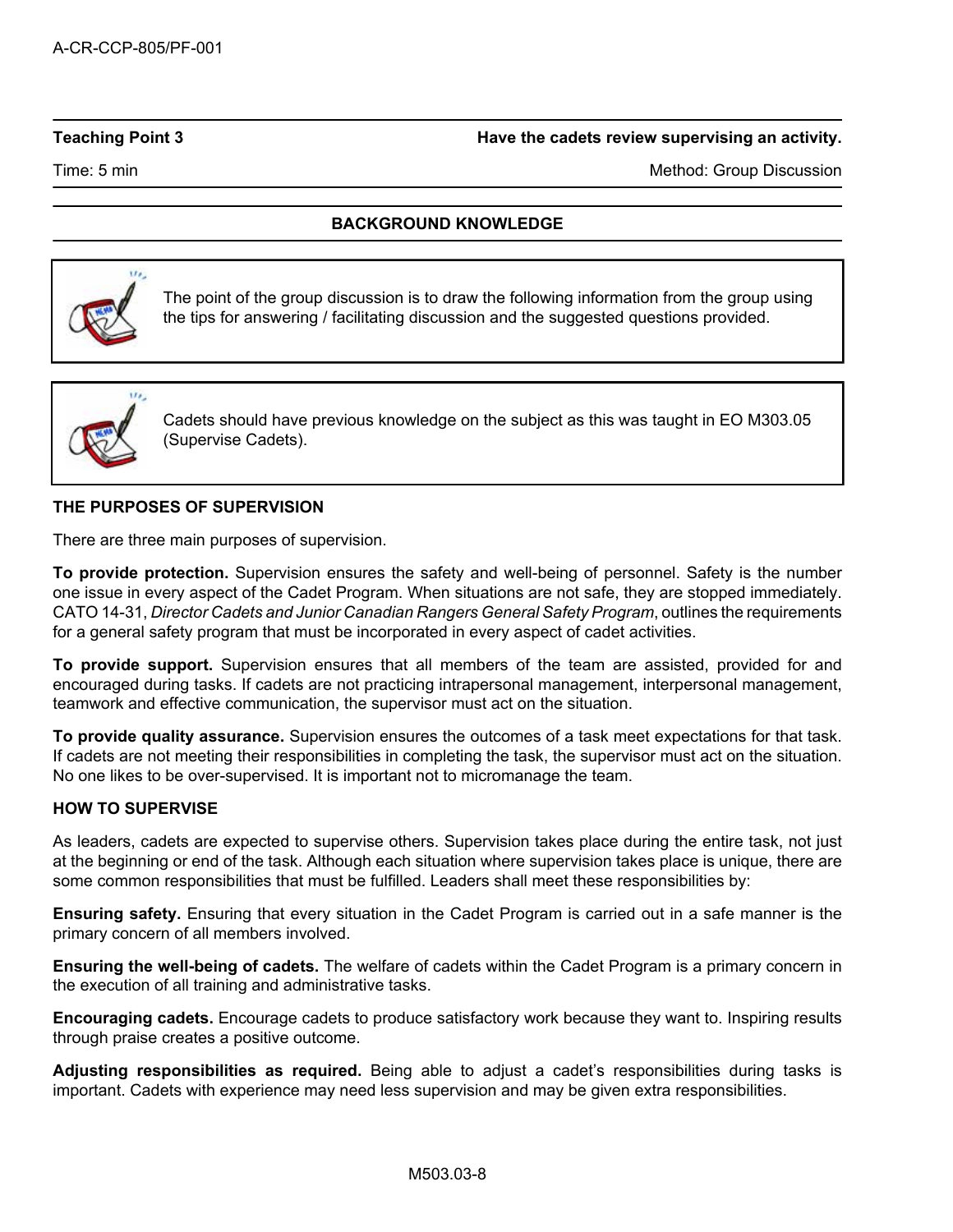**Maintaining control of cadets.** Keep cadets on task while they are producing satisfactory work. An effective supervisor is able to keep cadets focused.

**Correcting errors as required.** If mistakes are made, effective supervisors communicate this. They revise what and how it needs to be done and remedy errors.

**Reporting misconduct as required.** When cadets behave in a manner that is in inconsistent with the core leadership qualities of a cadet, these behaviours should be reported up the chain of command.

**Ensuring completion of responsibilities assigned to cadets as required.** When supervisors delegate or assign tasks to others, it is the supervisor's responsibility to ensure all delegated tasks are completed.



Successful supervisors are usually successful leaders.

# **GROUP DISCUSSION**



#### **SUGGESTED QUESTIONS**:

- Q1. What are the purposes of supervision? When does supervision take place?
- Q2. What do you think the responsibilities of an effective supervisor are?
- Q3. Which responsibility do you find the most important? Why?
- Q4. Which responsibility do you find the most difficult to apply? Why?
- Q5. List some examples where you have seen leaders use various responsibilities.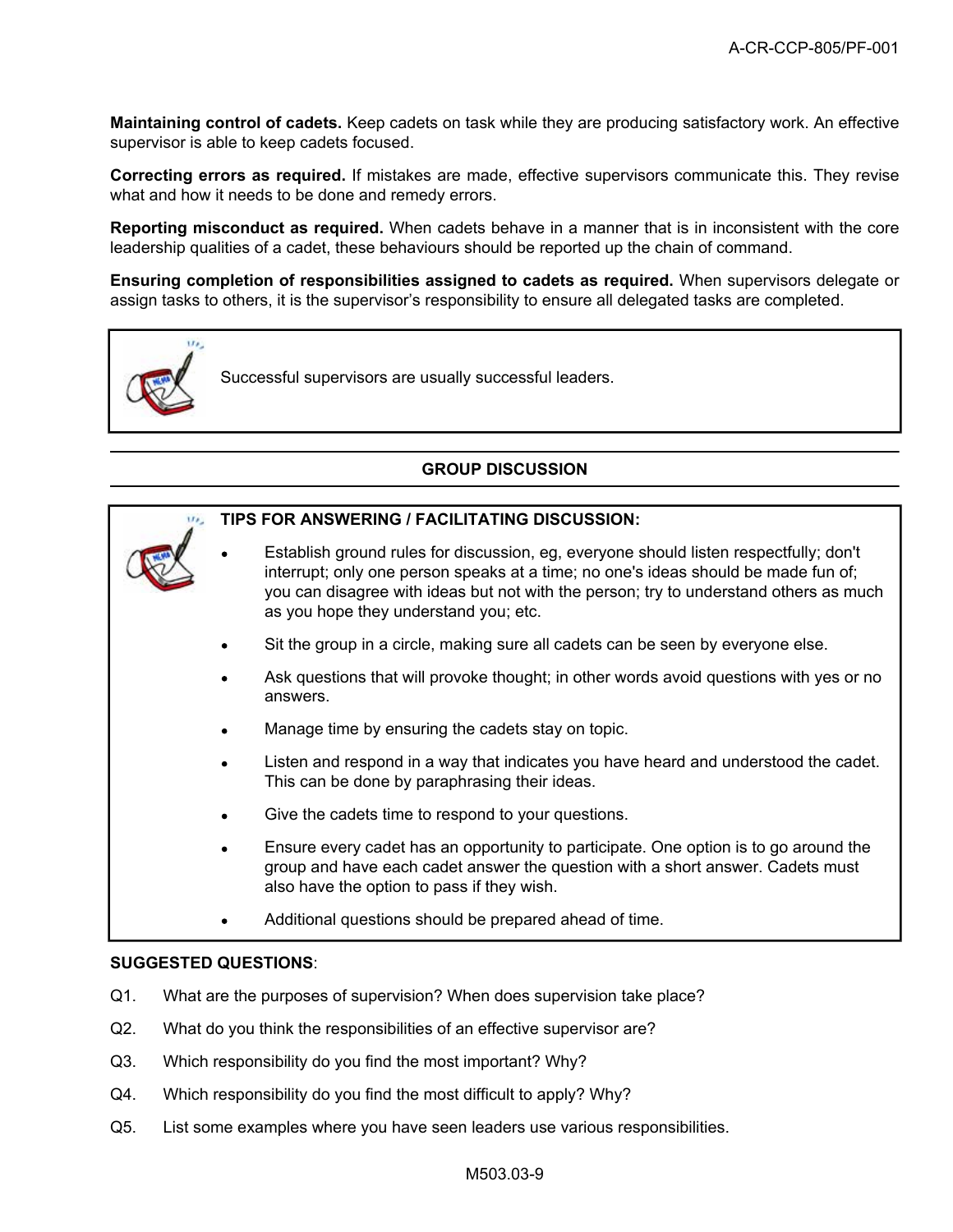

Other questions and answers will develop throughout the group discussion. The group discussion should not be limited to only those suggested.



Reinforce those answers given and comments made during the group discussion, ensuring the teaching point has been covered.

# **CONFIRMATION OF TEACHING POINT 3**

The cadets' participation in the group discussion will serve as the confirmation of this TP.

**Teaching Point 4 Explain how to supervise an exercise.**

Time: 5 min Method: Interactive Lecture Company of Time: 5 min Method: Interactive Lecture

Supervising an exercise is very similar to supervising an activity.



Ask the cadets to list the three main purposes of supervision.

There are three main purposes to supervision:

- to provide protection;
- to provide support; and
- to provide quality assurance.

The same way cadets are supervised by activity leaders, activity leaders should be supervised by exercise leaders. When exercise leaders are supervising, they should:

- ensure completion of tasks;
- ensure the activity leaders are providing challenging, fun and safe training;
- stop an activity when it is deemed unsafe; and
- provide guidance to activity leaders.

#### **PROVIDING FEEDBACK**

Guidance should be provided to activity leaders at the appropriate time and in an appropriate manner.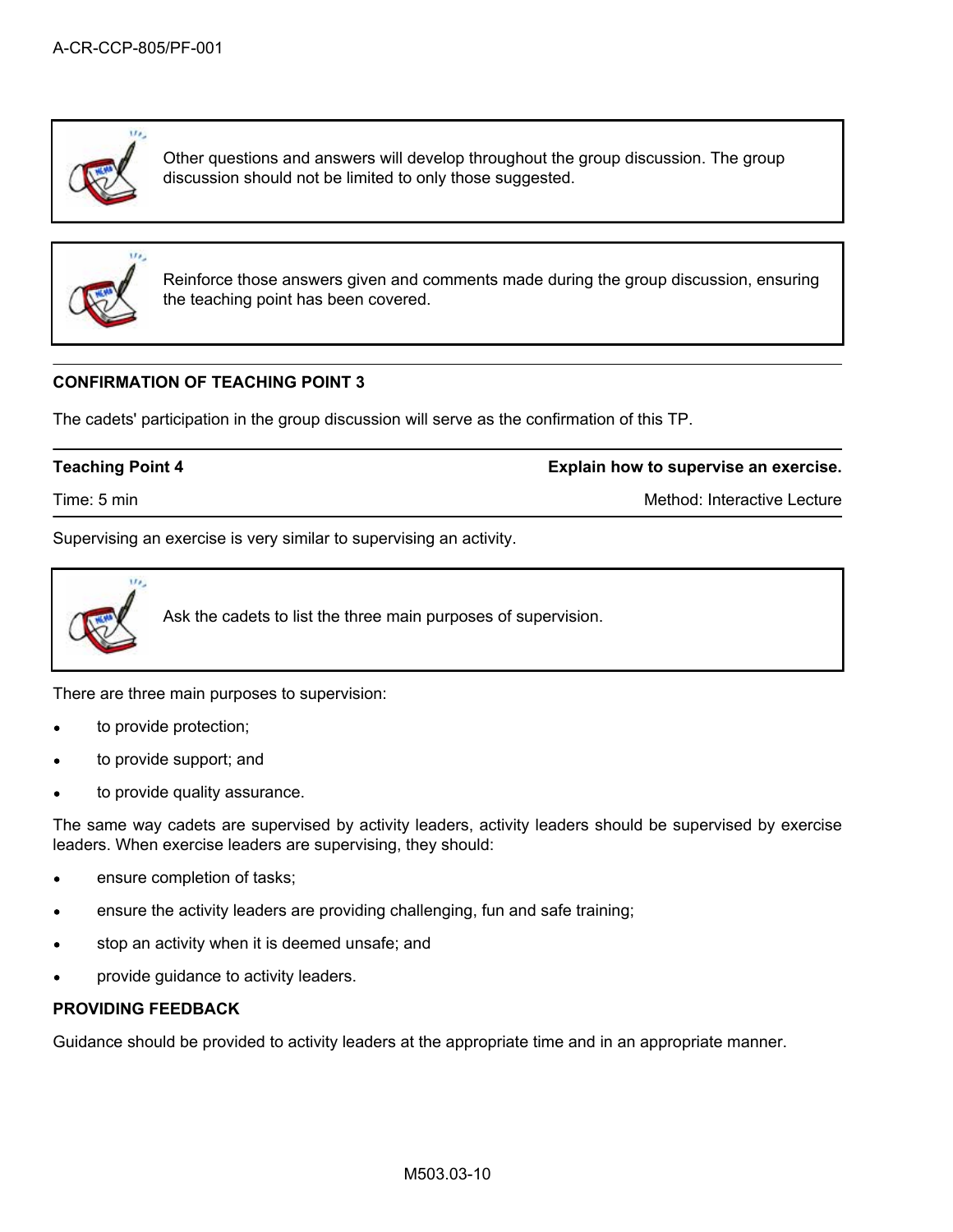

Ask the cadets to list the principles of effective feedback. The material was taught in more details during EO M403.04 (Provide Feedback to Team Members).

Feedback may be given to the team as a whole or it may be given to individual team members. Giving feedback well is a skill. When giving feedback, it should be:

- frequent,
- accurate,
- specific,
- timely.



Ask cadets to list the ground rules for providing feedback. The material was taught in more details during EO M403.04 (Provide Feedback to Team Members).

The following ground rules for providing feedback may enable the team leader to give helpful, constructive feedback, without creating conflict or confrontational behaviour with team members.

The ground rules are:

- focusing on what is observed;
- focusing on behaviour;
- keeping it neutral;
- using it to inform;
- making it supportive; and
- keeping it simple.



Ask cadets to list the steps for providing feedback. The material was taught in more details during EO M403.04 (Provide Feedback to Team Members).

The purpose for providing feedback is to let team members know how they are doing and when they are not meeting expectations. Leaders should ensure that feedback is given when team members meet and / or exceed their commitments, as well as when team members do not meet their commitments. There are five steps for providing feedback:

- planning what to say;
- providing examples of behaviours;
- allowing time for feedback;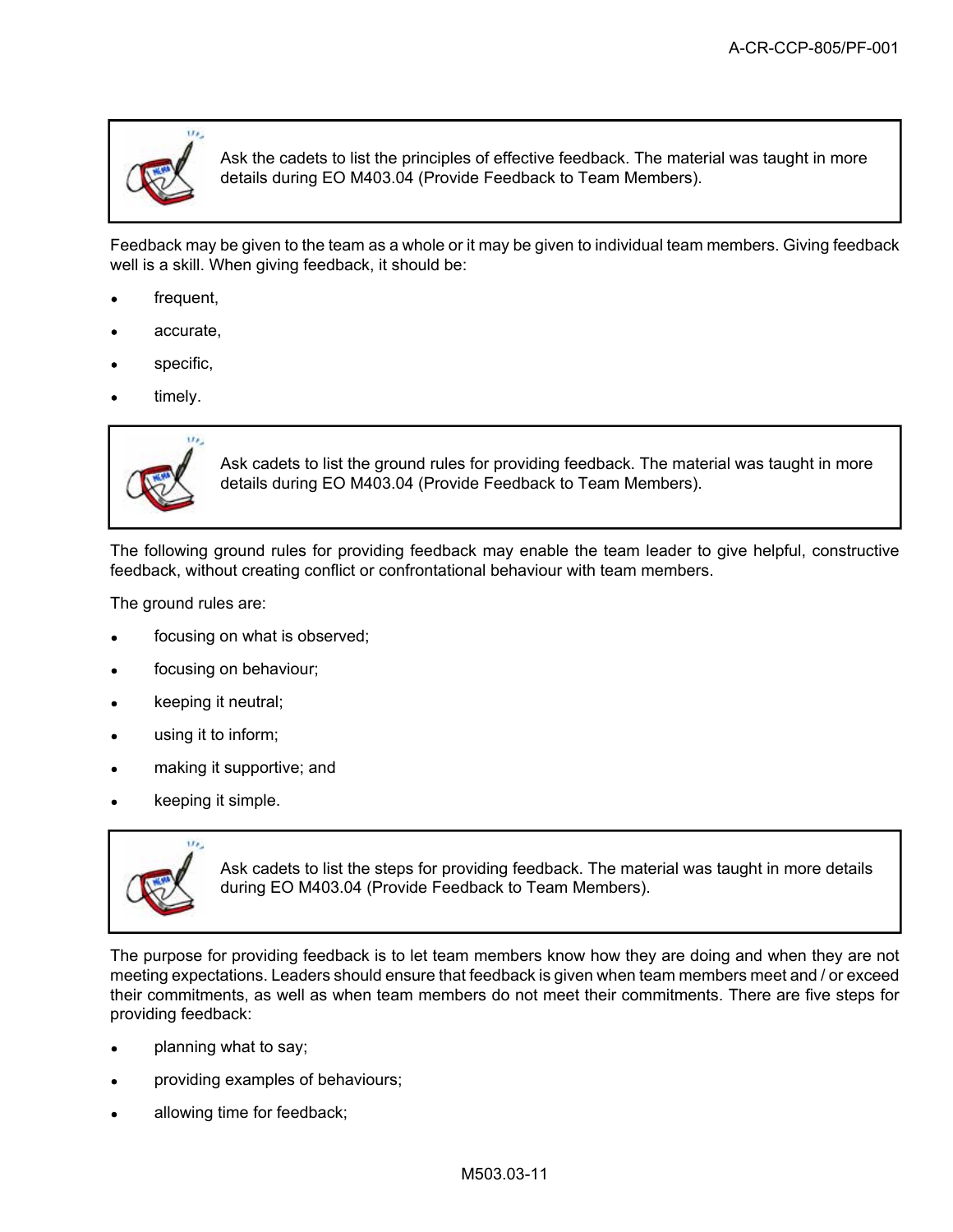- motivating; and  $\bullet$
- setting a timeline for action and follow-up.

# **CONFIRMATION OF TEACHING POINT 4**

#### **QUESTIONS**:

- Q1. What are the three main purposes to supervision?
- Q2. What should exercise leaders do when supervising?
- Q3. What are the ground rules to providing feedback?

# **ANTICIPATED ANSWERS**:

- A1. There are three main purposes to supervision:
	- to provide protection;  $\bullet$
	- to provide support; and  $\bullet$
	- to provide quality assurance.  $\bullet$
- A2. When exercise leaders are supervising, they should:
	- ensure completion of tasks;  $\bullet$
	- ensure the activity leaders are providing challenging, fun and safe training;  $\bullet$
	- stop an activity when it is deemed unsafe; and  $\bullet$
	- provide guidance to activity leaders.  $\bullet$
- A3. The ground rules are:
	- focusing on what is observed;  $\bullet$
	- focusing on behaviour;
	- keeping it neutral;  $\bullet$
	- using it to inform;  $\bullet$
	- making it supportive; and  $\bullet$
	- keeping it simple.  $\bullet$

## **END OF LESSON CONFIRMATION**

## **QUESTIONS**:

- Q1. What elements should be included in an activity introduction?
- Q2. What are actions leaders should take prior to cadets' arrival on an exercise?
- Q3. What are the five steps for providing feedback?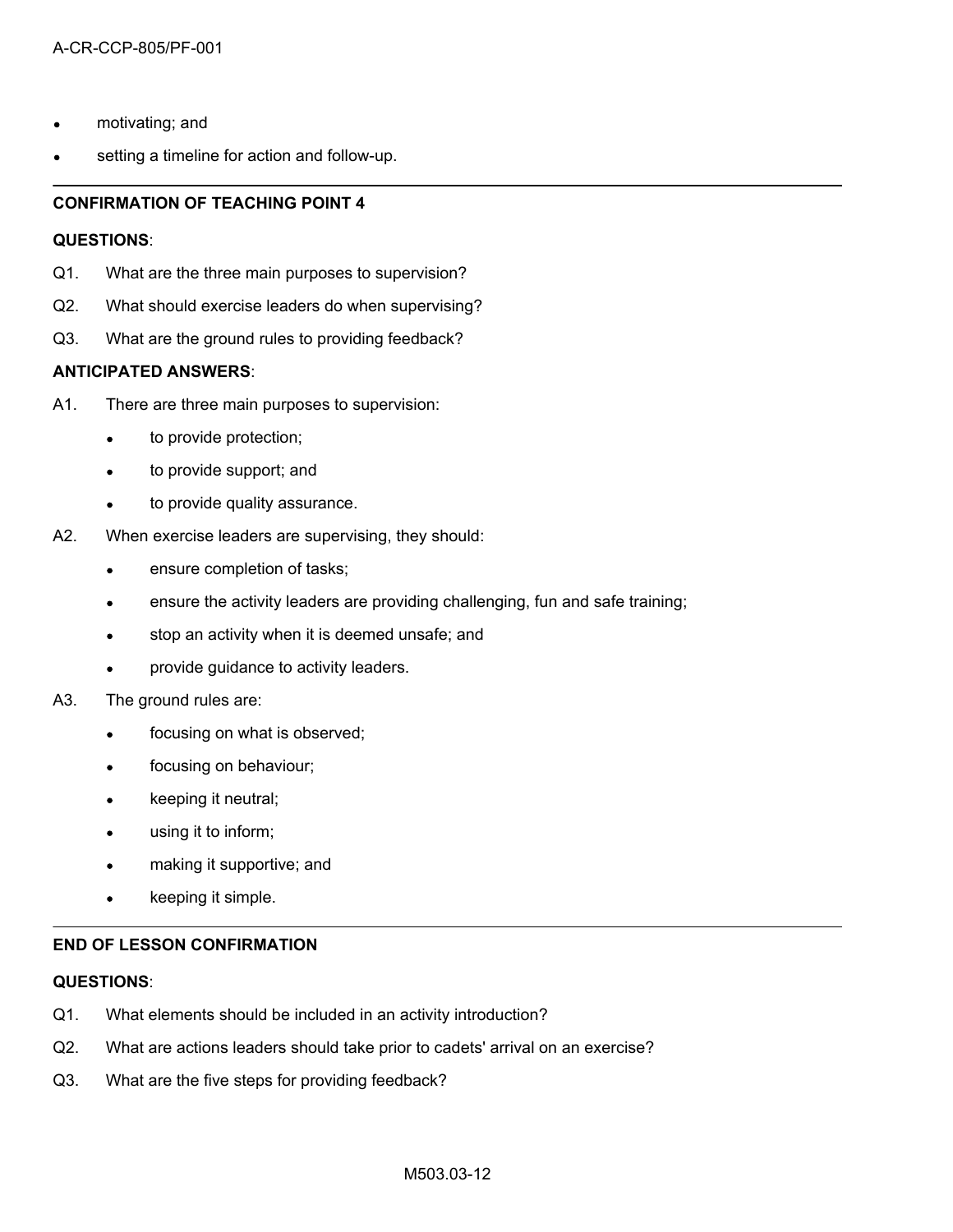#### **ANTICIPATED ANSWERS**:

- A1. Elements that should be included in an activity introduction are:
	- getting the team's attention;  $\bullet$
	- explaining the goal of the activity;  $\bullet$
	- explaining the activity;  $\bullet$
	- assigning tasks as necessary;  $\bullet$
	- $\bullet$ setting time limits;
	- relaying safety concerns as necessary; and  $\bullet$
	- motivating the team.  $\bullet$
- A2. Prior to cadets' arrival, leaders should:
	- inspect the exercise area for any damage or safety concerns;  $\bullet$
	- $\bullet$ set up the exercise area; and
	- ensure everyone involved has a clear understanding of their responsibilities.  $\bullet$
- A3. The five steps for providing feedback are:
	- $\bullet$ planning what to say;
	- providing examples of behaviours;  $\bullet$
	- allowing time for feedback;  $\bullet$
	- $\bullet$ motivating; and
	- $\bullet$ setting a timeline for action and follow-up.

## **CONCLUSION**

#### **HOMEWORK / READING / PRACTICE**

Nil.

# **METHOD OF EVALUATION**

This EO is evaluated IAW A-CR-CCP-805/PG-001, *Proficiency Level Five Qualification Standard and Plan*, Chapter 3, Annex B, 503 PC.

#### **CLOSING STATEMENT**

Once an exercise begins, there may be changes that need to be made. It is important for cadets to recognize the importance of supervising the activity to ensure it reaches its goals, goes as planned, and if not, that the appropriate changes are made.

#### **INSTRUCTOR NOTES / REMARKS**

Cadets shall be given the opportunity to conduct an exercise, as a member of a group, as part of their OJT.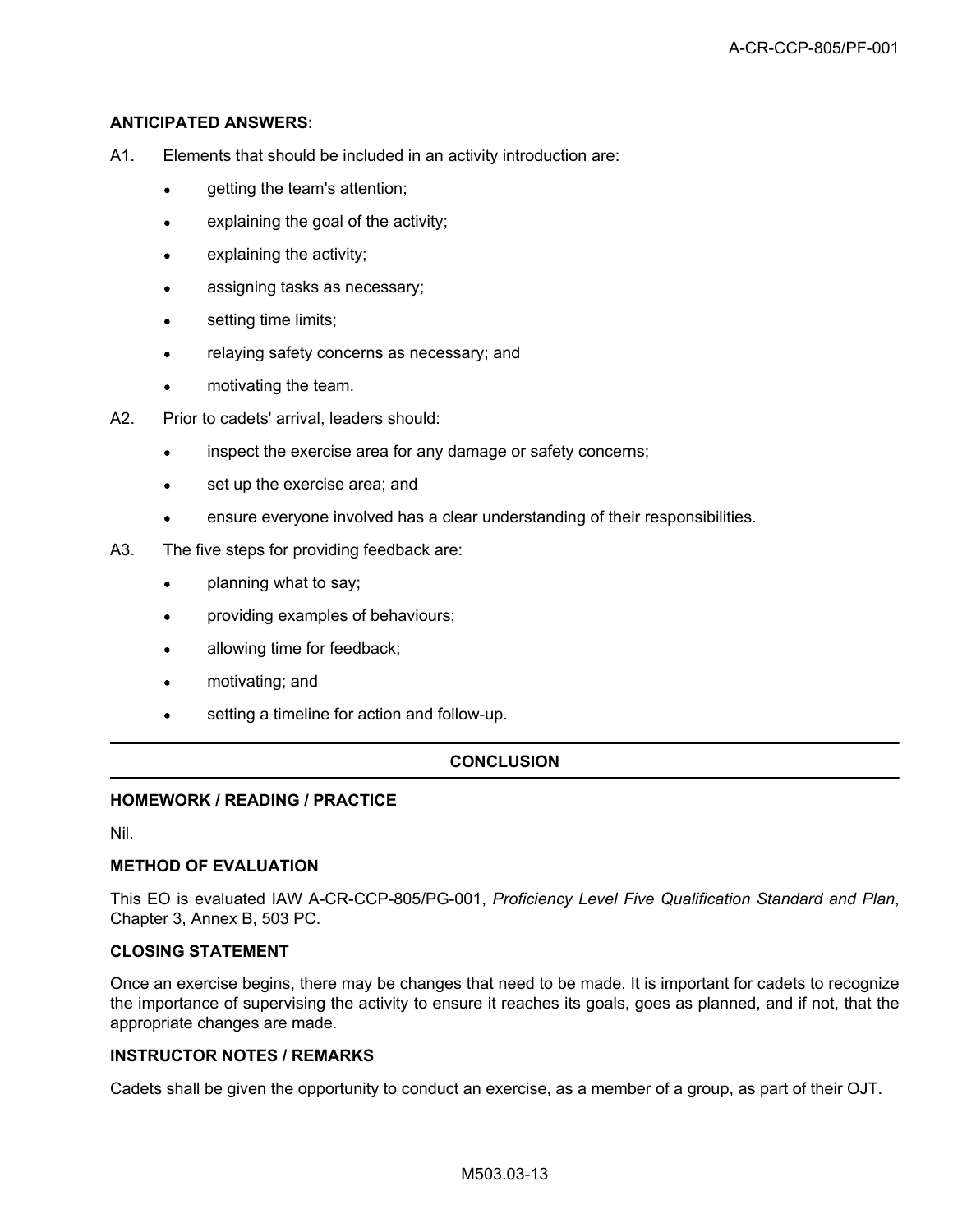# **REFERENCES**

Nil.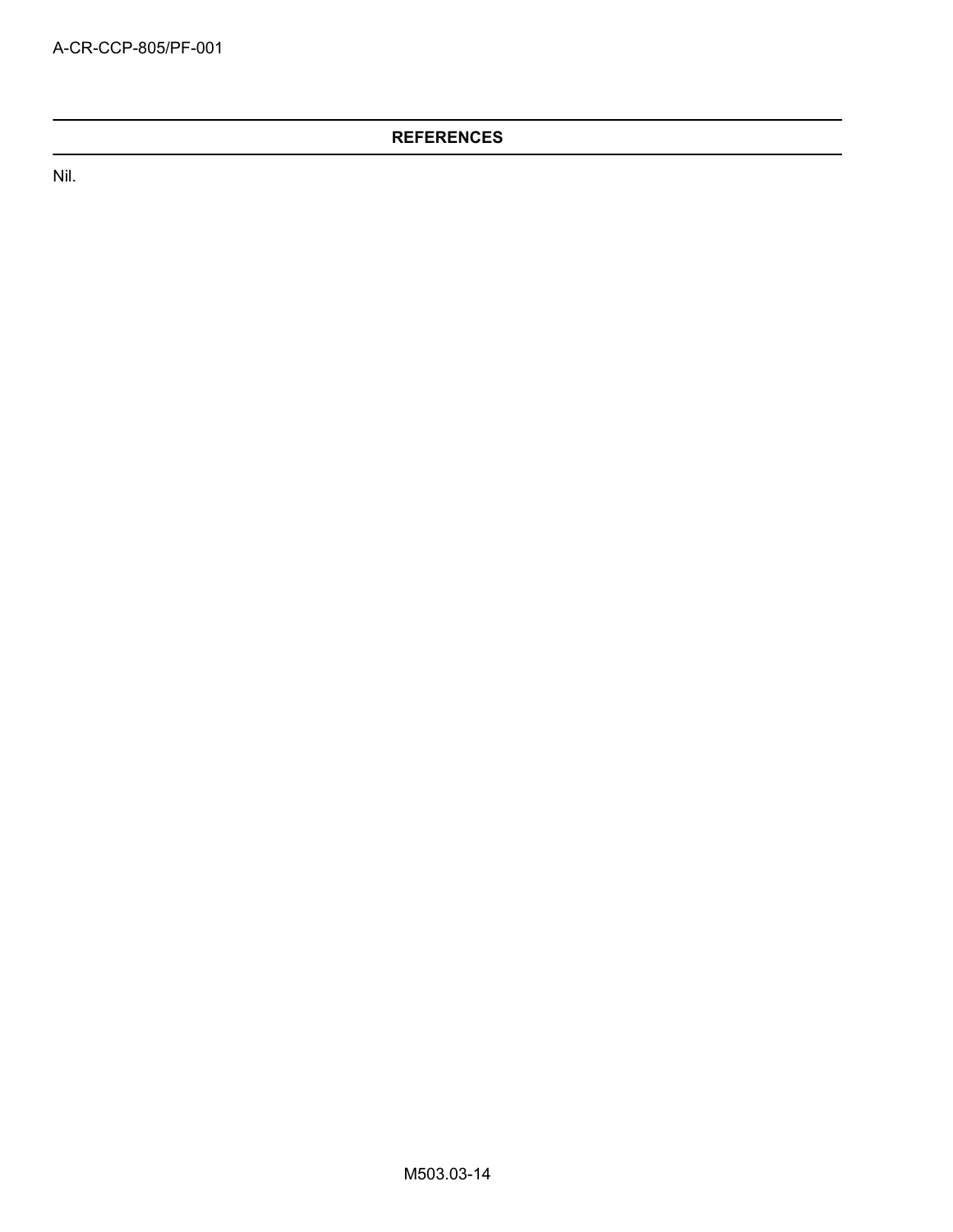

**COMMON TRAINING PROFICIENCY LEVEL FIVE INSTRUCTIONAL GUIDE**



# **SECTION 4**

#### **EO M503.04 – CONCLUDE AN EXERCISE**

Total Time: 30 min

## **PREPARATION**

#### **PRE-LESSON INSTRUCTIONS**

Resources needed for the delivery of this lesson are listed in the lesson specification located in A-CR-CCP-805/ PG-001, *Proficiency Level Five Qualification Standard and Plan*, Chapter 4. Specific uses for said resources are identified throughout the instructional guide within the TP for which they are required.

Review the lesson content and become familiar with the material prior to delivering the lesson.

Make an OHP of Attachment A.

#### **PRE-LESSON ASSIGNMENT**

Nil.

## **APPROACH**

An interactive lecture was chosen for TP 1 to orient the cadets to the conclusion of an exercise, the content of an after action report and the conduct of a debriefing.

An in-class activity was chosen for TP 2 as it is an interactive way to provoke thought and stimulate interest about after action report.

## **INTRODUCTION**

#### **REVIEW QUESTIONS**:

- Q1. What are the elements in an activity debriefing?
- Q2. What actions have to be completed by exercise leaders after the cadets' departure?
- Q3. List the supervision responsibilities that a leader should meet.

#### **ANTICIPATED ANSWERS**:

- A1. The elements in an activity debriefing should include:
	- reviewing the goal;  $\bullet$
	- providing feedback; and  $\bullet$
	- re-motivating the team. $\bullet$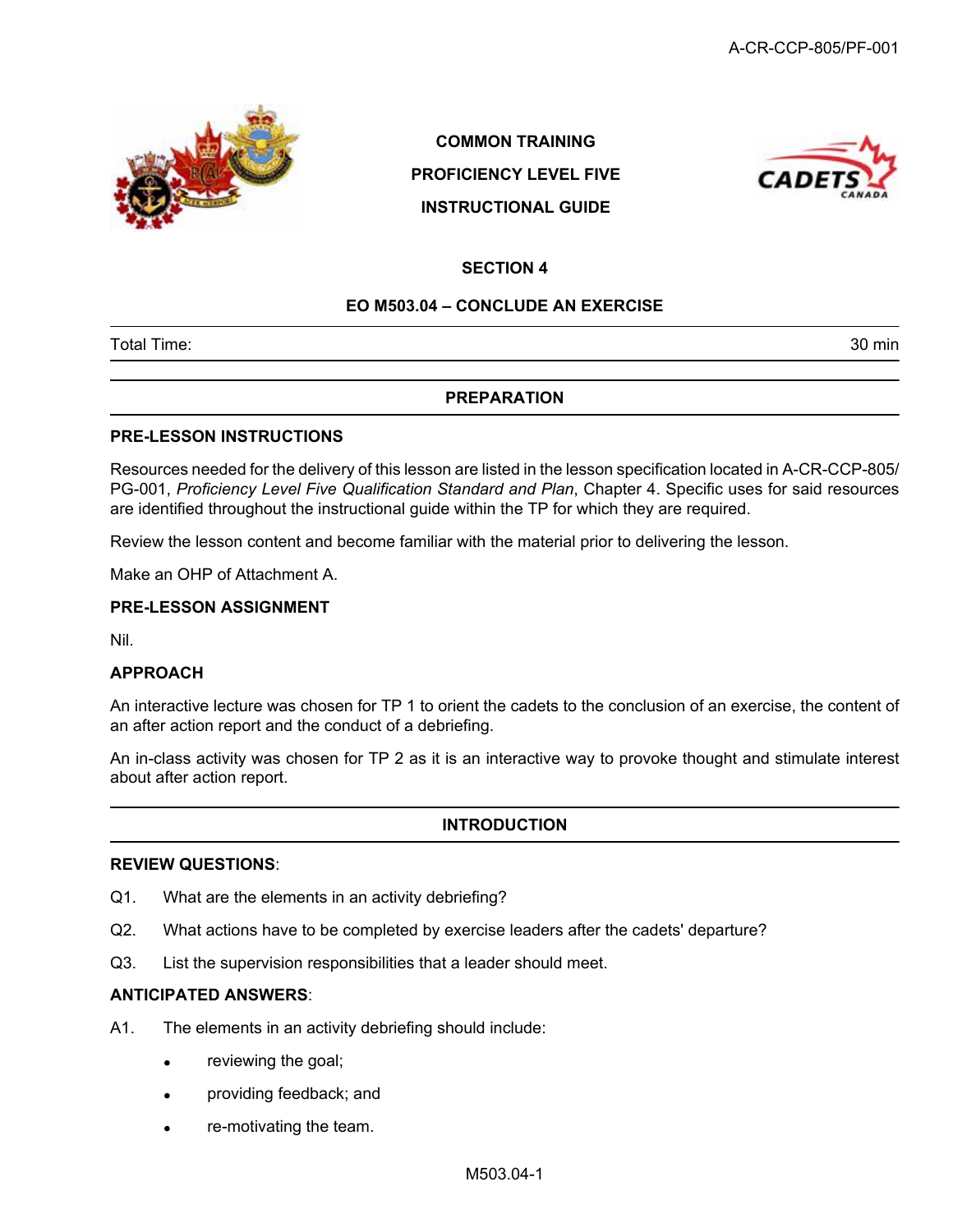- A2. After the cadets have left, leaders should:
	- inspect the exercise area for any damage or safety concerns;  $\bullet$
	- tear down the exercise area;  $\bullet$
	- return stores.  $\bullet$
- A3. The supervision responsibilities that a leader should meet are:
	- ensuring safety;  $\bullet$
	- ensuring the well-being of cadets;  $\bullet$
	- encouraging cadets;
	- adjusting responsibilities as required;
	- maintaining control of cadets;  $\bullet$
	- correcting errors as required;  $\bullet$
	- $\bullet$ reporting misconduct as required; and
	- ensuring completion of responsibilities assigned to cadets as required.  $\bullet$

## **OBJECTIVES**

By the end of this lesson the cadet shall be expected to conclude an exercise.

## **IMPORTANCE**

It is important for cadets to conclude an exercise as it is an important step in project management. Recognizing areas for improvement and successes will allow people to take this knowledge into their next project and improve its chances for success.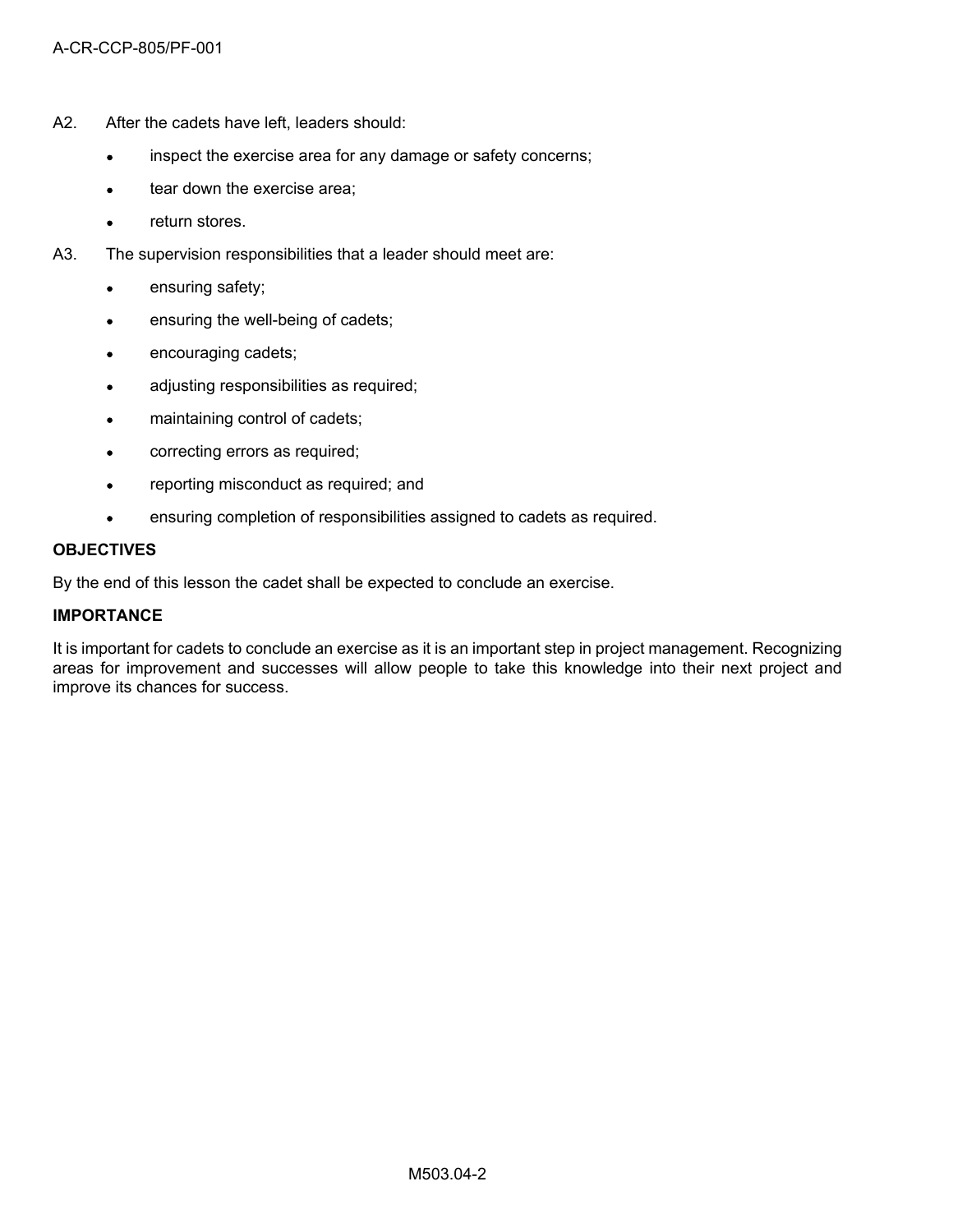# **Teaching Point 1 Explain the steps in the conclusion of an exercise.**

Time: 10 min Method: Interactive Lecture Communication of the Method: Interactive Lecture

## **CONDUCTING A DEBRIEFING**

Having a debriefing with the personnel involved in the exercise is a crucial step in identifying the practices to keep and the practices to avoid in future projects from the experience gained during the current project. The people involved in the project can, by sharing their experiences, observations and suggestions, help a leader recognize the achievements and areas for improvement encountered during the various planning and conducting stages of the exercise.

Like any meeting, the debriefing should be preceded by an agenda that may include:

- purpose of the debriefing,
- goals of the activity or activities,
- highlights, such as:
	- $\circ$ results, schedules, and resources,
	- $\circ$ tracking systems and procedures,
	- communications, and  $\circ$
	- $\circ$ practices and effectiveness;
- discussion and recognition of special achievements,
- review of reactions to the activity (cadets or supervisors),
- discussion of problems and issues, or
- discussion of how to reflect experiences from this project in future efforts.

During the debriefing, the following issues should be discussed:

- what was accomplished and individuals' contributions;
- techniques and approaches that worked to ensure they will be used in the future;
- techniques and approaches that did not work to ensure they are not used in the future, or they are used only following appropriate adjustments.

Here are a few things to keep in mind when planning a debriefing:

**Invite the right people.** Invite people that were involved. If the list is too long, decide to meet with the subgroups, then hold a general session where everyone reviews the results of the smaller meetings and where final comments and suggestions are made.

**Ensure everyone understands the purpose of the meeting is to learn, not to blame.** The post project evaluation is a means to examine what has been done to improve it.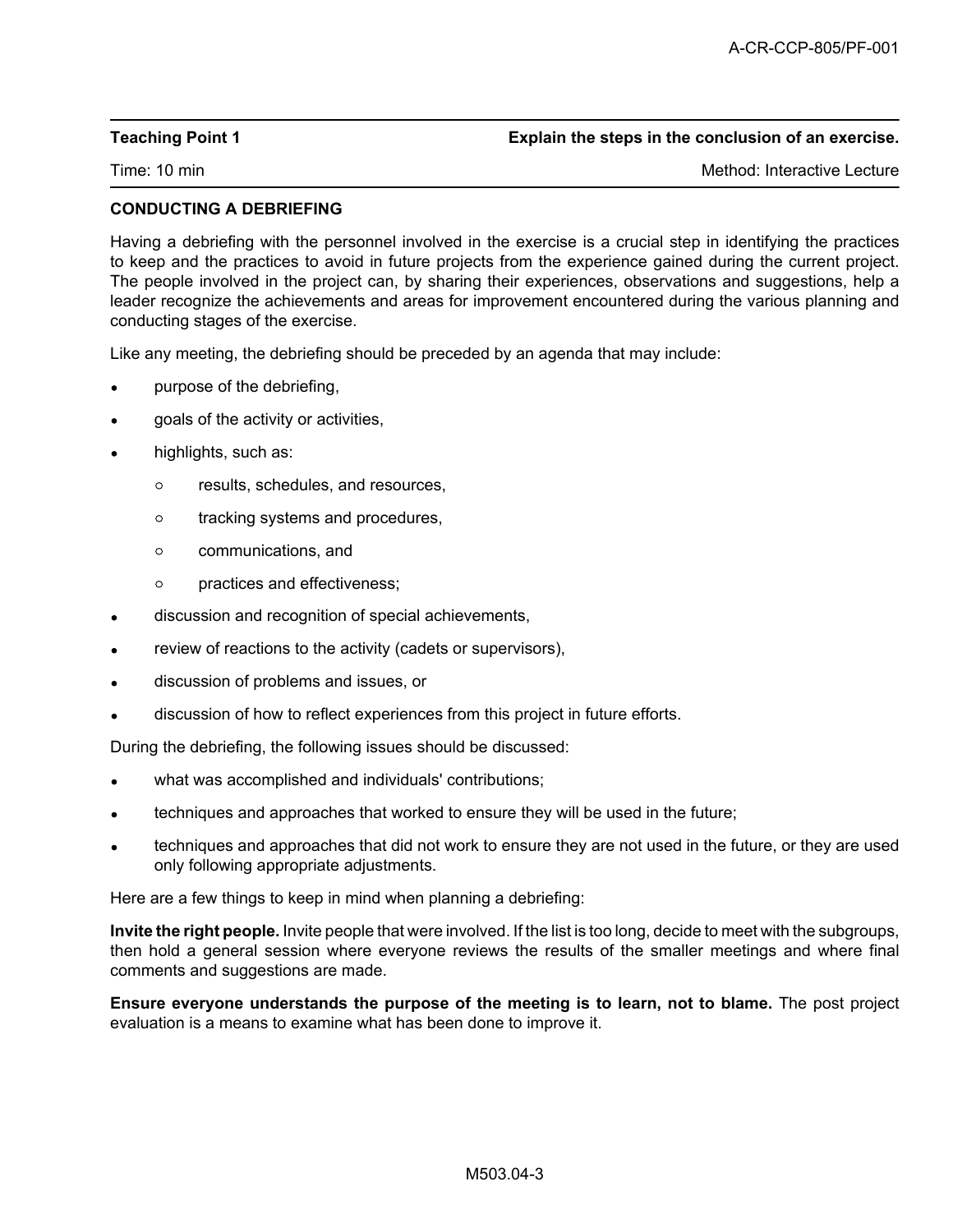If anyone starts to attack or criticize other participants, the discussion needs to be brought back to order. This can be done by asking questions, such as:

- What can you yourself do in the future to deal more effectively with such situations?
- What can we do in the future to prevent such situations from occurring?

It can also be done by having personnel:

- identify what others did well; or
- examine their own performance and see how they could have handled situations differently.



Be sure to assign a person to take notes during the debriefing. Those notes will be useful when writing the after action report (AAR).

# **CREATING AN AFTER ACTION REPORT (AAR)**

As soon as possible after the debriefing, prepare and distribute an AAR based on notes from the briefing.

The AAR should include the following information:

- practices to incorporate in future projects,
- steps to take to encourage these practices,
- practices to avoid on future projects, and
- steps to be taken to avoid these practices.



After (and during if possible) the completion of a project, recognize the individuals or groups who helped "make it happen". Whether it be announcements or a thank you to who made it possible, recognizing those who worked hard is important.

## **CONFIRMATION OF TEACHING POINT 1**

#### **QUESTIONS**:

- Q1. What has to be accomplished after the conduct of an exercise?
- Q2. What is the importance of the debriefing?
- Q3. What elements are found in an AAR?

#### **ANTICIPATED ANSWERS**:

- A1. After the conduct of an exercise, ensure the following tasks are completed:
	- a tear down of the area,
	- return of resources,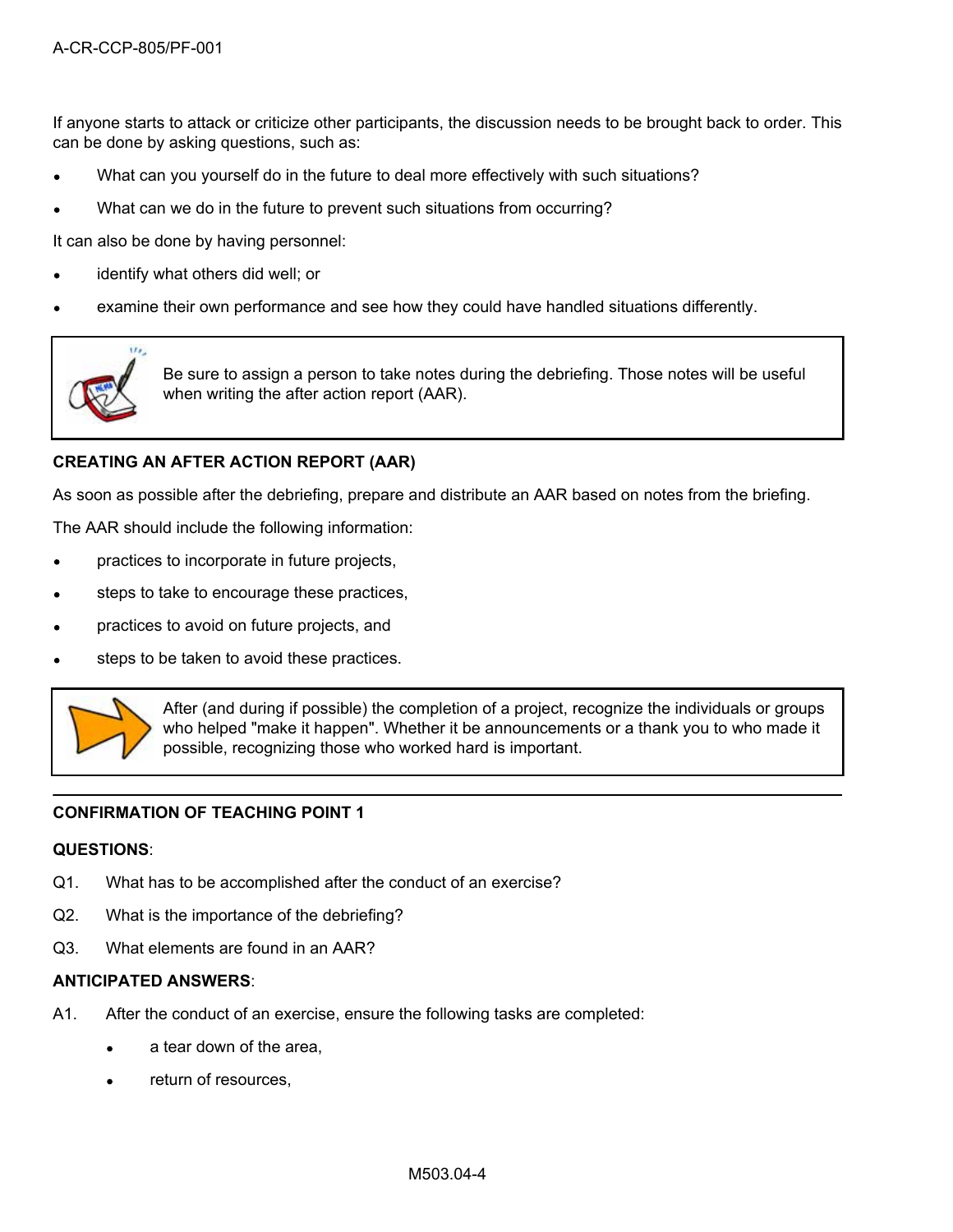- debriefing, and  $\bullet$
- AAR.
- A2. Having a debriefing with the people involved in the exercise is a crucial step in identifying the practices to keep and the practices to avoid in future projects from the experience gained during the current project.
- A3. The following elements are found in an AAR:
	- practices to incorporate in future projects,  $\bullet$
	- steps to take to encourage these practices,  $\bullet$
	- practices to avoid on future projects, and  $\bullet$
	- steps to be taken to avoid these practices.

**Teaching Point 2 Conduct an activity where the cadets develop an after action report format.**

Time: 15 min Method: In-Class Activity

# **ACTIVITY**

Time: 15 min

#### **OBJECTIVE**

The objective of this activity is to have the cadets develop their own AAR format.

#### **RESOURCES**

- Flip chart paper, and
- Markers.

#### **ACTIVITY LAYOUT**

Nil.

#### **ACTIVITY INSTRUCTIONS**

- 1. Divide the class into two groups.
- 2. Distribute a flip chart paper and markers to each group.
- 3. Tell the cadets they have to create a template for an AAR that must contain all the necessary information.
- 4. Allow the cadets eight minutes to work on the assignment.
- 5. Allow each group two minute to present their work.
- 6. Have the cadets reflect on which format they prefer.

# **SAFETY**

Nil.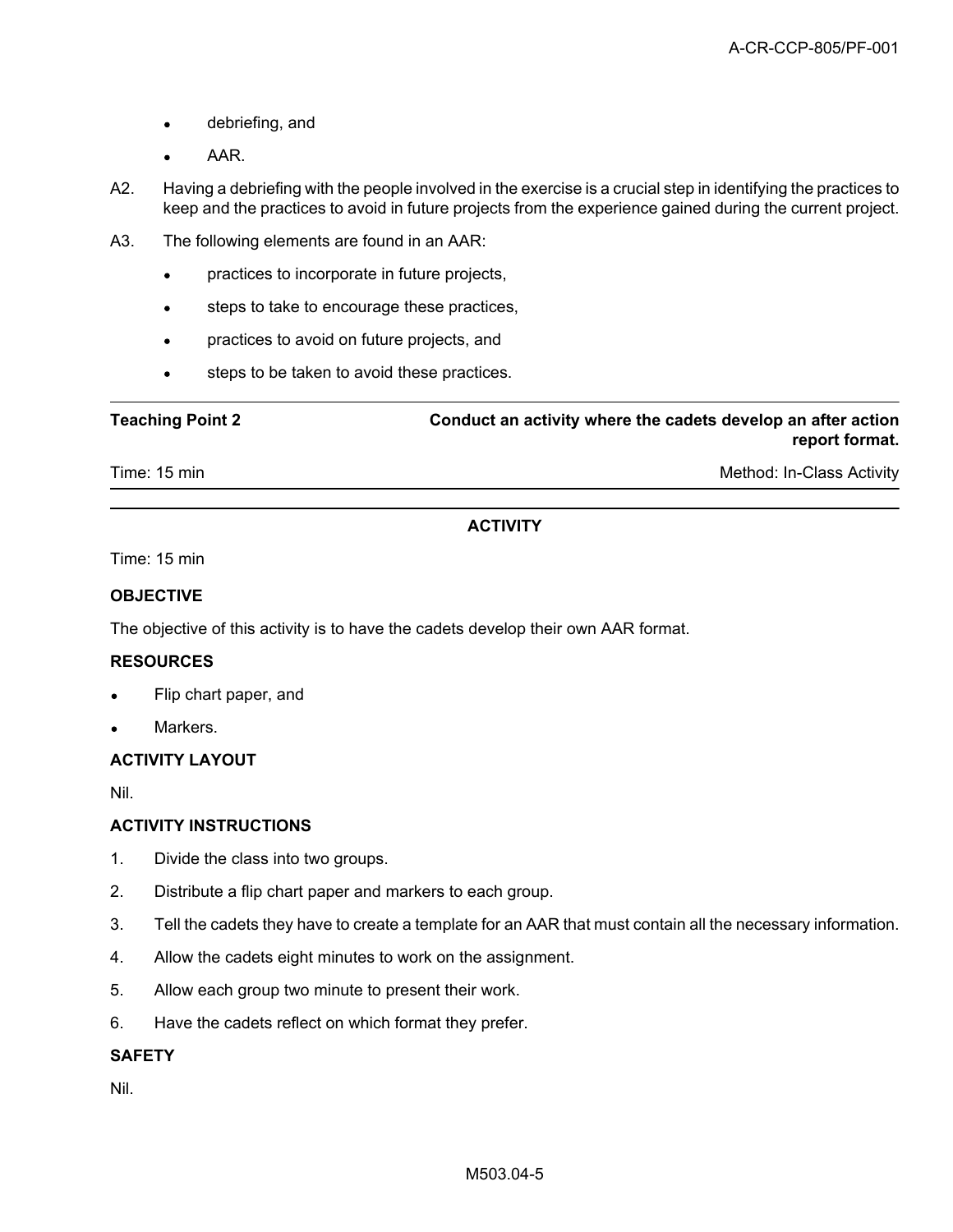

Show the cadets Attachment A for an example of an AAR format that could be used.

# **CONFIRMATION OF TEACHING POINT 2**

The cadets' participation in the activity will serve as the confirmation of this TP.

#### **END OF LESSON CONFIRMATION**

The cadets' conclusion of an activity will serve as the confirmation of this lesson.

# **CONCLUSION**

# **HOMEWORK / READING / PRACTICE**

Nil.

# **METHOD OF EVALUATION**

This EO is evaluated IAW A-CR-CCP-805/PG-001, *Proficiency Level Five Qualification Standard and Plan*, Chapter 3, Annex B, 503 PC.

# **CLOSING STATEMENT**

It is important to properly close out an activity as the mistakes and success of an activity can be used when planning the next one. Leaders have to recognize the importance of taking a few moments to reflect on the learning experience from the activities they prepare and conduct.

# **INSTRUCTOR NOTES / REMARKS**

Cadets shall be given the opportunity to conclude an exercise, as a member of a group, as part of their OJT.

#### **REFERENCES**

C3-252 ISBN 978-0-470-04923-5 Portny, S. E. (2007). *Project management for dummies*. Hoboken, NJ: Wiley Publishing.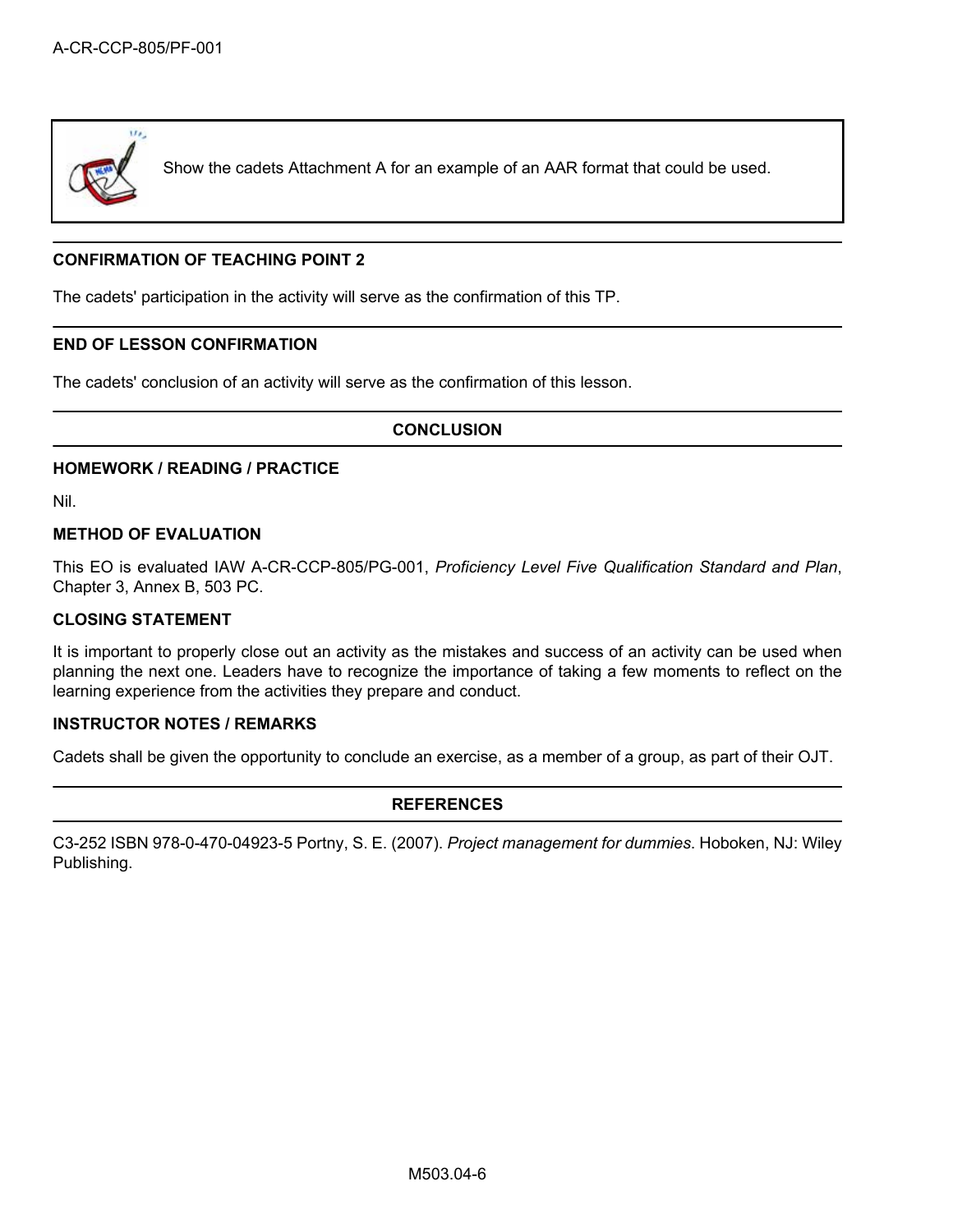# AFTER ACTION REPORT

|                |                |                  | <b>SITUATION</b>                                                                                                                                                                                                                                                                 | <b>SOLUTIONS &amp;</b><br><b>RECOMMENDATIONS</b>                                                                                        |
|----------------|----------------|------------------|----------------------------------------------------------------------------------------------------------------------------------------------------------------------------------------------------------------------------------------------------------------------------------|-----------------------------------------------------------------------------------------------------------------------------------------|
| 1 <sub>1</sub> | Training       |                  |                                                                                                                                                                                                                                                                                  |                                                                                                                                         |
|                | a.             | Time allocation  | The time allocated for EO MXXX.XX was insufficient.<br>Instructors did not have time to complete the class<br>and had to leave out the last TP.                                                                                                                                  | The class may be completed during a regular<br>training night.<br>Allow two periods for this class in next year's<br>training schedule. |
|                | b.             | $\ldots$         | $\ldots$                                                                                                                                                                                                                                                                         | $\ldots$                                                                                                                                |
| 2.             | <b>Support</b> |                  |                                                                                                                                                                                                                                                                                  |                                                                                                                                         |
|                | a.             | Transportation   | $\cdots$                                                                                                                                                                                                                                                                         | $\sim$ $\sim$                                                                                                                           |
|                | b.             | Facilities       | The facilities were great. There was a sufficient<br>number of classrooms for the number of lessons to<br>be carried out.<br>Having showers available was very useful. The fact<br>that cadets had a chance to freshen up after the<br>sports event was very appreciated by all. | Keep the same facilities for a similar event in<br>the future.                                                                          |
| 3.             | Other          |                  |                                                                                                                                                                                                                                                                                  |                                                                                                                                         |
|                | a.             | $\cdots$         | $\cdots$                                                                                                                                                                                                                                                                         | $\ldots$                                                                                                                                |
|                | b.             | $\cdots$         |                                                                                                                                                                                                                                                                                  |                                                                                                                                         |
|                | c.             | $\cdots$         | $\ldots$ .                                                                                                                                                                                                                                                                       | $\cdots$                                                                                                                                |
| 4.             | Other          |                  |                                                                                                                                                                                                                                                                                  |                                                                                                                                         |
|                | a.             | $\cdots$         | $\cdots$                                                                                                                                                                                                                                                                         | $\rightarrow +$                                                                                                                         |
|                | b.             | $\sim$ 4 $\,$ s. | $\sim$ $\sim$ $\sim$                                                                                                                                                                                                                                                             | $\cdots$                                                                                                                                |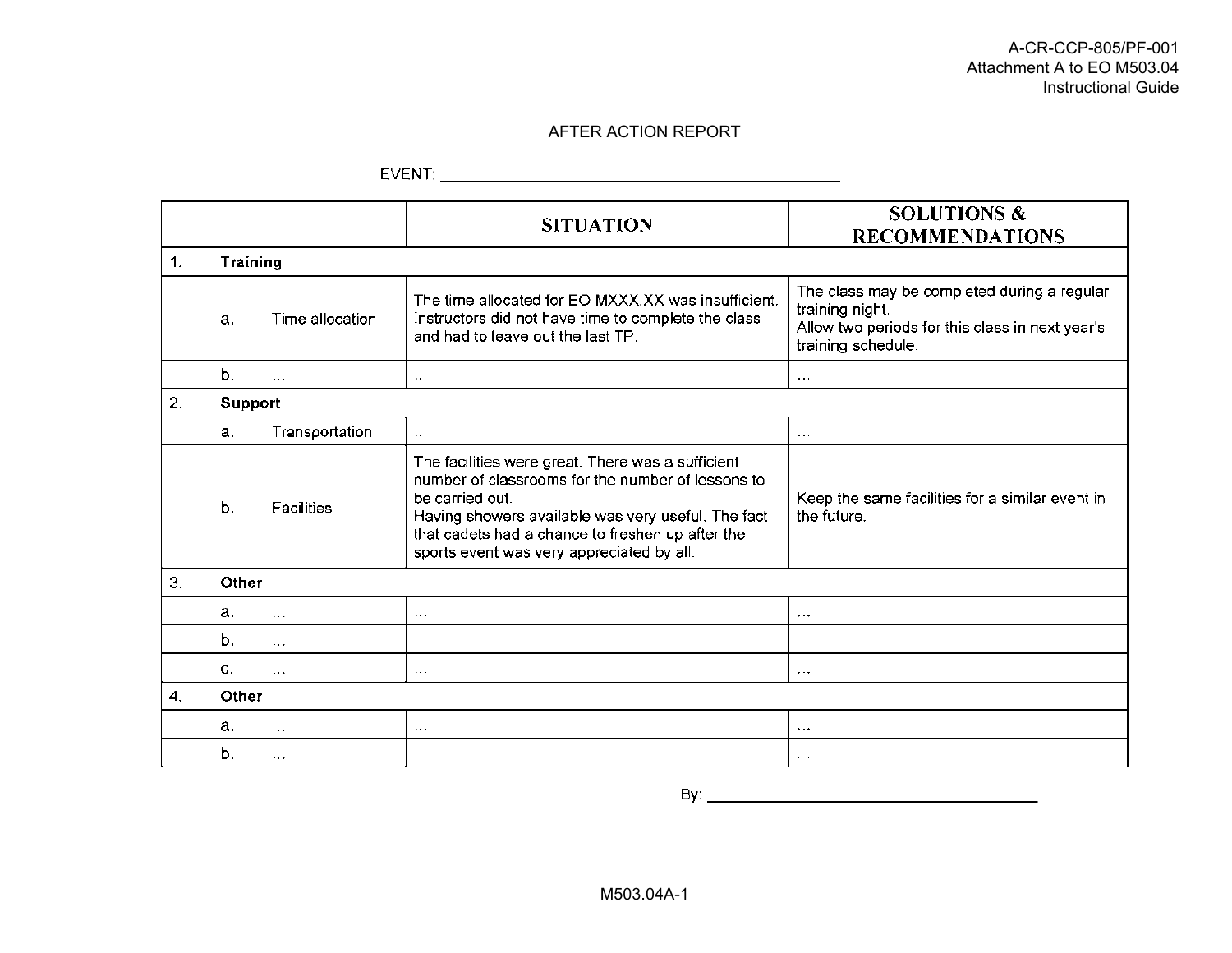A-CR-CCP-805/PF-001 Attachment A to EO M503.04 Instructional Guide

THIS PAGE INTENTIONALLY LEFT BLANK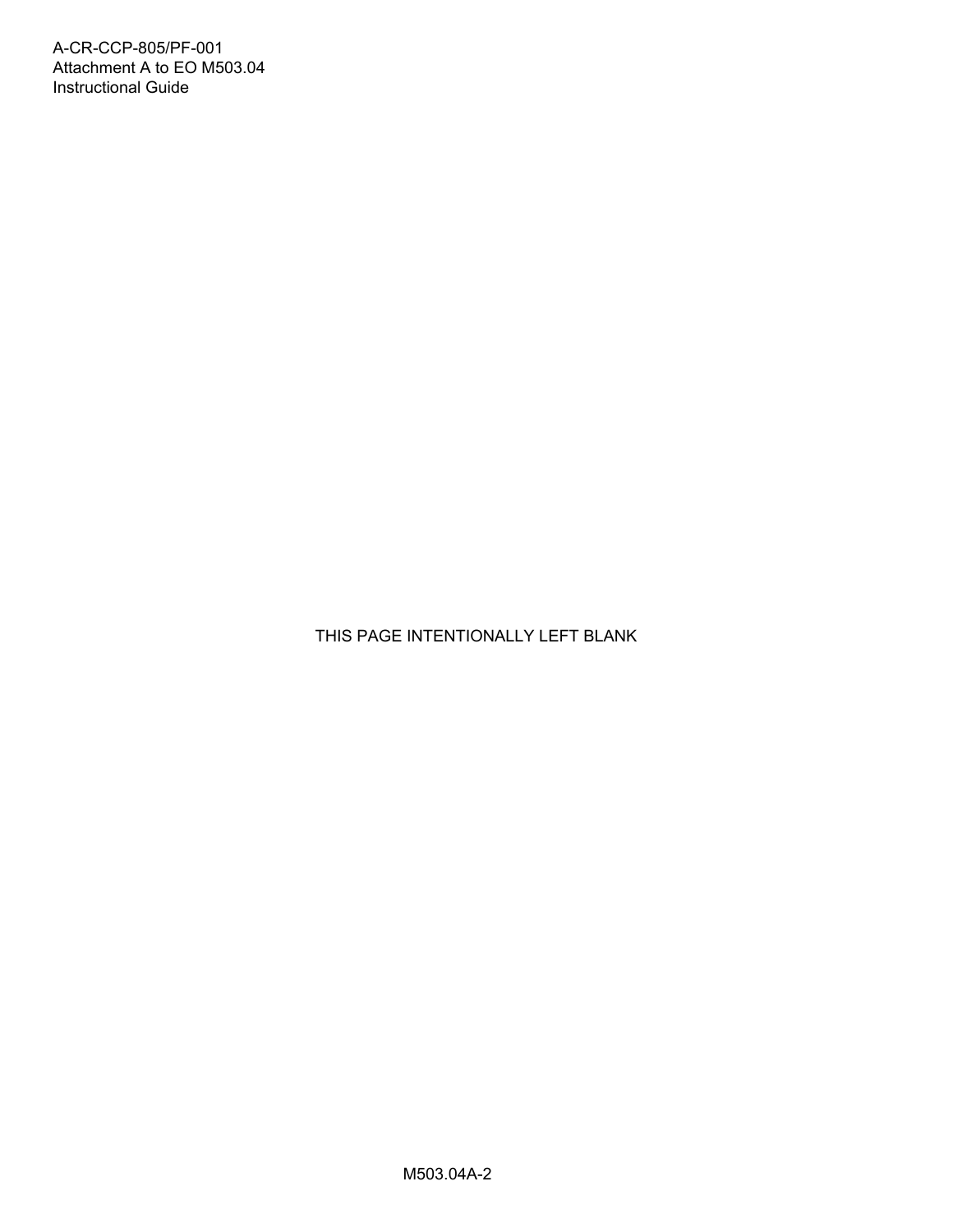

**COMMON TRAINING PROFICIENCY LEVEL FIVE INSTRUCTIONAL GUIDE**



# **SECTION 5**

# **EO C503.01 – EXAMINE MEETING PROCEDURES**

Total Time: 90 min

# **PREPARATION**

#### **PRE-LESSON INSTRUCTIONS**

Resources needed for the delivery of this lesson are listed in the lesson specification located in A-CR-CCP-805/ PG-001, *Proficiency Level Five Qualification Standard and Plan*, Chapter 4. Specific uses for said resources are identified throughout the self-study package within the section for which they are required.

Self-study packages are intended to be completed by the cadet independently. More information about selfstudy packages can be found in the foreword and preface.

Review the lesson content and become familiar with the material prior to facilitating this lesson.

Photocopy the self-study package located at Attachment A for the cadet.

Photocopy the answer key located at Attachment B but **do not** provide it to the cadet.

For the final exercise located at the end of the self-study package, obtain a copy of an actual exercise plan or operations order (ops order) used by the squadron or photocopy the sample exercise located at Attachment C for the cadet.

#### **PRE-LESSON ASSIGNMENT**

Nil.

# **APPROACH**

A self study was chosen for this lesson as it allows the cadet to examine meeting procedures at their own learning pace. This encourages the cadet to become more self-reliant and independent by focusing on their own learning instead of learning directed by the instructor.

# **INTRODUCTION**

#### **REVIEW**

Nil.

# **OBJECTIVES**

By the end of this lesson the cadet shall have examined meeting procedures.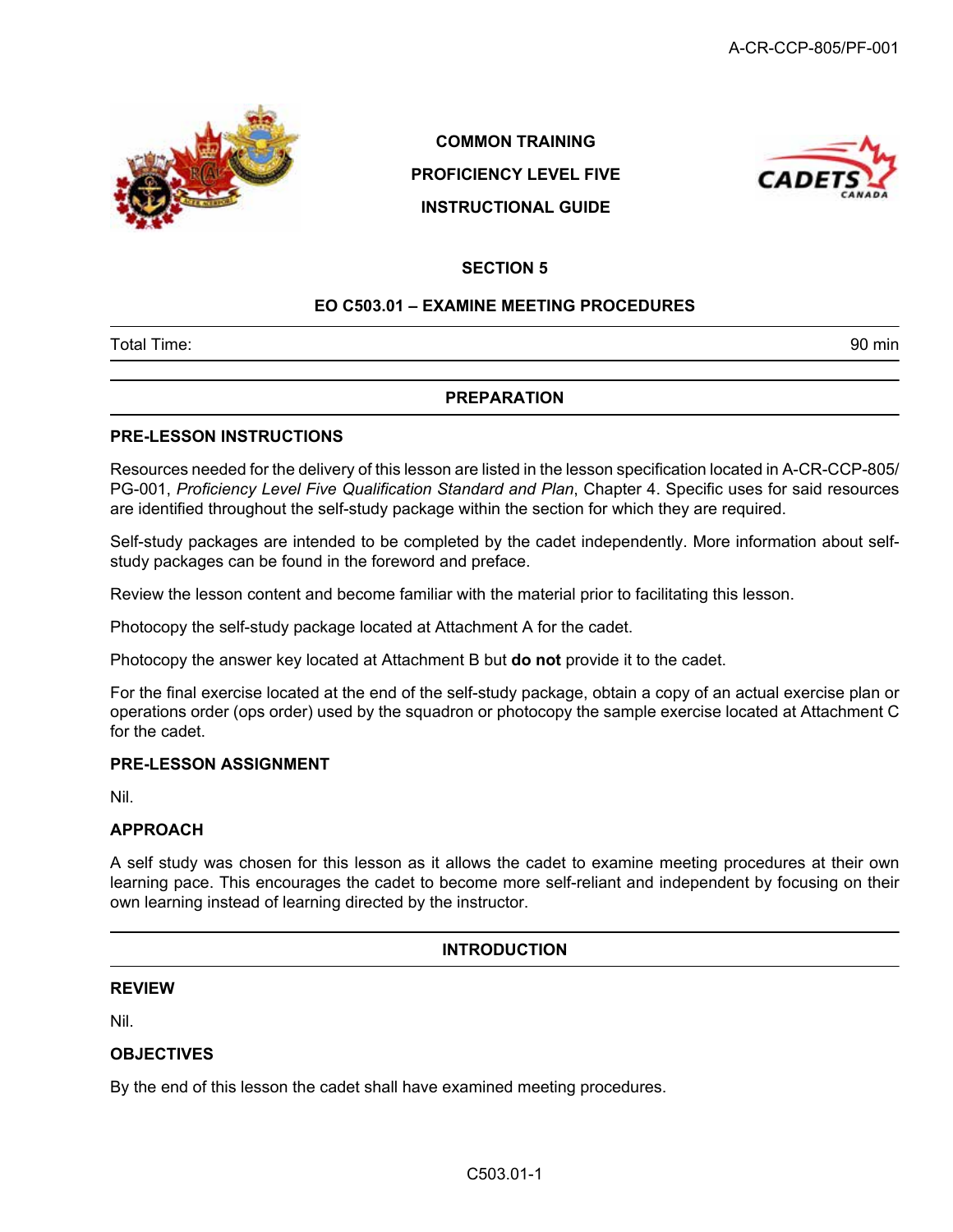# **IMPORTANCE**

It is important for cadets to examine meeting procedures as the squadron will be participating in meetings to create proposals and prepare / conduct / conclude exercises.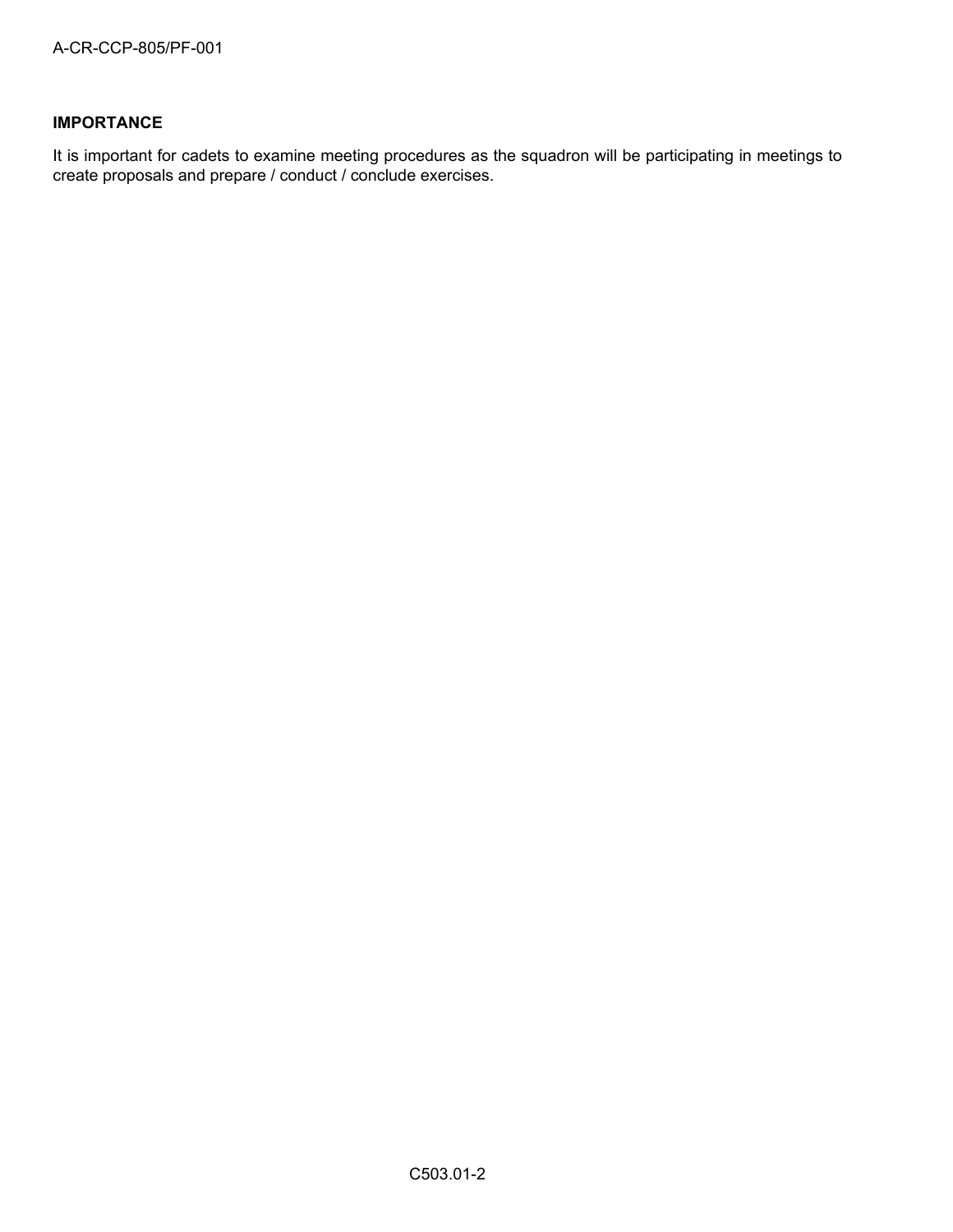# **SELF-STUDY PACKAGE INSTRUCTIONS**

# **OBJECTIVE**

The objective of this self-study package is to have the cadet examine meeting procedures.

# **RESOURCES**

- Self-study package, and
- Pen / pencil.

# **ACTIVITY LAYOUT**

Provide the cadet with a classroom or training area suitable to complete the self-study package.

# **ACTIVITY INSTRUCTIONS**

- 1. Provide the cadet with a copy of the self-study package located at Attachment A and a pen / pencil.
- 2. Allow the cadet 90 minutes to complete the self-study package.
- 3. Provide assistance as required to the cadet.
- 4. Collect the self-study package once the cadet has finished.
- 5. Correct the self-study package with the self-study package answer key located at Attachment B.
- 6. Provide feedback to the cadet and indicate whether or not they have completed the Enabling Objective (EO).
- 7. Return the completed self-study package to the cadet for their future reference.
- 8. Record the result in the cadet's logbook and Cadet Training Record.

#### **SAFETY**

Nil.

# **END OF LESSON CONFIRMATION**

The cadet's completion of the self study package will serve as the confirmation of this lesson.

# **CONCLUSION**

#### **HOMEWORK / READING / PRACTICE**

Nil.

# **METHOD OF EVALUATION**

Nil.

# **CLOSING STATEMENT**

By examining meeting procedures, you will have a better understanding of the benefits of meetings and on how to facilitate them to ensure their success.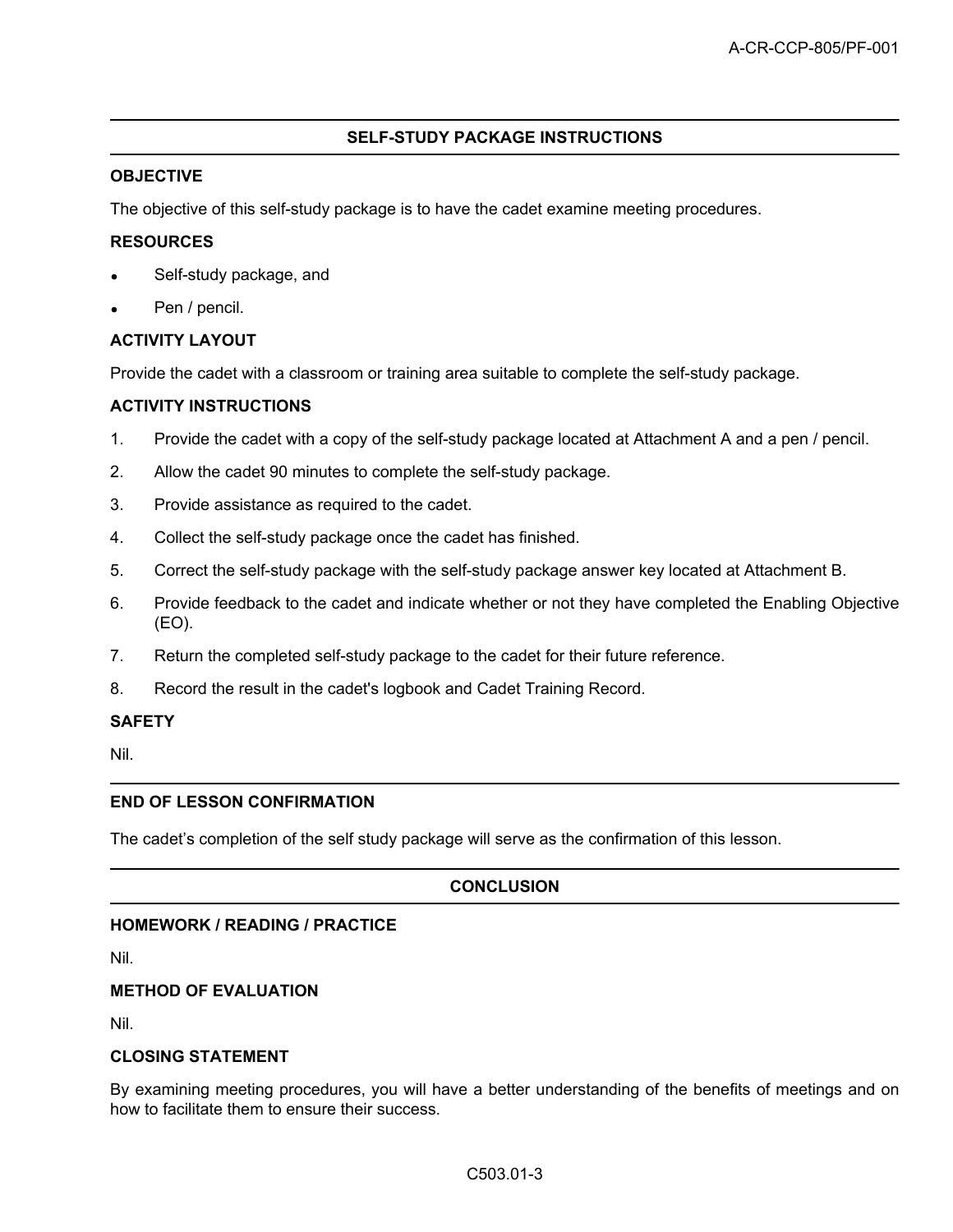# **INSTRUCTOR NOTES / REMARKS**

This self study shall only be completed after the mandatory component of PO 503 (Lead Cadet Activities).

#### **REFERENCES**

A0-010 CATO 11-03 Director Cadets 2. (2006). *Cadet program mandate*. Ottawa, ON: Department of National Defence.

A0-201 United States Army Medical Department Battle Simulation Center (2003). *Military briefings*. Retrieved February 26, 2010 from http://www.cs.amedd.army.mil/simcenter/military\_briefings.htm

C0-004 ISBN 1-58062-577-0 McClain, G., & Romaine, D. S. (2002). *The everything managing people book*. Avon, MA: Adams Media.

C0-021 ISBN 1-58062-513-4 Adams, B. (2001). *The everything leadership book*. Avon, MA: Adams Media.

C0-022 ISBN 0-02864-207-4 Cole, K. (2002). *The complete idiot's guide to clear communications*. USA: Pearson Education, Inc.

C0-112 ISBN 0-8407-6744-7 Maxwell, J. C. (1993). *Developing the leader within you*. Nashville, TN: Thomas Nelson Inc. Publishers.

C0-113 ISBN 1-882664-12-4 Karnes, F. A., & Bean, S. M. (1995). *Leadership for students: A practical guide for ages 8–18*. Waco, TX: Prufrock Press.

C0-114 ISBN 0-02-863656-2 Pell, A. R. (1999). *The complete idiot's guide to team building*. Indianapolis, IN: Alpha Books.

C0-115 ISBN 0-7879-4059-3 van Linden, J. A., & Fertman, C. I. (1998). *Youth leadership*. San Francisco, CA: Jossey-Bass Inc., Publishers.

C0-144 Colver, E., & Reid, M. (2001). *Peacebuilder 3: Peer helping participant resource guide*. Ottawa, ON: YouCAN.

C0-245 ISBN 1-58062-513-4 Adams, B. (2001). *The everything leadership book*. Avon, MA: Adams Media.

C0-256 ISBN 0-7894-4863-7 Heller, R. (1999). *Achieving excellence*. New York, NY: DK Publishing, Inc.

C0-270 Maslow, A. H. (1943). A theory of human motivation. *Psychological Review, Vol. 50*(4), 370–396.

C0-271 Farthing, D. (2001). *Peacebuilder 1: Conflict resolution youth reference guide*. Ottawa, ON: YouCAN.

C0-410 The ASPIRA Association. (2009). *Module #5: Defining leadership styles*. Retrieved on February 12, 2009, from http://www.aspira.org/files/documents/youthdev08/U\_V\_M\_5\_dls.pdf

C0-413 University of Arkansas, Division of Agriculture, Cooperative Extension Service. (2006). *4-H volunteer leaders' series: The enabler–A leadership style*. Retrieved February 18, 2009, from http://www.uaex.edu/ other\_areas/publications/PDF/4HCD2.pdf

C0-468 ISBN 0-06-091573-0 Hamlin, S. (1989). *How to talk so people listen*. New York, NY: Harper & Row Publishers.

C0-469 ISBN 1-57851-143-7 Argyris, C., Bartolomé, F., Bourgeous, L. J., III, Eisenhardt, K. M., Jay, A., Kahwajy, J. L., et al. (1999). *Harvard business review on effective communication*. Boston, MA: Harvard Business School Publishing.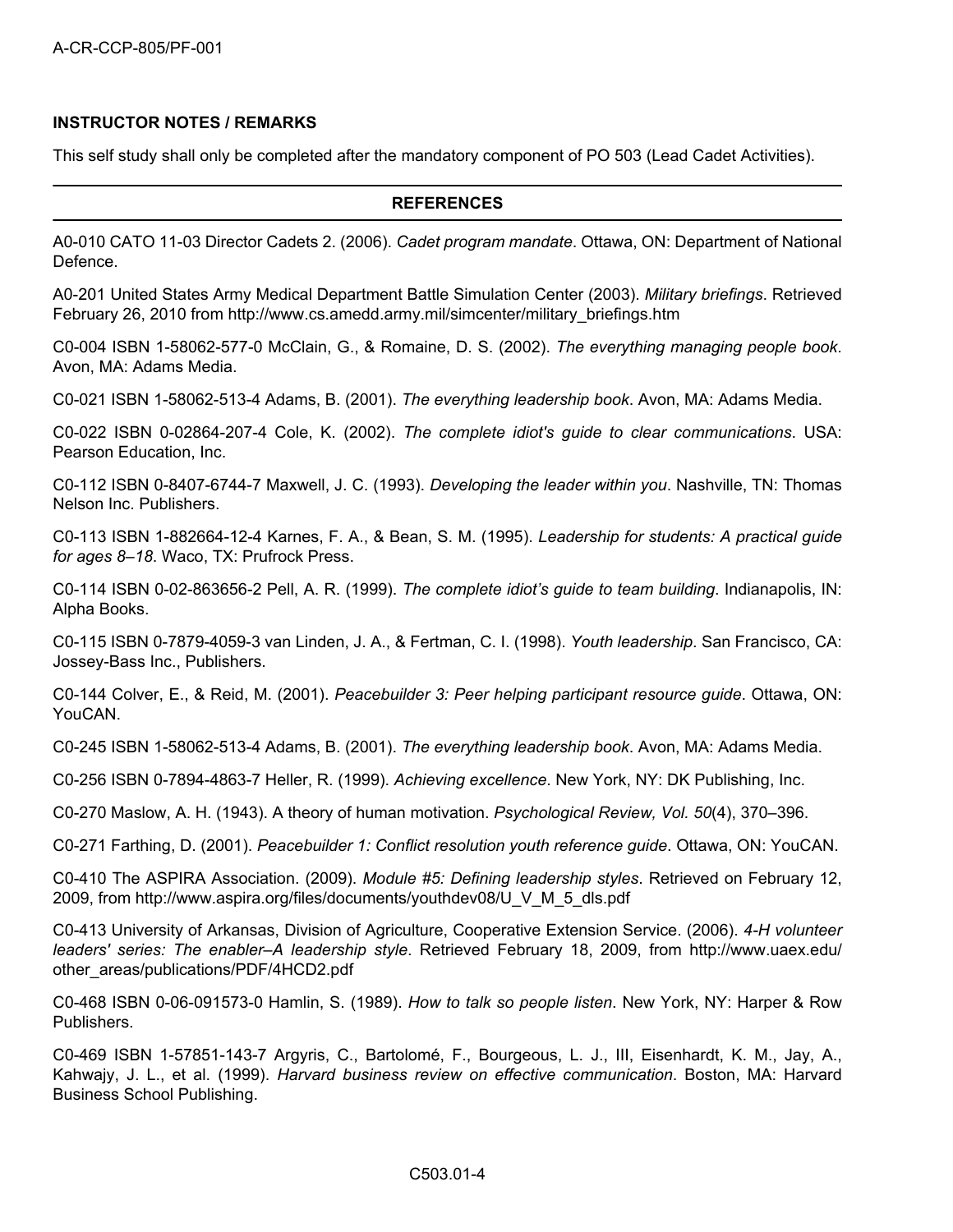C3-251 ISBN 978-0-306-81354-2 Robert, H. M., III, Evans, W. J., & Honemann, D. H. (2004). *Robert's rules of order: Newly revised in brief*. New York, NY: Perseus Books Group.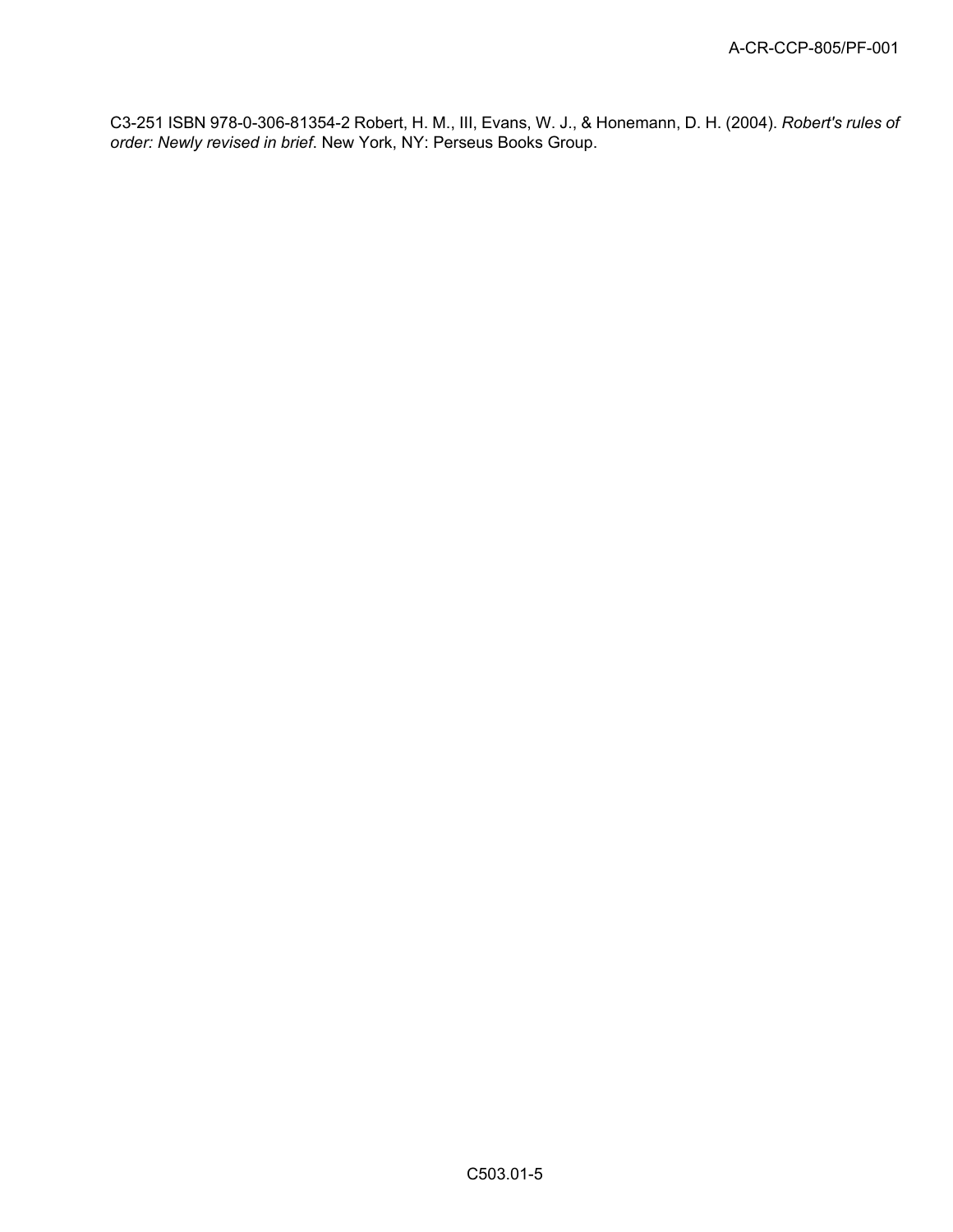THIS PAGE INTENTIONALLY LEFT BLANK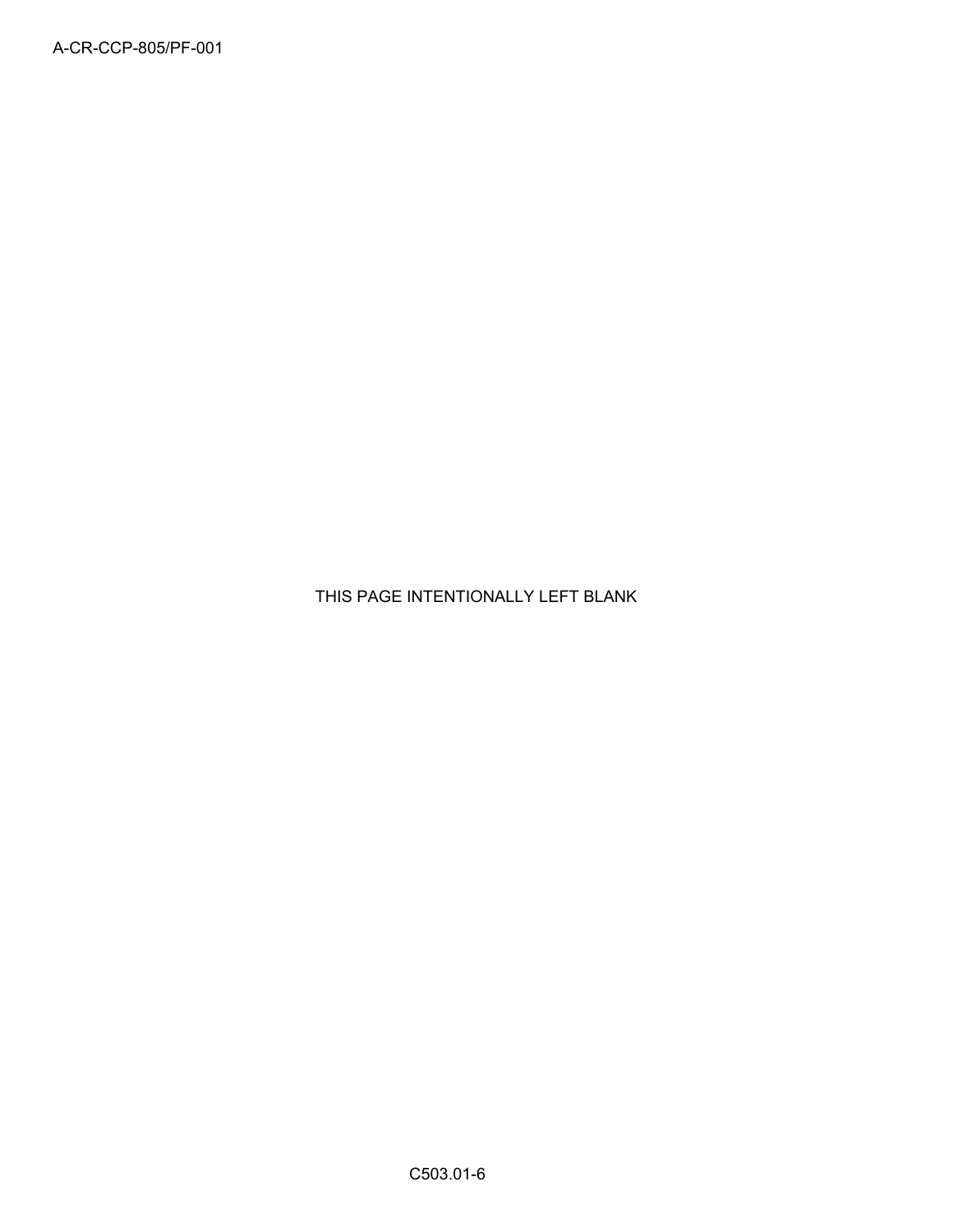A-CR-CCP-805/PF-001 Attachment A to EO C503.01 Instructional Guide

# **Examine Meeting Procedures**



**SECTION: 1 IDENTIFY TYPES OF MEETINGS SECTION: 2 EXAMINE HOW TO ORGANIZE MEETINGS SECTION: 3 EXAMINE HOW TO FACILITATE MEETINGS**

C503.01A-1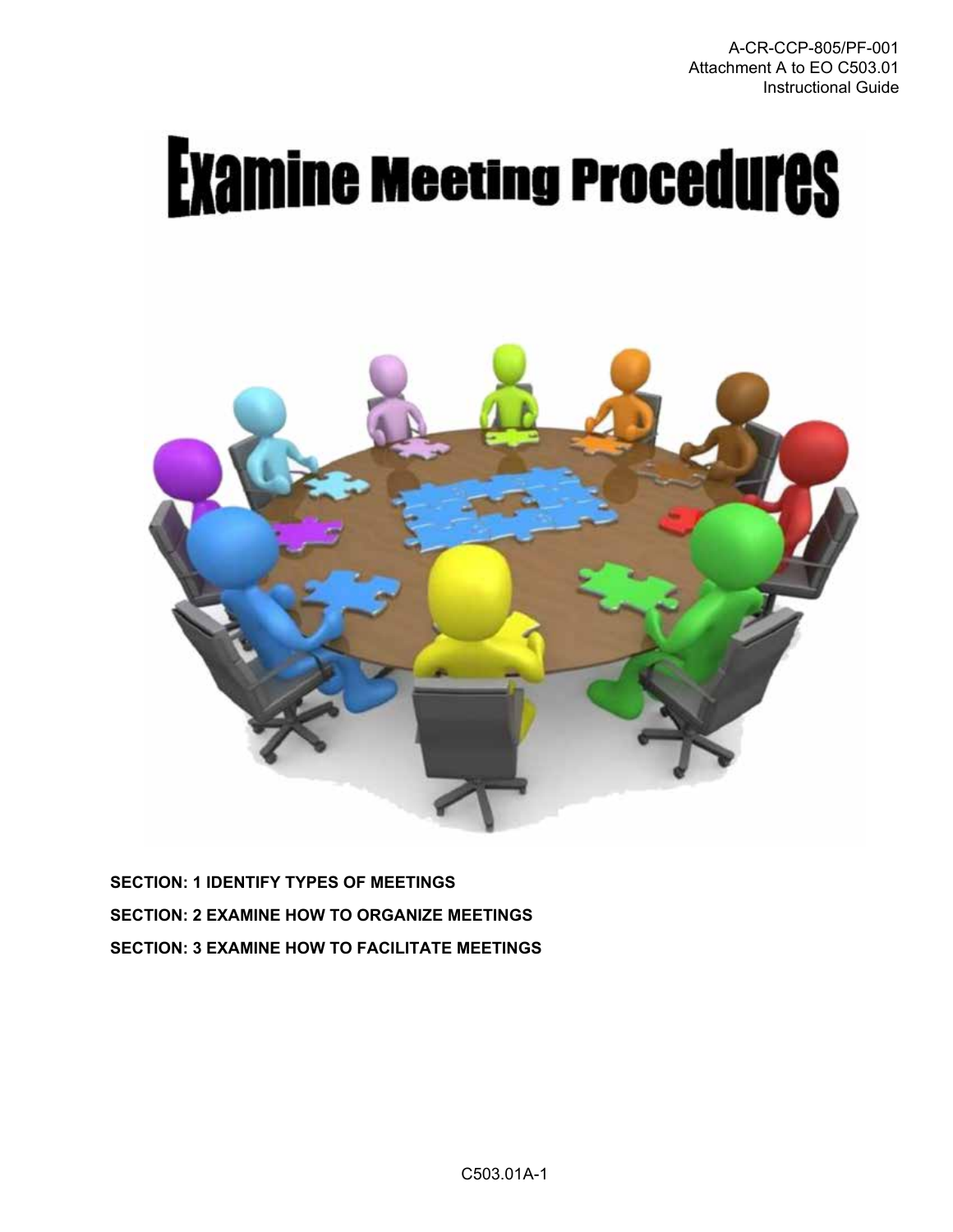# **SECTION 1 IDENTIFY TYPES OF MEETINGS**

# **TYPES OF MEETINGS**

There are many types of meetings, such as two friends meeting over coffee or a session of the House of Commons. The two types of meetings that will be described here are the ones used most often within the Cadet Program: briefings and committee meetings.

# **BRIEFING**

A briefing is a type of meeting used to convey what needs to be done during an exercise or to inform the participants of an activity and of the necessary details. There is little input from the group except asking clarifying questions.

**Briefing.** A meeting for delivering information or instructions.



As a cadet, a briefing is the most common type of meeting you would be expected to facilitate.

As a cadet, there are two types of briefings you may be asked to facilitate:

- **Information briefing.** The information briefing is intended to inform the listeners and to gain their understanding. The briefing deals primarily with facts. The briefer provides a brief introduction to define the subject and to orient the listener and then presents the information.
- **Staff briefing.** The staff briefing is intended to secure a coordinated or unified effort. This may involve  $\bullet$ the exchange of information, the making / announcement of decisions, the issuance of directives, or the presentation of guidance. The staff briefing may include characteristics of an information briefing.

# **Functions of a Briefing**

A briefing needs to be clear, concise, and complete. It needs to be tailored to its audience; a briefing for the activity leaders of an exercise is different from the one you would give to the cadets participating in the exercise.

- **Communicating the overall plan.** Explain how the exercise will be carried out. Always include safety  $\bullet$ details that affect the whole exercise (eg, fire orders, muster points, first aid personnel, and boundaries). All team members should know what is involved. This may include identifying various stages and phases.
- **Communicating the tasks involved in the leadership appointment.** Explain the tasks involved within the exercise.
- **Assigning tasks to team members as applicable.** Assign team members tasks that must be completed within the scope of the exercise. Every team member should be actively engaged in a meaningful activity.
- **Ensuring the team members understand their tasks.** Confirm team members understand their tasks and ask the team members if they have any questions. The team leader should also ask questions of various team members to ensure comprehension. When team members are assigned specific tasks, it is important they understand what is expected of them.



Think about questions you could ask or actions you could take to ensure everyone has understood their tasks.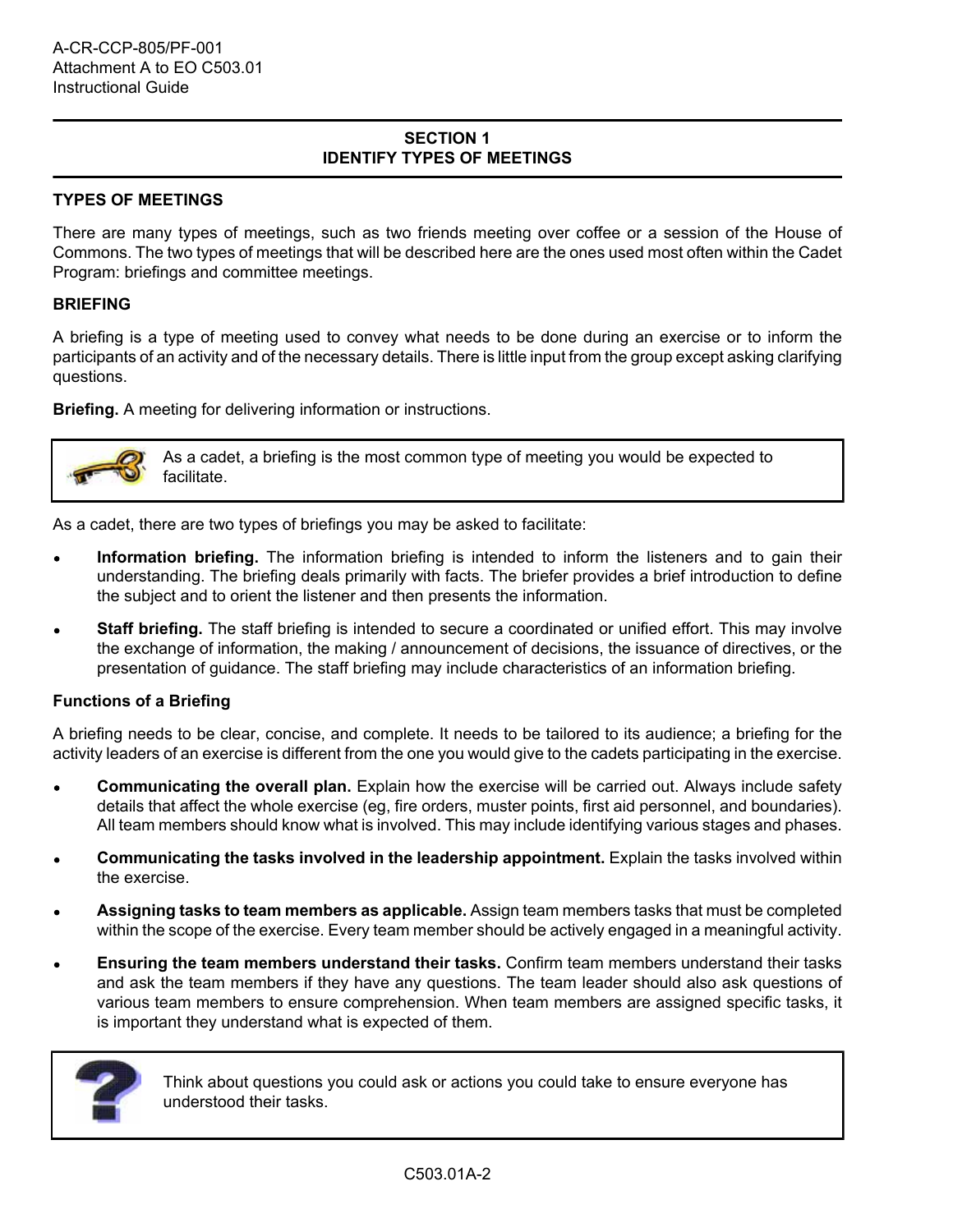# **COMMITTEE MEETING**

A committee meeting is used to plan and organize an exercise. Members' participation is necessary for this type of meeting to be successful.

**Committee meeting.** A group of people, nominally up to 12 members, headed by a chairperson, meeting for discussion and debate on subjects relevant to its members.



Now that you know that members' participation is necessary in a committee meeting, how would you ensure maximum participation in your meeting?

During your time in cadets, most of the meetings you have attended were briefings. Younger cadets have little input in the planning and organization of the activities in which they participate. As you have progressed through the Cadet Program, the tasks that you have been assigned to complete have progressed from leading a small group of cadets in setting up a classroom to leading a flight on parade.

# **Functions of a Committee Meeting**

Meetings fulfill many functions for the team. The functions of a meeting include:

- defining the team;
- providing an opportunity where the team revises, updates, and adds to what it knows as a team;
- helping everyone to understand the collective aim of the team and the way in which their work contributes to the team's success;
- creating a commitment to the decisions it makes and the objectives it pursues; and
- creating an occasion where the team physically exists and works **as a group**, and the only time when the leader is the leader of the team and not just a person to whom individuals are responsible to.

# **Objective(s) of a Meeting**

There are many reasons to have meetings. As part of Proficiency Level Five you will participate in meetings to create proposals and prepare / conduct / conclude exercises as part of PO 503 (Lead Cadet Activities). Here are some meeting objectives:

- **Legislative framework.** The objective of the meeting is to clarify the organizational makeup of the team; its rules, routines and procedures (eg, who is responsible to whom, how problems should be addressed, what tasks need to be completed) through which all action takes place.
- **Executive responsibilities.** The objective of the meeting is to determine who will be responsible for what  $\bullet$ tasks. Each member sees what others are doing and also understands how their roles / responsibilities fit into the whole project / exercise.
- **Constructive / originative.** The objective of the meeting is to guide a discussion where the knowledge, experience, judgment and ideas of the team are used to come up with or think through a proposal, project, exercise, etc.
- **Informative / digestive.** The objective of the meeting includes progress reports—to keep the team upto-date on the current status of the tasks—and a review of the completed project to see what can be learned for the next time (eg, a meeting used to determine details of an After Action Report).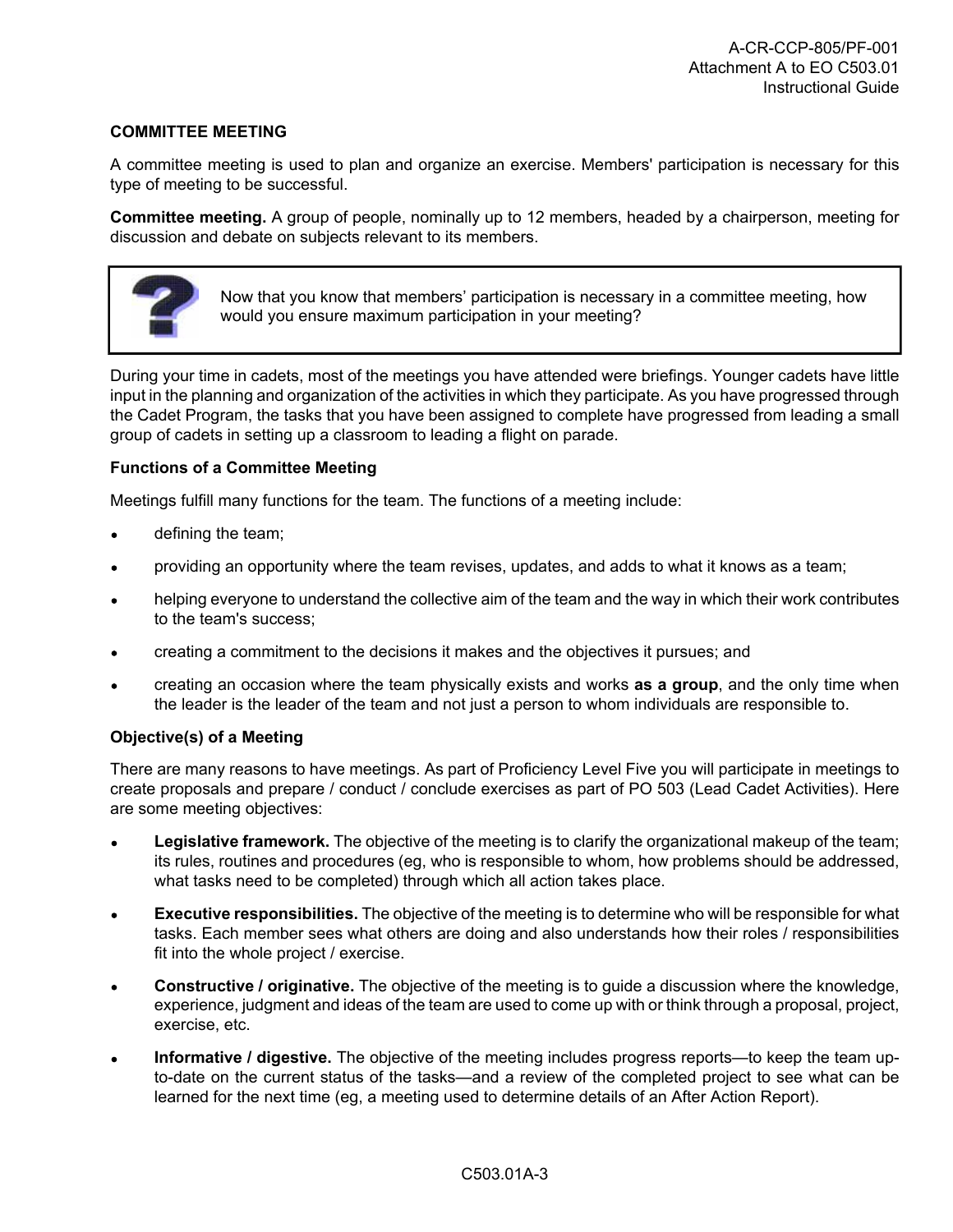# **SECTION 2 EXAMINE HOW TO ORGANIZE MEETINGS**

# **HOW TO ORGANIZE A BRIEFING**

To organize your briefing, you will need the complete activity or exercise plan. It should state the who, what, where and when of the briefing.



Tell them what **they** need to know, **not** all **you** know!

Organizing a briefing requires four steps:

- 1. **Analyze the situation.** This includes analyzing the audience and the occasion by determining:
	- Who is to be briefed and why?  $\bullet$
	- How much knowledge of the subject does the audience have?  $\bullet$
	- What is expected of the briefer?
- 2. **Construct the briefing.** The construction of the briefing will vary with its type and purpose. The analysis provides the basis for this determination. The following are the major steps in preparing a briefing:
	- a. Know the subject thoroughly.
	- b. Isolate the key points.
	- c. Arrange the key points in logical order.
	- d. Select visual aids, if required.
	- e. Establish the wording.
	- f. Rehearse before a knowledgeable person who can critique the briefing.
- 3. **Deliver the briefing.** A successful briefing is dependent on how it is presented. A confident delivery, clearly enunciated and obviously based on full knowledge of the subject helps convince the audience. The briefer maintains a relaxed, but professional bearing using natural gestures and movement, but avoiding distracting mannerisms. The delivery is characterized by conciseness, objectivity, and accuracy. The briefer must be aware of the following:
	- The basic purpose is to present the subject as directed and to ensure that it is understood by the  $\bullet$ audience.
	- Brevity precludes a lengthy introduction or summary.  $\bullet$
	- Interruptions and questions may occur at any point. If these interruptions occur, the briefer answers questions before proceeding or should indicate that questions will be answered later in the briefing. Do not permit questions to distract you from your planned briefing. If the question will be answered later in the briefing, the briefer should make specific reference to the earlier question when introducing that material. The briefer should anticipate possible questions and be prepared to answer them.
- 4. **Follow-up.** Ensure an understanding of the material. When the briefing is over, the briefer should elicit the opinion of a peer or superior for a critique.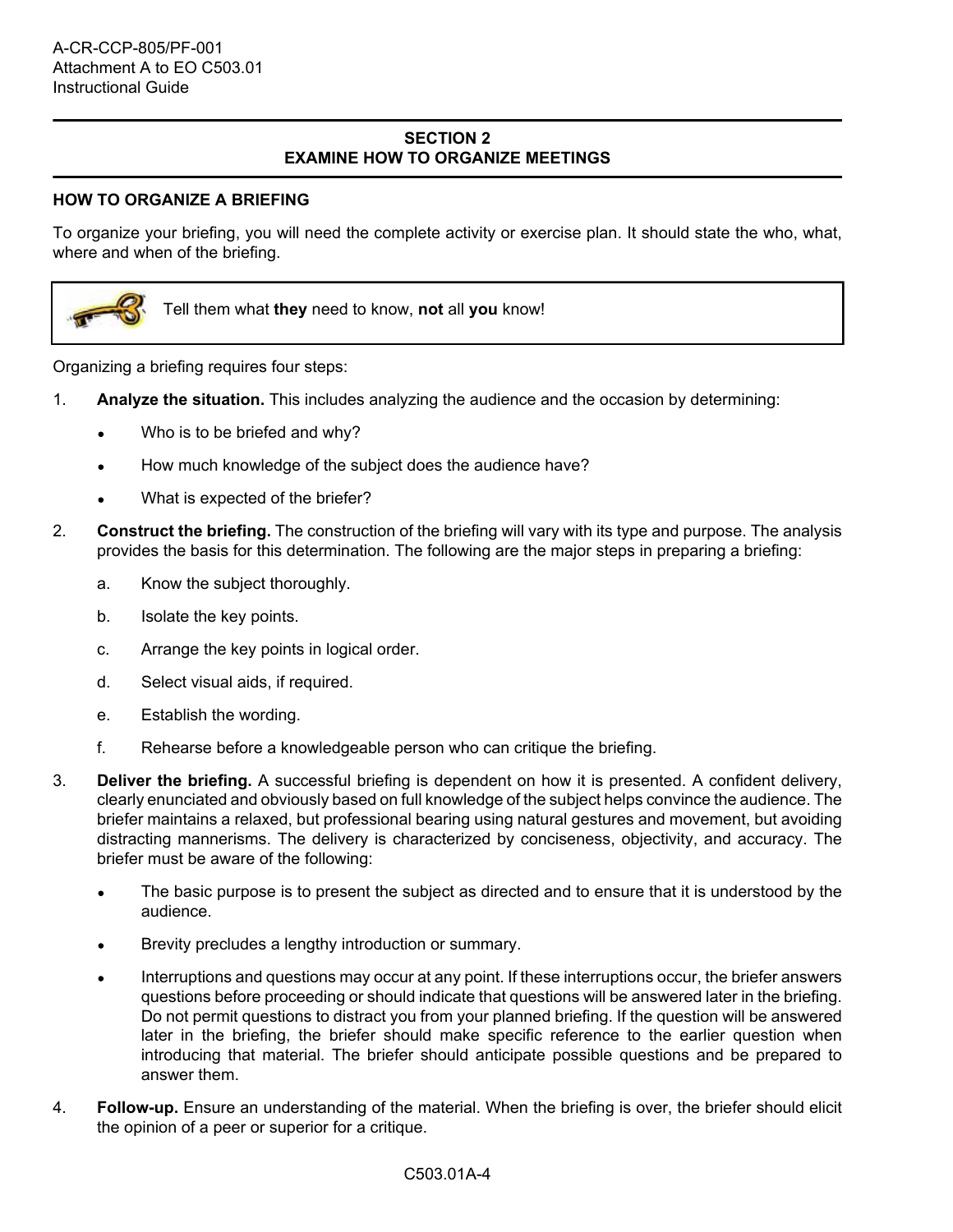# **HOW TO WRITE A BRIEFING**

The following is a format used when writing an information briefing.

# **The Information Briefing**

The information briefing should follow this format:

- 1. The introduction, to include:
	- a. greeting,
	- b. purpose and scope, to include:
		- (1) giving the big picture first; and
		- (2) explaining the purpose and scope of your briefing; and
	- c. outline or procedure, to include:
		- (1) summarizing the key points and your general approach; and
		- (2) explaining any special procedures (eg, demonstrations).
- 2. The body, to include:
	- a. arranging the main points in a logical sequence;
	- b. using visual aids to emphasize your main points;
	- c. planning effective transitions from one main point to the next; and
	- d. being prepared to answer questions at any time.
- 3. The closing, to include:
	- a. asking for questions;
	- b. summarizing the key points and making a concluding statement; and
	- c. announcing what will be happening next.

#### **What to Consider When Writing a Staff Briefing**

The staff briefing should include:

- 1. **General.** The staff briefing is an information briefing presented to the staff who are leading the activities or responsible for completing tasks for the exercise.
- 2. **Purposes of a staff briefing.** Give specific instructions, if required. The staff briefing serves to:
	- issue or elaborate on the exercise plan;  $\bullet$
	- instil a general appreciation of the exercise;
	- review the key points of the exercise plan; and
	- ensure participants know the exercise's objective(s), problems that may arise, and ways to overcome them.
- 3. **Format.** A staff briefing is normally informal and has no set format.

#### C503.01A-5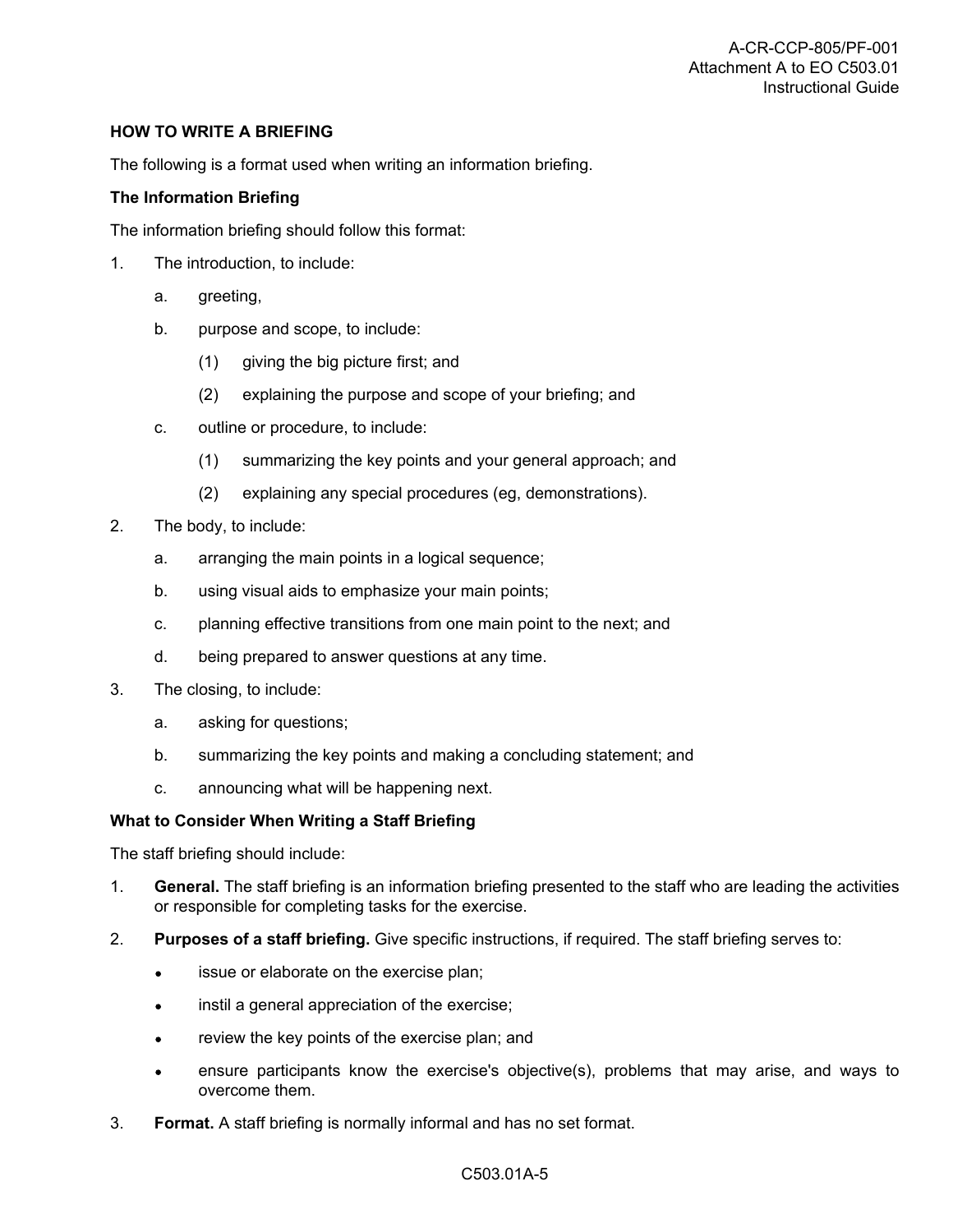

# **HOW TO ORGANIZE A MEETING**

During EO M503.02 (Prepare an Exercise), a basic procedure on how to plan a pre-exercise meeting was described. The following (more formal and detailed) procedures on how to organize and facilitate a meeting are from *Robert's Rules of Order: Newly Revised in Brief*, more commonly known as Robert's Rules of Order.



# *Did you know?*

When Henry Martyn Robert (an officer in the United States Army) was asked to preside over a church meeting, he realized he did not know how. He tried anyway and his embarrassment was supreme. This event, which may seem familiar to many, left him determined never to attend another meeting until he knew something about parliamentary law. He studied the books that were available on the subject, but soon realized that every part of the United States had differing ideas of the correct procedure. To bring order to the chaos, he decided to write *Robert's Rules of Order* (first published in 1876) which quickly became the most commonly used procedures for facilitating meetings in the country.

# **Duties of the Chairperson**

It is the responsibility of the chairperson for all planning for a meeting, which includes:

- setting the timings for the meeting;  $\bullet$
- creating the agenda;
- running the meeting;
- supervising debate;
- conducting any voting; and
- creating the minutes.

#### **Setting the Timings for the Meeting**

Team members shall be notified of meetings as soon as possible to allow the meeting to be more productive and allow all members to express their concerns.

#### **Creating the Agenda**

Every meeting must first be convened. This process should begin with an agenda. The most critical priority for a meeting must always be to avoid wasting members' time. An effective agenda is the best tool for that purpose.

The agenda structures the order of business for a meeting and is a guide for attendees to follow. When setting the agenda, think of it as a set of rules for a good meeting.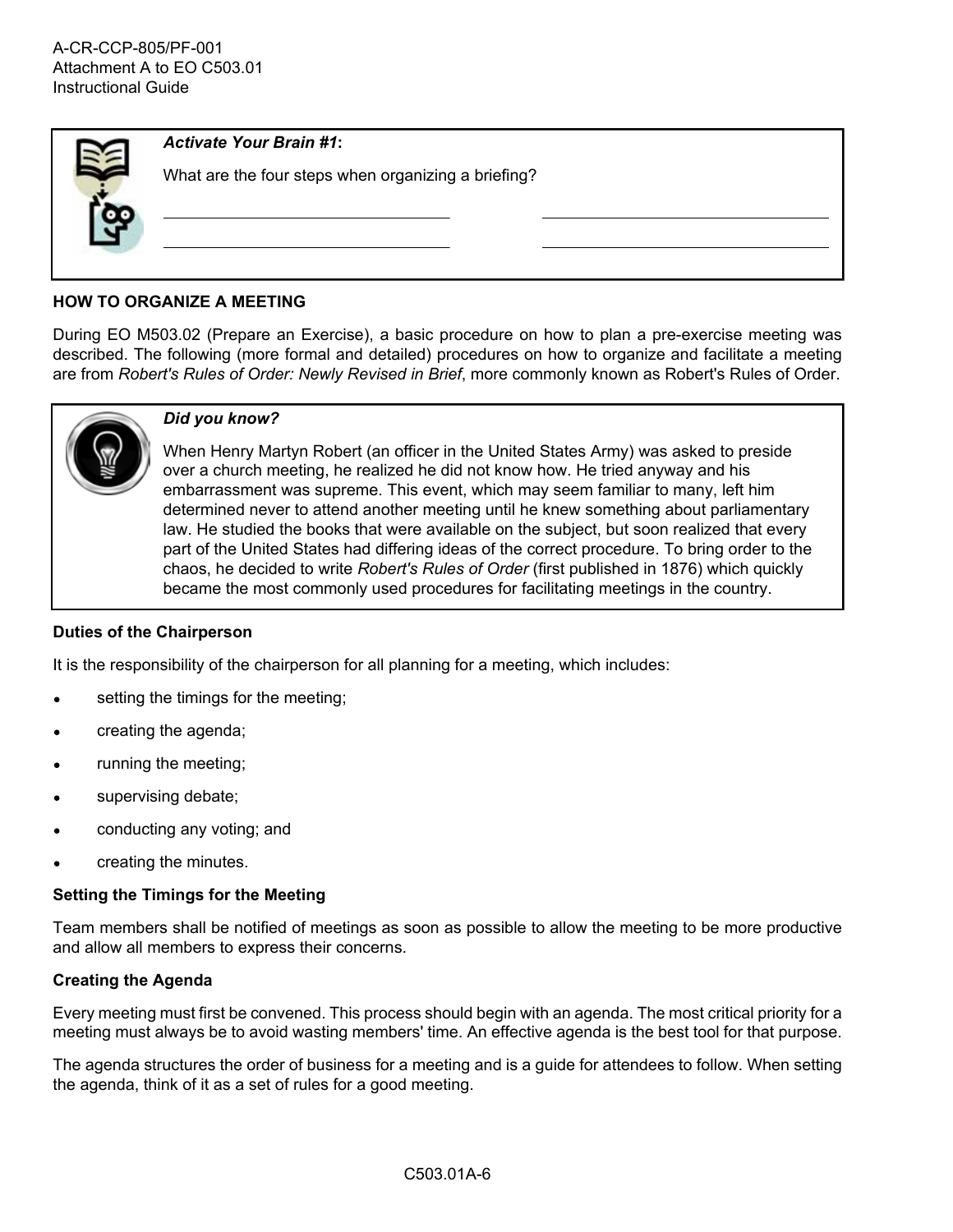The agenda must provide the organization's name, the date, time and place of the meeting. It should also give a finish time and, where possible, an approximate time for each item, so that the chairperson can keep an effective rein on the meeting by using the time framework.

Standard agenda items and their suggested order are:

- 1. confirmation of the minutes from the previous meeting;
- 2. matters arising from the previous minutes (any matter that was raised at the previous meeting which needed follow-up action on a carried motion);
- 3. correspondence in and out;
- 4. reports (these could be from the team's various departments); and
- 5. general business (brief background information on agenda topics as required).

The chairperson can vary the order of business at the meeting if the meeting members agree.



An agenda is more effective if given to the members before the meeting rather then at the meeting.

# **Running the Meeting**

All business is brought before the assembly in the form of a motion. Before members can make a motion or address the assembly they must obtain the floor using the following protocol:

- 1. The members will raise their hand and wait to be recognized.
- 2. The chairperson is addressed by title, "Mr. Speaker" or "Madame Speaker".
- 3. The member introducing a motion has the first right to the floor.
- 4. Members who have not spoken to a motion shall have precedence over those who have.
- 5. The chairperson must recognize any member who seeks the floor while entitled to it.
- 6. Before a motion is open to debate it must (if required) be seconded and stated by the Speaker after which it is open to debate.
- 7. All important motions and amendments shall be in writing.
- 8. After the Speaker has stated a motion it is the property of the assembly and can only be withdrawn with unanimous consent or permission of the assembly.

#### **Debate**

Speeches shall conform to the following rules:

- Maximum speech length, as determined by assembly, will be respected.
- Decorum in debate will be maintained, to include:
	- $\circ$ remarks must be confined to the merits of the pending question;
	- attacks on a member's motives are not allowed;  $\circ$
	- all remarks must be addressed through the chairperson; $\circ$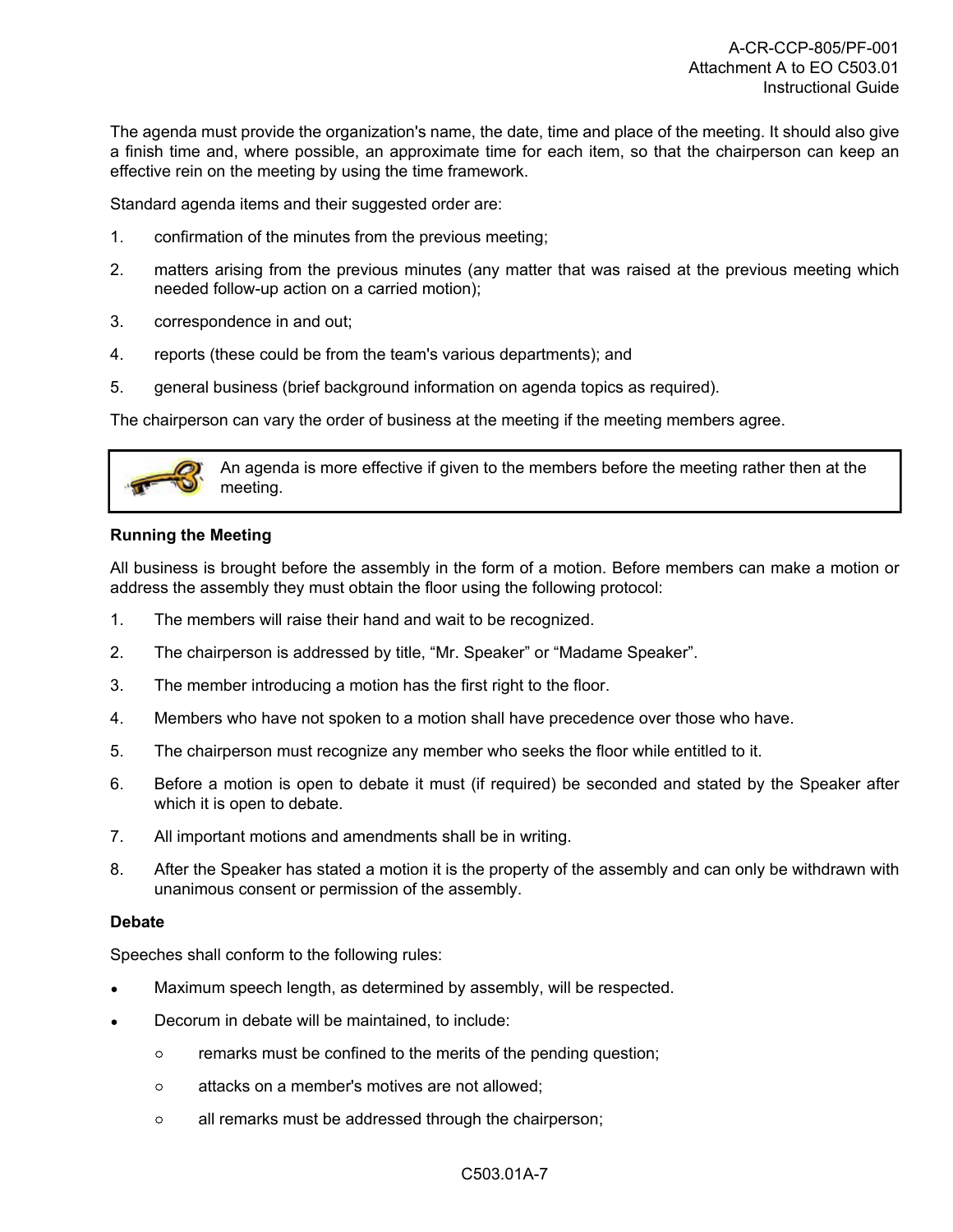- $\circ$ the use of members' names will be avoided;
- refrain from speaking against one's own motion;  $\circ$
- stop speaking during an interruption by the chairperson; and  $\circ$
- refrain from disturbing the assembly.  $\circ$
- The chairperson is not to take part in the debate.
- When possible, the chairperson shall alternate the debate between those for and those against the motion.

# **Voting**

Voting, if required, shall conform to the following rules:

- Procedures for voting shall be as the chairperson suggests.
- A member can change their vote until the time that the result is announced.
- A straw poll (an unofficial ballot taken as a test of opinion) is not in order for official purposes; a formal vote is required.



# *Did you know?*

For a vote to be valid, a quorum must exist.

**Quorum.** The fixed minimum number of members that must be present to make the proceedings of an assembly, society, or meeting valid.

# **Creating the Minutes**

**Minutes.** A brief summary of the proceedings of a meeting.

Minutes should be taken by someone other than the chairperson. This allows the chairperson to concentrate on facilitating the meeting. Minutes shall contain enough information to:

- maintain an accurate historical account of a meeting held; and
- allow for a clear understanding of the business that was conducted for those present and not present.

As a guideline, minutes should contain the following information:

- name of body, associated office, department or organization;
- date, time and location of the meeting;
- the list of attendees, guests and regrets (including the chairperson, and recording secretary);



**Regrets.** Expressing polite apologies for not being able to attend a meeting.

Members who cannot attend the meeting contact the chairperson with their reasons. The chairperson informs the recording secretary of those members who have sent regrets to distinguish them from members who did not contact the chairperson about their absence.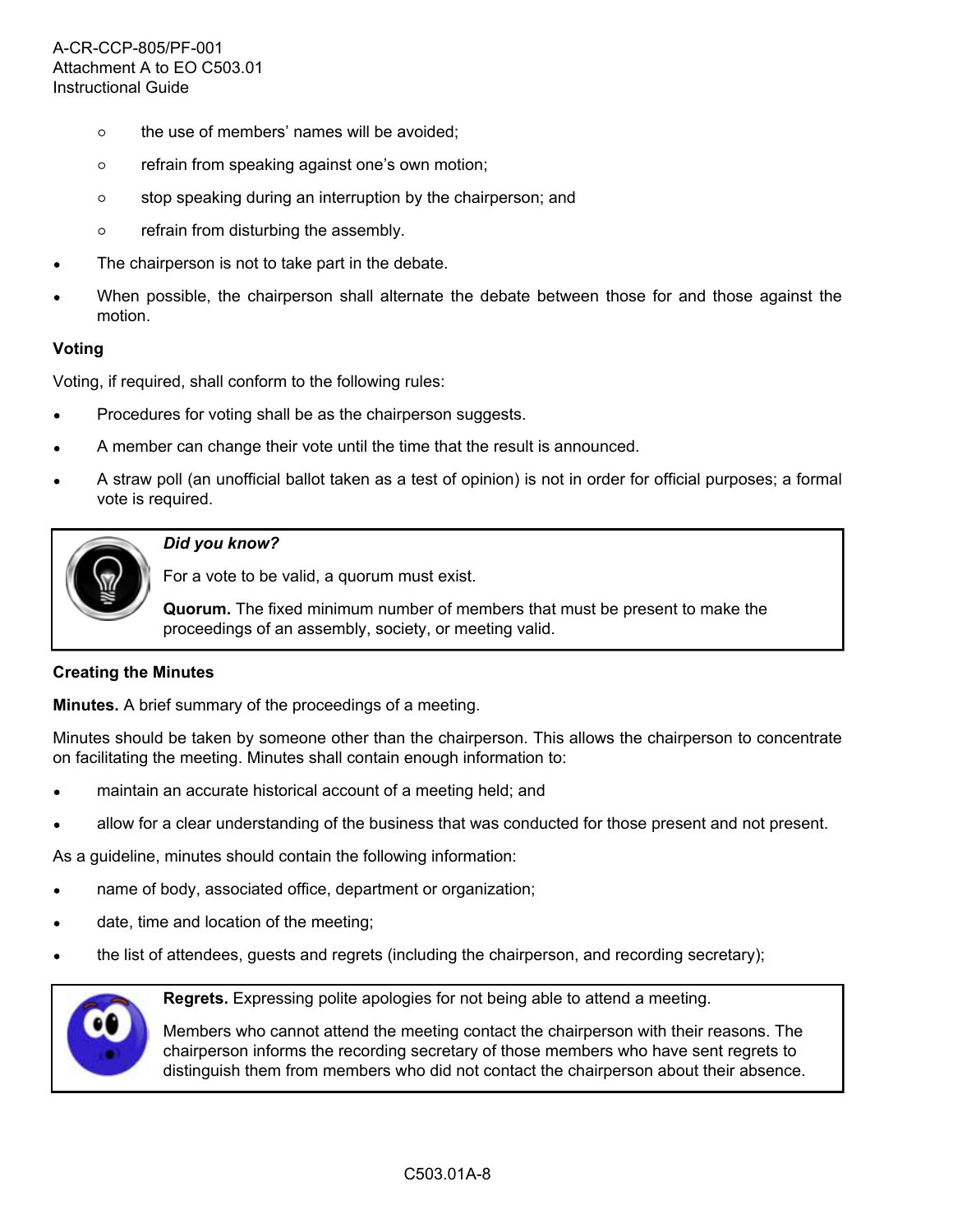- a record of all motions that were presented;
- a clear distinction between open and closed sections of the meeting;
- consecutively numbered pages (use a header with meeting name, date, and page number);
- time of adjournment; and
- list of titles of any reports presented during the meeting.

Principles for effective minute-taking:

- BEFORE the meeting:
	- $\circ$ If possible, meet with the chairperson to set the agenda.
	- $\circ$ Learn what is expected to be included in the meeting minutes.
	- Use the agenda to make an outline for recording purposes.  $\circ$
	- Make sure there is a backup recording tool (eg, if taking minutes using a laptop  $\circ$ computer, having pen and paper available if there are problems).
	- Make an extra copy of the agenda and / or materials to bring to the meeting.  $\circ$
	- Read and review all meeting materials.  $\circ$
	- Prepare an attendance sheet (know who is expected to attend and who sent  $\circ$ regrets).
- DURING the meeting:
	- $\circ$ When possible, sit next to the meeting chairperson.
	- Follow the sequence of the meeting using the agenda.  $\circ$
	- Listen actively.  $\circ$
	- Focus on documenting the main ideas, processes and outcomes.  $\circ$
	- Record all motions and results (if not clear on the wording, ask for the motion to  $\circ$ be repeated).
- AFTER the meeting, compose the minutes as follows:
	- $\circ$ If needed, ask the chairperson for clarification on any issues discussed.
	- Draft the minutes as soon as possible, while everything is still fresh.  $\circ$
	- $\circ$ Include only factual and concise statements about each issue discussed.
	- $\circ$ Omit unnecessary details.
	- Record in the past tense and in the third person.  $\circ$
	- Proofread, and then have the chairperson proofread.  $\circ$
	- $\circ$ Ensure the minutes, and amendments if required, are available for approval at the next meeting.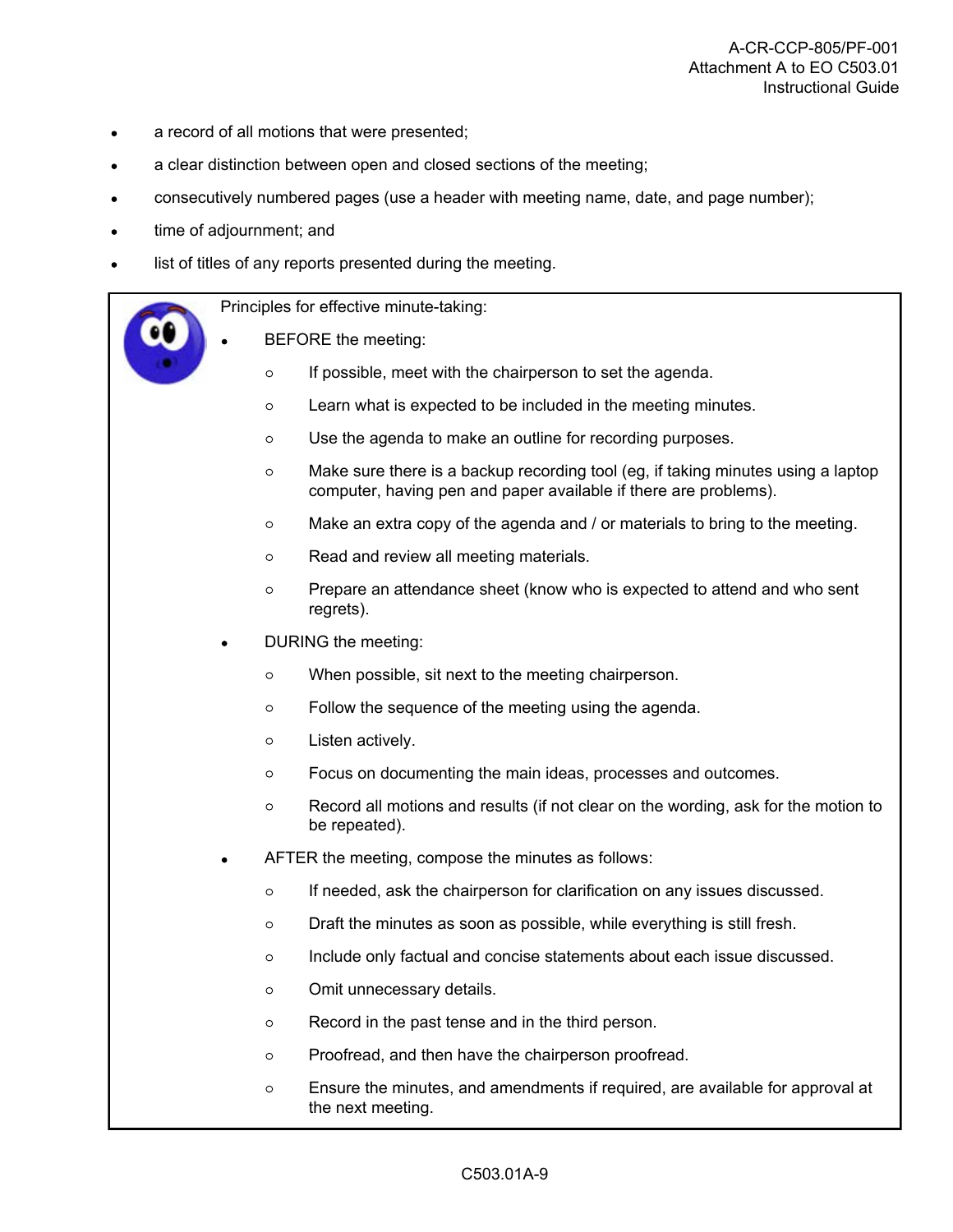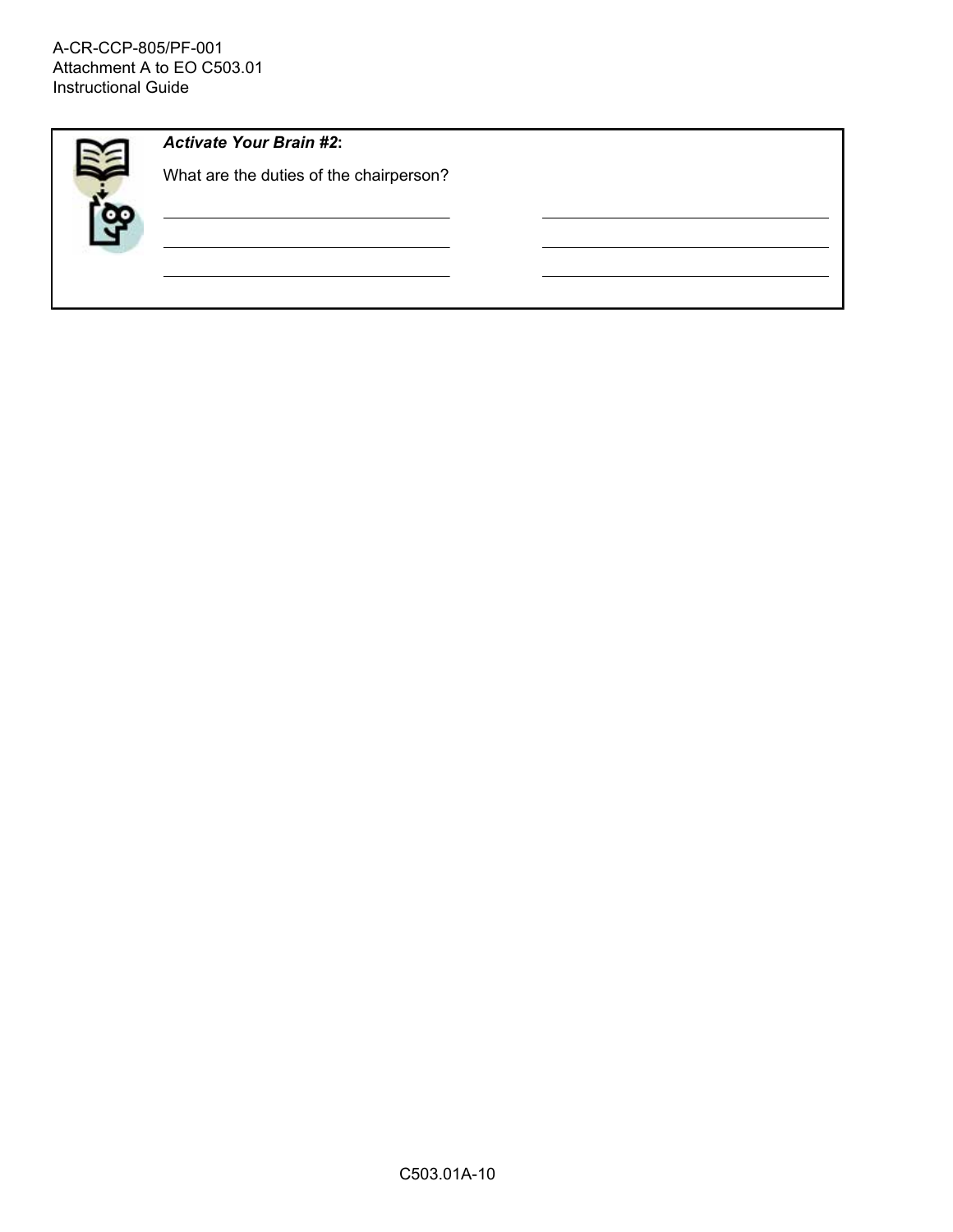# **SECTION 3 EXAMINE HOW TO FACILITATE MEETINGS**

# **FACILITATING THE MEETING**

Remember the objective of the meeting and stay on track. The two most important things for this to happen are the agenda (for dealing with the subject) and the actions of the chairperson (for dealing with the people).

# **Dealing With the Subject**

When planning the agenda, the placement or order of items to be discussed can be very helpful for dealing with the subject of the meeting.

For example, you could:

- place smaller items first on the agenda to build up a sense of success before dealing with the main item;
- place the main item first to ensure it is discussed, leaving the smaller items to be decided after or at another meeting; or
- place a contentious item last so it can not potentially disrupt the entire meeting.

# **Dealing With the People**

Dealing with people is an important skill, especially when you are in a position of leadership. Chairpersons need to build trust between themselves and their followers. There are six critical areas:

- **Communication.** Must always be a two-way street.
- **Support.** Being approachable, helpful, and concerned, especially when things are not going well.
- **Respect.** A question of delegating authority and listening to what subordinates have to say.
- **Fairness.** Giving credit and assessing blame where they are due.
- **Predictability.** Being dependable and keeping promises.
- **Competence.** Knowing your own job and doing it well.

Leadership is influence and influence is exercised through communication. Like any skill, competent communication must be learned and developed over a lifetime. Communication skills permit the flow of ideas from one individual to another or to a group, and vice versa. The process of communication can include both verbal and non-verbal messages. Understanding the three styles of communication aids you when facilitating a meeting by knowing who to watch out for (aggressive), who to draw out (passive) and who to support (assertive).

The ability of the team to work during a meeting is determined by their ability to work together. This is the primary task of the chairperson. Your conduct, both verbal and non-verbal, will set the tone for the meeting.

# **LEADERSHIP APPROACHES**

There are three main leadership approaches discussed in the Cadet Program. They are:

- control,
- coach, and
- empower.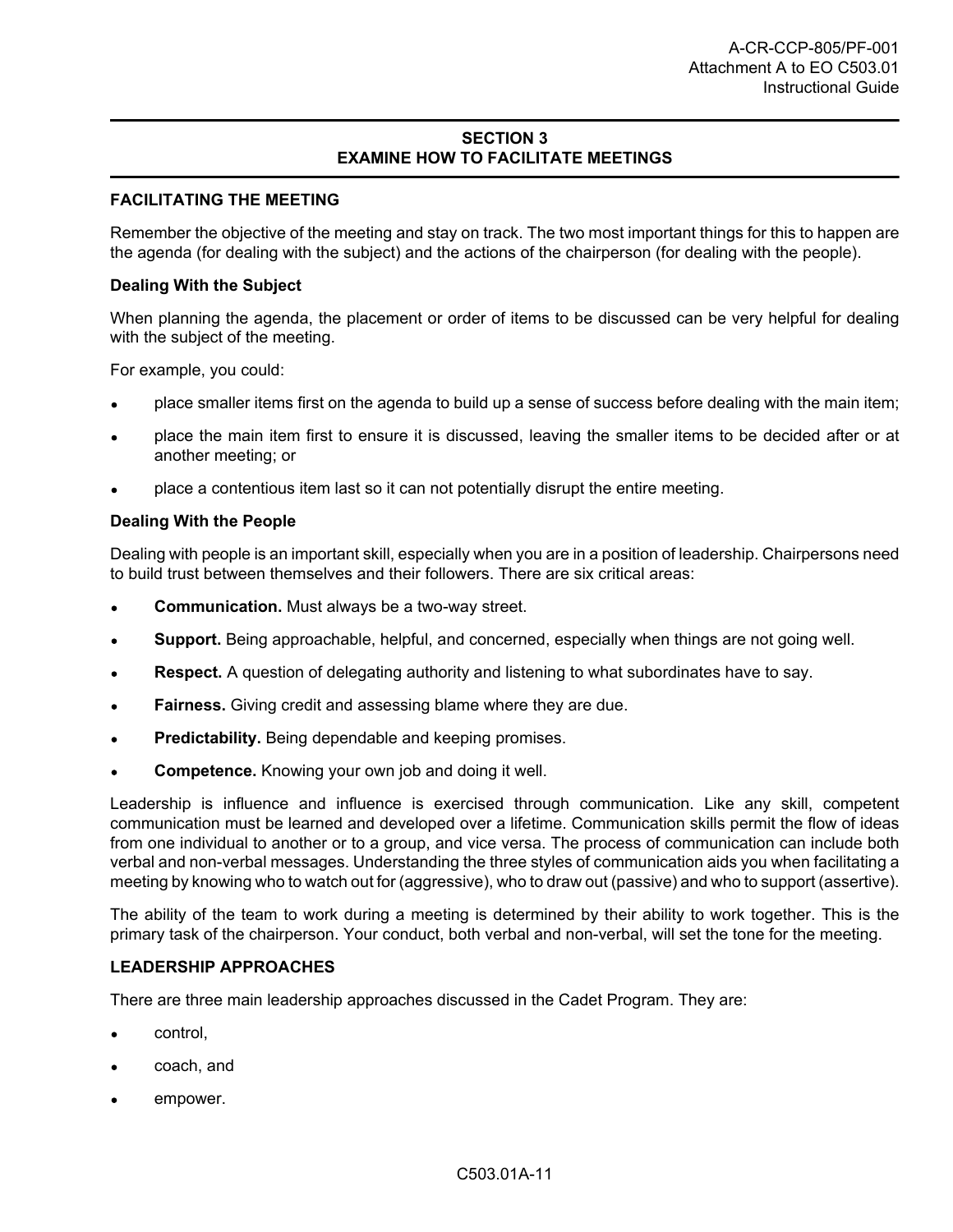A-CR-CCP-805/PF-001 Attachment A to EO C503.01 Instructional Guide

Each leadership approach is based on balancing the concern for the relationship with team members for the concern for accomplishing the goal(s) of the meeting.

All leadership approaches may be required when facilitating a meeting. You have to rely on your training and experience to help you decide which approach is best for a given situation.



As a chairperson, this can be the most difficult part in running a meeting. Often, getting everyone to participate can be a challenge.

# **MEETINGS: WHAT CAN GO WRONG AND WHY**

When you have a group of people together at a meeting, anything can happen. A **poorly** facilitated meeting quickly reinforces the idea that meetings are a waste of time. The following definitions describe how members may act / feel during meetings.

**Passivity.** The members are only attending because they have to. They feel that they have little to no input into the overall plan.

**Boring.** Most of the meeting has nothing to do with most of the members, so why are they here? The only part of the meeting that interests the member is theirs!

**People don't listen.** Listening is a skill and many people are poor listeners. This is understandable as people think faster than they can talk, creating down time for their brain; when listening to others the brain "fills" this down time between the speaker's words with their own thoughts. Another reason people don't listen is the subject; other members' ideas are not as good as theirs so why listen?

**Grandstanding.** Sometimes one or two members seem to dominate the discussion. This grandstanding has the effect of overwhelming the younger, less experienced and less aggressive members.

**The power of the leader.** It's hard to disagree with the leader. If you, as the chairperson, are seen as favouring one idea, the members are less likely to challenge / disagree with it.

**Foregone conclusions.** Members feel that a meeting is a waste of time if it appears the chairperson has already made a decision.

**Not useful.** Members' past experiences of finishing a meeting left them not sure exactly what was decided and what they are to do next. This gives them the opinion that the meeting was a waste of time.

**Fear of exposure.** If members talk about their ideas or express opinions, they expose themselves to public criticism. This can be devastating to a young person, especially when such criticism is done by someone they respect.

**Potential conflict.** Most people prefer to get along with others. When you disagree with someone, there is the potential for conflict. Members who disagree may feel isolated or unpopular and opt instead for the safety of silence. Also, some people enjoy provoking conflict and these people need to be watched out for.

**Prior relationships brought to the meeting.** Members who associate together are seen by other members as a clique. Such cliques are seen as supporting their own members, even over the good of the team. If there is more than one clique, there is a potential for rivalry to overshadow the meeting.

**Concern about consequences.** What will be required of the members when an idea is accepted? Will some members have to do more than others? What are the consequences of not being able to do my part? This anxiety can make attending a meeting a very unpleasant experience for some members.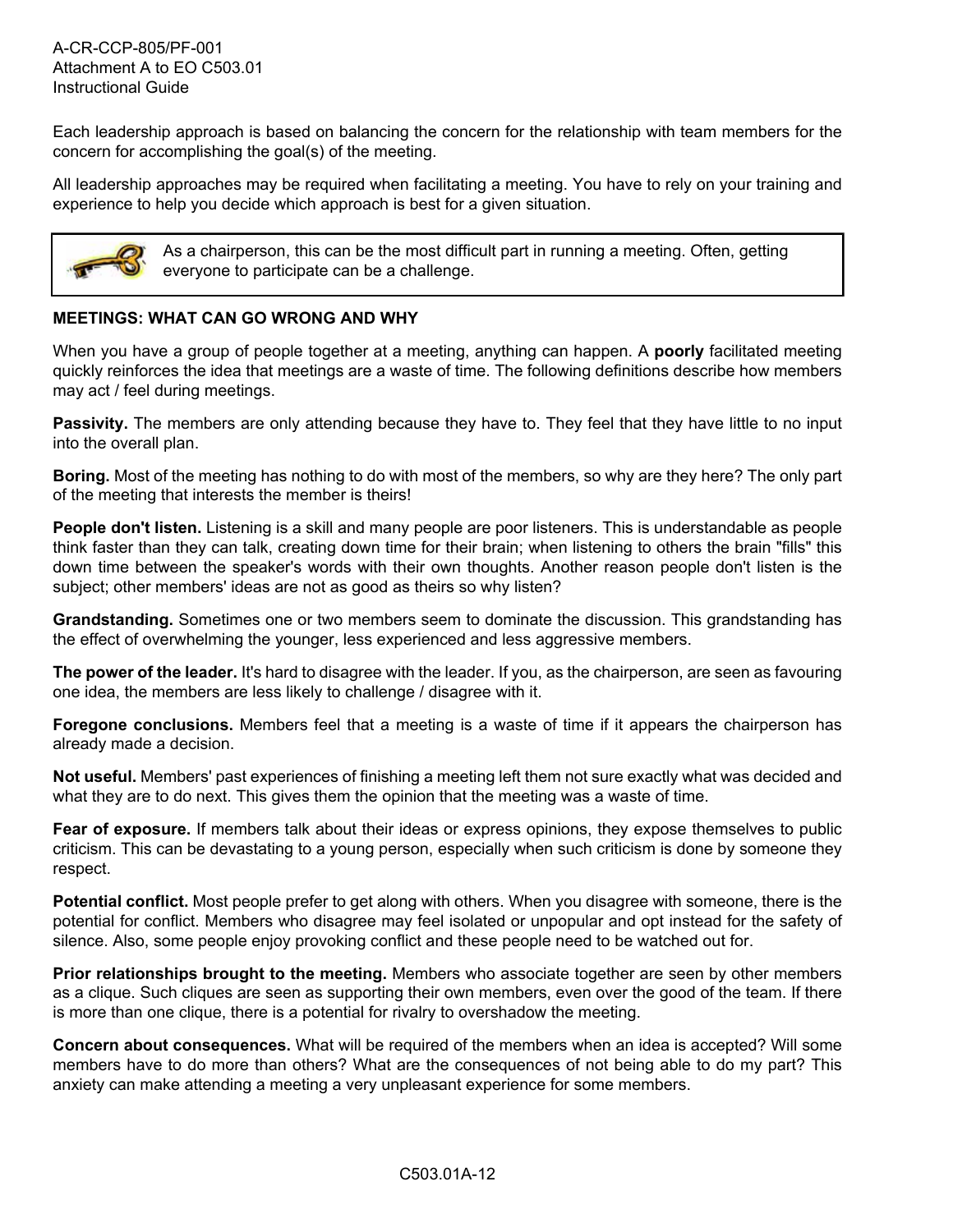Have you experienced any of the situations described above? What is your opinion about attending a meeting?

# **MEETINGS: WHY THEY ARE IMPORTANT**

With all these problems is it even worth the effort to have meetings? Before you can make this decision, here are some of the reasons why meetings are important.

**Getting a sense of the whole.** So much work is done by individuals or small groups that it becomes vital for the team to see the big picture. This gives everyone a sense that their work is part of the plan, helping build morale and esprit de corps.

**Comparing notes.** By comparing notes, problems affecting one member may be solved by another member who had a similar problem.

**Sharing information.** Learning what others have done, hearing ways similar problems were solved, and being able to share something learned all builds toward a positive outcome for the meeting and the team.

**Being visible to each other.** Much of the team's work is done by individuals or small groups, so it can be difficult to actually be a team. Being together in a meeting allows the energy of the members to synergize the members into a team. It also allows the leader to be seen as a leader and not just someone that you report to.

**Comfort of hearing others' opinions openly.** It can be very uncomfortable discussing ideas and opinions one-on-one with the leader. However, if this is done by everyone as a team, there is less anxiety due to the fact that everyone is in the same boat. Such openness also create a norm of acceptable discussion.

**Looking for solutions jointly.** The saying "two heads are better than one" emphasizes the concept that there is usually more than one way to do something. Sometimes members get so caught up in their own thoughts and ideas that they don't see all the ways something can be done.

**Group self-critique.** If problems are aired by self-critique (eg, you talk about problems **you** are having), and everyone is doing it, it is easier to discuss the problems in a non-conflictive manner. By bringing up your own problems, you are trusting in the team to help you solve them. This also builds morale and esprit de corps.

**Developing consensus.** If there is consensus, the team as a whole gains a sense of ownership to the exercise. If everyone is in agreement, conflicts are resolved through solving the problem, not attacking the one who saw the problem.

**Stimulating ideas.** The atmosphere of the team focusing on one idea brings the creative level up for all the members. Discussing possible solutions stimulates other members to add to the idea to make it better.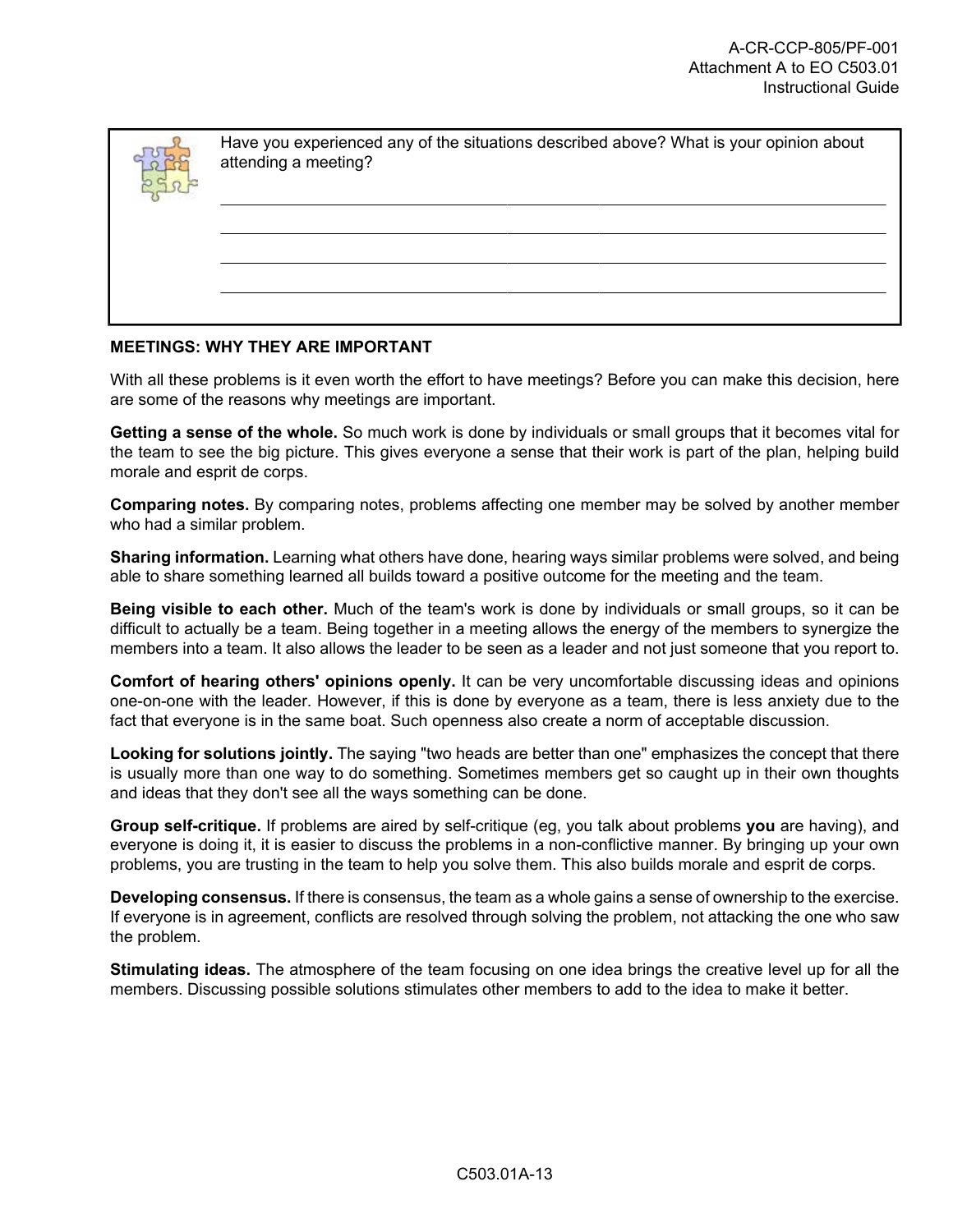| In your opinion, why are meetings important?<br>the control of the control of the control of the control of the control of the control of |
|-------------------------------------------------------------------------------------------------------------------------------------------|
|                                                                                                                                           |
|                                                                                                                                           |

# **THINGS TO WATCH OUT FOR DURING THE MEETING**

As you have read, facilitating a meeting draws heavily on leadership principles and skills. The following are things to watch out for during the meeting.

**Control the talkative.** Some people can take a very long time to say very little. Remember, your meeting needs to stay on track. First try non-verbal cues (eg, staring the speaker in the eye) and, if necessary, verbal ones (eg, taking over the conversation by moving the discussion on) to control the talkative speaker.

**Draw out the silent.** Everyone's input is important, otherwise why are they at the meeting? However, for various reasons, most people remain silent throughout a meeting. People who are included in the planning / preparation of the project will usually work to make it successful.

|            | <b>Activate Your Brain #3:</b>                                                                                       |
|------------|----------------------------------------------------------------------------------------------------------------------|
|            | For the following phrases, which style of communication (aggressive / passive / assertive)<br>do they most resemble? |
| <b>192</b> | <b>Control the talkative</b>                                                                                         |
|            | Draw out the silent                                                                                                  |

**Protect the timid.** The input of the younger / less experienced members of the group may provoke disagreement with their seniors, which is reasonable. However, if the disagreement escalates to personal attacks or suggestions that the younger / less experienced members should not contribute ideas, the morale of the team will quickly deteriorate. Successful participation in a productive meeting builds confidence for all, especially the younger / less experienced members.

**Encourage the clash of ideas.** If the goal is to have the best outcome, then all ideas need to be thoroughly discussed. However, this may become a clash of personalities (between those whose ideas are being discussed) instead of the ideas. As chairperson, you need to keep the tone of the discussion professional. Keep the discussion on the ideas, not the people promoting them.

**Watch out for the suggestion-squashing reflex.** If people feel that making a suggestion will provoke the negative reaction of being laughed at or squashed, they will soon stop suggesting ideas. This can be most destructive if it is done by the chairperson! Instead, take notice of all suggestions, especially if it is suggested by a younger / less experienced member of the team.

**Come to the most senior people last.** This serves several purposes. It allows the younger / less experienced members of the team the experience of participating in the discussion. It also allows these younger / less experienced members to present their ideas before hearing the ideas of the older / more experienced members.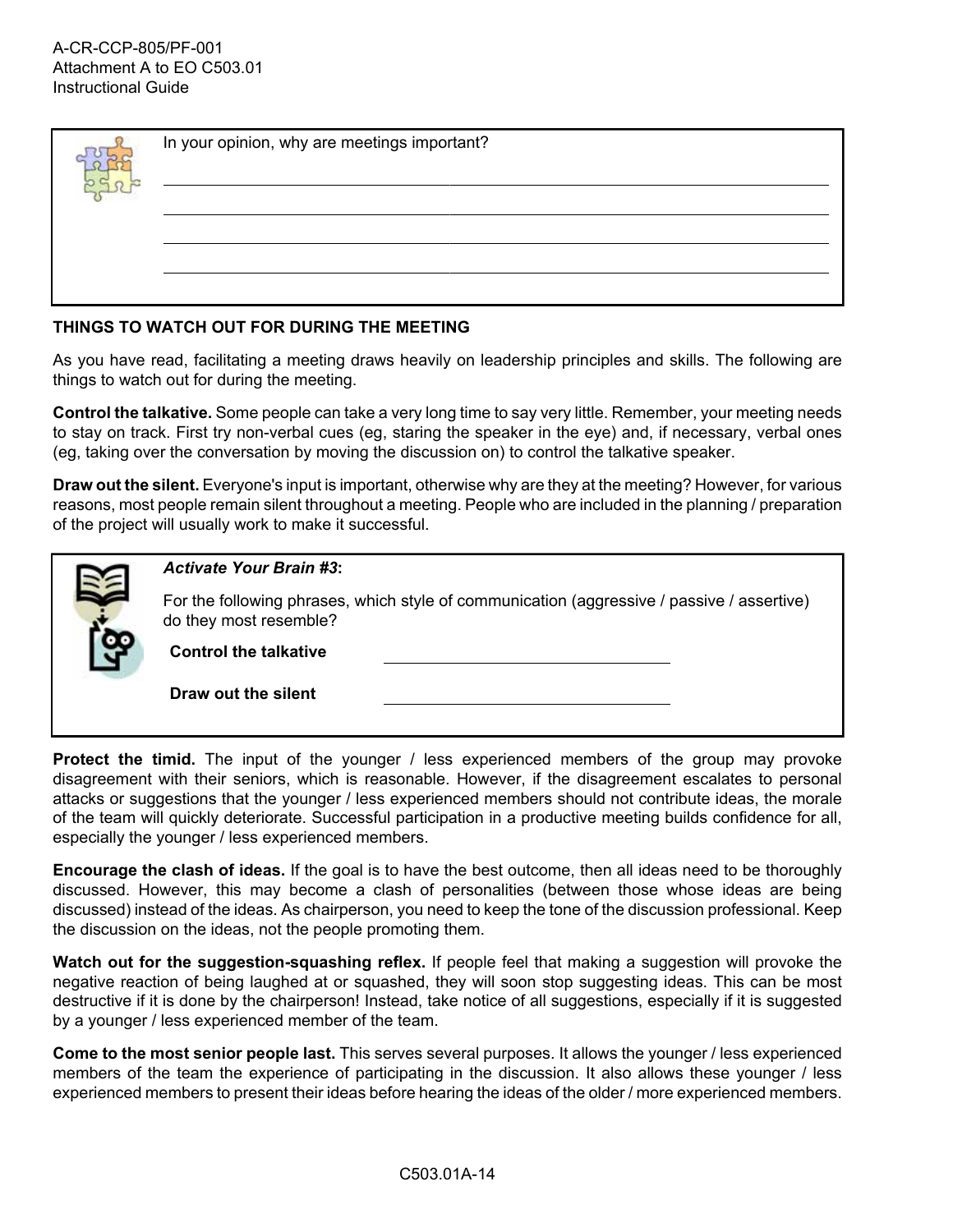

Remember when you were the younger / less experienced member of a team? Did you experience anxiety when you were teamed with older / more experienced cadets?

**Close on a note of achievement.** Making a meeting worth the effort means ensuring that it is seen as a success. At the end of the meeting, make it a point of emphasizing all that was accomplished. Remember, as chairperson, it is your responsibility to ensure the meeting was a success!



Congratulations, you have completed your self-study package on EO C503.01 (Examine Meeting Procedures). Complete the following exercise and hand the completed package to the Training / Proficiency Level Officer and have them record the completion in your Proficiency Level Five Logbook.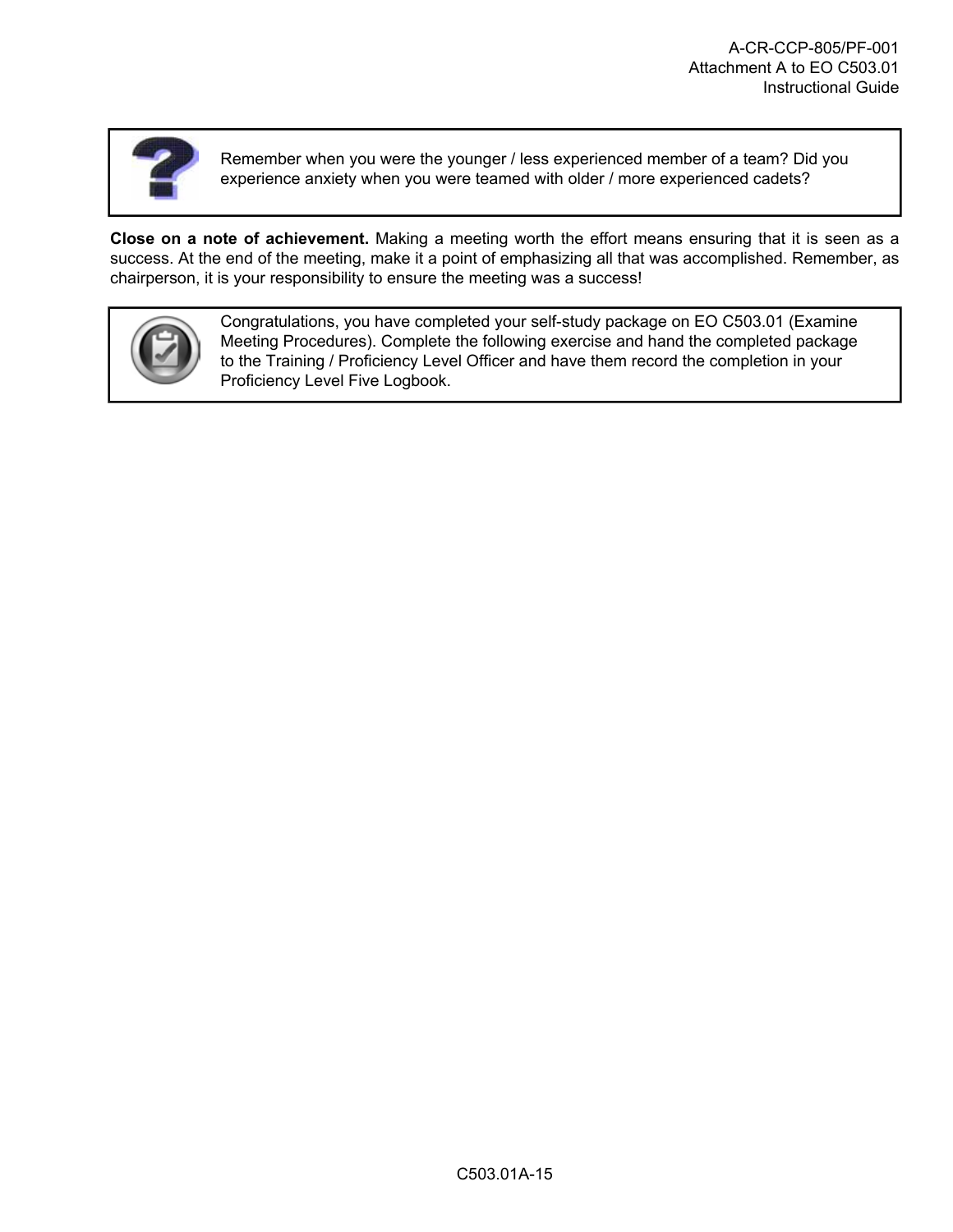# **FINAL EXERCISE PREPARE A BRIEFING**

Using the information briefing format, create a briefing for the provided exercise plan (Item #4 on the timetable).

|                              | Note. If there are more than five key points, use blank paper to complete.                                           |
|------------------------------|----------------------------------------------------------------------------------------------------------------------|
| <b>INTRODUCTION</b>          |                                                                                                                      |
|                              |                                                                                                                      |
|                              |                                                                                                                      |
|                              |                                                                                                                      |
| <b>Purpose and Scope:</b>    |                                                                                                                      |
|                              |                                                                                                                      |
|                              | ,我们也不会有什么?""我们的人,我们也不会有什么?""我们的人,我们也不会有什么?""我们的人,我们也不会有什么?""我们的人,我们也不会有什么?""我们的人                                     |
|                              |                                                                                                                      |
|                              | Explain the purpose and scope of your briefing. ________________________________                                     |
|                              |                                                                                                                      |
|                              |                                                                                                                      |
|                              |                                                                                                                      |
| <b>Outline or Procedure:</b> |                                                                                                                      |
|                              | Briefly summarize the key points and your general approach. _____________________                                    |
|                              | <u> 1989 - Andrea Santa Andrea Andrea Andrea Andrea Andrea Andrea Andrea Andrea Andrea Andrea Andrea Andrea Andr</u> |
|                              |                                                                                                                      |
|                              |                                                                                                                      |
|                              |                                                                                                                      |
|                              | Explain any special procedures (eg, demonstrations). ___________________________                                     |
|                              |                                                                                                                      |
|                              |                                                                                                                      |
|                              |                                                                                                                      |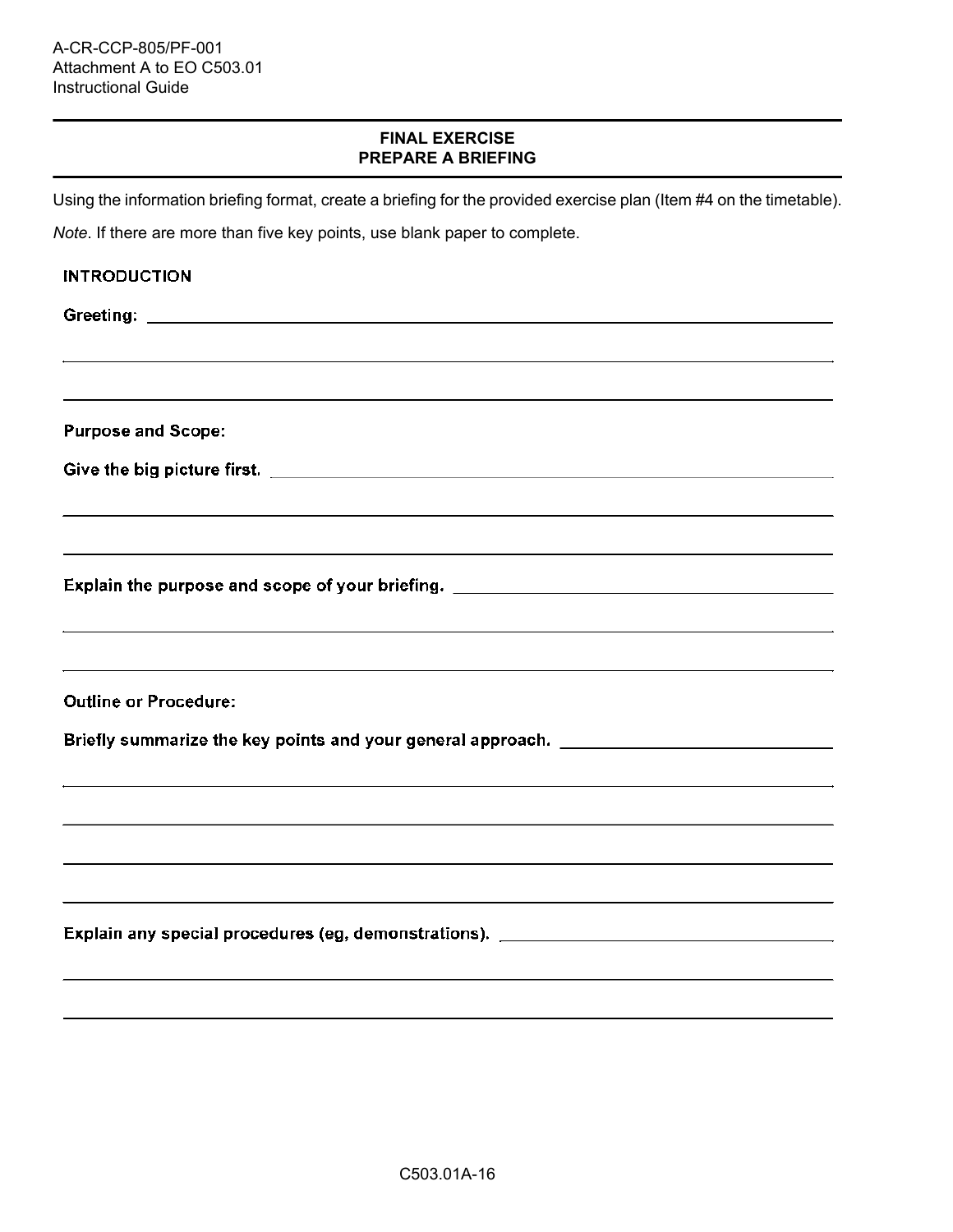| <b>BODY</b>        |                                                                                  |
|--------------------|----------------------------------------------------------------------------------|
|                    |                                                                                  |
|                    |                                                                                  |
|                    | <u> 1989 - Johann Stoff, amerikansk politiker (d. 1989)</u>                      |
| Visual Aid? No Yes |                                                                                  |
|                    |                                                                                  |
|                    |                                                                                  |
|                    |                                                                                  |
|                    |                                                                                  |
|                    | ,我们也不会有什么。""我们的人,我们也不会有什么?""我们的人,我们也不会有什么?""我们的人,我们也不会有什么?""我们的人,我们也不会有什么?""我们的人 |
|                    |                                                                                  |
|                    |                                                                                  |
|                    |                                                                                  |
| Visual Aid? No Yes |                                                                                  |
|                    |                                                                                  |
|                    | ,我们也不能在这里的时候,我们也不能在这里的时候,我们也不能不能不能不能不能不能不能不能不能不能不能不能不能不能。""我们,我们也不能不能不能不能不能不能不能不 |
|                    |                                                                                  |
| <b>Transition:</b> |                                                                                  |
|                    |                                                                                  |
| Point #3:          |                                                                                  |
|                    |                                                                                  |
|                    |                                                                                  |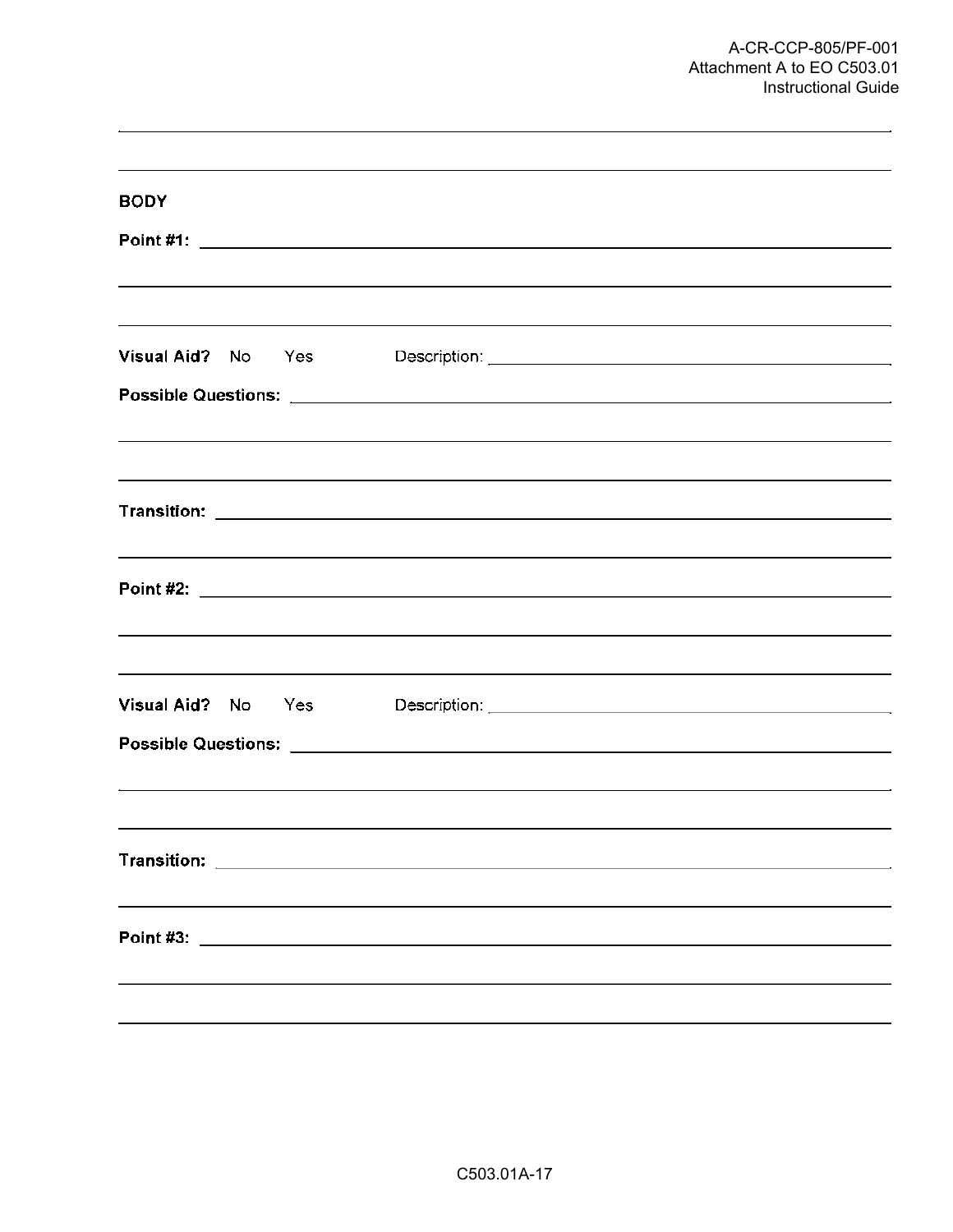| A-CR-CCP-805/PF-001<br>Attachment A to EO C503.01<br><b>Instructional Guide</b> |     |                                                                                                                      |                                                                                                                                                       |
|---------------------------------------------------------------------------------|-----|----------------------------------------------------------------------------------------------------------------------|-------------------------------------------------------------------------------------------------------------------------------------------------------|
| <b>Visual Aid?</b> No Yes                                                       |     |                                                                                                                      |                                                                                                                                                       |
|                                                                                 |     |                                                                                                                      | ,我们也不能在这里的时候,我们也不能在这里的时候,我们也不能会不能会不能会不能会不能会不能会不能会不能会不能会不能会不能会不能会。<br>第2012章 我们的时候,我们的时候,我们的时候,我们的时候,我们的时候,我们的时候,我们的时候,我们的时候,我们的时候,我们的时候,我们的时候,我们的时候,我 |
|                                                                                 |     |                                                                                                                      | ,我们也不能在这里的时候,我们也不能在这里的时候,我们也不能不能不能不能不能不能不能不能不能不能。""我们的人们也不能不能不能不能不能不能不能不能不能不能不能不                                                                      |
|                                                                                 |     |                                                                                                                      | ,我们也不会有什么。""我们的人,我们也不会有什么?""我们的人,我们也不会有什么?""我们的人,我们也不会有什么?""我们的人,我们也不会有什么?""我们的人                                                                      |
| <b>Visual Aid?</b> No Yes                                                       |     |                                                                                                                      |                                                                                                                                                       |
|                                                                                 |     |                                                                                                                      |                                                                                                                                                       |
|                                                                                 |     |                                                                                                                      | ,我们也不能在这里的时候,我们也不能在这里的时候,我们也不能在这里的时候,我们也不能会在这里的时候,我们也不能会在这里的时候,我们也不能会在这里的时候,我们也不                                                                      |
|                                                                                 |     |                                                                                                                      |                                                                                                                                                       |
| Visual Aid? No                                                                  | Yes |                                                                                                                      |                                                                                                                                                       |
|                                                                                 |     |                                                                                                                      |                                                                                                                                                       |
| Transition:                                                                     |     | <u> Alexandria de la contrada de la contrada de la contrada de la contrada de la contrada de la contrada de la c</u> |                                                                                                                                                       |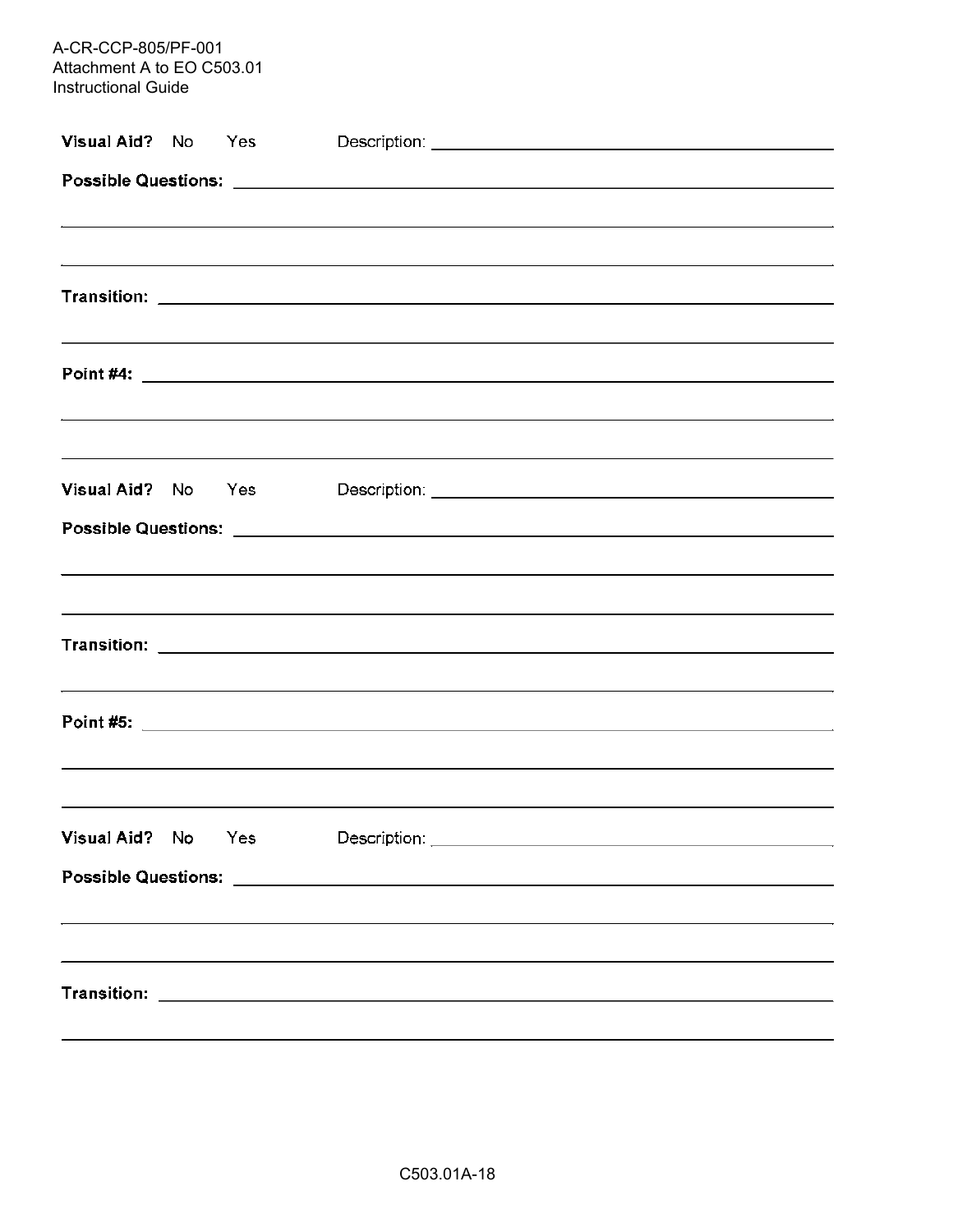| <b>Ask for Questions</b>                                                                       |  |
|------------------------------------------------------------------------------------------------|--|
| Briefly recap key points:                                                                      |  |
|                                                                                                |  |
|                                                                                                |  |
|                                                                                                |  |
| and the state of the state of the state of the state of the state of the state of the state of |  |
|                                                                                                |  |
| <b>Make a Concluding Statement:</b>                                                            |  |
|                                                                                                |  |
| Announce What Will Be Happening Next:                                                          |  |
|                                                                                                |  |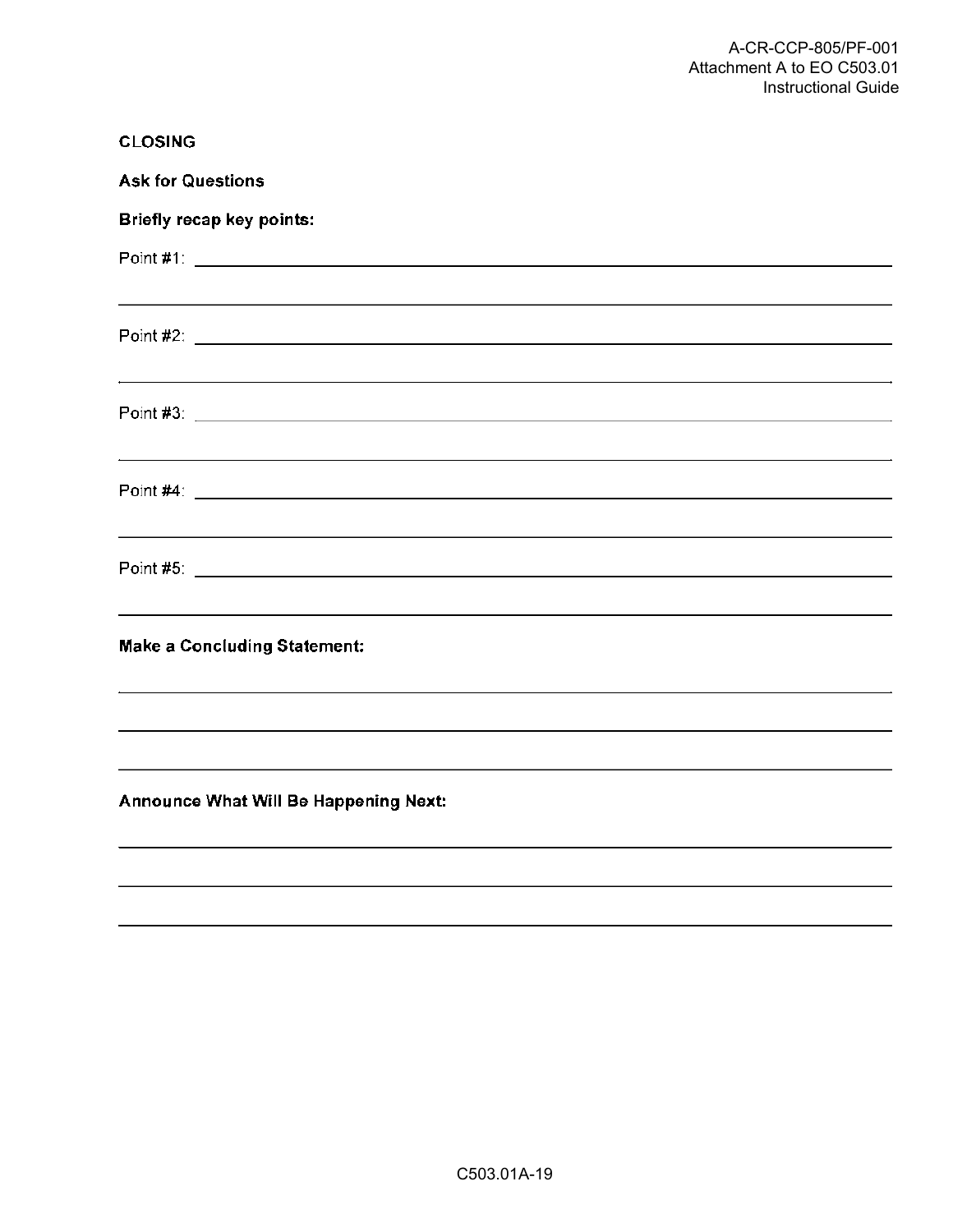A-CR-CCP-805/PF-001 Attachment A to EO C503.01 Instructional Guide

THIS PAGE INTENTIONALLY LEFT BLANK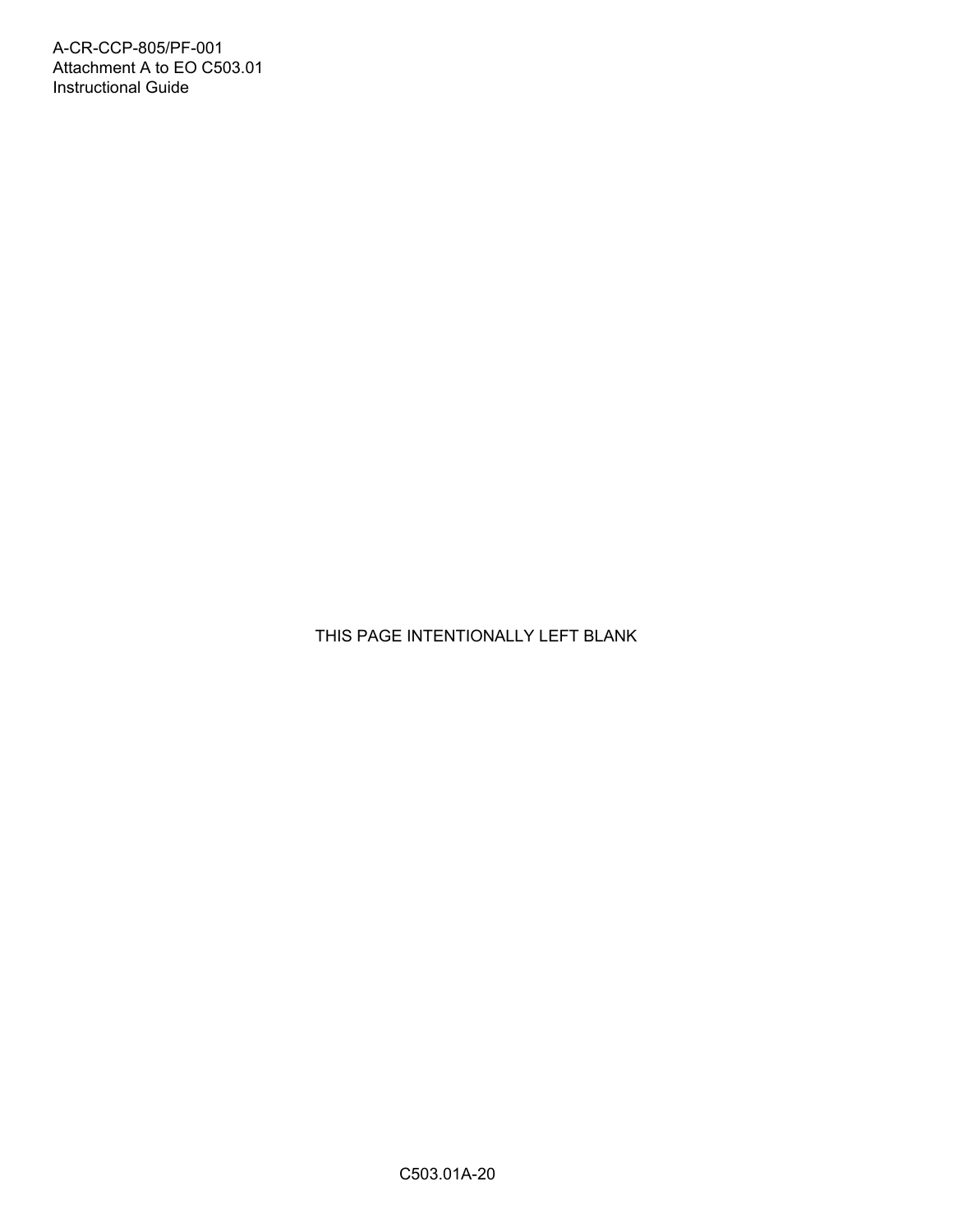# **ACTIVATE YOUR BRAIN ANSWER KEY**



*Activate Your Brain #1***:**

What are the four steps when organizing a briefing?

**Analyze the situation.**

**Construct the briefing.**

**Deliver the briefing.**

**Follow-up.**



*Activate Your Brain #2***:**

What are the duties of the chairperson?

- **setting the timings for the meeting**
- **creating the agenda**
- **running the meeting**  $\bullet$
- **supervising debate**  $\bullet$
- **conducting any voting**  $\bullet$
- **creating the minutes**  $\bullet$



# *Activate Your Brain #3***:**

For the following phrases, which style of communication (aggressive / passive / assertive) do they most resemble?

**Control the talkative aggressive Draw out the silent passive**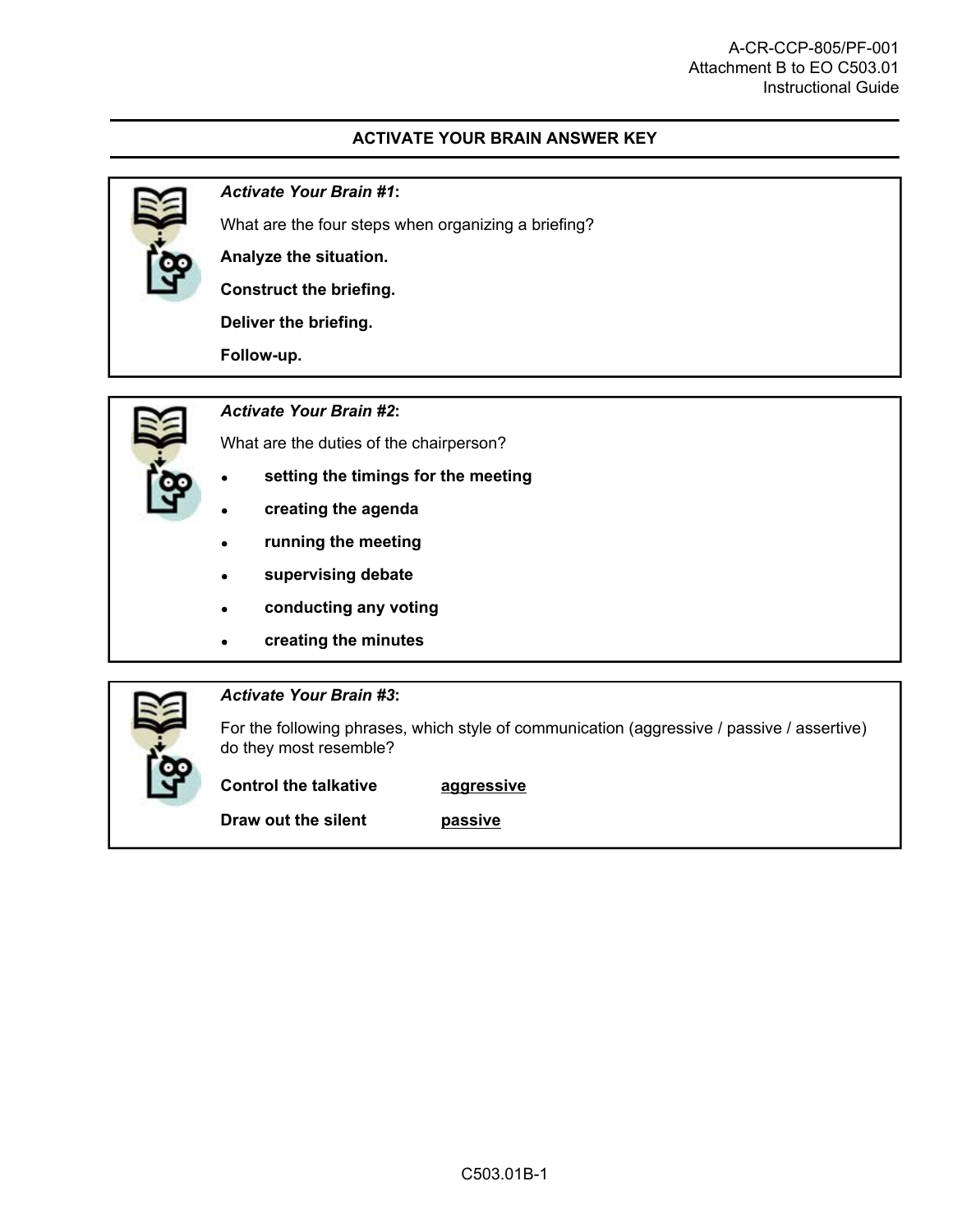# **GUIDELINES FOR MARKING THE FINAL EXERCISE**

When marking the final exercise, the following points should be considered:

- Is it legible?
- Are all sections complete?
- Could another person use this briefing effectively?  $\bullet$

# **INTRODUCTION**

- Did the cadet state their name in the greeting?  $\bullet$
- Is the purpose and scope of the briefing explained?  $\bullet$

# **BODY**

- Are all key points of the exercise plan covered?  $\bullet$
- Are all points organized in a logical order?  $\bullet$
- Are all points clear and concise?  $\bullet$
- Are visual aids planned?
	- If no, should a visual aid(s) have been planned?  $\circ$
	- $\circ$ If yes, was it appropriate?
- Are possible questions prepared for?
	- If no, have the cadet explain why not?  $\circ$
	- $\circ$ If yes, are they appropriate?
- Are transitions planned between points?

# **CLOSING**

- Are all points recapped?
- Is the concluding statement motivational?  $\bullet$
- Is the happening next announcement correct? $\bullet$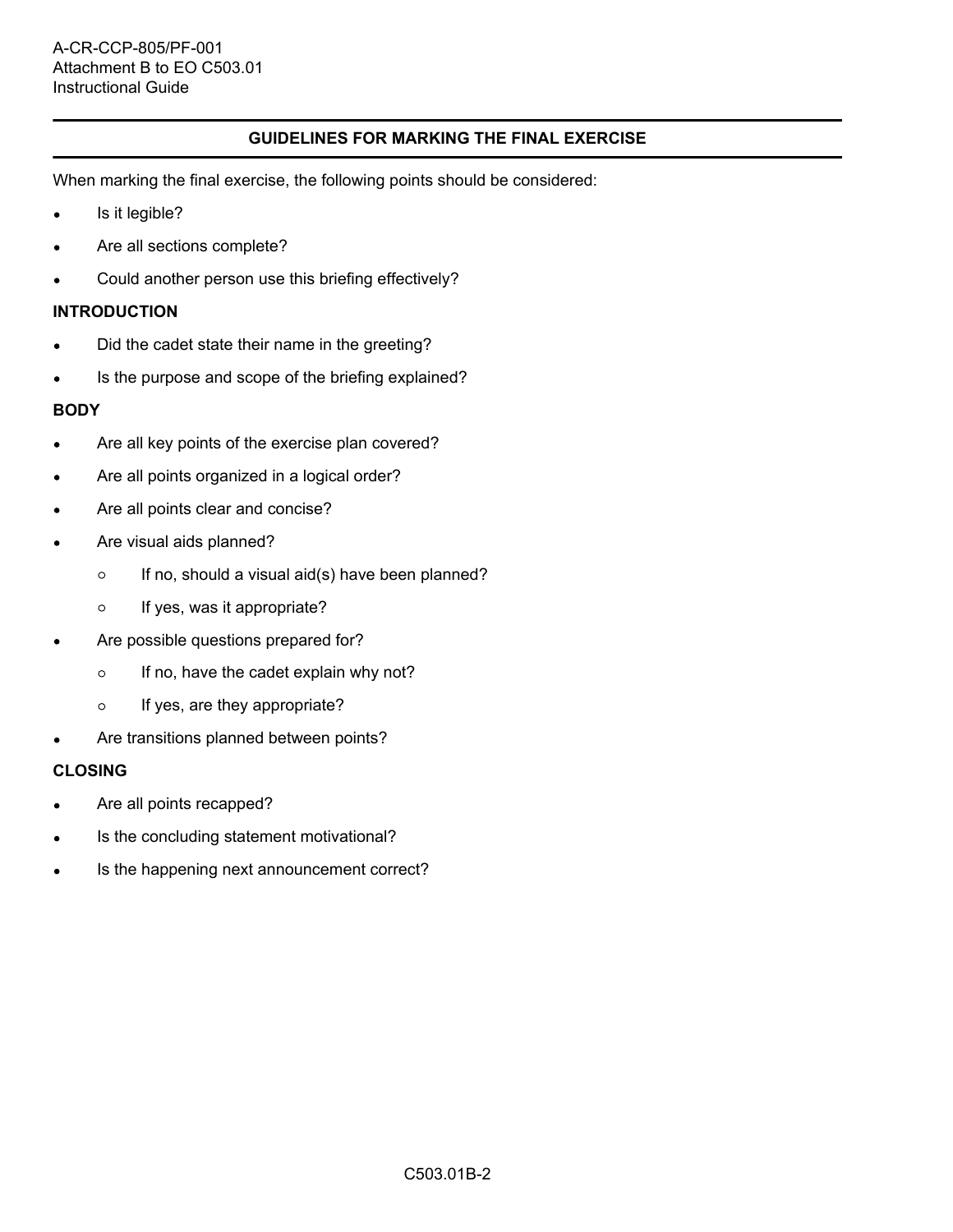# EXERCISE PLAN EXAMPLE

# **TITLE OF THE EXERCISE:** SPORTS EVENT: OPERATION GET-YOUR-MOVE-ON

# **WHAT**

Unit 123 Moncton will participate in Operation GET-YOUR-MOVE-ON, a sports event to be conducted at the Moncton Everblue High School on Saturday, 10 Mar 2012 from 0900 hrs–1600 hrs.

# **WHY**

Unit 123 Moncton will conduct the sports event to promote physical fitness amongst all cadets, to introduce them to various sports, and to develop leadership and refereeing skills in senior cadets. The event will take place over one day to allow the conduct of multiple sports.

# **HOW**

# A. General Outline

Example: This exercise will be conducted in five phases:

1. Phase One – Administration

The pre-activity meeting will be conducted on 21 Feb 12 in the CO's office at 1730 hrs. All members will attend. Booking of facilities, administrative preparation and planning are being completed by the Training Officer.

2. Phase Two – Preparation of Facilities

Prior to the cadets' arrival, all sergeants are required to prepare the facilities. The equipment for all sports events is to be taken out of the supply room and placed in the appropriate area. Signs identifying bathrooms, water points, and safety points have to be put up. This should be completed NLT 0840 hrs.

3. Phase Three – Conduct of the Exercise

As per schedule. Will include exercise / safety briefing, warm-up, conduct of the sports, lunch, cool-down and activity debriefing. Cadets will be allowed to leave at 1600 hrs.

#### 4. Phase Four– Return of Stores

Return of stores, clean-up of facilities.

5. Phase Five - Post-exercise meeting

Post-exercise meeting will be conducted on Sunday 11 Mar 2012 at the CO's office from 1700 hrs to 1830 hrs. All senior cadets and officers will attend.

#### B. Groupings

Cadets will be divided upon arrival into four different sports teams. WO1 Mackey will ensure this is done as soon as cadets are on ground.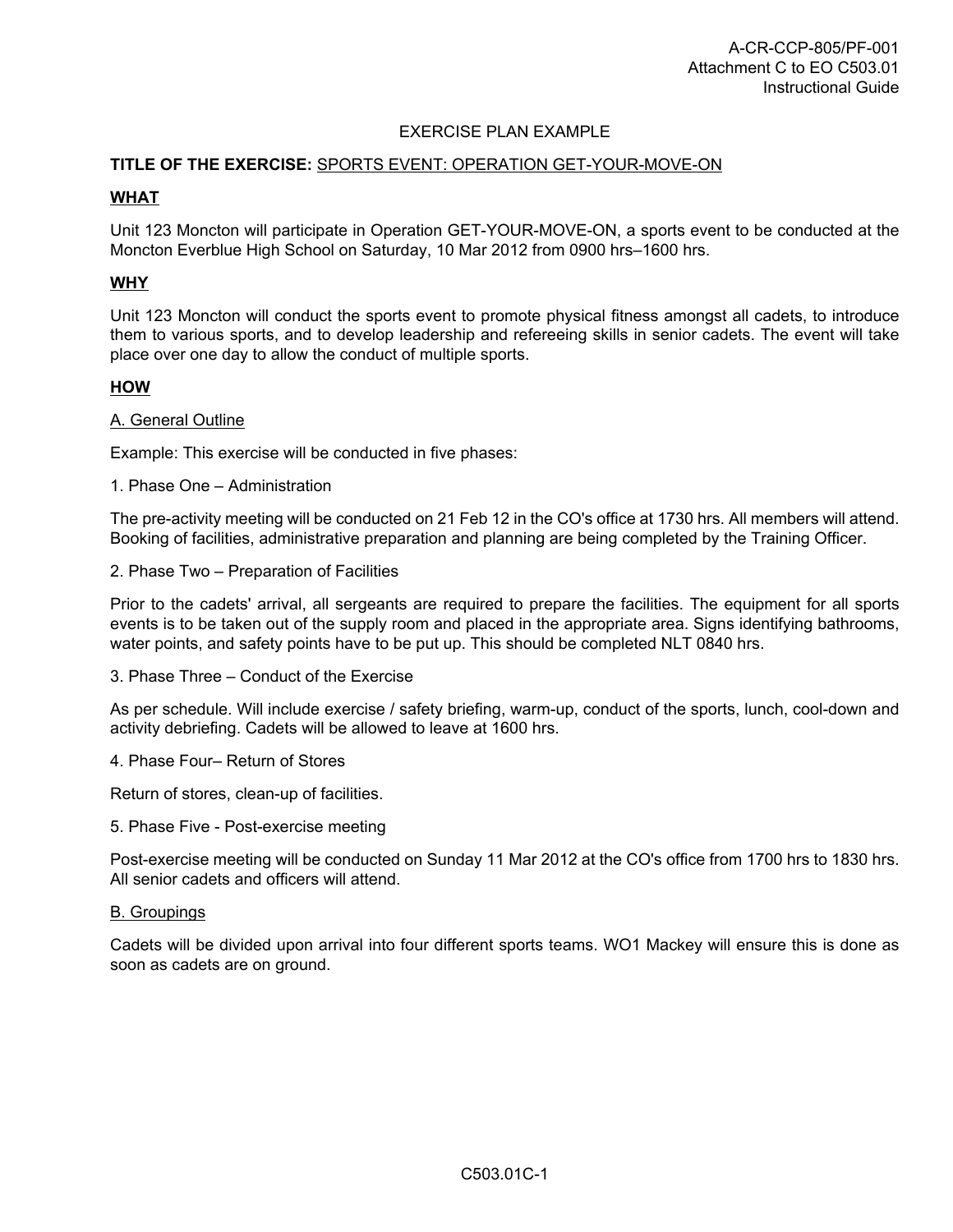# A-CR-CCP-805/PF-001 Attachment C to EO C503.01 Instructional Guide

# C. Tasks

| <b>WHO</b>         | <b>TASKS</b>                                                                                       |  |  |
|--------------------|----------------------------------------------------------------------------------------------------|--|--|
|                    | Plan the sports event.<br>$\bullet$                                                                |  |  |
| <b>Capt Malloy</b> | Book school facilities.                                                                            |  |  |
|                    | Deliver the safety briefing upon arrival.<br>٠                                                     |  |  |
|                    | Deliver the event's debriefing.<br>٠                                                               |  |  |
| Lt Nixon           | Responsible for meal arrangements.<br>$\bullet$                                                    |  |  |
|                    | Responsible for all medical emergencies. First-aider for the event.<br>$\bullet$                   |  |  |
|                    | Responsible to ensure that equipment and signs are ready before 0840 hrs as per<br>Annex C.        |  |  |
| WO1 Mackey         | Responsible to ensure all activities are carried out safely and according to the<br>timetable.     |  |  |
|                    | Responsible to have cadets divided into four sports teams.<br>٠                                    |  |  |
|                    | Responsible for the training and evaluation of all activity referees.<br>$\bullet$                 |  |  |
| WO2 Landry         | Offer feedback to activity referees.<br>$\bullet$                                                  |  |  |
|                    | Complete and submit an individual evaluation of all referees to the Training Officer.<br>$\bullet$ |  |  |
|                    | Responsible for the evaluation all activity referees.<br>$\bullet$                                 |  |  |
| <b>FSgt Gagnon</b> | Offer feedback to activity referees.<br>$\bullet$                                                  |  |  |
|                    | Complete and submit an individual evaluation of all referees to the Training Officer.<br>$\bullet$ |  |  |
|                    | Responsible for equipment set-up and tear-down<br>$\bullet$                                        |  |  |
| Sgt Penny          | Become familiar with and referee soccer.                                                           |  |  |
|                    | Become familiar with and referee volleyball.<br>$\bullet$                                          |  |  |
|                    | Responsible for equipment set-up and tear-down.<br>٠                                               |  |  |
| <b>Sgt Randell</b> | Become familiar with and referee soccer.                                                           |  |  |
|                    | Become familiar with and referee volleyball.<br>$\bullet$                                          |  |  |
|                    | Responsible for equipment set-up and tear-down.<br>٠                                               |  |  |
| <b>Sgt Picard</b>  | Become familiar with and referee ball hockey.                                                      |  |  |
|                    | Become familiar with and referee badminton.<br>٠                                                   |  |  |
|                    | Responsible for equipment set-up and tear-down.<br>$\bullet$                                       |  |  |
| <b>Sgt Clark</b>   | Become familiar with and referee ball hockey.<br>٠                                                 |  |  |
|                    | Become familiar with and referee badminton.<br>٠                                                   |  |  |
|                    | Responsible for set-up and tear-down.<br>٠                                                         |  |  |
| Sgt Belliveau      | Responsible to carry out the warm-up and the cool-down.<br>٠                                       |  |  |
|                    | Responsible for the tug-of-war event.<br>٠                                                         |  |  |
| All members        | All members are to look after safety.<br>٠                                                         |  |  |
|                    | Anything deemed unsafe should be stopped right away and rectified.<br>٠                            |  |  |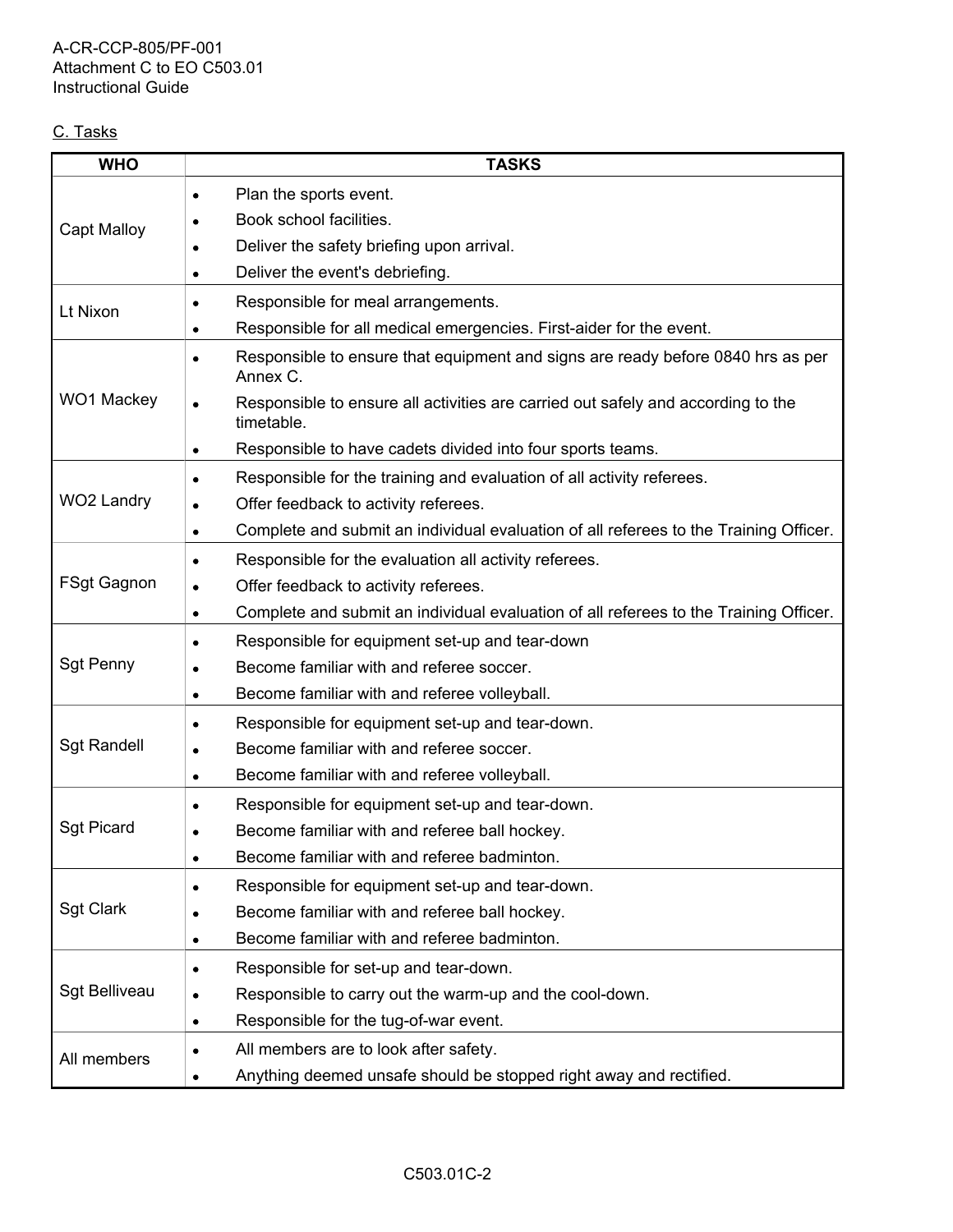D. Timings

See timetable in Annex A.

E. Dress

Dress for the event will be suitable sports gear. No outdoor footwear shall be worn inside.

F. Rations Rations will be arranged by Lt Nixon.

G. Accommodations Arrangements for the school are to be made by Capt Malloy.

H. Equipment See Annex B for Equipment List. See Annex C for Activity Layout.

I. Transport Cadets are responsible for their own transportation to and from the school.

# J. Emergency Procedures

All medical emergencies will be reported to Lt Nixon. First aid will be available on site, and will be given if necessary. Medical emergencies will be directed to 911.

K. Water Water will be available at school fountains. All cadets are to bring a personal water bottle to have water on hand.

L. Hygiene The school washrooms (toilets and showers) will be available.

# **CHAIN OF COMMAND**

Planning: Capt Malloy Conduct: WO1 Mackey Evaluation: WO2 Landry, FSgt Gagnon Rations: Lt Nixon First-Aider: Lt Nixon Referees: Sgt Penny, Sgt Randell, Sgt Picard, Sgt Clark and Sgt Belliveau

> Capt R Malloy TrgO 123 Moncton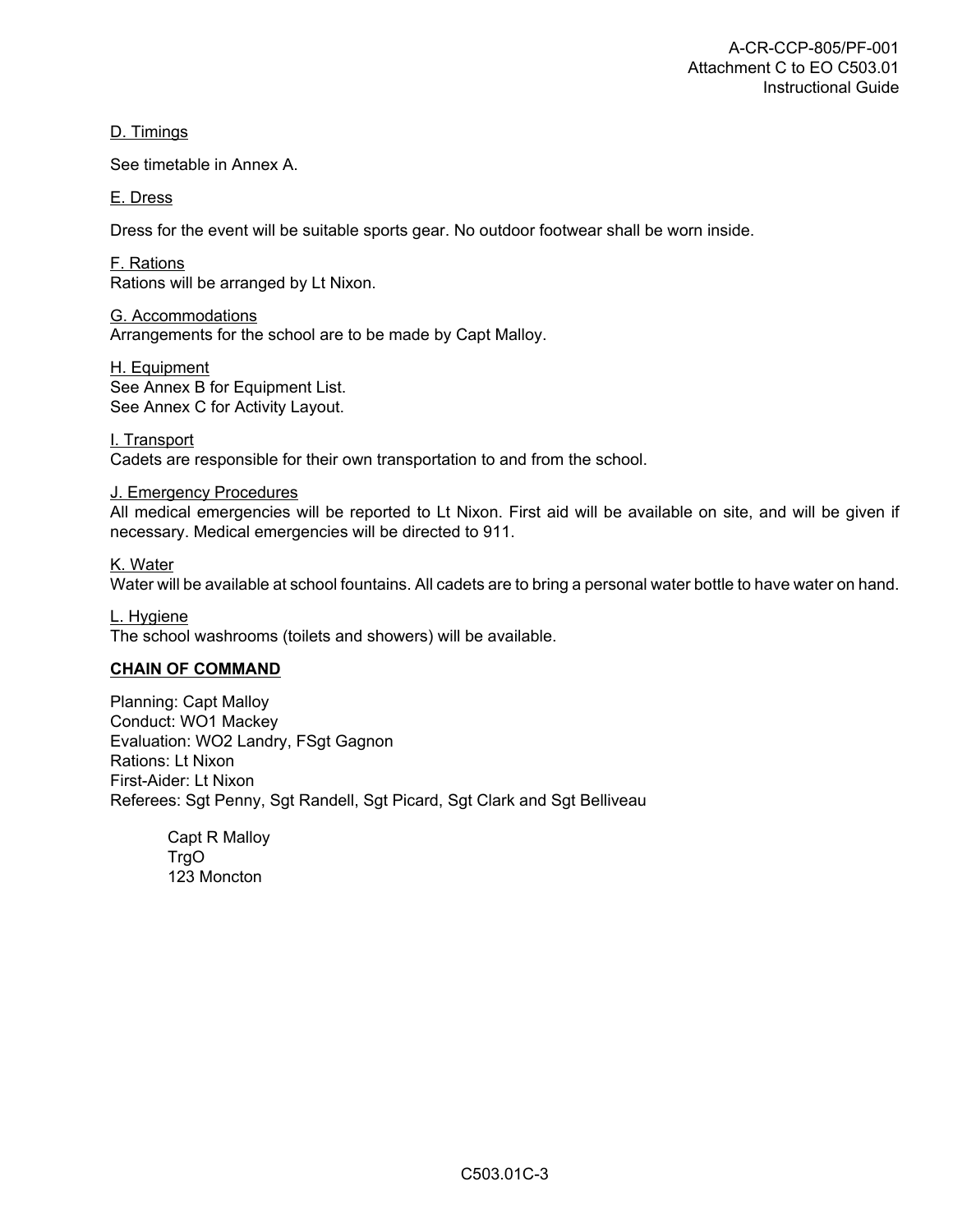A-CR-CCP-805/PF-001 Attachment C to EO C503.01 Instructional Guide

Distribution List

CO DC<sub>O</sub> Capt Malloy Lt Nixon WO1 Mackey WO2 Landry FSgt Gagnon Sgt Penny Sgt Randell Sgt Picard Sgt Clark Sgt Belliveau

List of Annexes

Annex A - Timetable Annex B - Equipment Annex C - Exercise Layout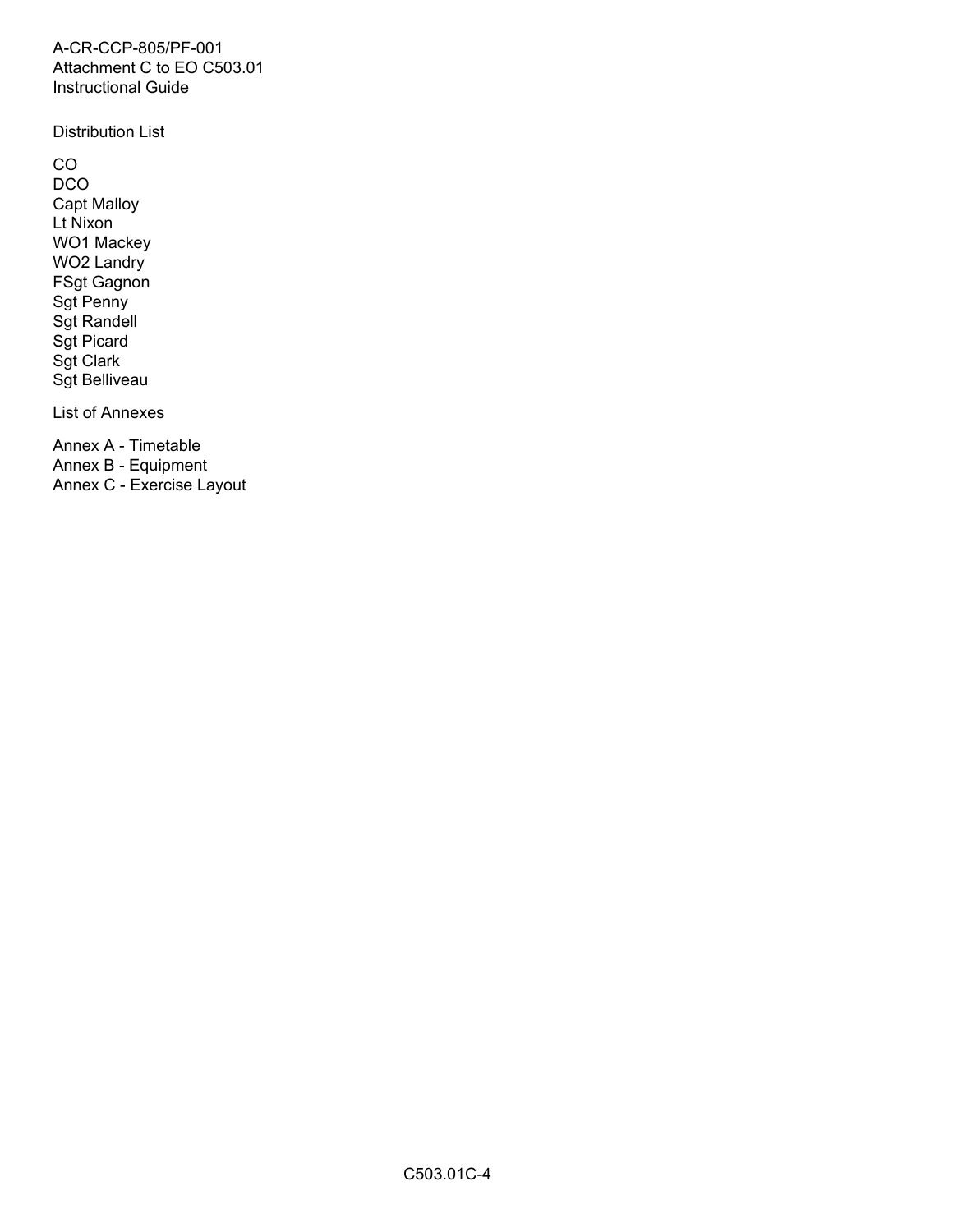#### Annex A

# TIMETABLE

| <b>Period</b>  | <b>Time</b>   | <b>What</b>       | Who               | <b>Comments</b>                   |
|----------------|---------------|-------------------|-------------------|-----------------------------------|
| 1              | 0810-0840 hrs | Set-up            | All Sergeants     |                                   |
| 2              | 0840-0900 hrs | Cadets arrival    | All senior cdts   |                                   |
| 3              | 0900-0905 hrs | Attendance        |                   |                                   |
| $\overline{4}$ | 0905-0920 hrs | Exercise briefing | <b>**YOU**</b>    | WO1 to divide teams at this time. |
| 5              | 0920-0930 hrs | Warm up           | Sgt Belliveau     |                                   |
| 6              | 0940-1010 hrs | Game 1            | Sgt Randell       | Soccer (Teams 1 vs 2)             |
|                |               |                   | Sgt Penny         | Volleyball (Teams 3 vs 4)         |
| 7              | 1010-1030 hrs | <b>Break</b>      |                   |                                   |
| $\overline{8}$ | 1030-1100 hrs | Game 2            | Sgt Penny         | Soccer (Teams 1 vs 3)             |
|                |               |                   | Sgt Randell       | Volleyball (Teams 2 vs 4)         |
| 9              | 1100-1120 hrs | <b>Break</b>      |                   |                                   |
| 10             | 1120-1200 hrs | Game 3            | TBD*              | Soccer (Teams 3 vs 4)             |
|                |               |                   |                   | Volleyball (Teams 1 vs 2)         |
| 11             | 1200-1300 hrs | Lunch             |                   |                                   |
| 12             | 1300-1330 hrs | Game 4            | <b>Sgt Picard</b> | Hockey (Teams 1 vs 2)             |
|                |               |                   | Sgt Clark         | Badminton (Teams 3 and 4)         |
| 13             | 1330-1350 hrs | <b>Break</b>      |                   |                                   |
| 14             | 1350-1420 hrs | Game 5            | Sgt Clark         | Hockey (Teams 3 vs 4)             |
|                |               |                   | Sgt Picard        | Badminton (Teams 1 and 2)         |
| 15             | 1420-1440 hrs | <b>Break</b>      |                   |                                   |
| 16             | 1440-1510 hrs | Game 6            | TBD*              | Hockey (Teams 1 vs 4)             |
|                |               |                   |                   | Badminton (Teams 2 and 3)         |
| 17             | 1510-1535 hrs | Tug of war        | Sgt Belliveau     |                                   |
| 18             | 1535-1545 hrs | Cool down         | Sgt Belliveau     |                                   |
| 19             | 1545-1600 hrs | Debriefing        | Capt Malloy       |                                   |
| 20             | 1600 hrs      | Departure         | All senior cdts   |                                   |

\* Based on previous experience of both sports, determine who may need more practice and assign as appropriate.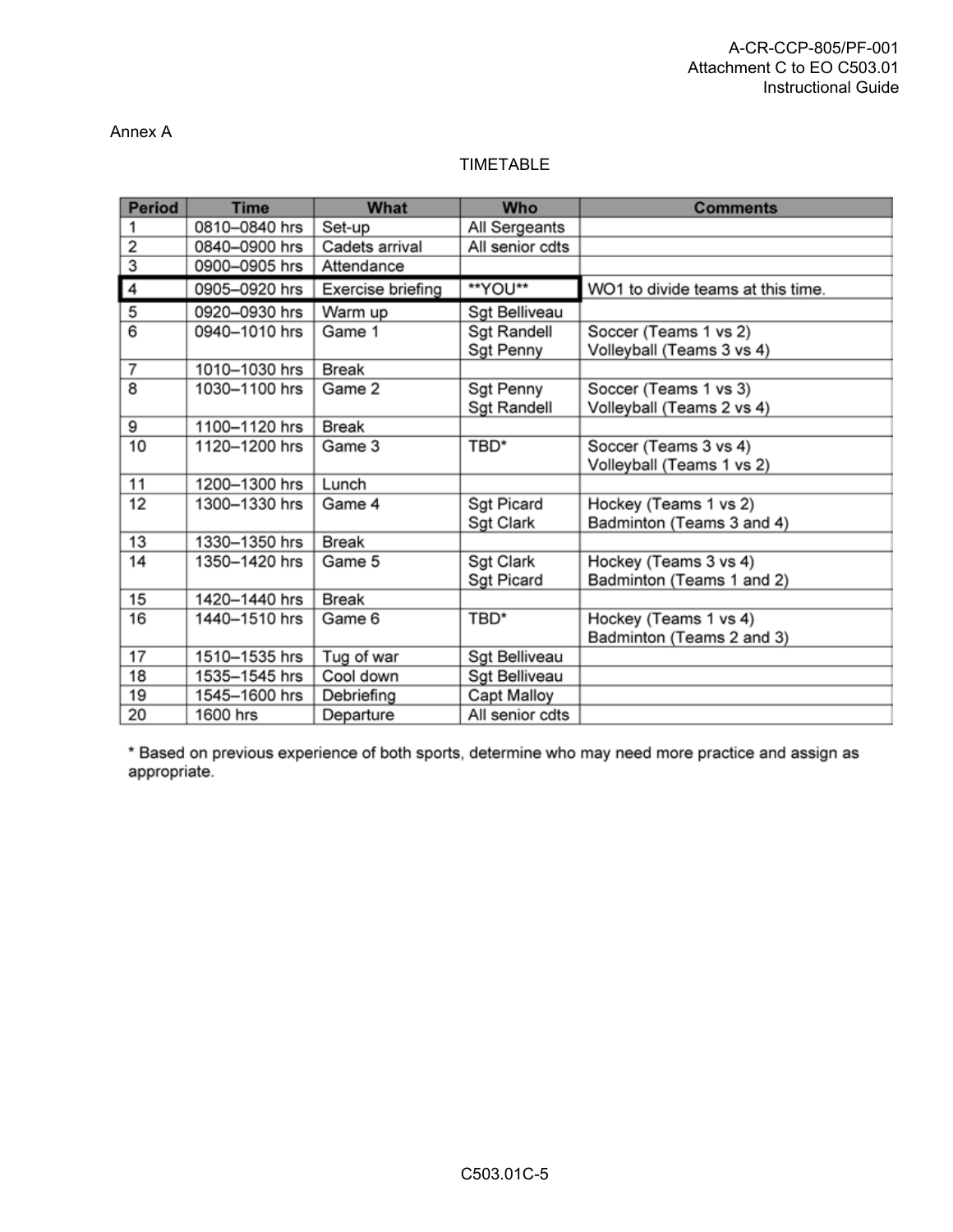### A-CR-CCP-805/PF-001 Attachment C to EO C503.01 Instructional Guide

## Annex B

#### EQUIPMENT LIST

- Hockey sticks x 20  $\bullet$
- Hockey masks x 20  $\bullet$
- Hockey gloves x 20  $\bullet$
- Protective goggles x 20  $\bullet$
- Hockey nets x 2  $\bullet$
- Pucks x 2  $\bullet$
- Badminton rackets x 20  $\bullet$
- Badminton birds x 6  $\bullet$
- Badminton sets (nets and poles) x 3  $\bullet$
- Pinnies x 20 of each colour (2 colours)  $\bullet$
- Volleyball set (nets and poles) x 1  $\bullet$
- Volleyball ball x 2  $\bullet$
- Large 18-m (60-foot) rope x 1  $\bullet$
- First aid kit x 2 $\bullet$